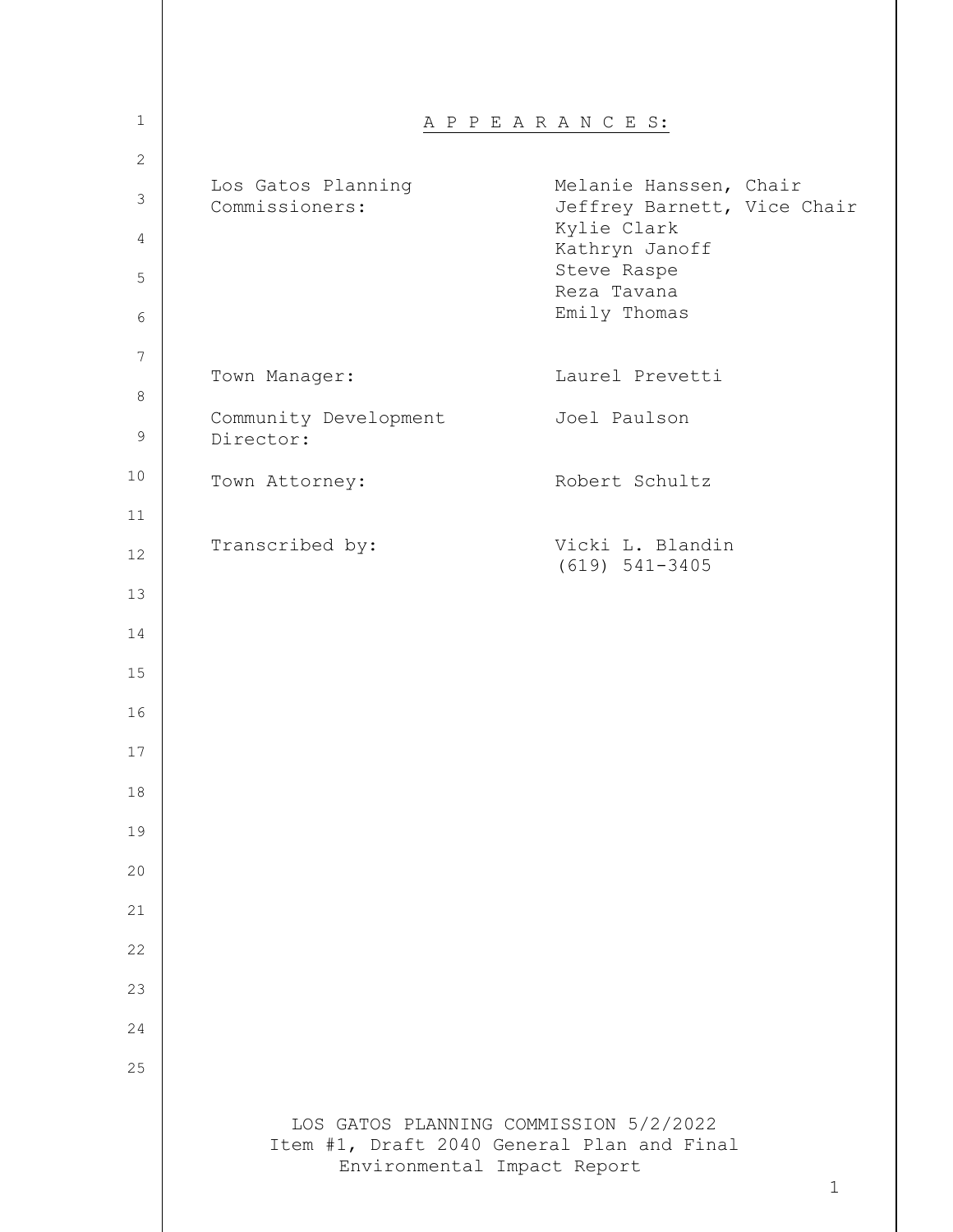| $\mathbf 1$ |                                                                                                                                                                                        |
|-------------|----------------------------------------------------------------------------------------------------------------------------------------------------------------------------------------|
| 2           |                                                                                                                                                                                        |
| 3           | PROCEEDINGS:                                                                                                                                                                           |
| 4           | CHAIR HANSSEN: As you might note on the agenda,                                                                                                                                        |
| 5           | this meeting is a special meeting of the Planning                                                                                                                                      |
| 6           | Commission, and what we are trying to accomplish tonight is                                                                                                                            |
| 7<br>8      | to hopefully complete our review and recommendation on the                                                                                                                             |
| 9           | Draft 2040 General Plan as well as the Final EIR that goes                                                                                                                             |
| 10          | with the General Plan.                                                                                                                                                                 |
| 11          | We had our first meeting to consider the General                                                                                                                                       |
| 12          | Plan and any changes that we wanted to make on Wednesday,                                                                                                                              |
| 13          | April 13th, and then we continued to a second meeting on                                                                                                                               |
| 14          | Monday, April $25th$ , and now we are at the point where we                                                                                                                            |
| 15          | still have things to cover to complete our review of the                                                                                                                               |
| 16          | General Plan, but hopefully we'll be able to do that this                                                                                                                              |
| 17          | evening, and I will turn it over to Staff for their Staff                                                                                                                              |
| 18          | Report.                                                                                                                                                                                |
| 19          | JENNIFER ARMER: Thank you, Chair. Good evening,                                                                                                                                        |
| 20<br>21    | Planning Commissioners. Tonight we will continue                                                                                                                                       |
| 22          | consideration of the Draft 2040 General Plan and Final                                                                                                                                 |
| 23          | Environmental Impact Report.                                                                                                                                                           |
| 24          | As the Chair just stated, on April 13th the                                                                                                                                            |
| 25          | Planning Commission received public comment and began their                                                                                                                            |
|             | discussion of the Draft General Plan. They also closed the<br>LOS GATOS PLANNING COMMISSION 5/2/2022<br>Item #1, Draft 2040 General Plan and Final<br>Environmental Impact Report<br>2 |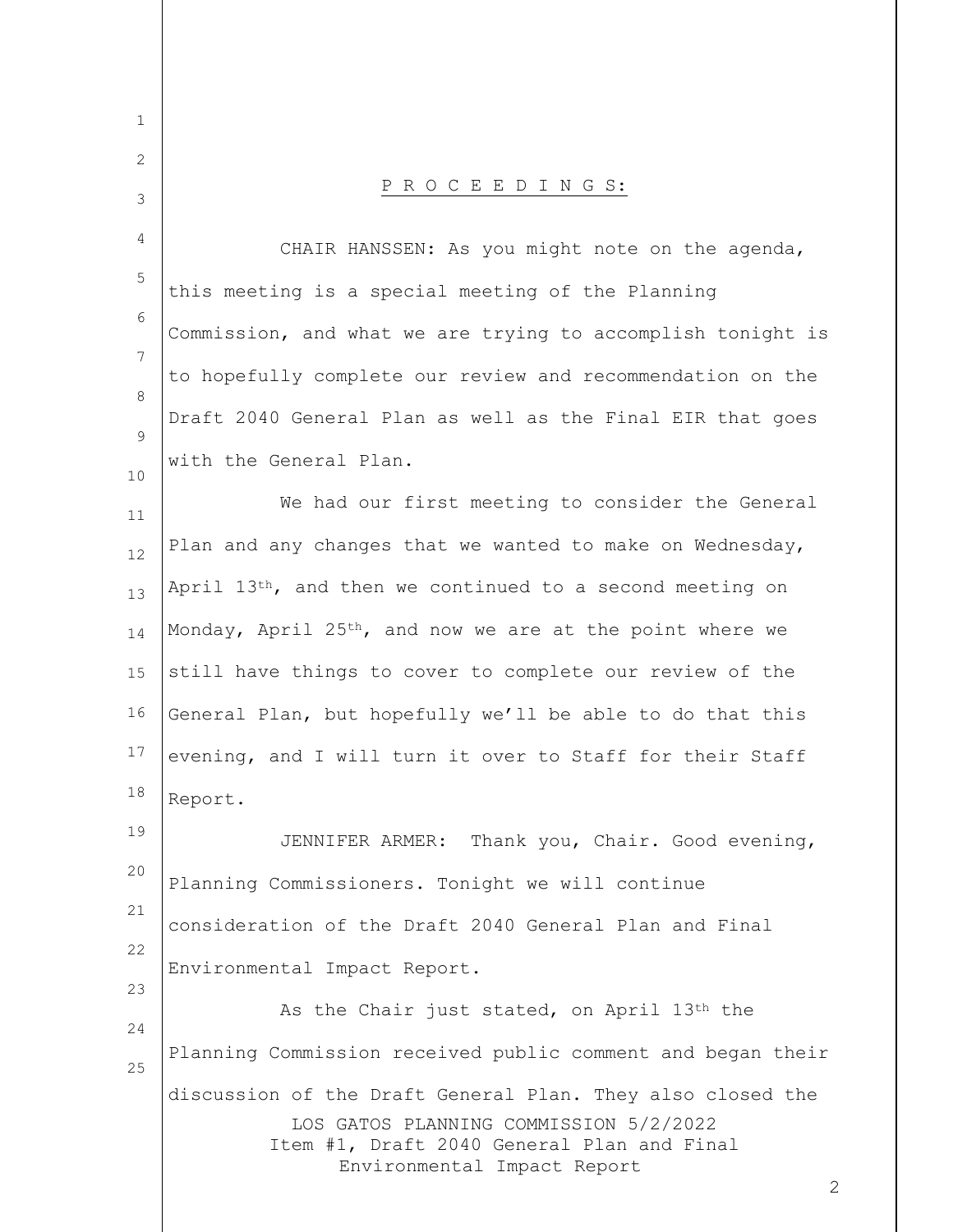LOS GATOS PLANNING COMMISSION 5/2/2022 Item #1, Draft 2040 General Plan and Final Environmental Impact Report 1 2 3 4 5 6 7 8 9 10 11 12 13 14 15 16 17 18 19 20 21 22 23 24 25 public comment of this item at that time, though we have continued to receive written comments. That discussion and consideration continued at meetings on April 25<sup>th</sup> and  $27<sup>th</sup>$ . The discussion has been using as a primary guide Exhibit 7 to the April 13th Planning Commission Staff Report, which provides a summary of some of the recommended changes that were received in all of the public comments. We've made it through most of the elements of the General Plan thus far, but tonight we will pick up with the Community Design Element, the Final EIR, and potentially final discussion of housing numbers in the Land Use Element. There was a Desk Item today with some additional public comment received after 11:00 o'clock on Friday. This concludes Staff's presentation, but I'd be happy to answer any questions. CHAIR HANSSEN: Thank you, Staff. Do any Commissioners have questions for Staff at this time? You will have additional opportunities to ask questions of Staff during our discussion. And I did want to thank Staff for reminding me that we actually had a third meeting where we continued the discussion of the General Plan to our regular meeting of last Wednesday, April  $27<sup>th</sup>$ , and so as stated we do need to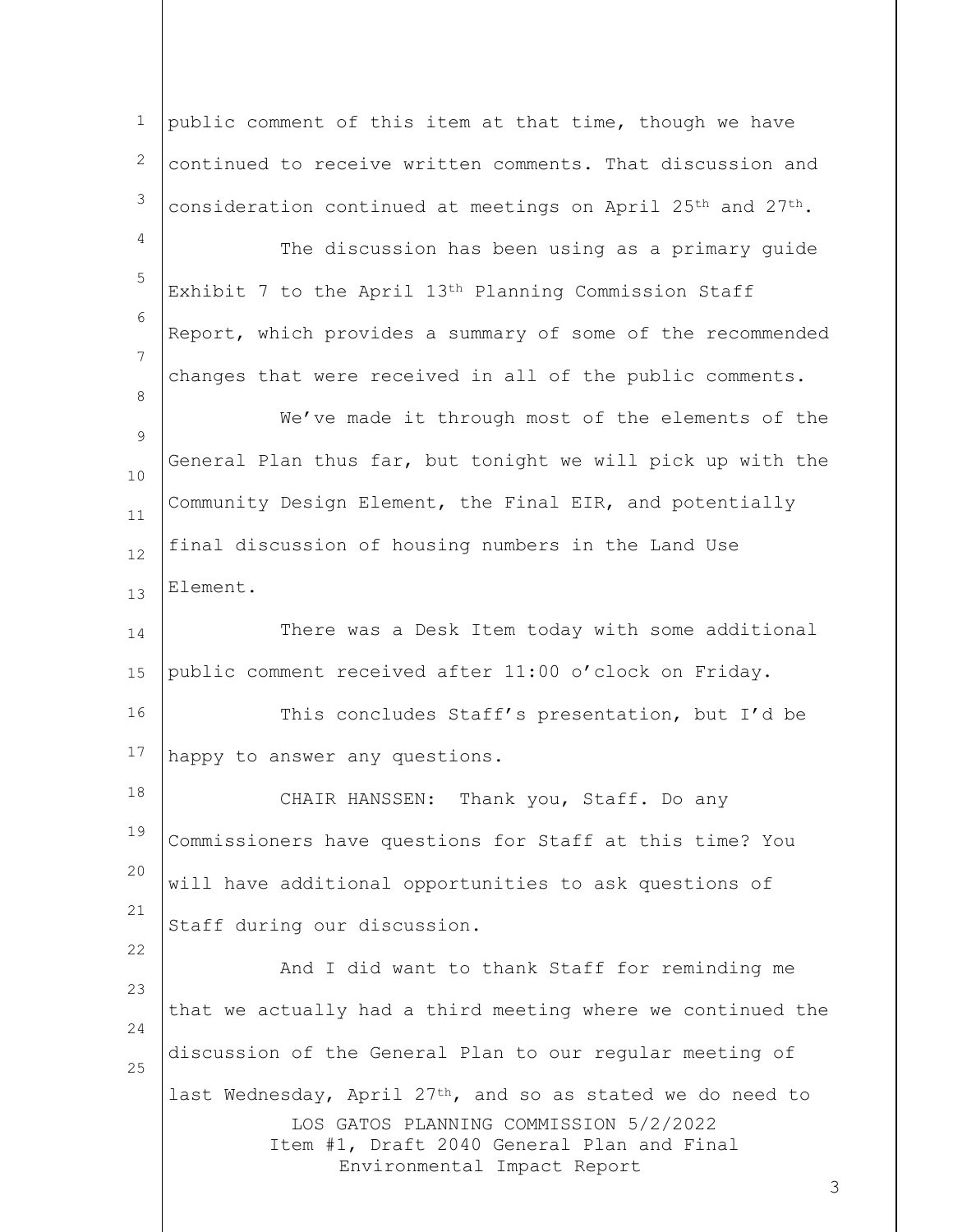1 2 3 cover the Community Design Element, the Final EIR, and then complete our discussion of the Land Use Element, and in particular the build numbers for the General Plan.

4 5 6 7 8  $\mathsf{Q}$ 10 What I've decided to do in the interest of trying to get things complete is we will start with our review of the Community Design Element, then we will take questions and comments on the Final EIR, and then we will go to the numbers regarding the Land Use Element, because that was what took the most time in our last couple of meetings.

11 12 13 14 15 16 17 18 19 20 21 22 23 24 25 With that in mind, what I'd to do is to start, as we did with the other elements, with Exhibit 7, and in Exhibit 7, for the benefit of everyone who is watching as well, is a summary from Staff of all comments received from the time that the Draft General Plan was released until the April 13th meeting, and then Staff weighed in and summarized those comments and stated whether they were neutral to them, whether they recommended that we include them, or not recommended because it might not have made sense for the General Plan. They've done that as well for the Community Design Element and it starts on page 222 of your April 13th packet, and then there are comments from number 41 to number 55. What we did in our past discussion of elements

LOS GATOS PLANNING COMMISSION 5/2/2022 Item #1, Draft 2040 General Plan and Final Environmental Impact Report was we've asked Commissioners to raise their hand and talk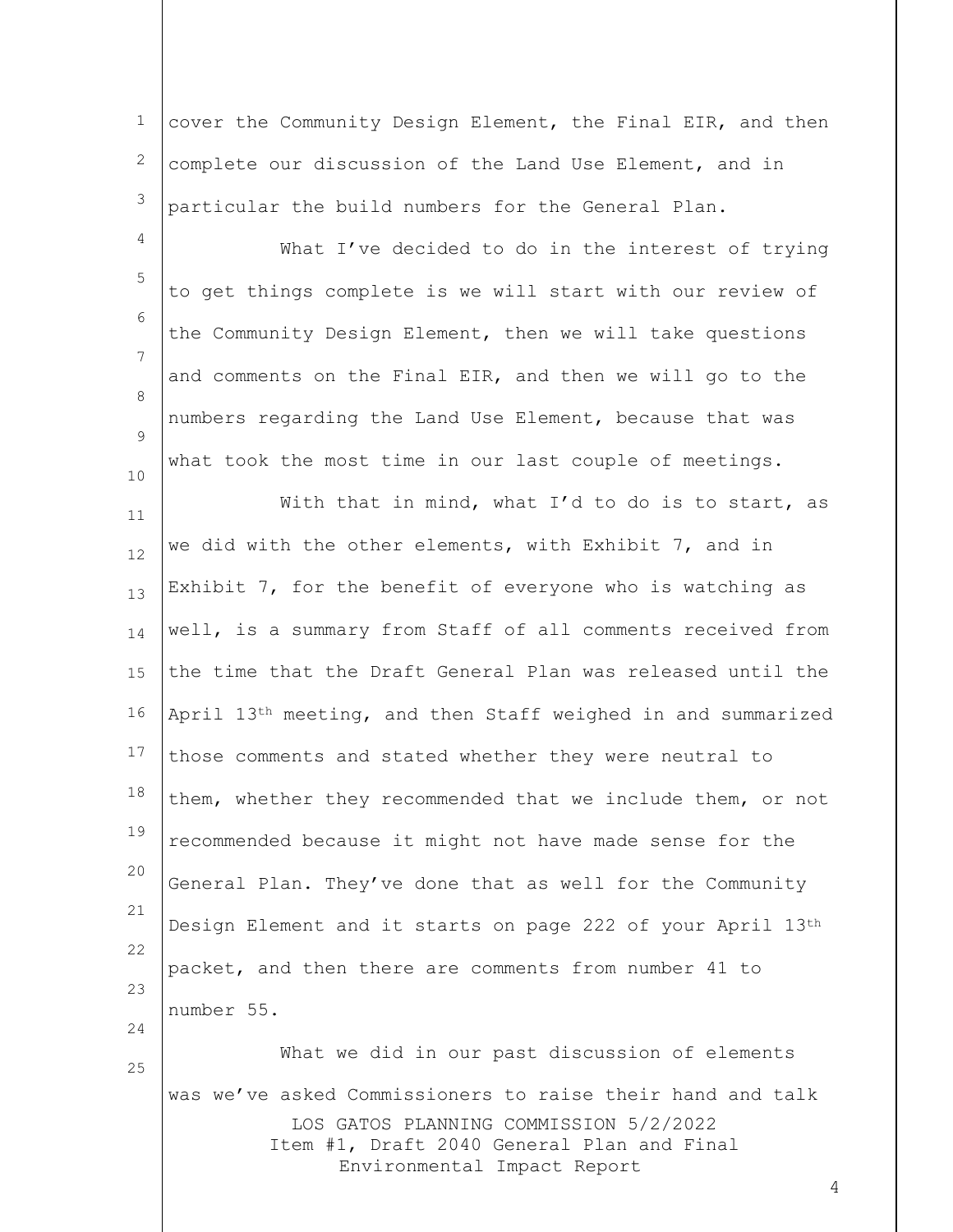| $\mathbf 1$ | about any changes of any of the items that might be                                                                 |
|-------------|---------------------------------------------------------------------------------------------------------------------|
| 2           | included that they would like to go along with the Planning                                                         |
| 3           | Commission's recommendation to Town Council, and if you had                                                         |
| 4           | any of your own comments or recommendations as well, that's                                                         |
| 5           | fine. So we'll start with that and see if any Commissioners                                                         |
| 6           | have items in the recommended changes in Exhibit 7 to                                                               |
| 7           | recommend incorporating for the Town Council's                                                                      |
| 8           | consideration.                                                                                                      |
| 9           | Commissioner Janoff.                                                                                                |
| 10          | COMMISSIONER JANOFF: Thank you. Just to get                                                                         |
| 11<br>12    | things started here I wanted to ask a question of                                                                   |
| 13          | Commissioner Thomas, or anyone else on the Commission who                                                           |
| 14          | has knowledge, regarding numbers 43, 48, and 50. These                                                              |
| 15          | three ask that we incorporate with native noninvasive or                                                            |
| 16          | non-fire prone plant species. The topic of plants came up                                                           |
| 17          | before and I just wanted to seek the opinion of our expert                                                          |
| 18          | Commissioner as to whether those are acceptable changes?                                                            |
| 19          | CHAIR HANSSEN: So, Commissioner Thomas.                                                                             |
| 20          | COMMISSIONER THOMAS: Thank you. I do think that                                                                     |
| 21          | the only problem that I see with these descriptors is that                                                          |
| 22          | I do think that another completely acceptable type of tree                                                          |
| 23          |                                                                                                                     |
| 24          | to plant in new developments is fruit trees or other edible                                                         |
| 25          | tree types, so that's the only thing. I think that native                                                           |
|             | noninvasive or non-fire prone are all very appropriate, and                                                         |
|             | LOS GATOS PLANNING COMMISSION 5/2/2022<br>Item #1, Draft 2040 General Plan and Final<br>Environmental Impact Report |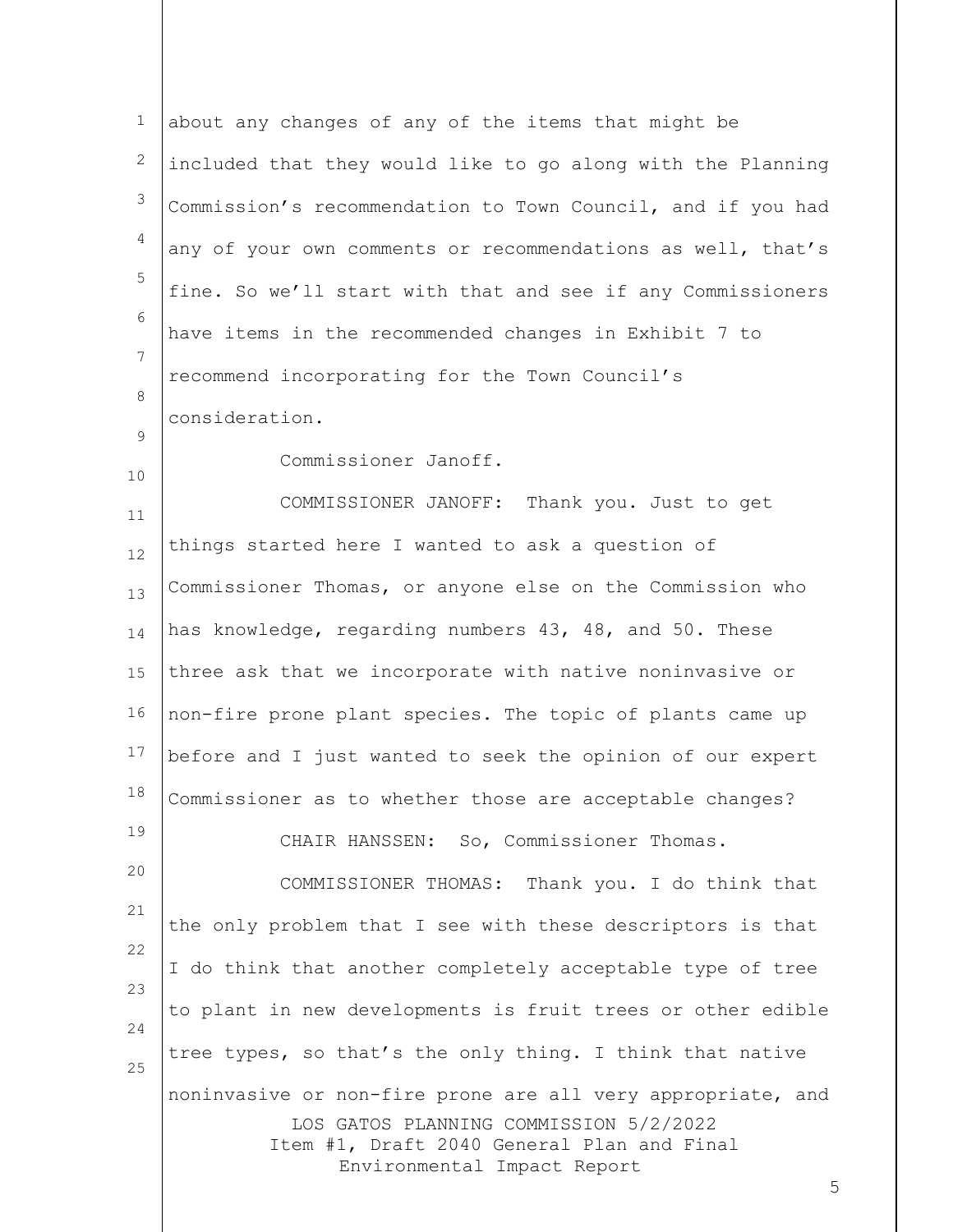| $\mathbf 1$ | I think that covers enough that it would allow for                                                                                                                                |
|-------------|-----------------------------------------------------------------------------------------------------------------------------------------------------------------------------------|
| 2           | sustainability. I do think that we should also be                                                                                                                                 |
| 3           | encouraging planting trees that grow food that people can                                                                                                                         |
| 4           | eat, so that was the only thing when I read through that,                                                                                                                         |
| 5           | how I felt.                                                                                                                                                                       |
| 6           | Then for number 50, were you just wanting to ask                                                                                                                                  |
| 7           | my opinion about (inaudible)? It doesn't have to do with                                                                                                                          |
| 8           | the trees, right?                                                                                                                                                                 |
| 9           | COMMISSIONER JANOFF: Yeah, 53, not 50.                                                                                                                                            |
| 10          | COMMISSIONER THOMAS: Oh, 53, right, because that                                                                                                                                  |
| 11          | one also had that. Yes, so that is what I have to say, but                                                                                                                        |
| 12          | it looks like Vice Chair Barnett also has something to say                                                                                                                        |
| 13<br>14    | about that.                                                                                                                                                                       |
| 15          | CHAIR HANSSEN: Vice Chair Barnett.                                                                                                                                                |
| 16          | VICE CHAIR BARNETT: Thank you very much. I                                                                                                                                        |
| 17          |                                                                                                                                                                                   |
| 18          | wonder if we could have some wisdom from the Public Works                                                                                                                         |
| 19          | Staff about the wisdom of 43, 48, and 53. I had some                                                                                                                              |
| 20          | questions about whether that would be too limiting.                                                                                                                               |
| 21          | JOEL PAULSON: Thank you. Unfortunately, Parks                                                                                                                                     |
| 22          | and Public Works Staff has not been able to join us yet, so                                                                                                                       |
| 23          | as we go through the discussion if Mr. Kim is able to join,                                                                                                                       |
| 24          | then I will let you know. The other caveat would at this                                                                                                                          |
| 25          | point, again, we're just making a recommendation, so even                                                                                                                         |
|             | if we don't have Parks and Public Works Staff, we can<br>LOS GATOS PLANNING COMMISSION 5/2/2022<br>Item #1, Draft 2040 General Plan and Final<br>Environmental Impact Report<br>6 |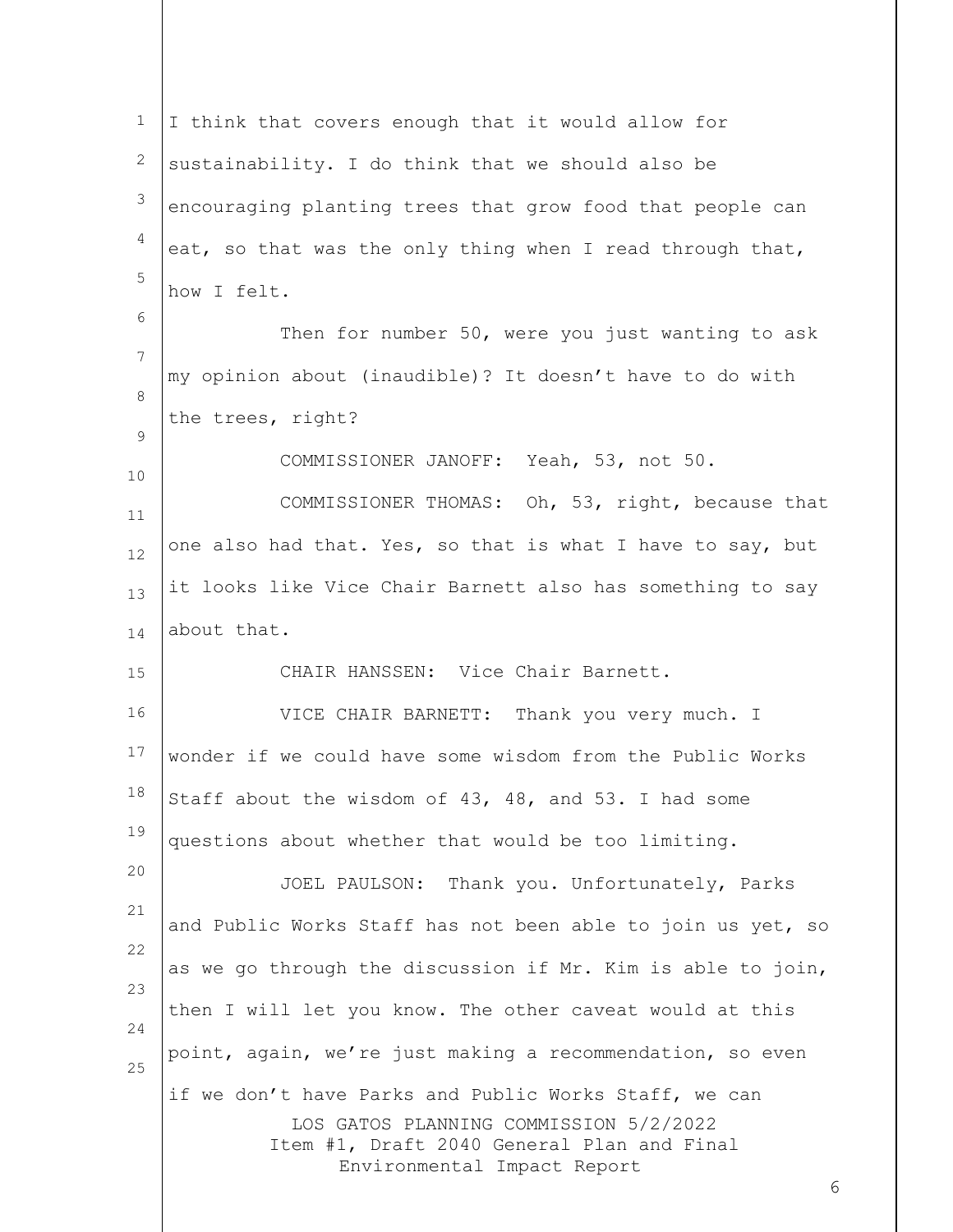LOS GATOS PLANNING COMMISSION 5/2/2022 Item #1, Draft 2040 General Plan and Final Environmental Impact Report 1 2 3 4 5 6 7 8 9 10 11 12 13 14 15 16 17 18 19 20 21 22 23 24 25 always forward that recommendation and they can provide additional input for Council's consideration if they're concerned. JENNIFER ARMER: I will add that at least on one of these it says, "if feasible," so that leaves some flexibility for situations where it is deemed not appropriate, not feasible. COMMISSIONER JANOFF: If I may, I was asking for clarification so I could start down the list, but if Commissioner Thomas or others have anything to add, that will be good. CHAIR HANSSEN: Commissioner Thomas. COMMISSIONER THOMAS: Thank you. I think that also I agree that we shouldn't make anything too limiting, but I like the aspiration, and it does say neutral next to two of them and then nothing, so I'm assuming that one was neutral too on number 53 from Staff, so that makes me feel more comfortable that they were neutral on that and not opposed to it. CHAIR HANSSEN: Before you start down that path I did want to make a comment on a couple of things just in case you didn't know the background. Number 41 was a suggestion from one of the General Plan Update Advisory Committee members to change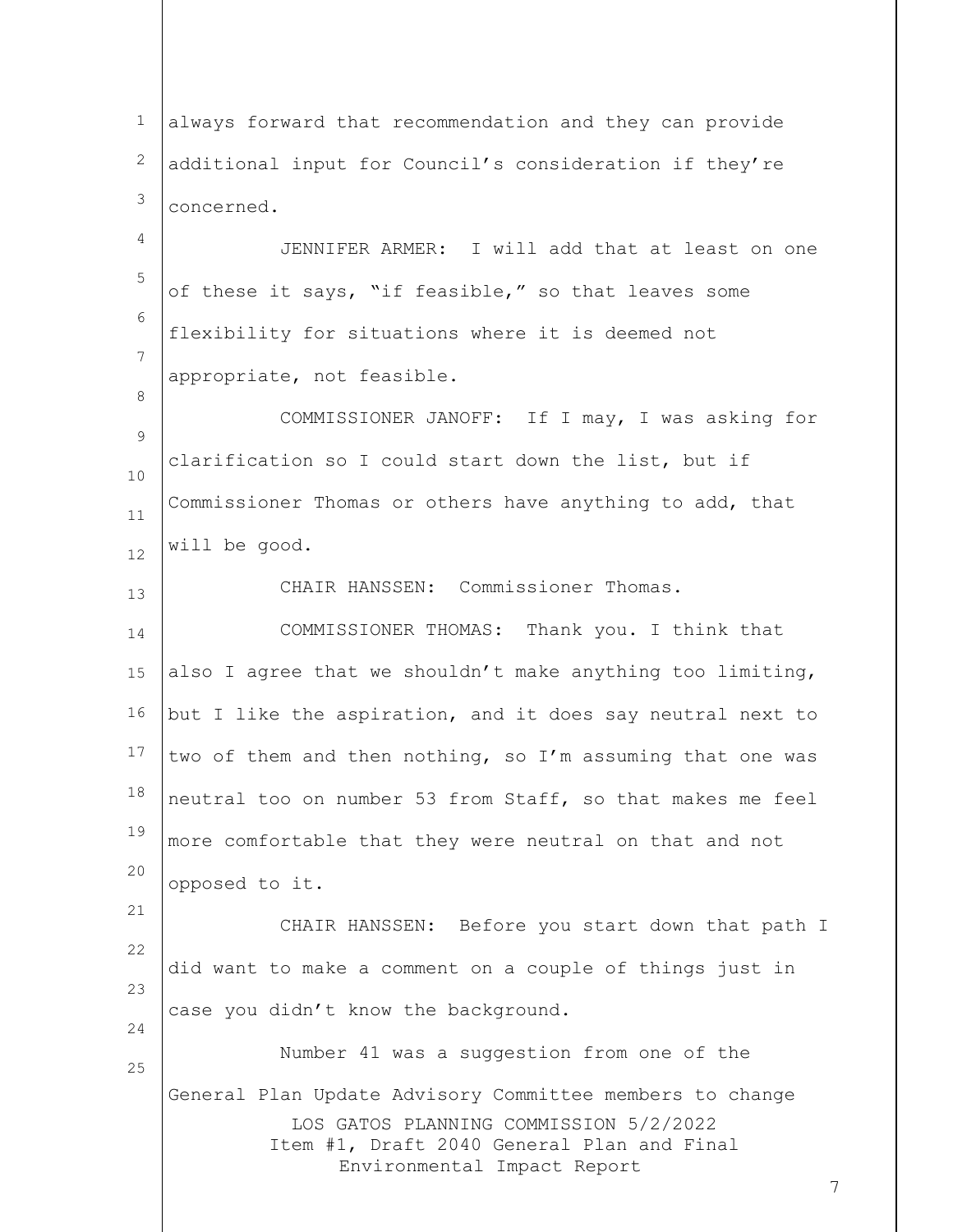| $\mathbf 1$    | the name of Community Place Districts to Community Growth                                     |
|----------------|-----------------------------------------------------------------------------------------------|
| 2              | Districts, because that really was the intent, to make them                                   |
| 3              | into growth districts, but the comment came in late and                                       |
| 4              | there wasn't time for the Housing Element Advisory Board to                                   |
| 5              | discuss that particular item, I don't believe, but that was                                   |
| 6              | a recommendation from one of the General Plan Update                                          |
| $\overline{7}$ | Advisory Committee members, but we did vote on using                                          |
| 8              | Community Place District during the process.                                                  |
| 9<br>10        | Ms. Armer.                                                                                    |
| 11             | JENNIFER ARMER: I was going to add a bit of my                                                |
| 12             | memory of how that discussion of the proposed change to the                                   |
| 13             | Community Place Districts names went. This was a suggestion                                   |
| 14             | that was part of the discussion, and I believe in the end                                     |
| 15             | the consensus was to not make this change, because some of                                    |
| 16             | these places might grow. There might be some initial                                          |
| 17             | redevelopment, but a term like "growth" might not actually                                    |
| 18             | apply to the district in the future once it has had that                                      |
| 19             | redevelopment, and so using a term like "place" was                                           |
| 20             | something that the GPAC as a whole was supportive of and so                                   |
| 21             | decided to stay with it, but that Committee Member was                                        |
| 22             | encouraged to share the idea so that it could be considered                                   |
| 23             | by other bodies.                                                                              |
| 24<br>25       | CHAIR HANSSEN: Thank you for that further                                                     |
|                | clarification, because we had 35 meetings and I had<br>LOS GATOS PLANNING COMMISSION 5/2/2022 |
|                | Item #1, Draft 2040 General Plan and Final<br>Environmental Impact Report<br>8                |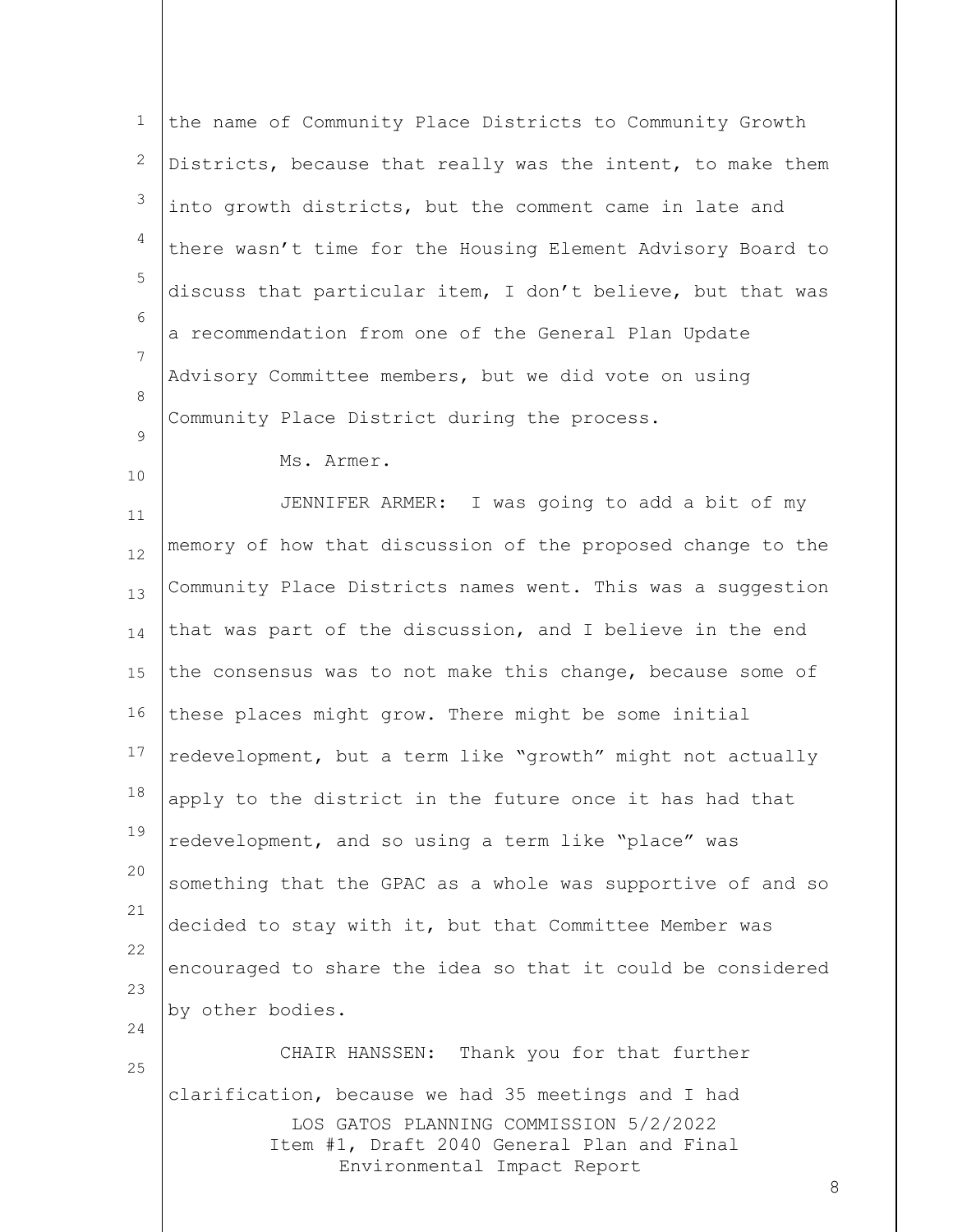1 2 3 4 5 6 forgotten exactly what we had decided. But I only wanted to bring it up because a GPAC member brought it up, and my personal opinion was not to include it. Normally we wouldn't discuss it, but because that particular GPAC member felt really strongly about it I wanted to make sure we heard the thoughts on it.

7

8 9 10 11 12 13 14 15 16 I also wanted to make a comment that there were a couple of requested additions from the people that have been really advocating for the dark sky, and I just wanted to bring up a point that I thought the Planning Commission should consider, that when the GPAC created the Community Design Element we sat down and talked about the Community Place Districts and trying to create neighborhoods, and so I see a bit of a conflict between the dark sky to protect and also the safety needs of the people in the community.

17 18 19 20 21 22 23 24 25 Some of the recommendations are tending towards eliminating outdoor lighting, and then there is also the need for safety lighting with the neighborhood, so if anyone from the Planning Commission wants to recommend those I would ask you to consider having the language be such that we're going to be sure to protect safety as well as the needs of the wildlife that we're protecting with the dark skies. So that was my comment.

> LOS GATOS PLANNING COMMISSION 5/2/2022 Item #1, Draft 2040 General Plan and Final Environmental Impact Report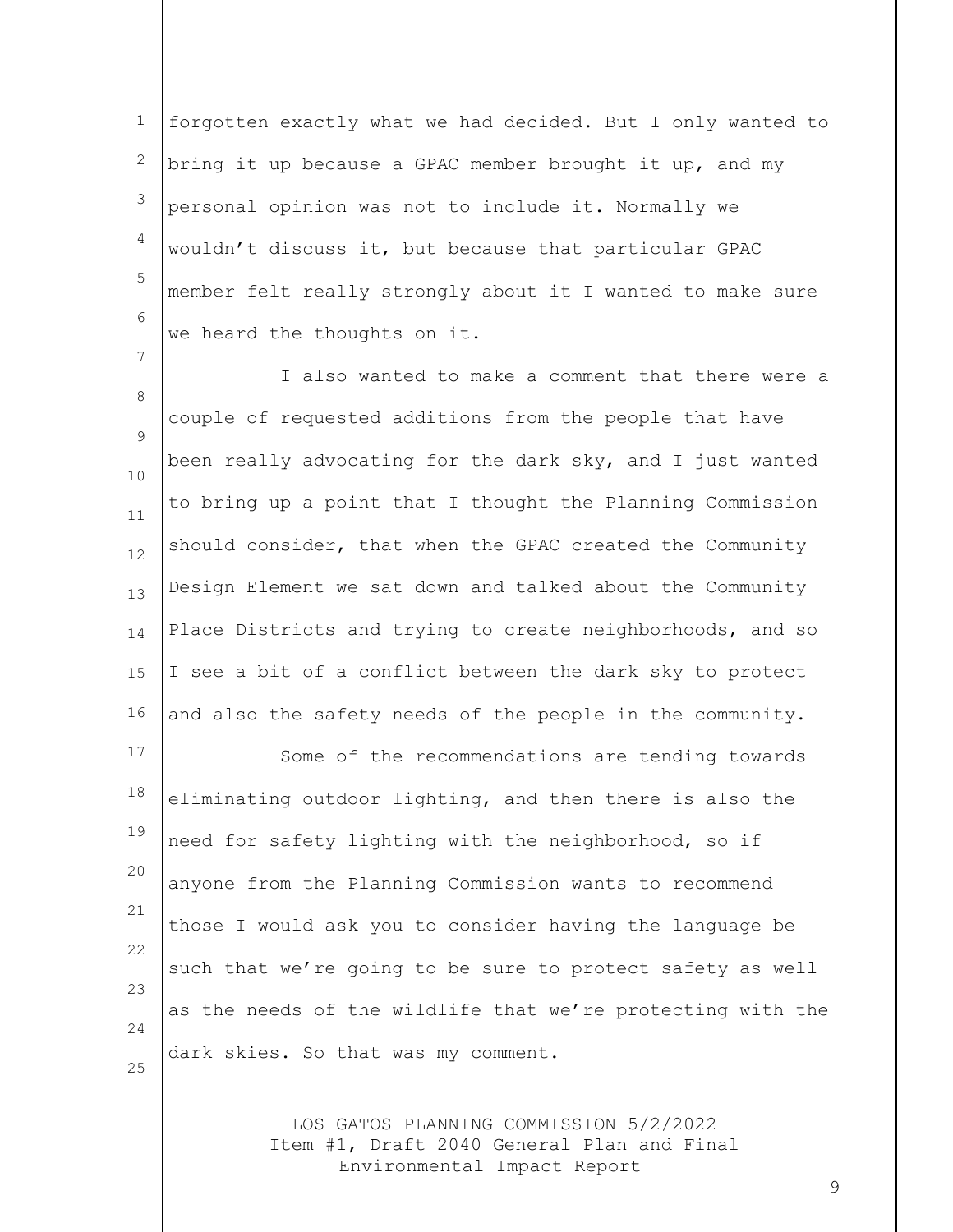| $\mathbf{1}$   | Let's see, I'll go back to Commissioner Janoff,                                                                     |
|----------------|---------------------------------------------------------------------------------------------------------------------|
| 2              | and Commissioner Thomas, did you have more to say? No.                                                              |
| 3              | Commissioner Clark, I will go to you.                                                                               |
| 4              | COMMISSIONER CLARK: I think it's Commissioner                                                                       |
| 5              | Janoff's turn right now, right?                                                                                     |
| 6              | CHAIR HANSSEN: I think Commissioner Janoff is                                                                       |
| $\overline{7}$ | waiting to make a recommendation, is that correct? If not,                                                          |
| 8              | then go ahead.                                                                                                      |
| 9              | COMMISSIONER JANOFF: That's correct. I was                                                                          |
| 10<br>11       | planning to walk through these.                                                                                     |
| 12             | COMMISSIONER CLARK: Okay. I'll just make a                                                                          |
| 13             | couple of comments on what we've discussed so far.                                                                  |
| 14             | I like the idea to add fruit trees to 43, 48, and                                                                   |
| 15             | 53, and I also share that same concern as you, Chair                                                                |
| 16             | Hanssen, about the lighting being kind of conflicting with                                                          |
| 17             | public safety, and I think especially as a woman that's                                                             |
| 18             | something that I think is very important. I'm not sure how                                                          |
| 19             | we could alter it to make sure it still includes safety,                                                            |
| 20             | because, for example, it says, "Turning off lights after                                                            |
| 21             | activity hours," in number 47, and we don't want all lights                                                         |
| 22             | off after activity hours, so I would be curious if there                                                            |
| 23             | are any ideas for how to incorporate that, because people                                                           |
| 24<br>25       | were very in favor of the night skies policies.                                                                     |
|                |                                                                                                                     |
|                | LOS GATOS PLANNING COMMISSION 5/2/2022<br>Item #1, Draft 2040 General Plan and Final<br>Environmental Impact Report |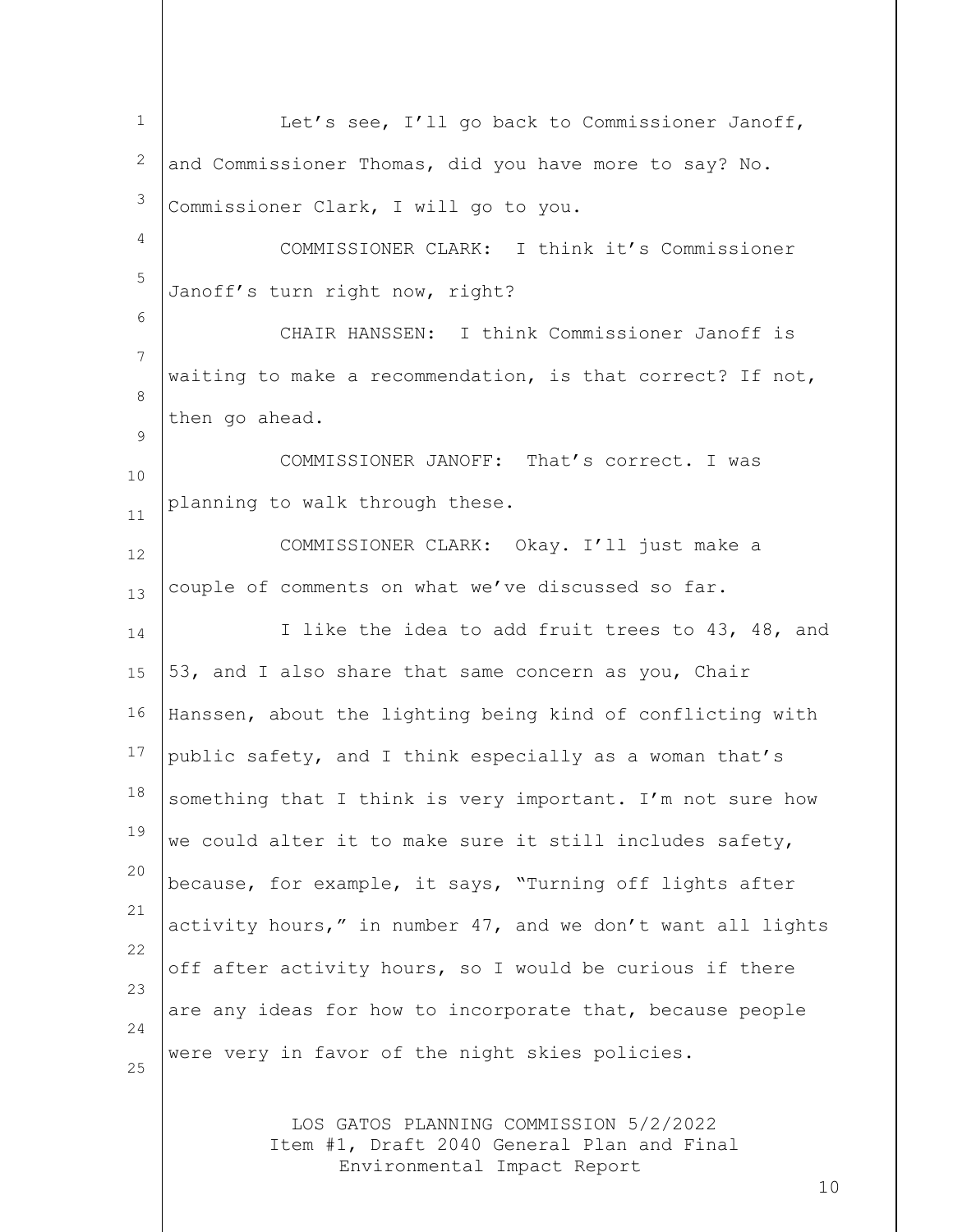1 2 CHAIR HANSSEN: Let's see if anyone has comments. Commissioner Thomas has her hand up.

| 3                   | COMMISSIONER THOMAS: I did just have one more                                                                       |
|---------------------|---------------------------------------------------------------------------------------------------------------------|
| 4                   | comment that I think would be helpful to go over for the                                                            |
| 5                   | group, because I know that we had a lot of discussion as                                                            |
| 6                   | the GPAC about the difference between should and shall, and                                                         |
| $\overline{7}$<br>8 | there was a recommended change for number 44, so                                                                    |
| 9                   | Commissioner Janoff, when you get to that one if you want                                                           |
| 10                  | to discuss that there or whatnot, but just a quick overview                                                         |
| 11                  | of the difference between those for the group so we're all                                                          |
| 12                  | on the same page I think is important, because that comes                                                           |
| 13                  | up a couple of times in some of the language of these.                                                              |
| 14                  | CHAIR HANSSEN: Thank you for bringing that up.                                                                      |
| 15                  | Any other comments on that? I don't see anyone with their                                                           |
| 16                  | hand up. We can see where Commissioner Janoff is going with                                                         |
| 17                  | recommendations, and reminding ourselves that the goal is                                                           |
| 18                  | to identify things that should be included. With the other                                                          |
| 19                  | elements we definitely had items that we didn't include,                                                            |
| 20                  | because it might already be covered adequately in the                                                               |
| 21                  | General Plan, but sometimes when the comments come in the                                                           |
| 22<br>23            | people want to put emphasis on it, but it's usually                                                                 |
| 24                  | addressed in the General Plan somewhere, but the question                                                           |
| 25                  | is how it's worded.                                                                                                 |
|                     | So, Commissioner Janoff.                                                                                            |
|                     | LOS GATOS PLANNING COMMISSION 5/2/2022<br>Item #1, Draft 2040 General Plan and Final<br>Environmental Impact Report |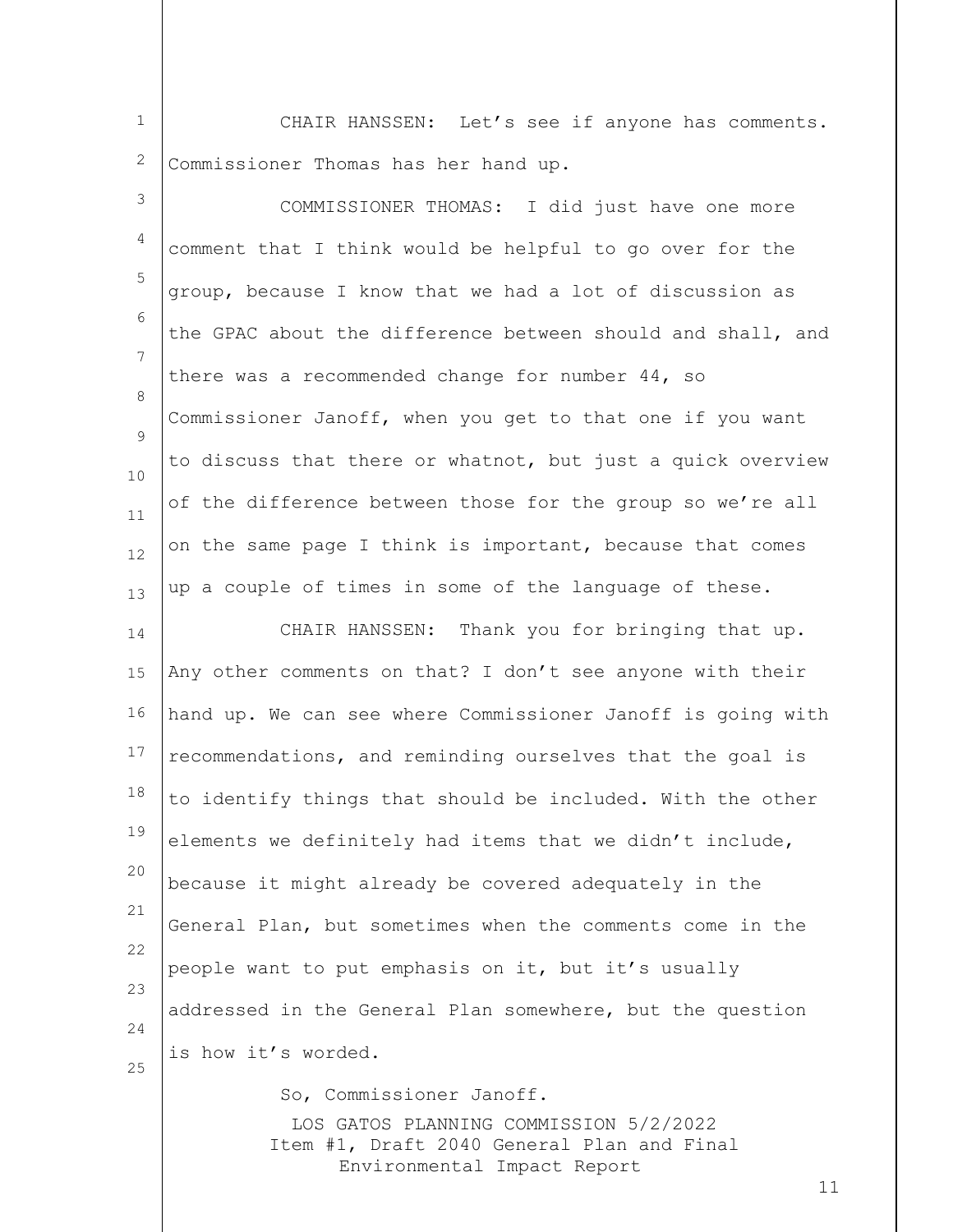1 2 3 4 5 6 COMMISSIONER JANOFF: I was going to just walk through those that I would recommend including, but I did want to comment on Community Place. I'm in favor of Community Place, because we talked long and hard in the GPAC meetings about place

7 8 welcome, and so the word "place" took on sort of a new meaning for me, so I would not make a change to that.

making and the importance of creating that element of

 $\mathsf{Q}$ 

21

10 11 12 Numbers 43, 48, and 53, which are related as we discussed, I would advocate that we say yes, and we could add fruit trees.

13 14 15 16 Number 44, 46, and 50 are all related to lighting. Forty-four to me got convoluted in the edits. We get the idea, but I would say safety is a definite issue on that one, so I would not be in favor of 44.

17 18 19 20 I don't know enough about the dark skies. We did talk a lot about wanting to reduce the illumination at night, particularly in the hillsides, so I'm neutral around 46 and 50.

LOS GATOS PLANNING COMMISSION 5/2/2022 Item #1, Draft 2040 General Plan and Final Environmental Impact Report 22 23 24 25 I would say yes to 51, although it might be too much of a detail, a question for Staff. I'm in favor of the concept, whether they want to put that level of detail in here or not might not be appropriate, especially if things change, if we have a different correlated color temperature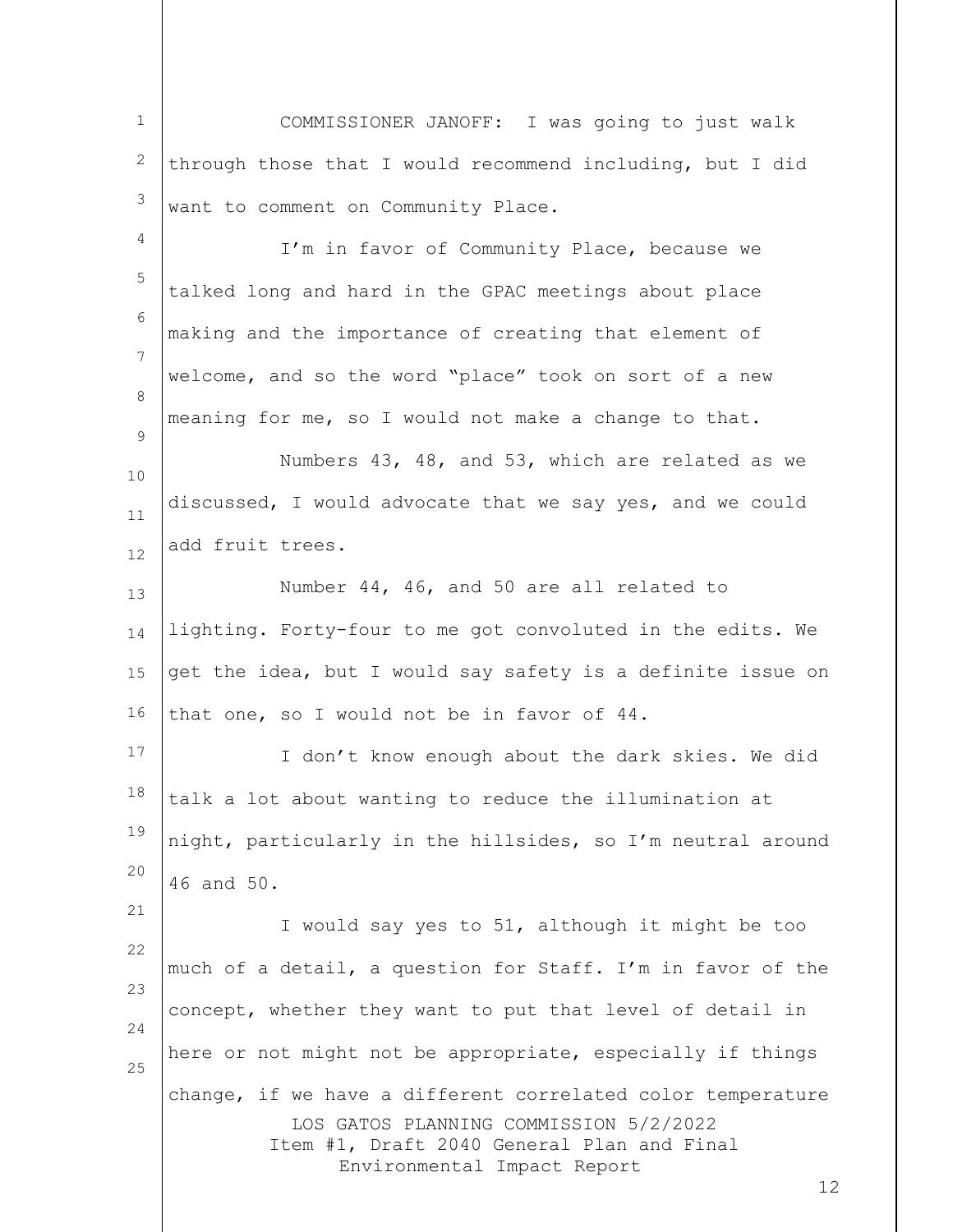1 2 chart or something other metric that comes into play in another 20 years.

3 4 5 6 7 8  $\mathsf{Q}$ 10 11 12 13 14 15 16 17 18 19 20 21 22 23 24 25 Number 54, possibly, but I think we've got implementation plans regarding (inaudible) connections; we talked a lot about that at our meeting last time. And number 55, I don't know how that would impact the Town, given that there is a fiscal impact, the Mills Act, with regard to tax credits. I don't know whether that will be something the Town could implement or whether that needs to be at a higher level that we don't really control that property tax. So that's what I have. In summary, it's 43, 48, and 53, possibly the dark sky lighting, and possibly number 54. CHAIR HANSSEN: And you said 51 as well. I also wanted to hear what Staff's thoughts were, because one of the things that we try to do with the GPAC is to keep the General Plan general, and stating that it has to be below 3,000 kelvin is very specific, and as Commissioner Janoff noted, it might be that five or ten years from now what defines low voltage lighting is different than it is now, so I wondered if Staff had a thought? You said you were neutral.

> LOS GATOS PLANNING COMMISSION 5/2/2022 Item #1, Draft 2040 General Plan and Final Environmental Impact Report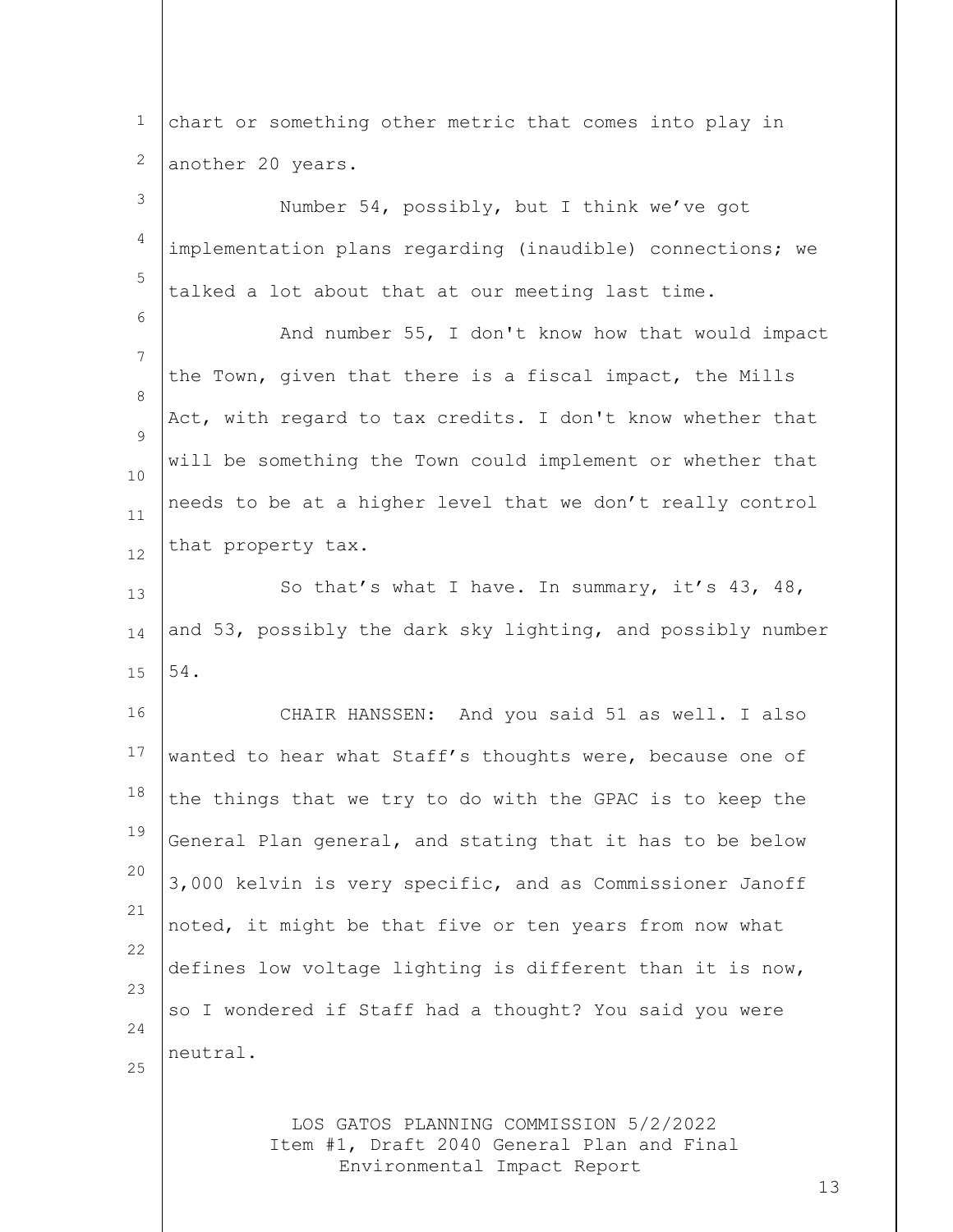1 2 3 4 5 6 7 8  $\mathsf{Q}$ 10 11 12 13 JENNIFER ARMER: Thank you. We are neutral on this one, but as you said, the General Plan is intended to be general; these are policies. It could be that this sort of consideration of what light level limitations we should have might be more appropriate as part of some guidelines or other documents for implementation. One concern with something like this that gets this specific if making sure that the Town has the appropriate equipment to judge this when somebody complains about lighting and we need to go an verify that the lighting is appropriate, so those are some initial Staff thoughts. It looks like Director Paulson has some

14 additional thoughts.

15

CHAIR HANSSEN: Go ahead.

16 17 18 19 20 21 22 23 24 25 JOEL PAULSON: Thank you, Ms. Armer. I can't remember which element, but one of the implementation programs is to consider a dark sky ordinance, so this is the type of thing that could have something more specific like this, or something a little more specific and then gets translated into another policy document or guideline document, as Ms. Armer mentioned. I think a lot of the dark sky stuff the Commission has talked about we do have an implementation program to address that, so I'm not sure

> LOS GATOS PLANNING COMMISSION 5/2/2022 Item #1, Draft 2040 General Plan and Final Environmental Impact Report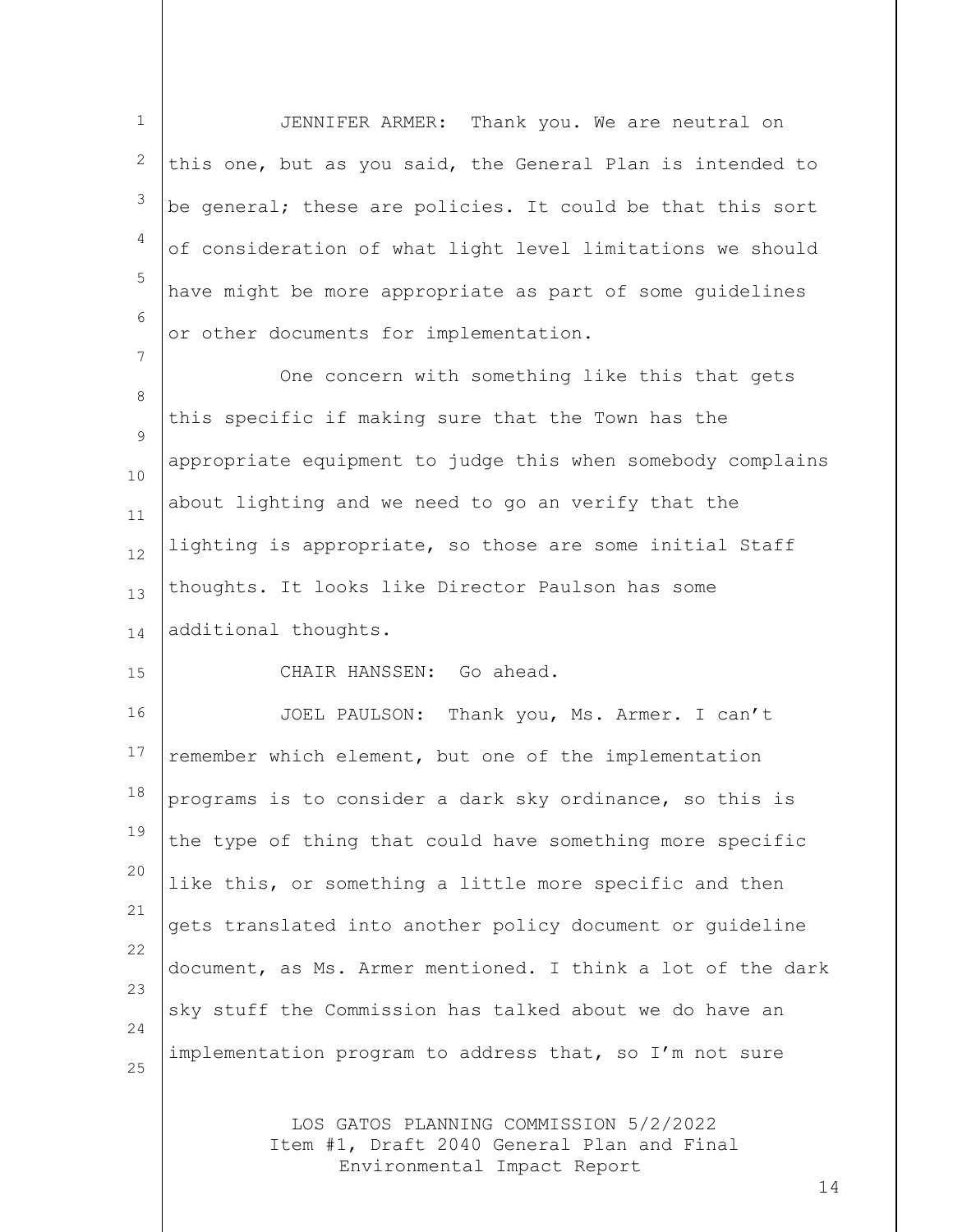| $\mathbf 1$    | it's necessary to get to that level of detail, but again,                            |
|----------------|--------------------------------------------------------------------------------------|
| 2              | it's up to the Planning Commission.                                                  |
| $\mathcal{S}$  | CHAIR HANSSEN: Thank you for that. I had                                             |
| $\overline{4}$ | forgotten that we had recommended an implementation                                  |
| 5              | program. If we have an implementation program and it                                 |
| 6              | becomes an ordinance, that obviously carries a lot more                              |
| 7              | weight than a policy in the General Plan that doesn't turn                           |
| 8              | into an ordinance.                                                                   |
| 9<br>10        | Let me see what Commissioner Raspe has to say on                                     |
| $11\,$         | this.                                                                                |
| 12             | COMMISSIONER RASPE: Thank you, Chair. I just                                         |
| 13             | wanted to voice my support. I concur with all of                                     |
| 14             | Commissioner Janoff's recommendations as modified with                               |
| 15             | Commissioner Thomas' language regarding fruit-bearing                                |
| 16             | trees, and I just wanted to add a little bit more emphasis                           |
| 17             | with respect to number 55 that is the Mills Act.                                     |
| 18             | It's clear that the Town of Los Gatos generally                                      |
| 19             | and through its General Plan dispersion is placing great                             |
| 20             | emphasis on its historic resources, and while I understand                           |
| 21             | that there could be tax implications, it seems to me that                            |
| 22             | the Mills Act could be ideally suited towards this Town and                          |
| 23<br>24       | its stated objectives, preserving those resources, so I                              |
| 25             | would encourage the Planning Commission to forward a                                 |
|                | recommendation to Council either through a policy or                                 |
|                | LOS GATOS PLANNING COMMISSION 5/2/2022<br>Item #1, Draft 2040 General Plan and Final |
|                | Environmental Impact Report<br>15                                                    |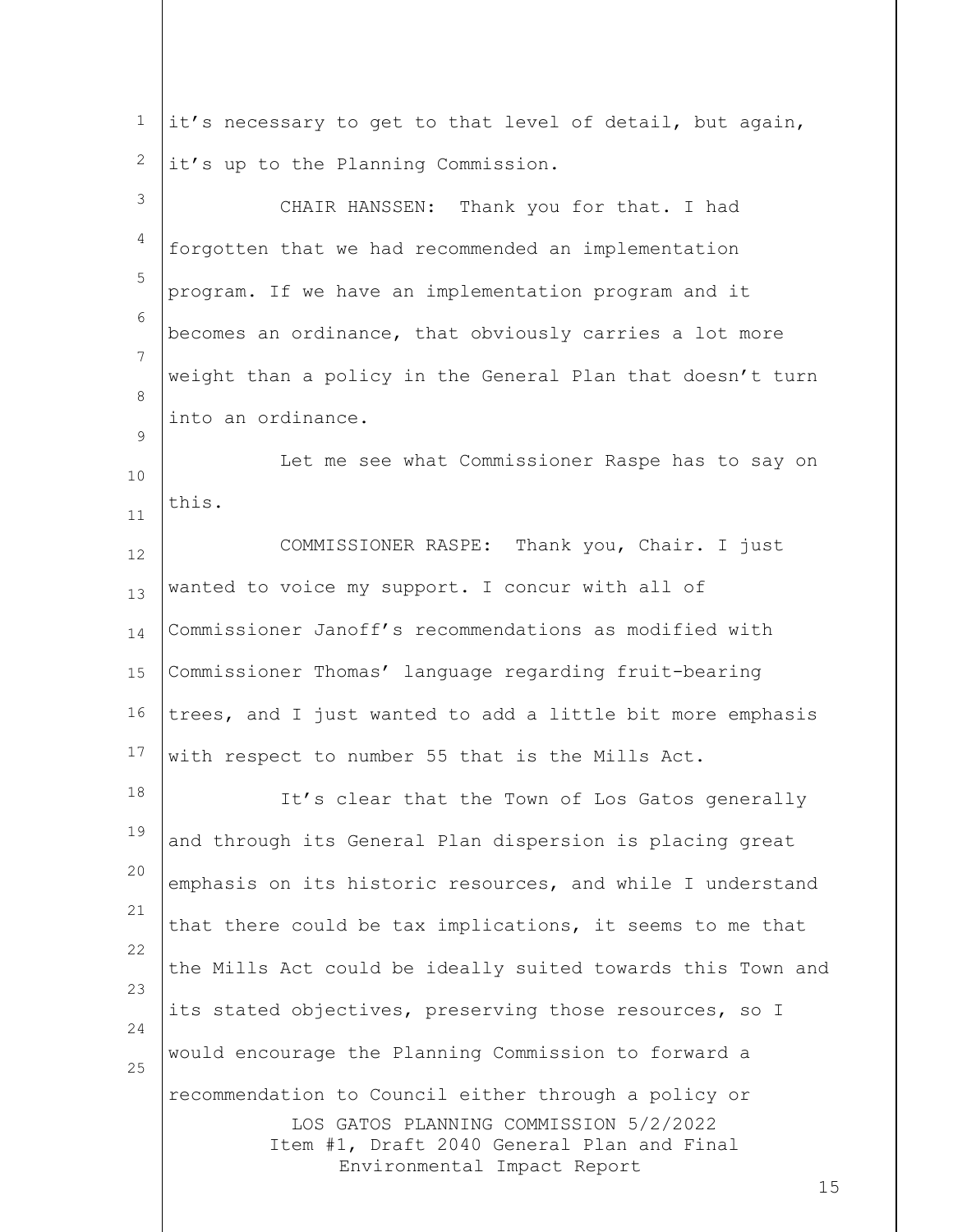LOS GATOS PLANNING COMMISSION 5/2/2022 Item #1, Draft 2040 General Plan and Final Environmental Impact Report 16 1 2 3 4 5 6 7 8  $\mathsf{Q}$ 10 11 12 13 14 15 16 17 18 19 20 21 22 23 24 25 implementation program to strongly consider adoption of a Mills Act scenario for our town. Thanks. CHAIR HANSSEN: Thank you for that. Commissioner Janoff. COMMISSIONER JANOFF: Yes, I would support that as well, although I would recommend an implementation program to study adoption of the Mills Act so we understand what it is, how it would impact us, presumably beneficially, and then implement if that were warranted. CHAIR HANSSEN: And you got a thumbs up from Commissioner Raspe, so I think as long as it's covered. Commissioner Clark. COMMISSIONER CLARK: Thank you. I agree about adding 43, 48, and 53 and including fruit trees, and I like the idea to add 55, as in studying the adoption of the Mills Act. Then I wanted to see if anybody has thoughts on 49, because for me I thought that maybe it could be good to add that policy, but then I also felt like the description of the policy as actually just a definition of sensitive natural communities rather than a policy action, and I was curious if any Planning Commissioner had thoughts on that one. CHAIR HANSSEN: Commissioner Thomas.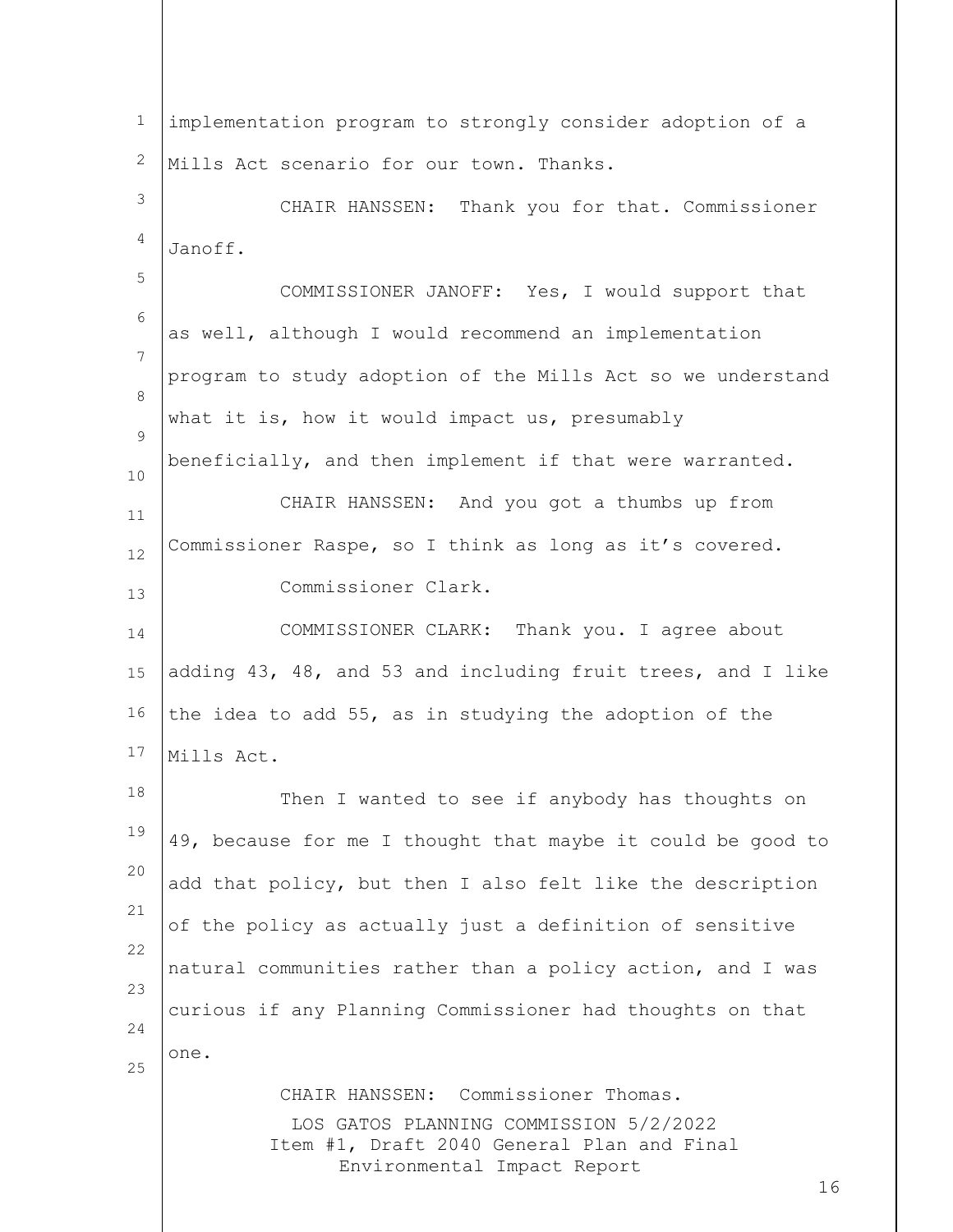1 2 3 4 5 6 COMMISSIONER THOMAS: I agree that I like the idea and intent behind it, but I also then thought is this already covered in the Environmental and Sustainability Element? So I could go either way, and I agree it's really like a policy, so I don't know. I would like to hear what other people have to say.

7

8  $\mathsf{Q}$ 10 11 12 13 14 15 I also would say that it's like I don't know the technical language, but for 43, 48, and 53 I would like it to be not just fruit producing trees, but like edible or any food producing trees, like nut trees and things like that that are more generic. Just food producing trees, maybe that's the term, but Staff I'm sure can figure it out. So yeah, I am interested in what other people have to say about 49.

16 17 18 19 20 21 22 23 24 25 CHAIR HANSSEN: I was hoping Staff might comment on 49. I would remind all the Commissioners that this is the Community Design Element. It doesn't talk about how you would incorporate protecting sensitive communities in your community design, and so then I'm not sure that it would be that helpful in this part of the General Plan, but I wanted to ask Staff to what extent… Because we did go over environmental sustainability before, but I don't recall what policies we might have had, so Staff, could you help on this?

> LOS GATOS PLANNING COMMISSION 5/2/2022 Item #1, Draft 2040 General Plan and Final Environmental Impact Report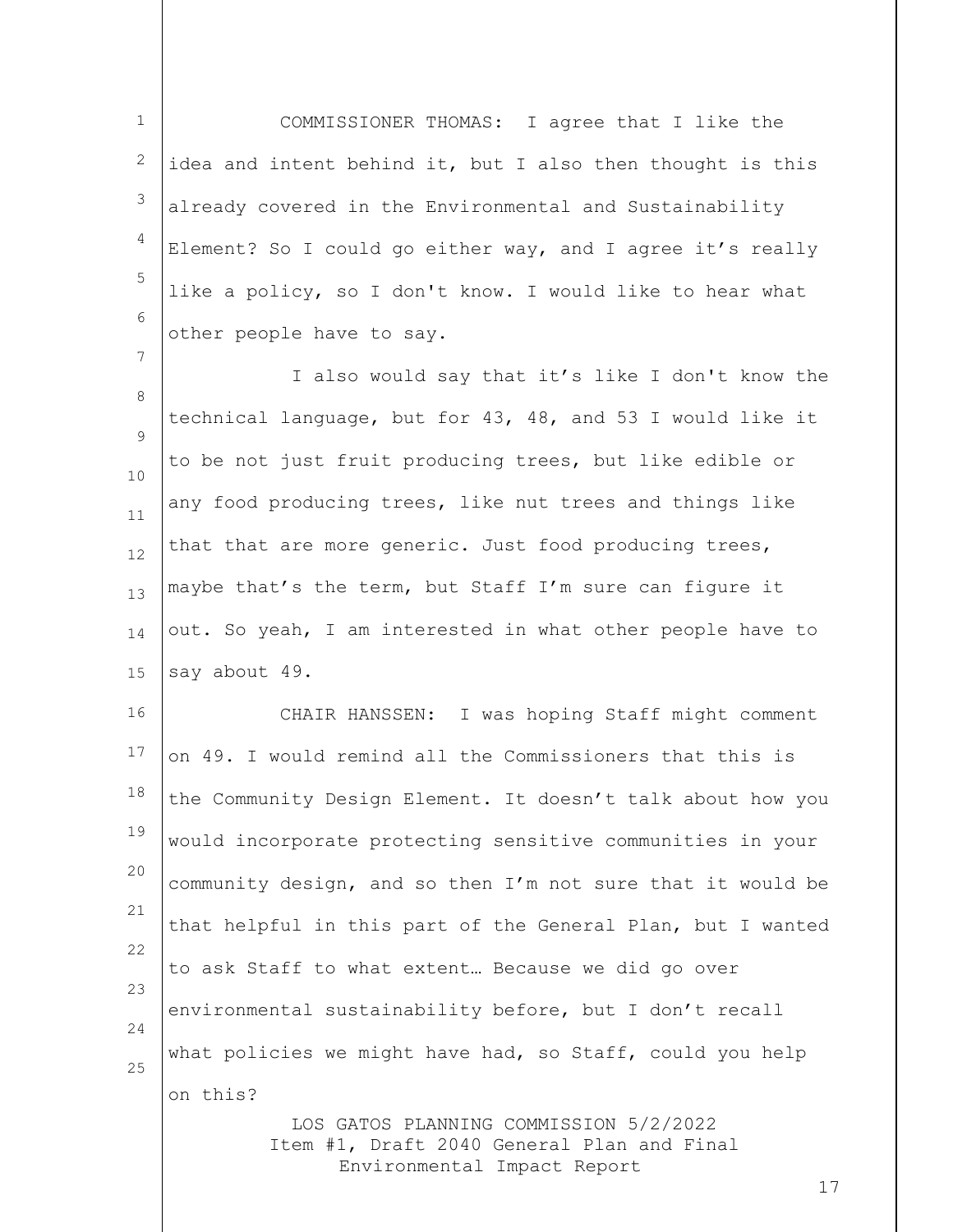| $\mathbf 1$       | JENNIFER ARMER: Thank you. I can search through                                                                                                                                          |
|-------------------|------------------------------------------------------------------------------------------------------------------------------------------------------------------------------------------|
| 2                 | and see what we can find. One difficulty in finding                                                                                                                                      |
| 3                 | something that's exactly this is we might have used a                                                                                                                                    |
| 4                 | different term that gets at the same idea of protecting                                                                                                                                  |
| 5                 | sensitive natural communities, and we definitely do in the                                                                                                                               |
| 6                 | Environment section. That element definitely gets into                                                                                                                                   |
| $\overline{7}$    | those types of topics, but it might be in different ways.                                                                                                                                |
| 8                 | I do agree that it seems more connected with that                                                                                                                                        |
| $\mathsf 9$<br>10 | topic rather than community design. One thought, if the                                                                                                                                  |
| 11                | Commission is interested in including this here is that it                                                                                                                               |
| 12                | could be a definition combined with a policy that just                                                                                                                                   |
| 13                | states that we preserve sensitive natural communities.                                                                                                                                   |
| 14                | Rather than having all of that text in the policy, it could                                                                                                                              |
| 15                | be broken into those two.                                                                                                                                                                |
| 16                | But I will see if I can find some specific                                                                                                                                               |
| 17                | references in the General Plan under these terms or others,                                                                                                                              |
| 18                | and I'll let you know if I find something.                                                                                                                                               |
| 19                | CHAIR HANSSEN: I do recall over our 35 meetings                                                                                                                                          |
| 20                | that I did have a conversation with Commissioner Thomas                                                                                                                                  |
| 21                | about we wanted to incorporate some concepts of                                                                                                                                          |
| 22                | sustainability to make sure that it was in this Community                                                                                                                                |
| 23<br>24          | Design Element, but then as we were going through it there                                                                                                                               |
| 25                | was this push and pull between whether or not it's too much                                                                                                                              |
|                   | detail and is it going to be contrary to some things in the<br>LOS GATOS PLANNING COMMISSION 5/2/2022<br>Item #1, Draft 2040 General Plan and Final<br>Environmental Impact Report<br>18 |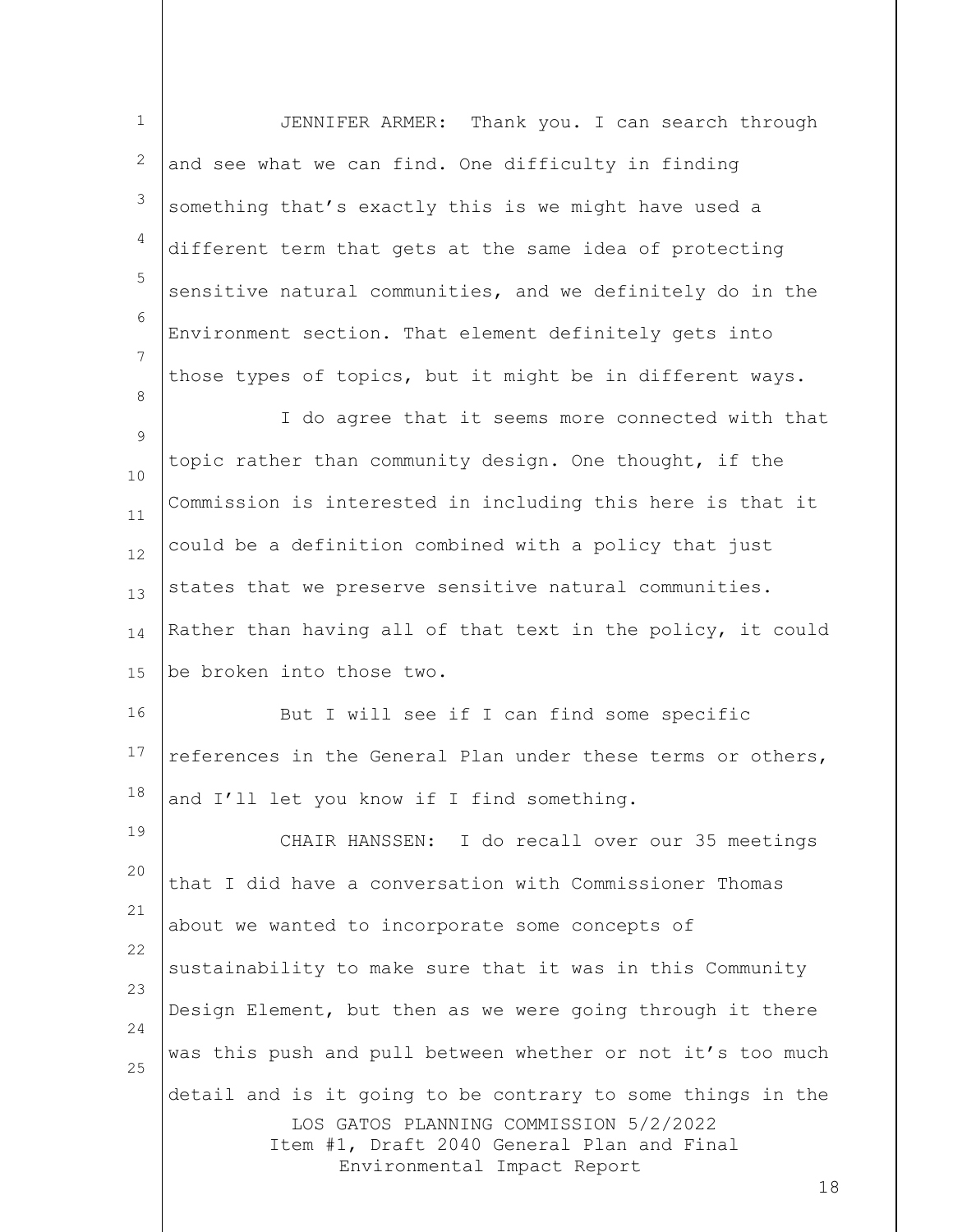| $\mathbf 1$ | Environment and Sustainability Element, so we did keep it                                                                 |
|-------------|---------------------------------------------------------------------------------------------------------------------------|
| 2           | very, very general in the Community Design Element.                                                                       |
| 3           | I did want to put that out there that although it                                                                         |
| 4           | sometimes is good to repeat the things in the different                                                                   |
| 5           | elements, if it is covered in the Environment and                                                                         |
| 6           | Sustainability Element that probably takes priority and you                                                               |
| 7           | would want to consider the environment and sustainability                                                                 |
| 8           | in your Community Design anyway, because that's part of the                                                               |
| 9           | General Plan.                                                                                                             |
| 10          | Vice Chair Barnett.                                                                                                       |
| 11          | VICE CHAIR BARNETT: Thank you. On 46 and 50                                                                               |
| 12          | there's a reference to this model, more ordinance, of the                                                                 |
| 13          |                                                                                                                           |
| 14          | Illuminating Engineering Society of North America, and                                                                    |
| 15          | while I couldn't find that document online it did appear to                                                               |
| 16          | be 40 pages, and that means to me that it's far more                                                                      |
| 17          | detailed than we want in the General Plan.                                                                                |
| 18          | Then I support 55, as other Commissioners have                                                                            |
| 19          | said.                                                                                                                     |
| 20          | As to 49, to me it just seems like it is                                                                                  |
| 21          | commentary; there's no substance that's added to the                                                                      |
| 22          | General Plan, so I would be against that one.                                                                             |
| 23          | CHAIR HANSSEN: Thank you for that. Director                                                                               |
| 24          | Paulson                                                                                                                   |
| 25          |                                                                                                                           |
|             | LOS GATOS PLANNING COMMISSION 5/2/2022<br>Item #1, Draft 2040 General Plan and Final<br>Environmental Impact Report<br>19 |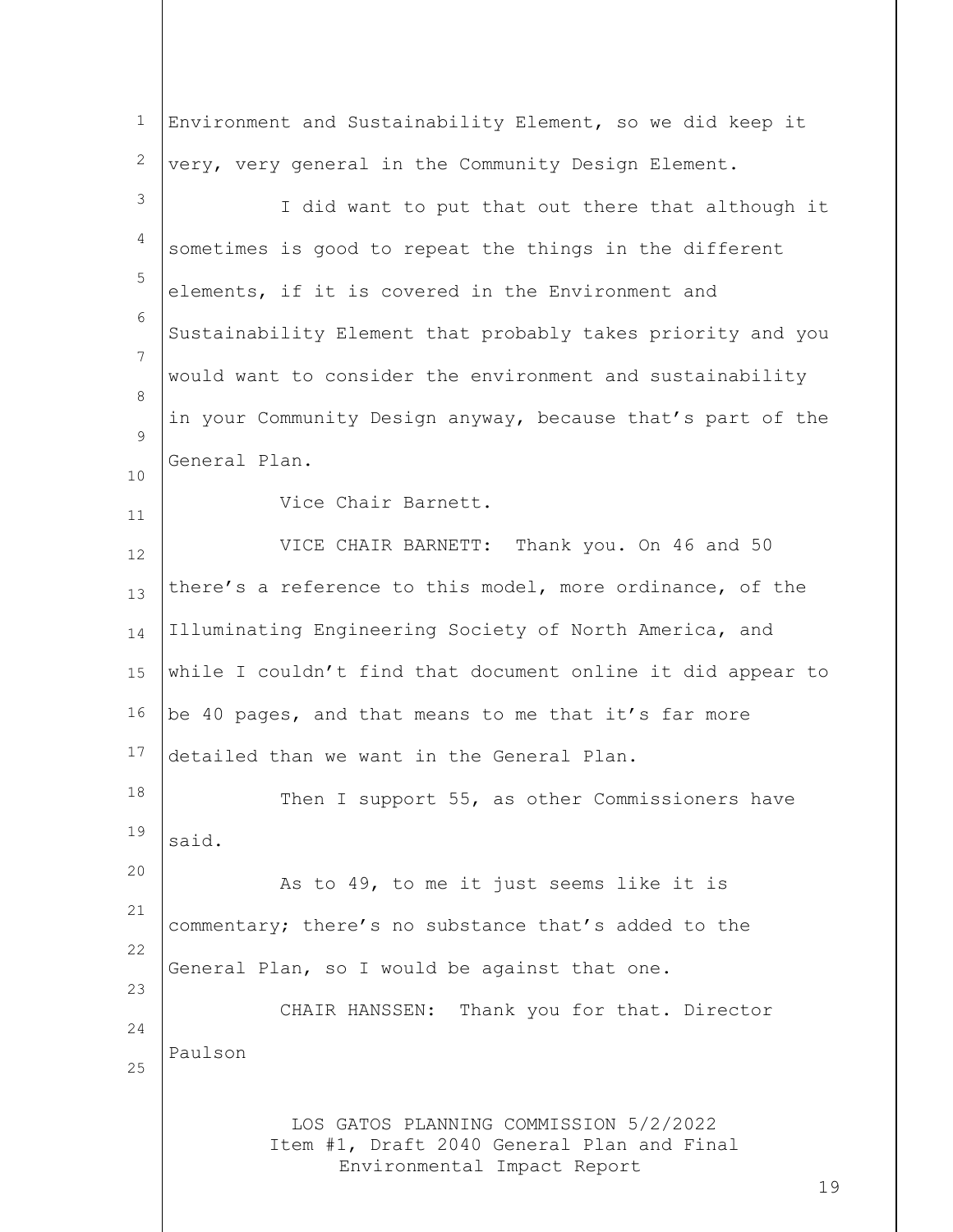LOS GATOS PLANNING COMMISSION 5/2/2022 Item #1, Draft 2040 General Plan and Final Environmental Impact Report 1 2 3 4 5 6 7 8  $\mathsf{Q}$ 10 11 12 13 14 15 16 17 18 19 20 21 22 23 24 25 JOEL PAULSON: Thank you. Just to that point on 49, in the Environment and Sustainability Element there are a number of policies and implementation programs related to special status species, retaining natural conditions, and habitat and movement corridors, so there are a lot of other policies in that element that do cover this topic. CHAIR HANSSEN: Thank you for that, Director Paulson. My personal advice, although it is the recommendation of this entire Commission, would be to keep it simple in the Community Design Element and have more details on that subject in the Environment and Sustainability Element. Commissioner Janoff. COMMISSIONER JANOFF: I would agree. I think also including this here, which is a section of really the hillside development, clearly we've got that interest in the hillside probably throughout the plan, but it also would apply to other areas in Town, so I would be against including it there. And if we've got enough coverage in the Environment and Sustainability Element, and I think we've got it in spades as written, I agree with Vice Chair Barnett that it's a statement without anything under it if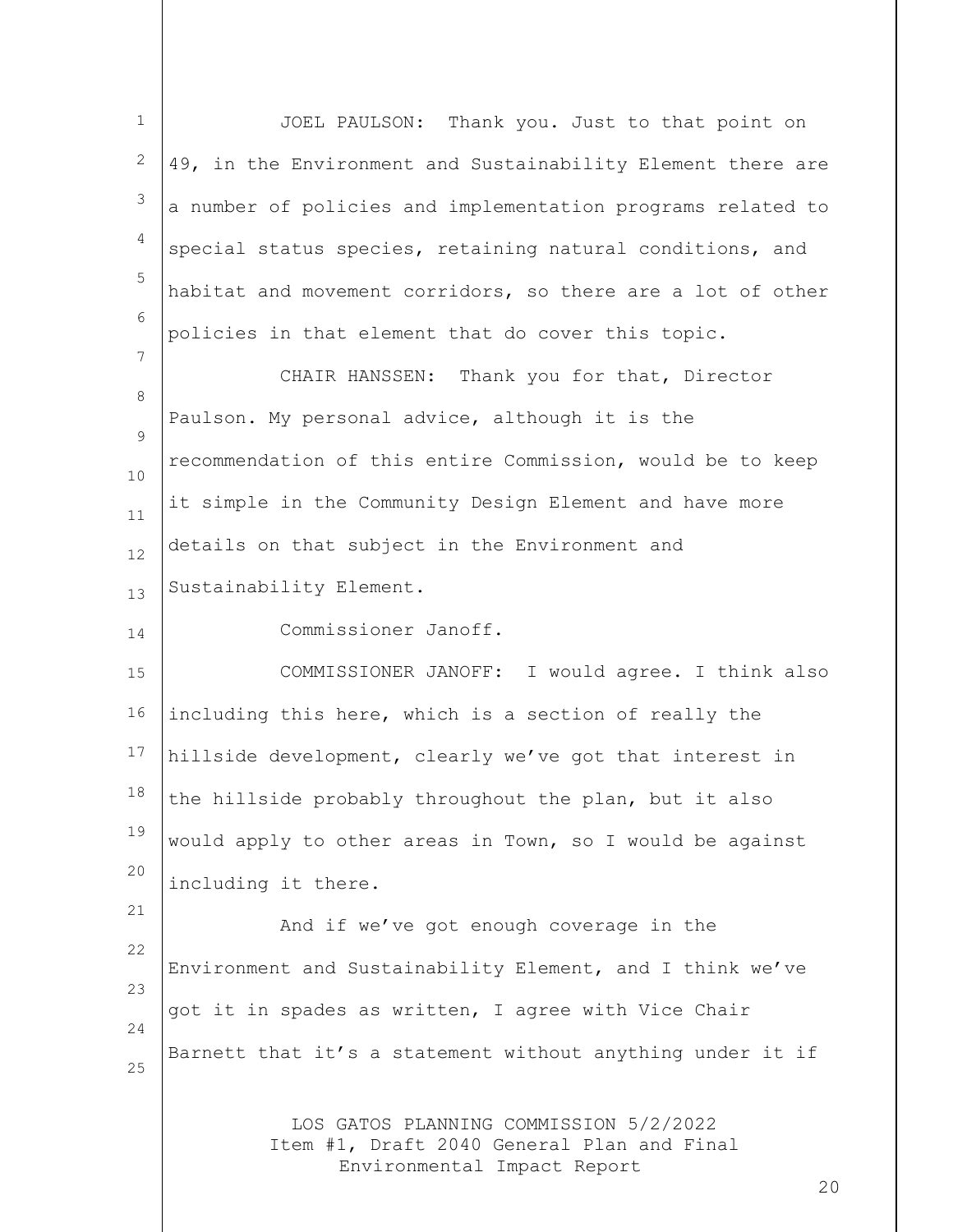| $\mathbf{1}$   | it were a policy, and then the balance of the statement                                                                   |
|----------------|---------------------------------------------------------------------------------------------------------------------------|
| 2              | that is in quotes is actually a definition.                                                                               |
| 3              | So we kind of have a mix here. I think we're in                                                                           |
| $\overline{4}$ | favor of the general concept, but this isn't the place for                                                                |
| 5              | it.                                                                                                                       |
| 6              | CHAIR HANSSEN: Thank you for that. Commissioner                                                                           |
| $\overline{7}$ | Clark.                                                                                                                    |
| 8              | COMMISSIONER CLARK: Thank you. I just have one                                                                            |
| $\mathcal{G}$  | thing to add to these comments, and I had accidently                                                                      |
| 10             | brought it up during the Land Use Element, but adding the                                                                 |
| 11             | definition of "rafters" to key terms.                                                                                     |
| 12             | CHAIR HANSSEN: Refresh my memory. Did we agree                                                                            |
| 13<br>14       | to do that?                                                                                                               |
|                | COMMISSIONER CLARK: No, because I immediately                                                                             |
| 15             |                                                                                                                           |
| 16             | retracted the comment.                                                                                                    |
| 17             | CHAIR HANSSEN: Oh, because you were going to                                                                              |
| $18\,$         | bring it up again in Community Design.                                                                                    |
| 19             | COMMISSIONER CLARK: Yeah, because rafters are                                                                             |
| 20             | referenced in the definition of eave, and then there's not                                                                |
| 21             | a definition of rafters, so I thought it could be                                                                         |
| 22<br>23       | beneficial to add that.                                                                                                   |
| 24             | CHAIR HANSSEN: Okay. Let's see if anyone else                                                                             |
| 25             | had comments on that. Vice Chair Barnett.                                                                                 |
|                | LOS GATOS PLANNING COMMISSION 5/2/2022<br>Item #1, Draft 2040 General Plan and Final<br>Environmental Impact Report<br>21 |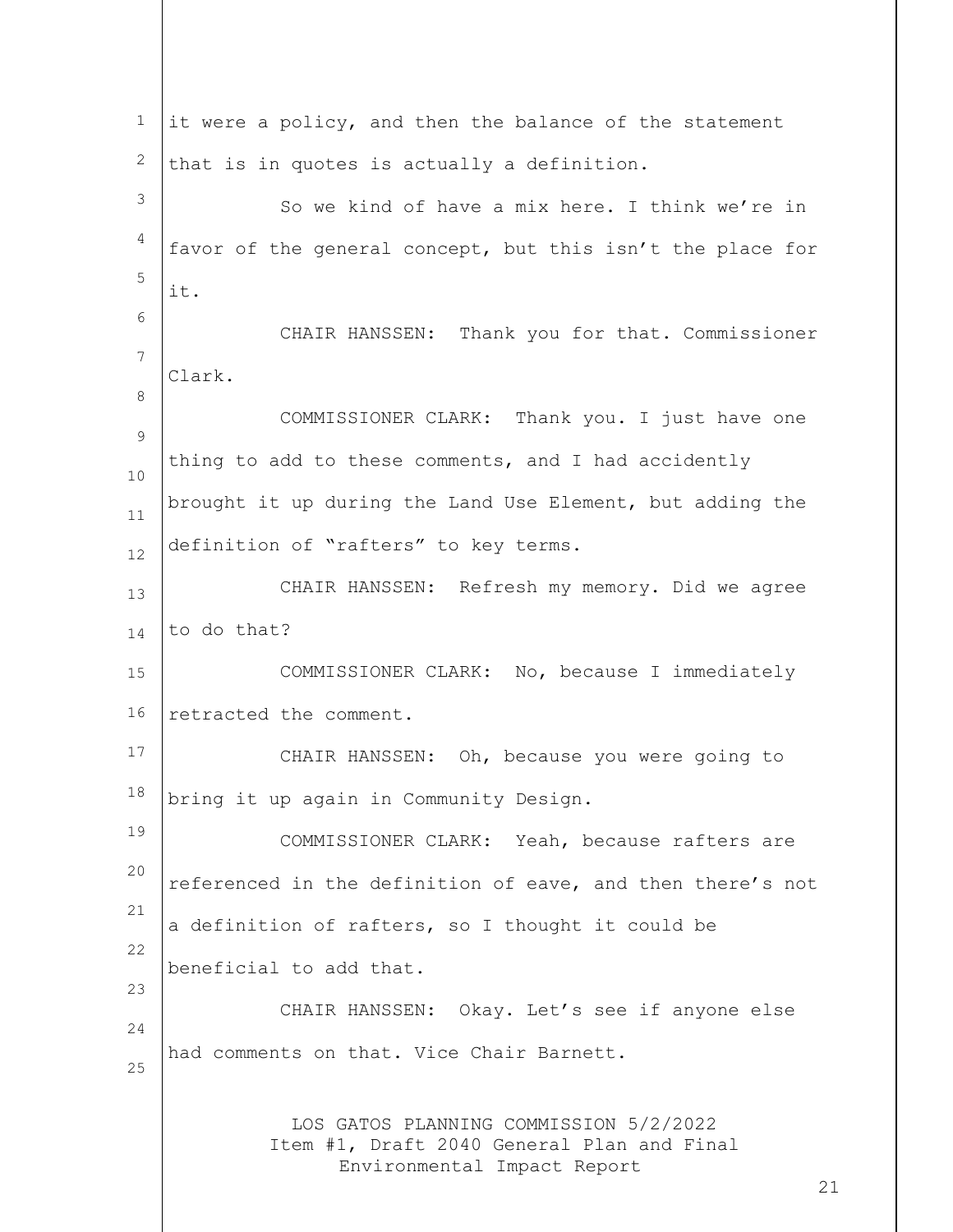LOS GATOS PLANNING COMMISSION 5/2/2022 Item #1, Draft 2040 General Plan and Final 1 2 3 4 5 6 7 8  $\mathsf{Q}$ 10 11 12 13 14 15 16 17 18 19 20 21 22 23 24 25 VICE CHAIR BARNETT: I was remiss in not bringing up 54. I have concerns about whether that's invading private property rights. Maybe Mr. Schultz could comment on that. There may be safety or other reasons that the Water District would not want people trespassing on this property. ROBERT SCHULTZ: I'm sorry, can you repeat your question again? VICE CHAIR BARNETT: Number 54. JOEL PAULSON: Mr. Schultz, this is in Exhibit 7, and it's basically asking that, "New trail connections on or open to Valley Water property must be open to the general public and permitted by Valley Water." JENNIFER ARMER: And I'll add that this was a suggestion based on a comment from Valley Water. In general I would say that that's the type of thing that would be part of the project consultation in terms of the conditions that Valley Water would place on that, but the question was directed to the Town Attorney, so I'll pass it on to him. ROBERT SCHULTZ: No, I agree, it should be on a case-by-case basis. There might be times when it might be appropriate to do that type of dedication or require that in a condition of approval, and there might be other times

Environmental Impact Report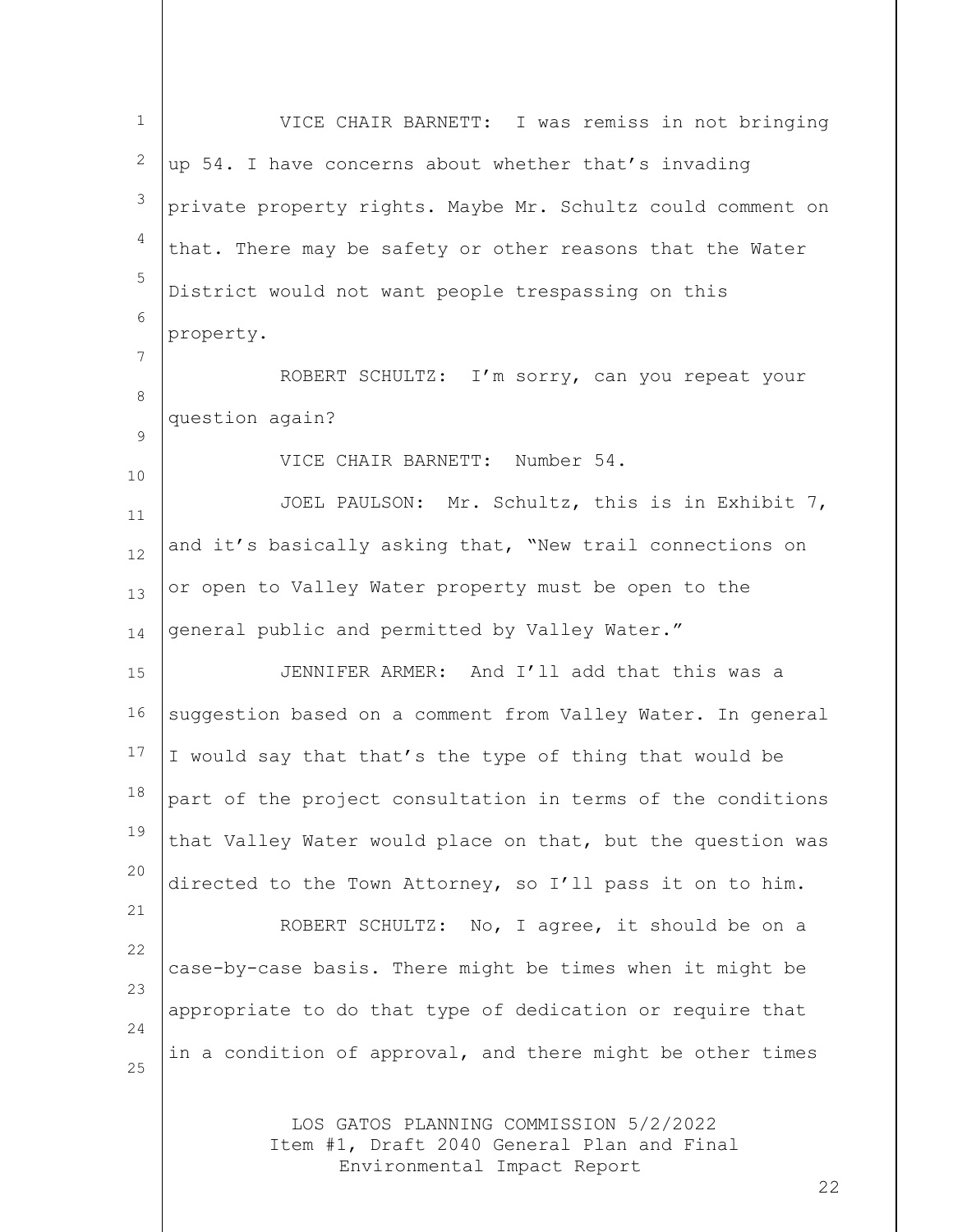1 2 where it might not be appropriate, so I wouldn't want it to be a shall or a mandatory condition or policy.

3 4 5 6 7 8  $\mathsf{Q}$ 10 11 12 CHAIR HANSSEN: Question for Staff. I feel in the Open Space, Parks, and Recreation Element, without having it open in front of me to look at the policies, that we had plenty of policies that encourage connections of trails and open up private trails. I felt like we covered that in many ways in the Open Space, Parks, and Recreation Element, but again, I don't have it open in front of me, so I'm not sure if that would be beneficial in the Community Design Element, unless it's just a general statement.

13 14 15 16 17 18 19 20 21 22 23 24 25 JENNIFER ARMER: So CD-11.6, which is the policy that this comment is suggesting you modify, states, "Require development that is adjacent to Los Gatos Creek Trail to provide secondary access to the trail." Valley Water's comment is that if there is access being provided to the public trail, that that needs to be public access, because it is access to a public trail, that they don't want access from private property that is only open to the users of that private property is my understanding of the comment. So the policy is already there to say that there should be additional connections to the Los Gatos Creek Trail. The recommendation from Valley Water, as I

> LOS GATOS PLANNING COMMISSION 5/2/2022 Item #1, Draft 2040 General Plan and Final Environmental Impact Report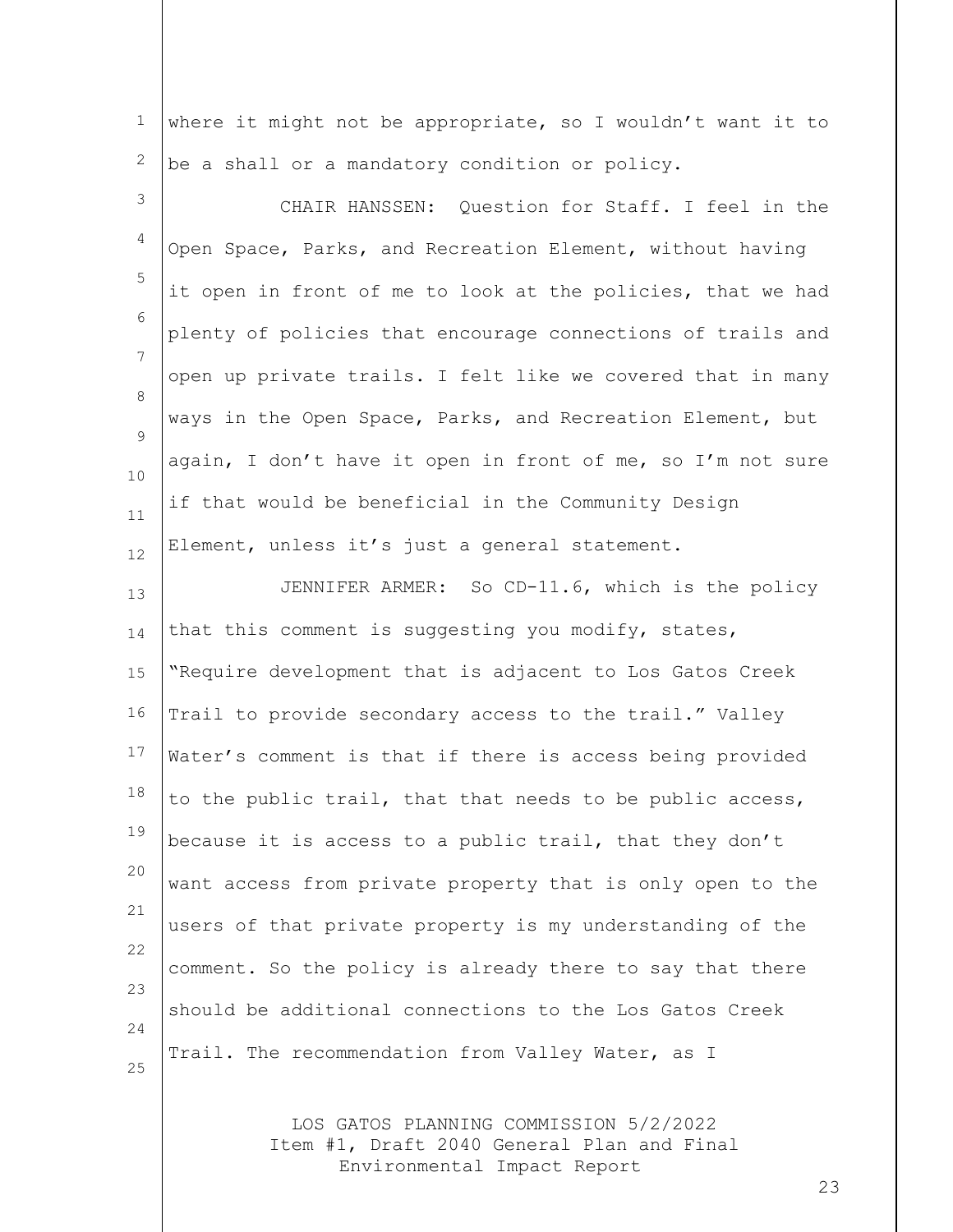LOS GATOS PLANNING COMMISSION 5/2/2022 Item #1, Draft 2040 General Plan and Final Environmental Impact Report 24 1 2 3 4 5 6 7 8 9 10 11 12 13 14 15 16 17 18 19 20 21 22 23 24 25 understand it, is to modify that policy to clarify that any new connections would need to be open to the public. CHAIR HANSSEN: And further permitted by Valley Water. JENNIFER ARMER: Yes. CHAIR HANSSEN: There was a checkpoint in there. JENNIFER ARMER: Correct. CHAIR HANSSEN: If you wanted to do that, you had to get it okayed with them. JENNIFER ARMER: Right. We might say require, but there are certain additional permits that would be required to make that possible. CHAIR HANSSEN: Well then, that sheds a different light on it. Let's see, Commissioner Thomas. COMMISSIONER THOMAS: Reading the actual thing, it does say, "Require development that is adjacent to Los Gatos Creek Trail to provide secondary access to the trail." I don't know if we could just add, "to the public," like if that would satisfy, or if we're not allowed to say required to the public. JOEL PAULSON: I'll just use one example. We have the Aventino Apartments, for instance. Obviously they don't have public access from the creek trail into their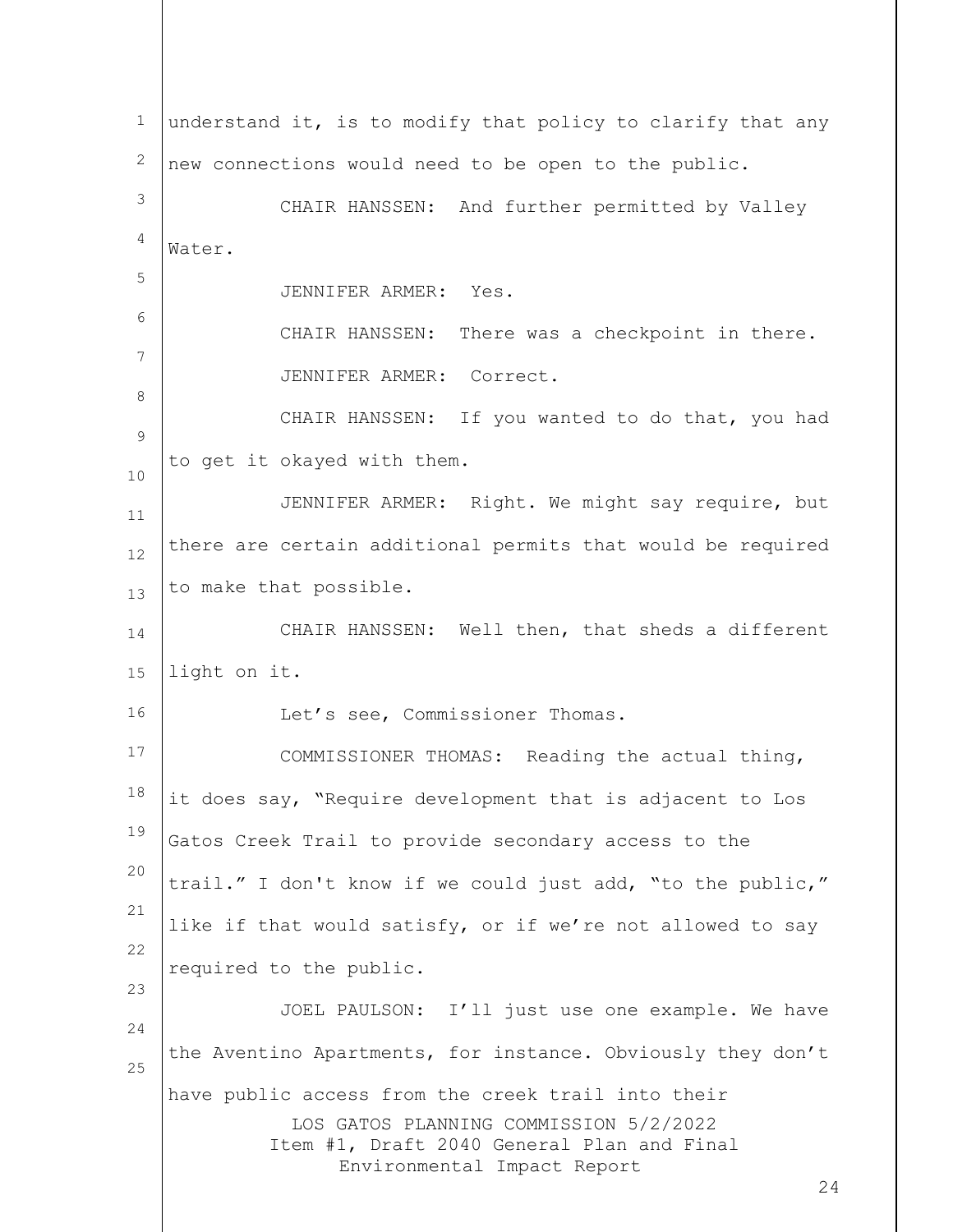| $\mathbf{1}$   | apartment community, so that did have a gate there. I'm not                                                         |
|----------------|---------------------------------------------------------------------------------------------------------------------|
| $\mathbf{2}$   | sure how much development like that we'll really see along                                                          |
| 3              | the creek trail, frankly. I think the policy as written in                                                          |
| $\overline{4}$ | the draft plan provides enough flexibility that we would                                                            |
| 5              | work through those details. If it happened to be adjacent                                                           |
| 6              | to Valley Water property with the developer of that site                                                            |
| 7              | when it came through, then we would have that conversation                                                          |
| 8              | with them anyhow.                                                                                                   |
| 9              | A lot of the creek trail, and depending on where                                                                    |
| 10             | you're at, some of that creek trail might be in Valley                                                              |
| 11<br>12       | Water ownership, and so I think they're trying to make sure                                                         |
| 13             | that we at least go through that step, which we could just                                                          |
| 14             | as a matter of course, so that would be a conversation we                                                           |
| 15             | would have anyhow.                                                                                                  |
| 16             | CHAIR HANSSEN: Okay, that makes sense. Let's                                                                        |
| 17             | see, I'm not sure who was first. Commissioner Janoff.                                                               |
| 18             | COMMISSIONER JANOFF: In light of the                                                                                |
| 19             | conversation perhaps we can modify the existing 11.6, just                                                          |
| 20             | insert the word "public" between secondary and access, so                                                           |
| 21             | it's clear that it's a public access, not just for the                                                              |
| 22             | benefit of the development, should there be one. And then                                                           |
| 23             |                                                                                                                     |
| 24             | of course as Director Paulson said, Staff will go through                                                           |
| 25             | the normal checks and permitting should that be warranted.                                                          |
|                | LOS GATOS PLANNING COMMISSION 5/2/2022<br>Item #1, Draft 2040 General Plan and Final<br>Environmental Impact Report |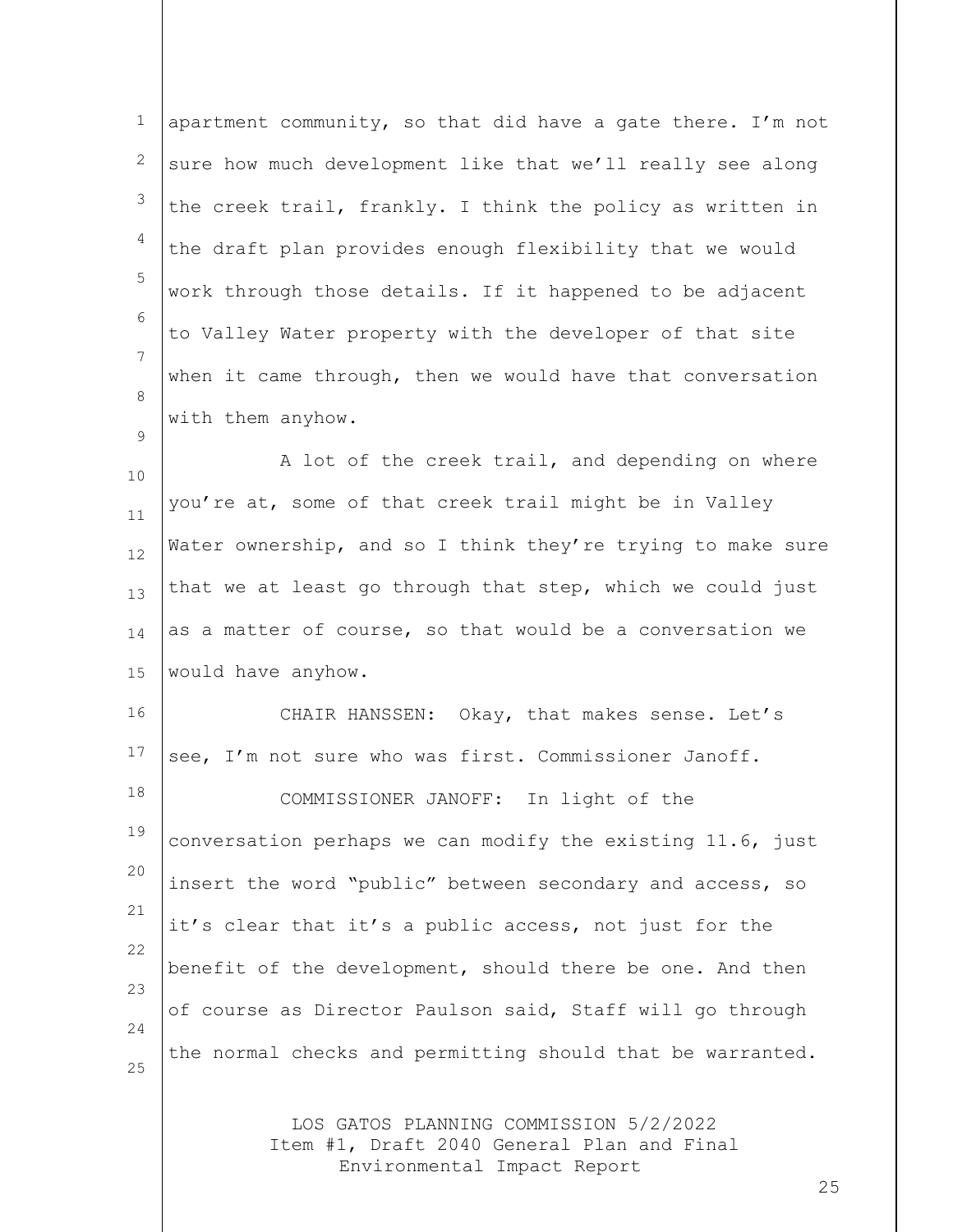1 2 3 4 5 6 7 8 CHAIR HANSSEN: Question for Commissioner Janoff. I know it wasn't suggested by 54, but is perhaps the word "require" too strong? If there are that many checkpoints that we have to consider, it sounds like there's going to be a feasibility issue. We didn't discuss it this way during the GPAC, but thinking about it now, I wonder if "required" might be too strong in 11.6.

 $\mathsf{Q}$ 10 11 12 13 14 COMMISSIONER JANOFF: I'm actually comfortable with the word "require" because it sends a really clear message for the developers that this is an expectation to provide access to nature, so I would have no objections to the way it's written and insert the word "public" if that's more clarifying.

15 16 17 18 CHAIR HANSSEN: Okay, and then leave it to Staff to deal with Valley Water if it's accessing their property. I think that would work for me. I just wanted to ask that question.

LOS GATOS PLANNING COMMISSION 5/2/2022 Item #1, Draft 2040 General Plan and Final Environmental Impact Report 19 20 21 22 23 24 25 Let's see, are there other comments? Before Commissioner Janoff turns this into a motion I did want to say one more thing on 46 and 50, which are essentially saying the same thing. They're about referencing the Illuminating Engineering Society of North America's lighting ordinance. I thought we were going there, but I just wanted to say that I don't think we need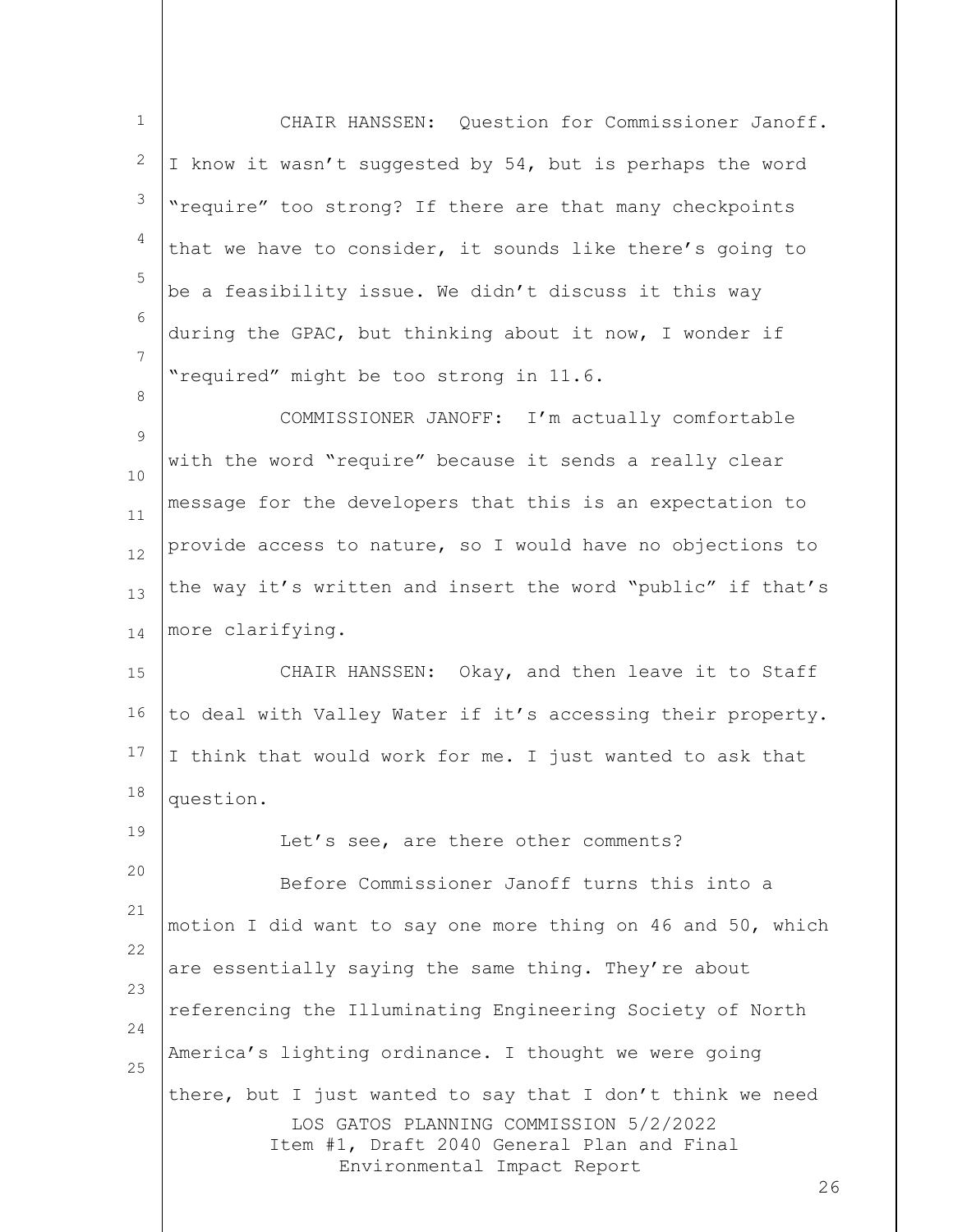LOS GATOS PLANNING COMMISSION 5/2/2022 Item #1, Draft 2040 General Plan and Final Environmental Impact Report 27 1 2 3 4 5 6 7 8  $\mathsf{Q}$ 10 11 12 13 14 15 16 17 18 19 20 21 22 23 24 25 to add those to the General Plan if we have an implementation program to look at an ordinance. I don't know if we sealed that off or got there yet, but it wasn't in your list of things to add, Commissioner Janoff. I just want to make sure we were okay with that. So do you want to go ahead and make a motion, Commissioner Janoff? COMMISSIONER JANOFF: I will move that we accept numbers 43, 48, and 53, with the language that adds to the insert edible tree… Staff can find a good way to say that, but we know what Commissioner Thomas is suggesting, and it's a good suggestion. And we are adding number 55 as an implementation program to evaluate or to study the Mills Act and its impact on the Town. CHAIR HANSSEN: And on number 54 you wanted to add the word "public"? COMMISSIONER JANOFF: Yes, to the existing… CHAIR HANSSEN: To the existing 11.6 policy in the Community Design Element. COMMISSIONER JANOFF: I just am going through. I think that's it. CHAIR HANSSEN: And then it looks like Commissioner Thomas had her hand up. Are you seconding? COMMISSIONER THOMAS: I second, yeah.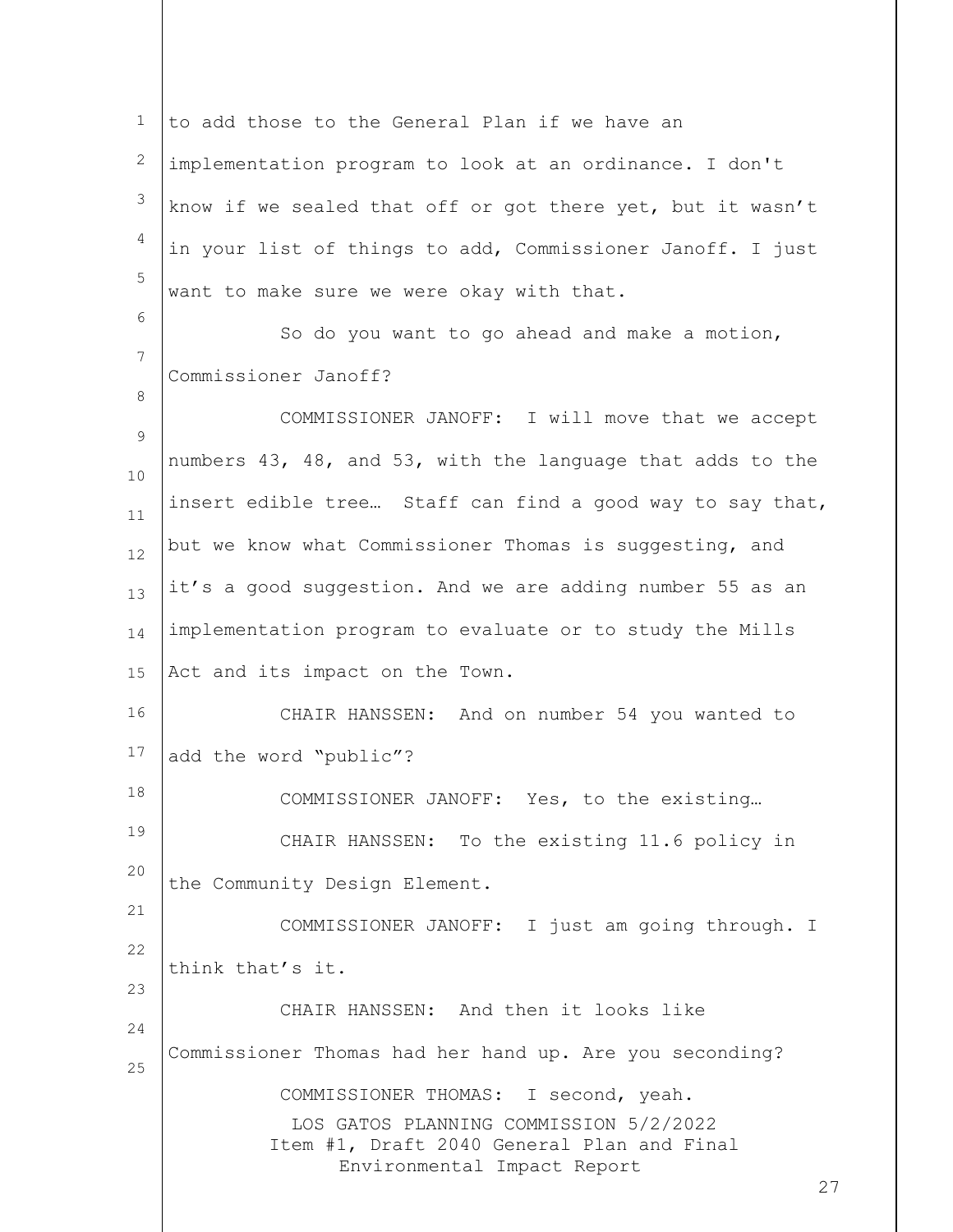LOS GATOS PLANNING COMMISSION 5/2/2022 Item #1, Draft 2040 General Plan and Final Environmental Impact Report 28 1 2 3 4 5 6 7 8 9 10 11 12 13 14 15 16 17 18 19 20 21 22 23 24 25 CHAIR HANSSEN: Okay, great. Commissioner Clark, you had your hand up. Is it about seconding, or did you have comments before we take a vote? COMMISSIONER CLARK: I wanted to ask about adding the definition of "rafters" to key terms. COMMISSIONER JANOFF: Yes, and add the definition of "rafters" to key terms. CHAIR HANSSEN: And does the seconder of the motion agree to that addition? COMMISSIONER THOMAS: Yes. CHAIR HANSSEN: And thank you, Commissioner Clark, for reminding us of that so we didn't forget. So we have a motion and a second. Is there any further discussion by Commissioners before we take a vote? Okay, we're going to do a roll call vote, and please answer yes, no, or abstain. I will start with Commissioner Thomas. COMMISSIONER THOMAS: Yes. CHAIR HANSSEN: Commissioner Tavana. COMMISSIONER TAVANA: Yes. CHAIR HANSSEN: Commissioner Raspe. COMMISSIONER RASPE: Yes. CHAIR HANSSEN: Commissioner Janoff. COMMISSIONER JANOFF: Yes. CHAIR HANSSEN: Commissioner Clark.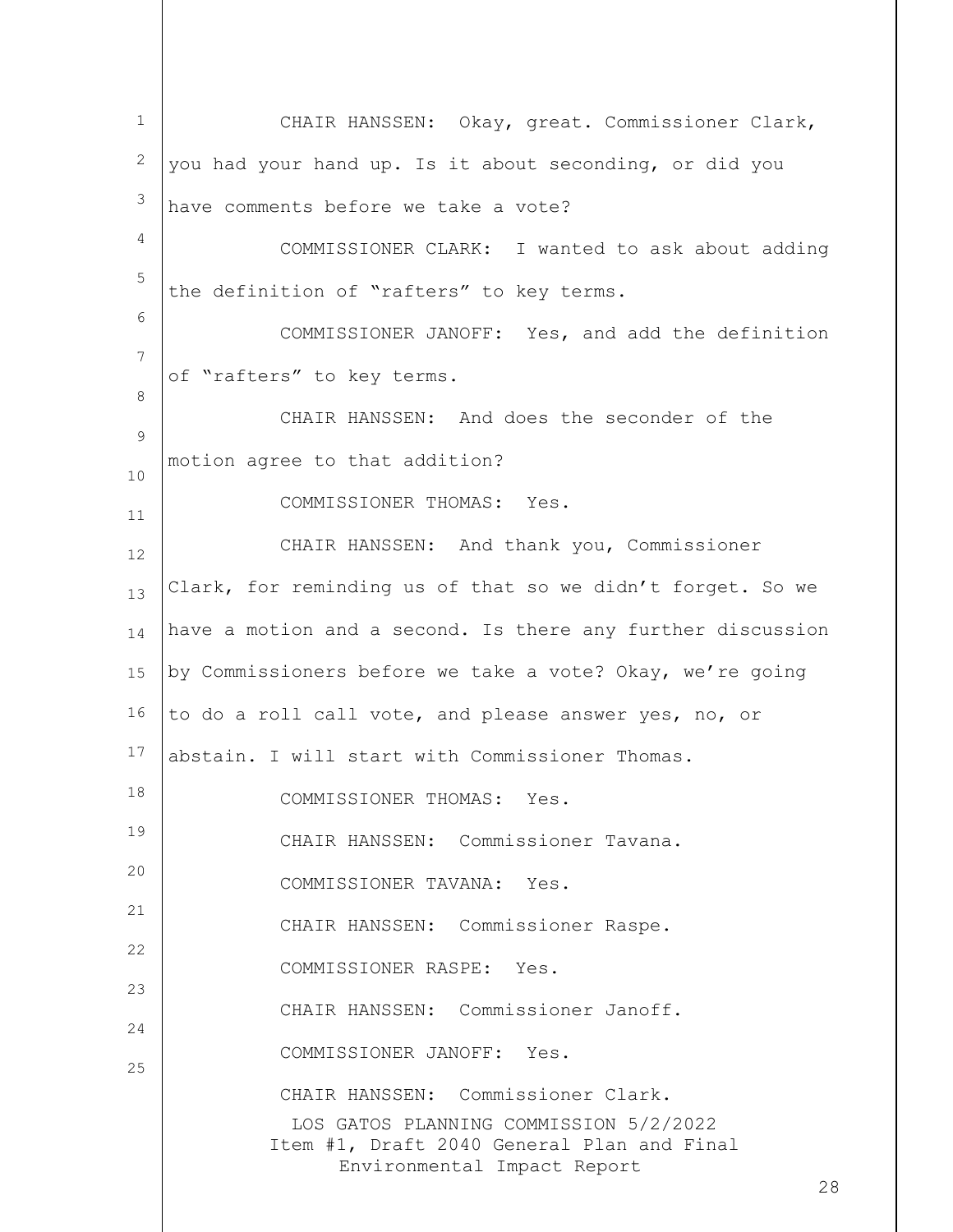| 1      | COMMISSIONER CLARK: Yes.                                    |
|--------|-------------------------------------------------------------|
| 2      | CHAIR HANSSEN: Vice Chair Barnett.                          |
| 3      | VICE CHAIR BARNETT: Yes.                                    |
| 4      | CHAIR HANSSEN: And I vote yes as well.                      |
| 5      | As we had done with the other elements, this is a           |
| 6      | progress vote. What really has to happen at the end of this |
| 7      | process is we have to make a recommendation to vote to      |
| 8      | accept the entire General Plan with all of the recommended  |
| 9      | changes, but this at least puts a stake in the ground for   |
| 10     | each one of the elements to help us through the process so  |
| 11     | that it's not unwieldy when we get to the end of the        |
| 12     | process.                                                    |
| 13     |                                                             |
| 14     | That is all of the elements with the exception of           |
| 15     | the build numbers for the land use, so we will now turn our |
| 16     | attention to the Final EIR, and there are a number of       |
| 17     | Commissioners that haven't been with us while we've had to  |
| $18\,$ | review an EIR, and this is a different kind of EIR than we  |
| 19     | might hear about from a project, so I wanted to ask Staff   |
| 20     | to give us some quidance and feedback on how we should be   |
| 21     | considering the Final EIR in our recommendation.            |
| 22     | JENNIFER ARMER: Thank you, Chair. The next part             |
| 23     | of our discussion is a discussion of the Final EIR, which   |
| 24     |                                                             |

incorporates the Draft EIR, the modified sections, and all

25

LOS GATOS PLANNING COMMISSION 5/2/2022 Item #1, Draft 2040 General Plan and Final Environmental Impact Report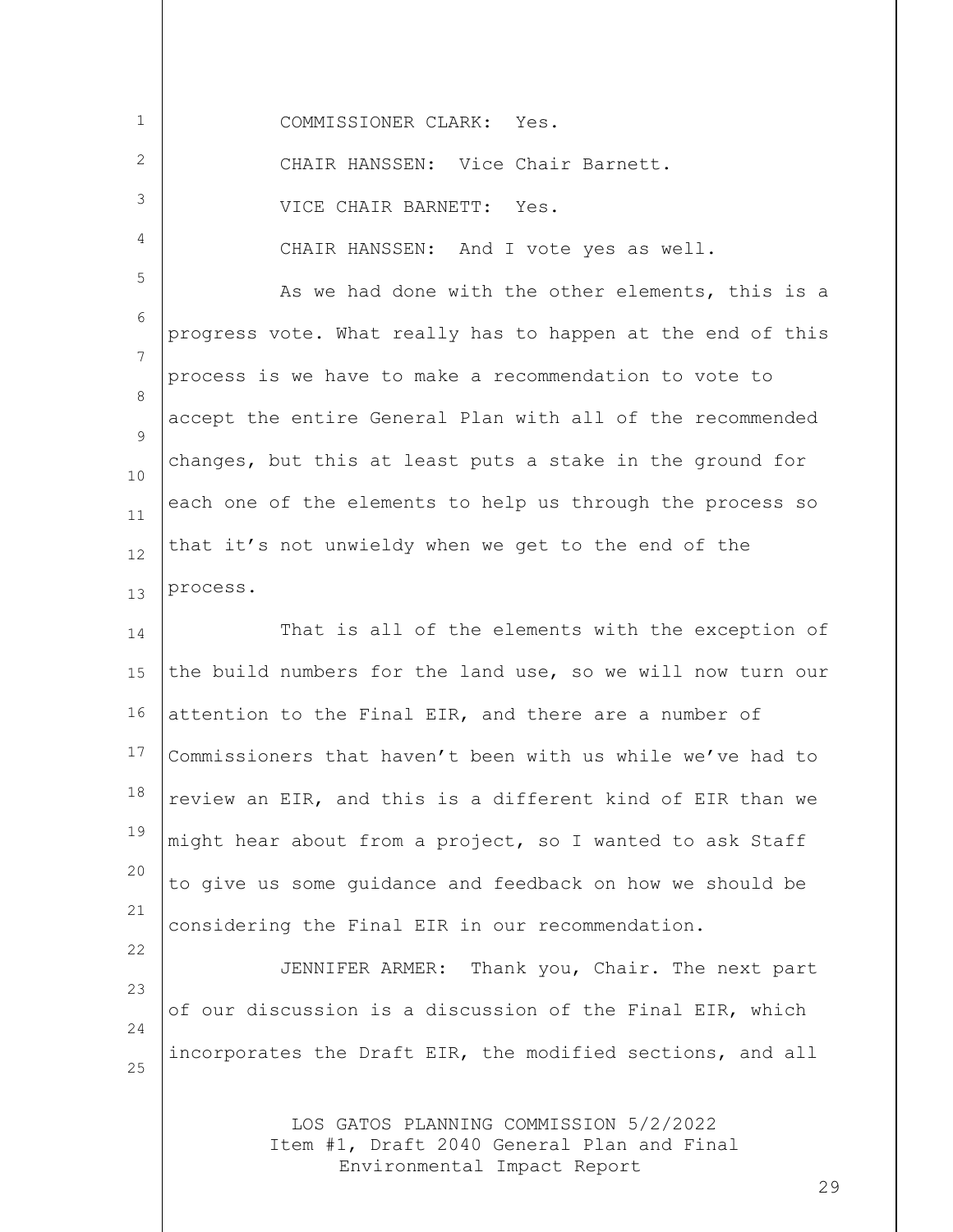1 2 of the findings that have been provided to you as part of your packet for the April 13th meeting.

3 4 5 6 7 8  $\mathsf{Q}$ 10 11 12 13 14 15 So this is a program EIR, which is a different kind of analysis than a project-level EIR, which you'll see more often. Future projects that come in under this are going to need to go through project-level analysis as well. As with any EIR, this isn't solving existing problems, it's looking at baseline and then it looks at what the program might create and proposes mitigation for those items. It's very common with a program EIR for an update to a General Plan for there to be unavoidable impacts, as we have in this case, and in fact, that's been true for at least the last few General Plan updates that the Town of Los Gatos has had.

16 17 18 19 20 21 One thing to keep in mind when considering this document is it is an informational document, so it's the Town's document. The Town Staff, including the Town Attorney as well as the Town's consultants, environmental consultants, and experts have worked on this document and we do believe that it is legally adequate pursuant to CEQA.

22

LOS GATOS PLANNING COMMISSION 5/2/2022 Item #1, Draft 2040 General Plan and Final Environmental Impact Report 23 24 25 This discussion tonight is not intended for changing anything in the EIR. It really is more focused on answering questions and providing clarifications. Since this is an informational document, it's intended to support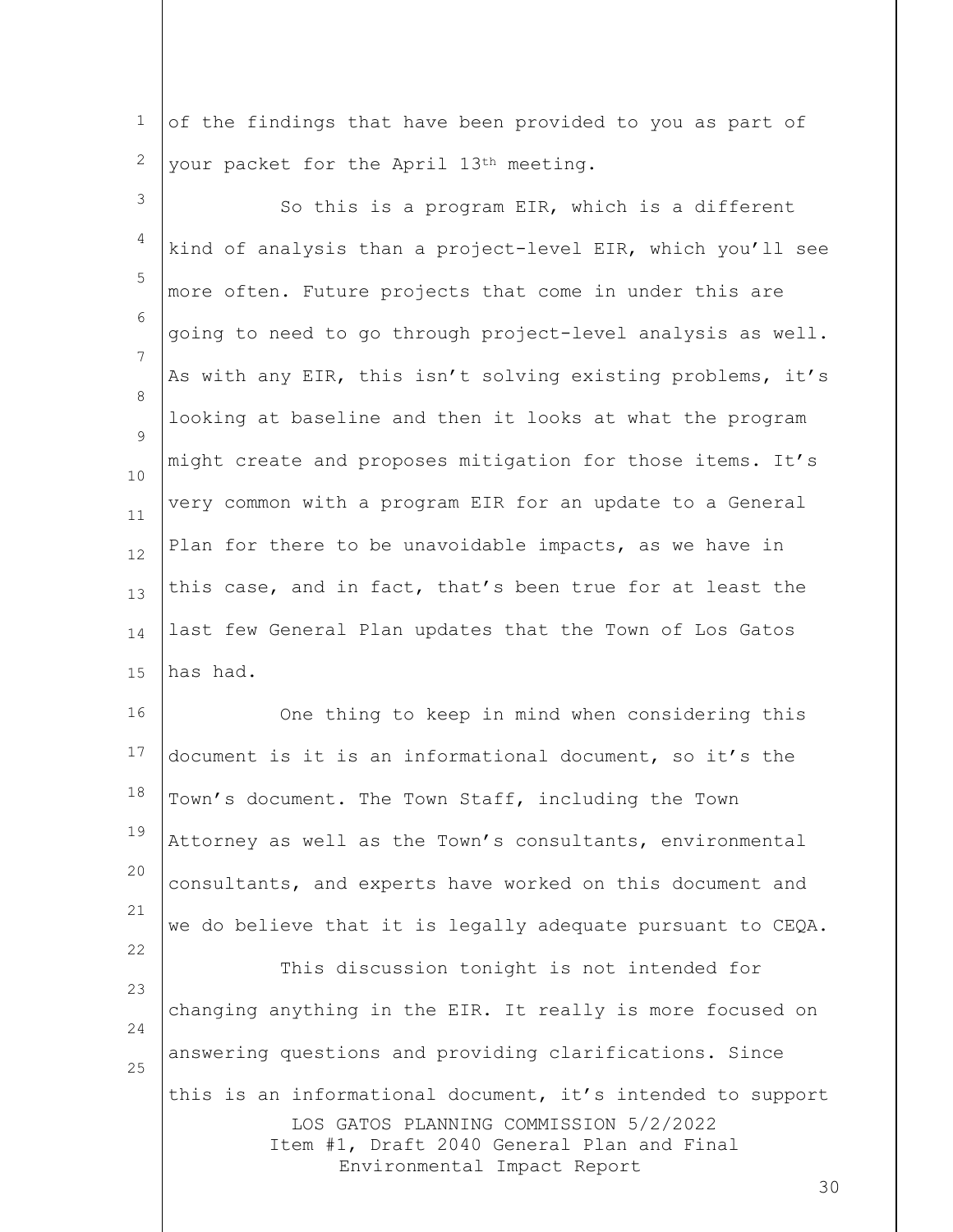| 1            | your consideration of the proposed project, the proposed                                                                                                                             |
|--------------|--------------------------------------------------------------------------------------------------------------------------------------------------------------------------------------|
| $\mathbf{2}$ | program, and so once we've talked through and answered any                                                                                                                           |
| 3            | questions that the Planning Commission might have, the next                                                                                                                          |
| 4            | step in terms of the EIR is going to be part of your motion                                                                                                                          |
| 5            | on the Draft 2040 General Plan. It would be a combined                                                                                                                               |
| 6            | motion on the Draft 2040 General Plan along with a                                                                                                                                   |
| 7            | recommendation on the certification of the Final EIR, so                                                                                                                             |
| 8<br>9       | there's no need to worry about the findings of fact; that's                                                                                                                          |
| 10           | all part of that motion. That would all be included in your                                                                                                                          |
| 11           | recommendation on the Final EIR, since that includes all of                                                                                                                          |
| 12           | those documents.                                                                                                                                                                     |
| 13           | That's my presentation, but we are here and happy                                                                                                                                    |
| 14           | to answer any questions.                                                                                                                                                             |
| 15           | CHAIR HANSSEN: Before I go to the Commissioners,                                                                                                                                     |
| 16           | it also includes, does it not, the Statement of Overriding                                                                                                                           |
| 17           | Considerations?                                                                                                                                                                      |
| 18           | JENNIFER ARMER: Correct, and the final decision                                                                                                                                      |
| 19           | of course is made by Town Council, but your recommendation                                                                                                                           |
| 20           | to Town Council on the Final EIR does not need to be any                                                                                                                             |
| 21           | more detailed than that. It really can just be a                                                                                                                                     |
| 22           | recommendation on the Final EIR. It includes all of those                                                                                                                            |
| 23<br>24     | components.                                                                                                                                                                          |
| 25           | CHAIR HANSSEN: Just playing devil's advocate, a                                                                                                                                      |
|              | question for Staff before I go to the Commissioners. If<br>LOS GATOS PLANNING COMMISSION 5/2/2022<br>Item #1, Draft 2040 General Plan and Final<br>Environmental Impact Report<br>31 |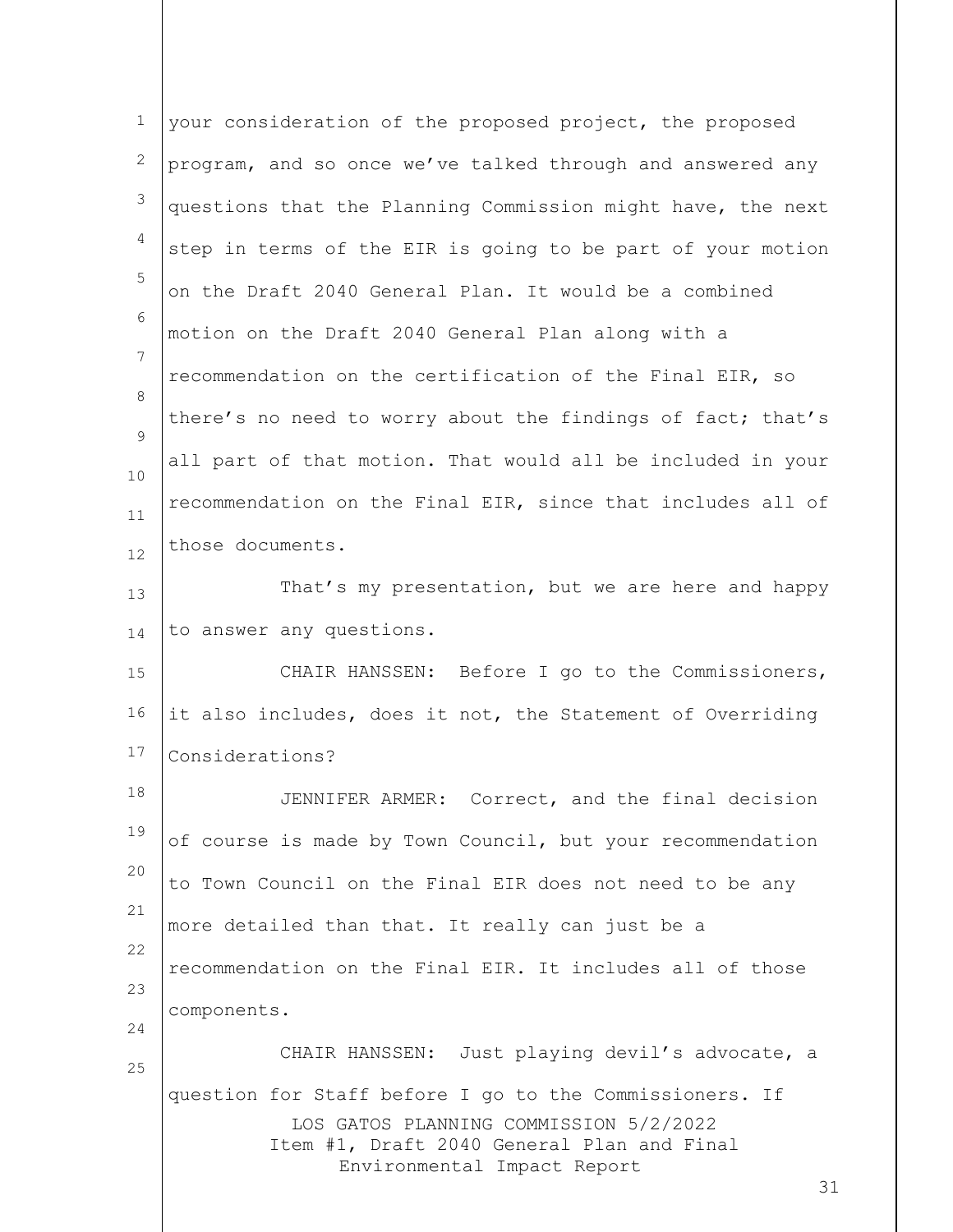1 2 there were a reason to not certify the EIR, what would it be?

| 3              | JENNIFER ARMER: If there was a concern that it                                                                                                                                    |
|----------------|-----------------------------------------------------------------------------------------------------------------------------------------------------------------------------------|
| 4              | was done adequately, that it didn't meet the requirements                                                                                                                         |
| 5              | of CEQA, that there was some recirculation. In this case,                                                                                                                         |
| 6              | as we were working through the review after the circulation                                                                                                                       |
| $\overline{7}$ | of the Draft EIR we actually did determine that there was                                                                                                                         |
| 8<br>9         | some additional information that was mislabeled and some                                                                                                                          |
| 10             | things that needed to be clarified and decided that because                                                                                                                       |
| 11             | of those it was prudent and required, based on the CEQA                                                                                                                           |
| 12             | regulations, that we put the notice out again and                                                                                                                                 |
| 13             | recirculate the appropriate sections, and so that's the                                                                                                                           |
| 14             | sort of thing that might trigger the Planning Commission to                                                                                                                       |
| 15             | not recommend certification.                                                                                                                                                      |
| 16             | But hopefully at this point Staff and our                                                                                                                                         |
| 17             | consultant, our experts, do believe that this is in                                                                                                                               |
| 18             | compliance with CEQA and so we are recommending                                                                                                                                   |
| 19             | certification.                                                                                                                                                                    |
| 20             | Thank you for that excellent<br>CHAIR HANSSEN:                                                                                                                                    |
| 21             | Staff Report; we appreciate that. And to remind the                                                                                                                               |
| 22<br>23       | Commission that at this point in time we're not going to be                                                                                                                       |
| 24             | making a motion on the EIR, we're going to just take                                                                                                                              |
| 25             | comments and questions that you might have before we get to                                                                                                                       |
|                | the motion on the entire General Plan at the very end, but<br>LOS GATOS PLANNING COMMISSION 5/2/2022<br>Item #1, Draft 2040 General Plan and Final<br>Environmental Impact Report |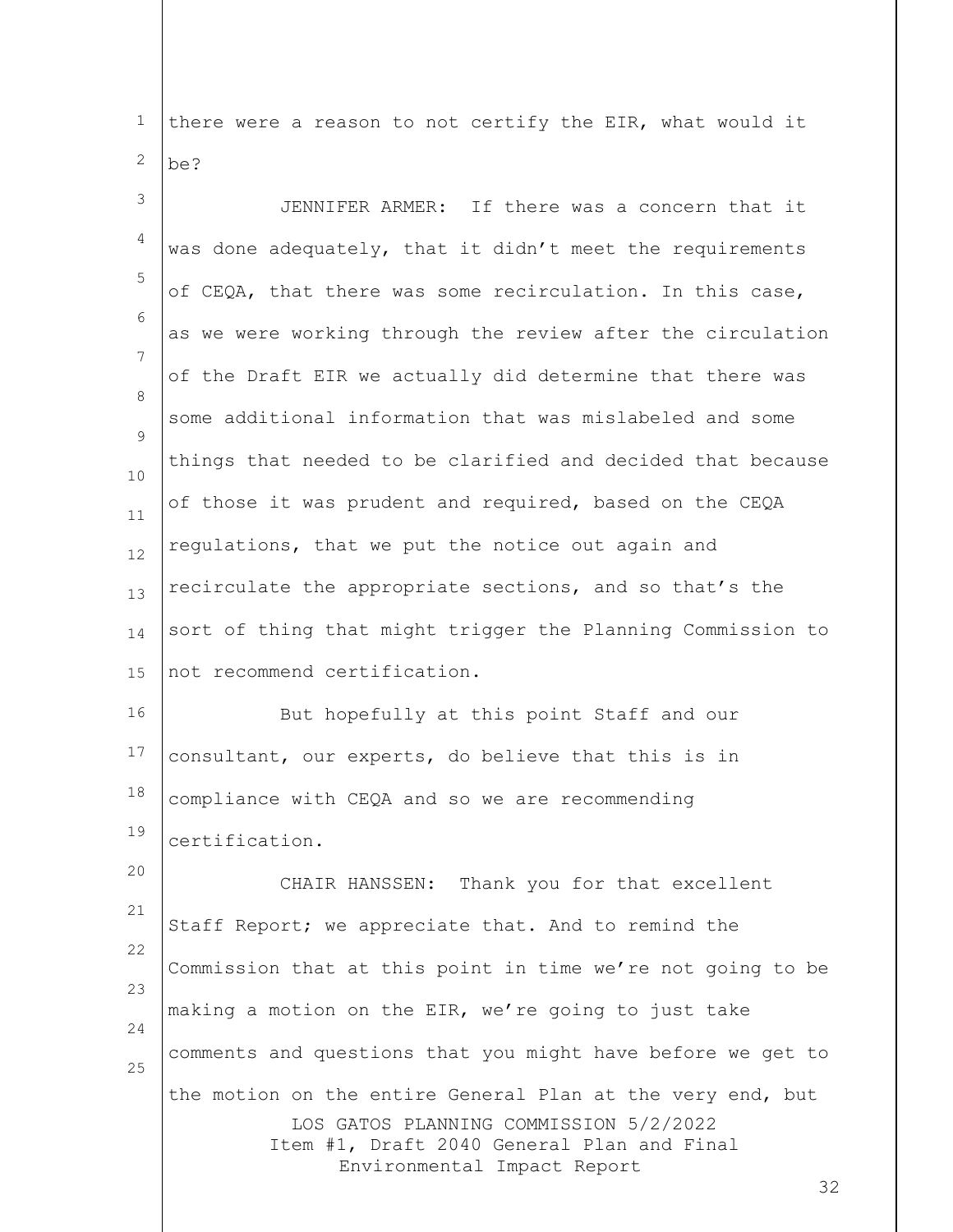1 2 3 this would be the time to ask those questions so that we don't have a prolonged discussion when we're trying to make the final motion.

4 5 6 7 8  $\mathsf{Q}$ 10 11 12 13 Commissioner Raspe. COMMISSIONER RASPE: Thank you, Chair. First of all, thank you to Staff for your efforts in providing this exhaustive review and document. It's impressive to go through it, the various iterations and all the work that went into it. Generalized discussion or thoughts. I noticed that in our EIR both greenhouse gas emissions and traffic are identified as significant, unavoidable impacts for

14 15 16 17 18 19 which there is no mitigation, and I just wanted to get Staff or our consultant's thoughts if that's typical for a General Plan. I understand a General Plan by definition in generalizing; we can't foresee everything. I just wanted to hear their thoughts on these two impacts and how we're dealing with it in the EIR. Thank you.

20 21 JENNIFER ARMER: Thank you, Commissioner, a very good and helpful question for this discussion.

22

LOS GATOS PLANNING COMMISSION 5/2/2022 Item #1, Draft 2040 General Plan and Final Environmental Impact Report 23 24 25 So yes, there are significant unavoidable impacts for vehicle miles traveled, for greenhouse gases, and traffic or transportation impacts and greenhouse gas impacts. That's pretty common for a community like Los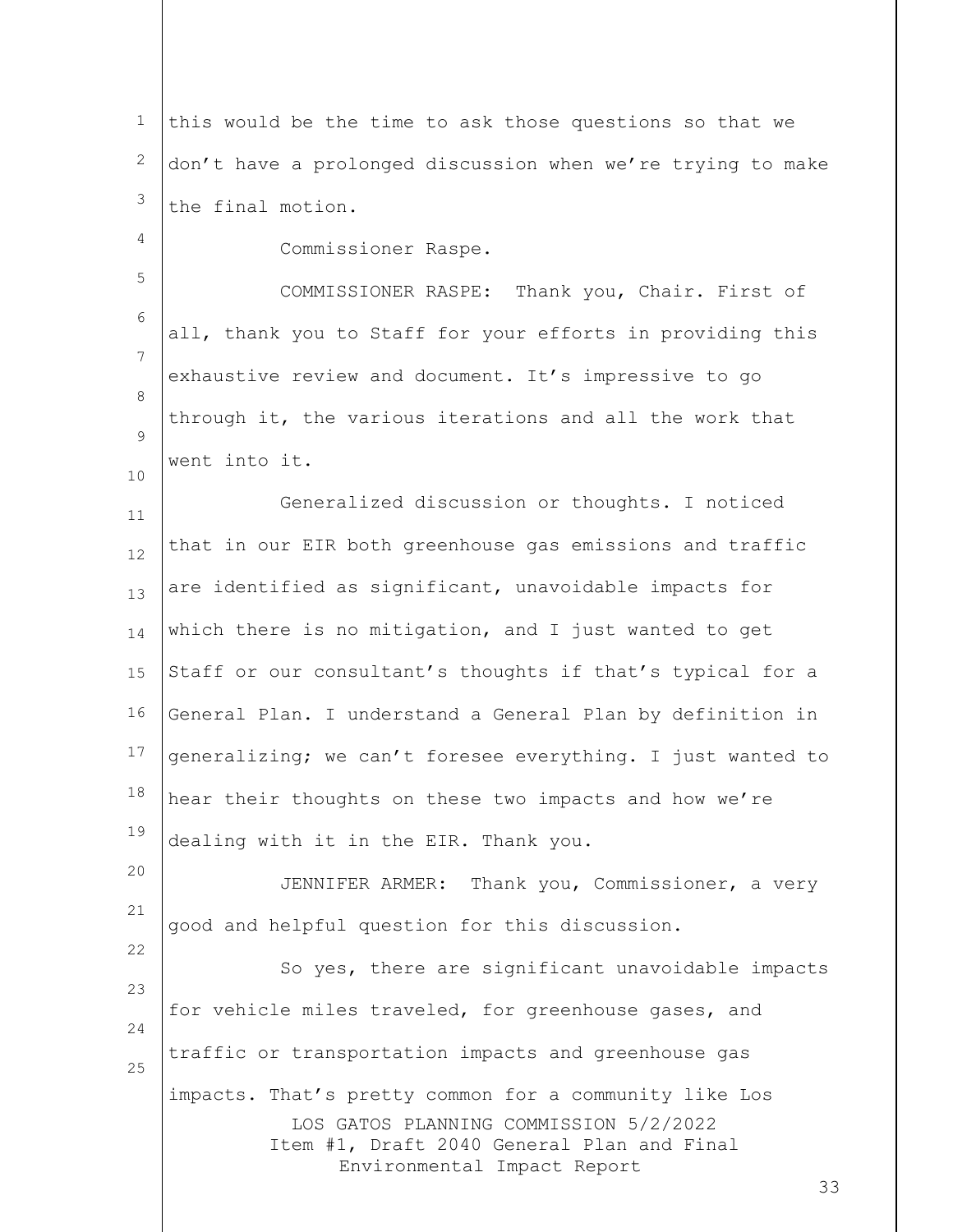1 2 3 4 5 Gatos, so because this project does involve additional housing it also means that you're going to have increased trips, because we don't have the transit facilities that you could, say, cluster housing around and therefore reduce trips.

6 7 8  $\mathsf{Q}$ 10 11 12 13 14 15 However, I will point out as is discussed in the Final EIR, the proposed locations for housing, the greenhouse gas impacts, and the vehicle miles traveled impacts are actually lower than the current rates for the community overall. So while there is an overall increase and there isn't a way without high-speed transit for the Town to fully mitigate those increases, it's actually increasing at a lower rate than previous development in Town.

16 17 COMMISSIONER RASPE: If I could ask one follow up question. Thank you.

18 19 20 21 22 23 24 25 It's also my understanding that while both VMTs and gas emissions are dealt with generally in this, to the extent there are specific projects that come into Town, those may also require additional different CEQA analysis as well and we may as a Town deal with those projects individually both with respect to gas emissions and traffic, that's correct?

> LOS GATOS PLANNING COMMISSION 5/2/2022 Item #1, Draft 2040 General Plan and Final Environmental Impact Report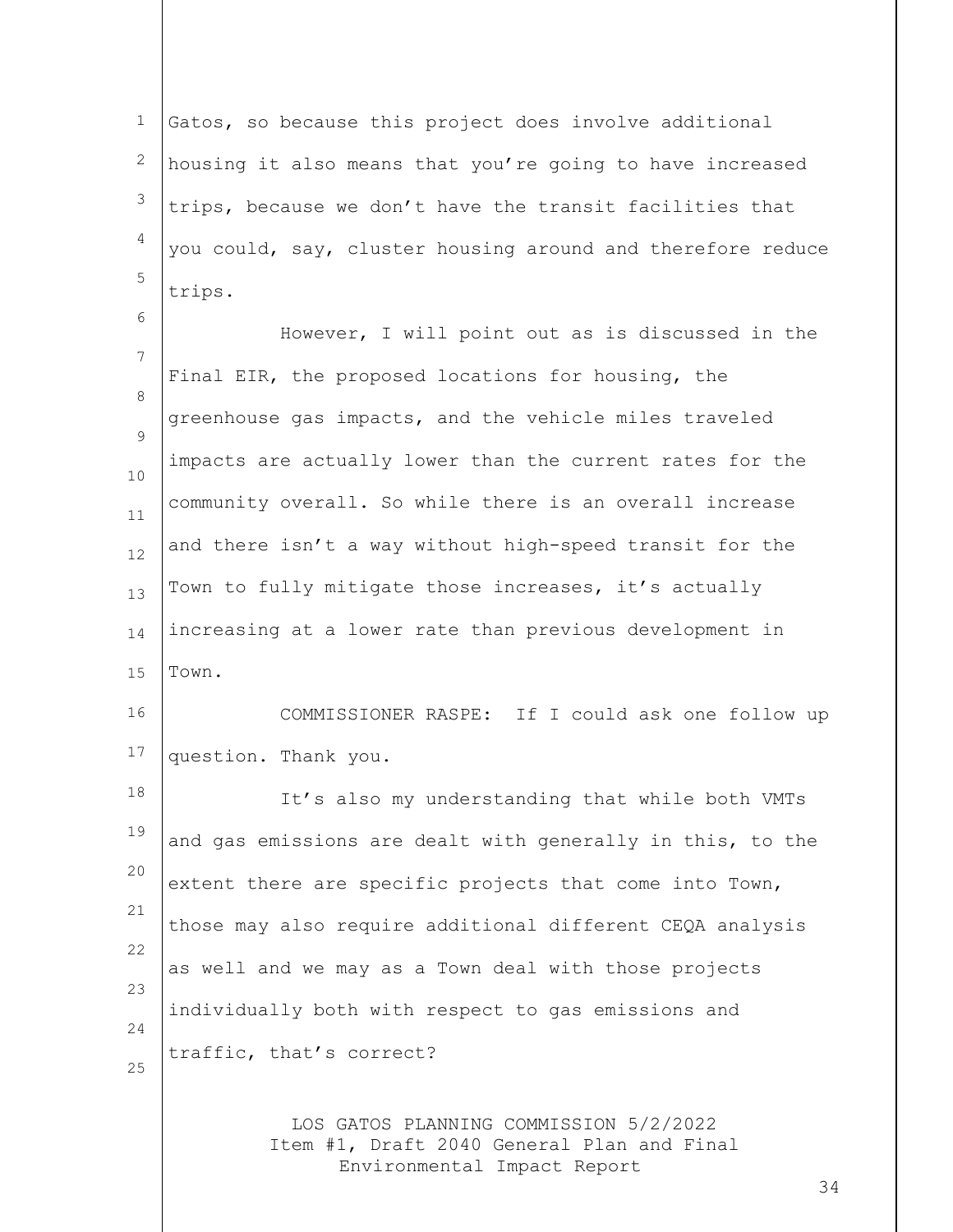| $\mathbf 1$ | JENNIFER ARMER: So yes, there would be                                                                                                                                                  |
|-------------|-----------------------------------------------------------------------------------------------------------------------------------------------------------------------------------------|
| 2           | environmental review for those. One of the goals of this                                                                                                                                |
| 3           | General Plan and its EIR is to do a community-wide analysis                                                                                                                             |
| 4           | of things like greenhouse gas and vehicle miles traveled,                                                                                                                               |
| 5           | which is a very difficult thing to address at the project                                                                                                                               |
| 6           | level when you have a single project. It's really much more                                                                                                                             |
| 7           | a community-wide or even region-wide type of issue, and so                                                                                                                              |
| 8<br>9      | being able to do this analysis at this level and include in                                                                                                                             |
| 10          | it these mitigation measures that then would be applied at                                                                                                                              |
| 11          | the project level is generally the direction that we were                                                                                                                               |
| 12          | working towards with this analysis.                                                                                                                                                     |
| 13          | So in terms of vehicle miles traveled impacts it                                                                                                                                        |
| 14          | may be that if something is compliant with the General                                                                                                                                  |
| 15          | Plan, as long as they are following the mitigation measures                                                                                                                             |
| 16          | that are included in the EIR, that it may be a project                                                                                                                                  |
| 17          | level to a certain extent would actually be covered by this                                                                                                                             |
| 18          | analysis.                                                                                                                                                                               |
| 19          | COMMISSIONER RASPE: Thanks for your response.                                                                                                                                           |
| 20          | It's very helpful.                                                                                                                                                                      |
| 21          | CHAIR HANSSEN: That was a very good question. Do                                                                                                                                        |
| 22<br>23    | other Commissioners have questions or comments on the EIR?                                                                                                                              |
| 24          | For those of you that are relatively new to EIRs, in the                                                                                                                                |
| 25          | Final EIR there is opportunity for public comment, and as                                                                                                                               |
|             | Ms. Armer stated, this was circulated twice, so there have<br>LOS GATOS PLANNING COMMISSION 5/2/2022<br>Item #1, Draft 2040 General Plan and Final<br>Environmental Impact Report<br>35 |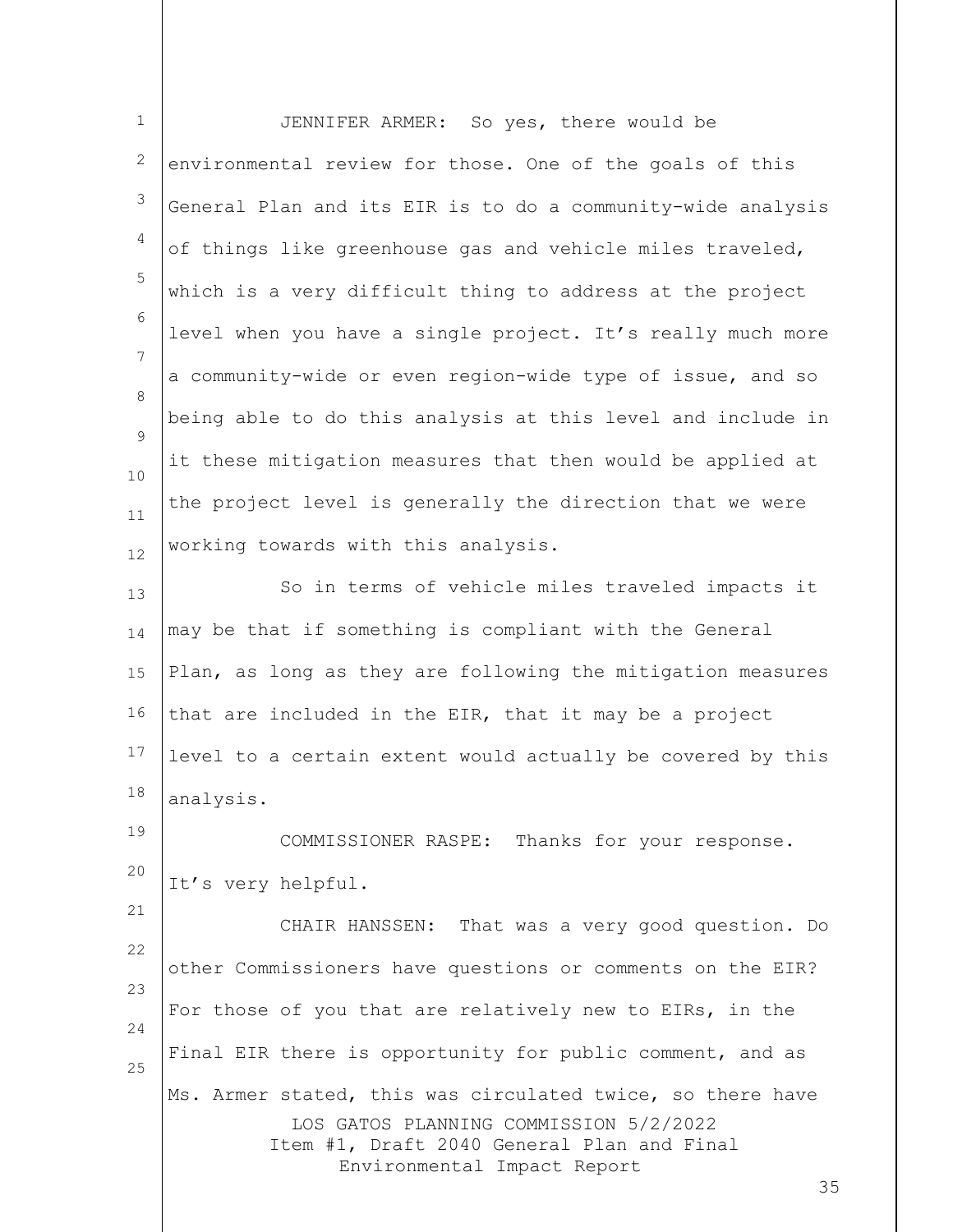| $\mathbf 1$ | been multiple opportunities for public comment. Then when                            |
|-------------|--------------------------------------------------------------------------------------|
| 2           | the public comments come in Staff does respond to each and                           |
| 3           | every comment as to whether there is any resolution needed                           |
| 4           | for that comment, so if questions came up during that                                |
| 5           | process Staff has answered them all and those responses are                          |
| 6           | noted in the Final EIR. However, if you have questions                               |
| 7           | about any of that, this would be a good time to bring that                           |
| 8<br>9      | up.                                                                                  |
| 10          | Let's see, Vice Chair Barnett.                                                       |
| 11          | VICE CHAIR BARNETT: Yes, thank you. Since you                                        |
| 12          | invited comments rather than questions, I have a couple to                           |
| 13          | make.                                                                                |
| 14          | First, I wanted to thank Staff for an incredible                                     |
| 15          | job on that project, which is a tremendous piece of work to                          |
| 16          | undertake and to revise over the years. I appreciate the                             |
| 17          | comments from Mr. Schultz today regarding the sufficiency                            |
| 18          | of the General Plan in response to the public comment about                          |
| 19          | the CEQA requirements not being met, and I also understand                           |
| 20          | that an attorney retained by the consultant came to the                              |
| 21          | same conclusion. I also found that the Staff's responses to                          |
| 22          | the public comments were well founded and convincing. Thank                          |
| 23<br>24    | you.                                                                                 |
| 25          |                                                                                      |
|             |                                                                                      |
|             | LOS GATOS PLANNING COMMISSION 5/2/2022<br>Item #1, Draft 2040 General Plan and Final |
|             | Environmental Impact Report<br>36                                                    |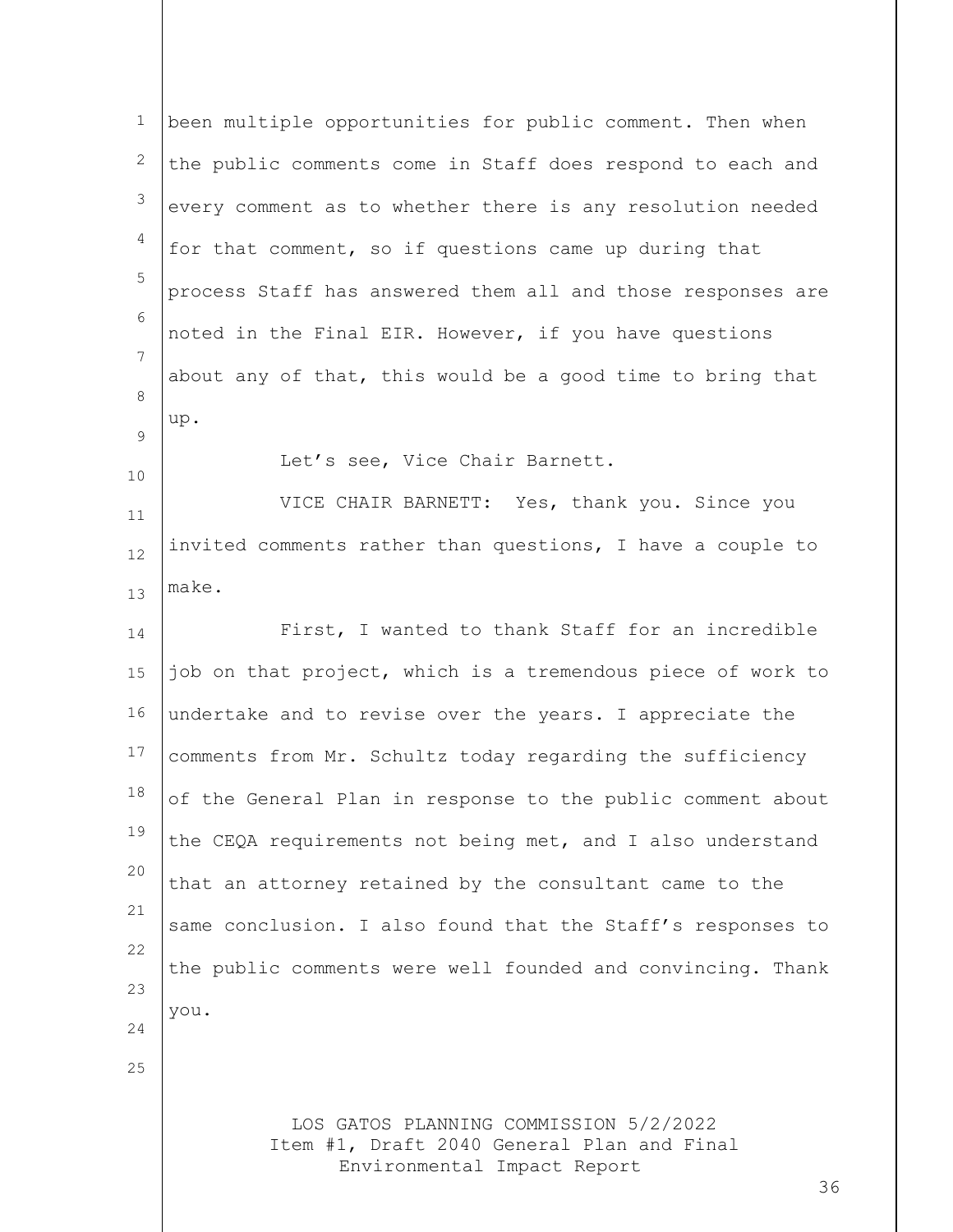1 2 3 CHAIR HANSSEN: Very good. Thank you for those comments. Do other Commissioners have questions or comments on the EIR?

Commissioner Janoff.

4

8

5 6 7 COMMISSIONER JANOFF: I'd just like to echo what Vice Chair Barnett said, and in summary would be supportive of certifying this Final EIR.

 $\mathsf{Q}$ 10 11 12 13 14 15 16 CHAIR HANSSEN: Very good. And I would echo, especially in the case of there have been some very vocal comments and critical comments on the whole General Plan process that came in over time, which is everyone's right, but Staff did an excellent job of responding to all of the questions and what action could or couldn't be taken, so I feel comfortable with being able to recommend certification of the Draft EIR.

17 18 19 20 21 22 23 24 25 I think Staff's comments were particularly helpful in the area of talking about program level EIRs versus specific project EIRs, so that when supposing there's a 100-unit building that comes down the road after the General Plan is adopted, then if it meets the requirements for a CEQA analysis, then a CEQA analysis will be conducted on that project, so it's not the only time that the traffic and greenhouse gases will be looked at as

> LOS GATOS PLANNING COMMISSION 5/2/2022 Item #1, Draft 2040 General Plan and Final Environmental Impact Report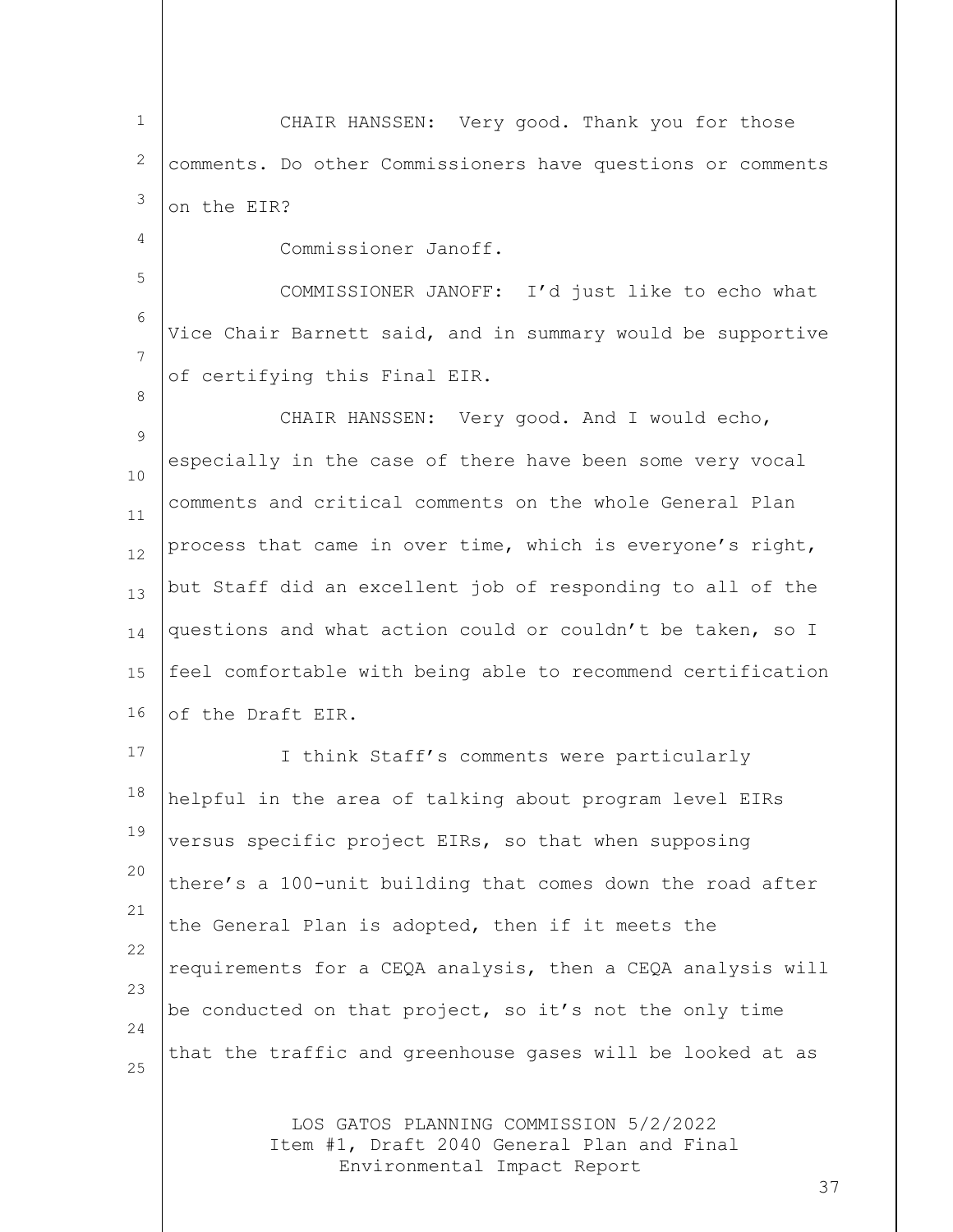LOS GATOS PLANNING COMMISSION 5/2/2022 Item #1, Draft 2040 General Plan and Final Environmental Impact Report 38 1 2 3 4 5 6 7 8  $\mathsf{Q}$ 10 11 12 13 14 15 16 17 18 19 20 21 22  $23$ 24 25 we go through the process of living through the General Plan. Let's see, does anyone else have questions or comments? Commissioner Raspe. COMMISSIONER RASPE: And again, I join in my fellow commissioners' comments. I don't think we're making a motion, but are we making a recommendation to Town Council to certify the EIR? CHAIR HANSSEN: What we're going to do is we're going to hold off on making any motion on the Final EIR until we're done discussing the General Plan, which we haven't done yet. COMMISSIONER RASPE: Very good. Thank you. CHAIR HANSSEN: So we have covered all of the elements and we took comments on the Final EIR as well. The thing that we have not finished is what we discussed during our last two meetings, which was what kind of recommendation that the Planning Commission would want to make to Town Council regarding the land use build numbers that are covered in the beginning of the Land Use section. To refresh everyone's memory, Staff had a discussion that starts around page three or four about the Land Use Element and goes through the proposed density ranges that are in the Draft General Plan looking at the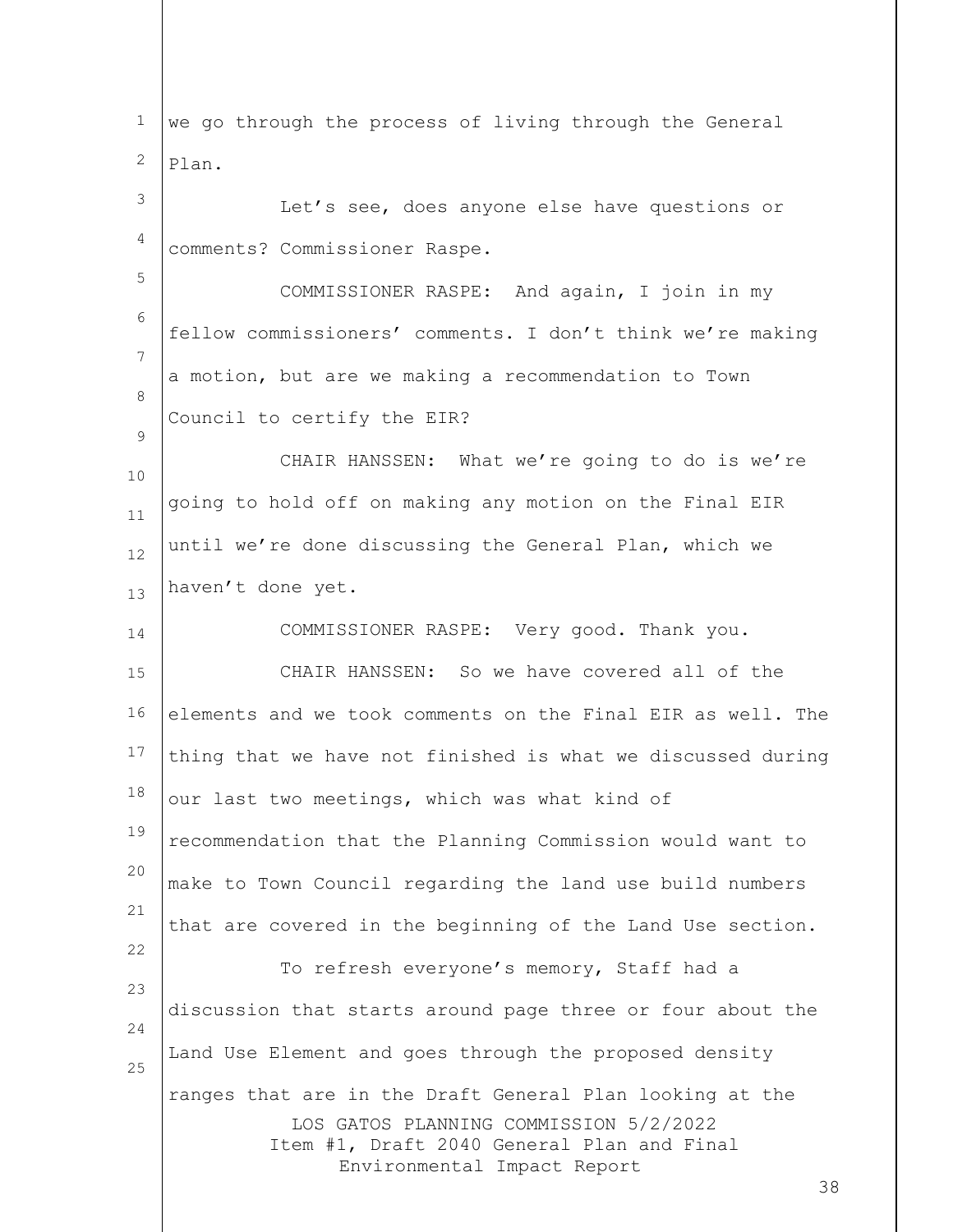LOS GATOS PLANNING COMMISSION 5/2/2022 Item #1, Draft 2040 General Plan and Final Environmental Impact Report 1 2 3 4 5 6 7 8  $\mathsf{Q}$ 10 11 12 13 14 15 16 17 18 19 20 21 22 23 24 25 20-year timeline versus the more immediate timeline of the Housing Element and what falls in those two categories. Then further on, on page six of this original April 13th Staff Report there was a list of possible reductions that we could consider if we wanted to. To recap where we were at our last meeting, we had a motion to make some reductions, but the motion failed because there were people on both sides of the argument about it. It wasn't enough, or it was too much, and so it was a 3-3 vote. In thinking about this since our last meeting on April  $27<sup>th</sup>$ , one thing that I thought might be helpful would be to try to identify things that we are in agreement with and maybe talk about the specific reductions that Staff presented and see if there is consensus from the Commission to do that before trying to take a motion on the overall number, because I think everyone might have different ideas on some of the elements of that. I'm looking at the bottom of page six from the original Staff Report, which says, "Potential reductions in housing development capacity," and I did want to give credit to at least one Commissioner who was recommending that we not make any reductions in the capacity to make sure we get the best possible chance of meeting our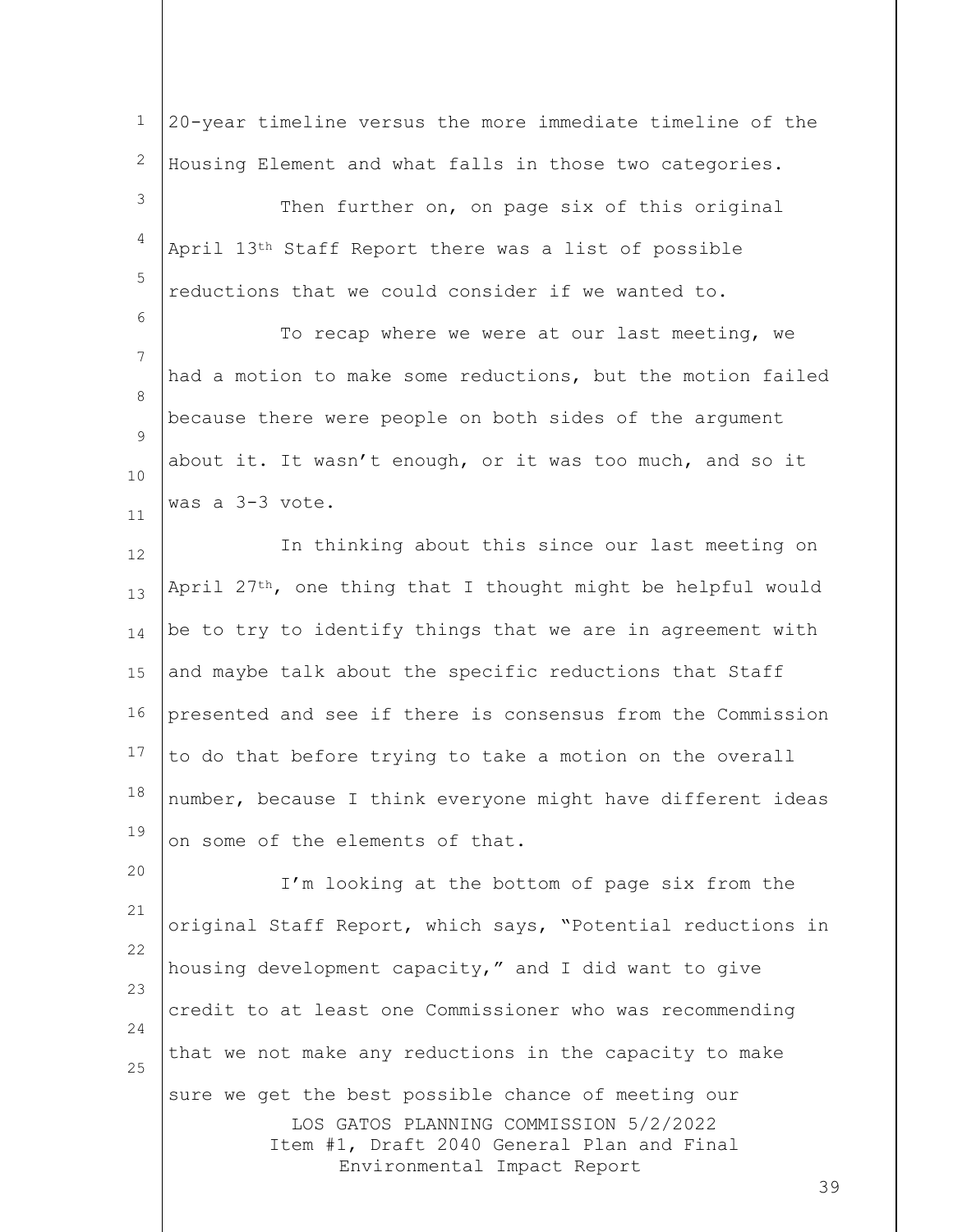LOS GATOS PLANNING COMMISSION 5/2/2022 Item #1, Draft 2040 General Plan and Final Environmental Impact Report 40 1 2 3 4 5 6 7 8  $\mathsf{Q}$ 10 11 12 13 14 15 16 17 18 19 20 21 22 23 24 25 numbers. With that being said, if it is the will of the Commission to make reductions, we should talk about which ones of these might be acceptable to the Commission. I want to start out with the one that I thought we had agreement with, and Staff felt that we did too and it was noted in the Staff Report, which was the third bullet, which was, "Removing housing from Office and Service Commercial designations," and if we were to do that, according to the modeling that was done, that would reduce the potential increase in housing units by 313 units. I just want to put that out there. We had talked about it was a late addition during the GPAC process, and doing more research on it the general feeling was we weren't going to get a very big take up on it, and we can also do Mixed-Use. As long as the land use designation is Mixed-Use it is possible to do Office and Residential together, it just has to be under that land use designation versus Office Commercial. Does anyone have any concerns about leaving that change out of the General Plan and not increasing density there? I think everyone is okay with that. Let's talk about Low-Density Residential and Medium-Density Residential. Where the discussion was going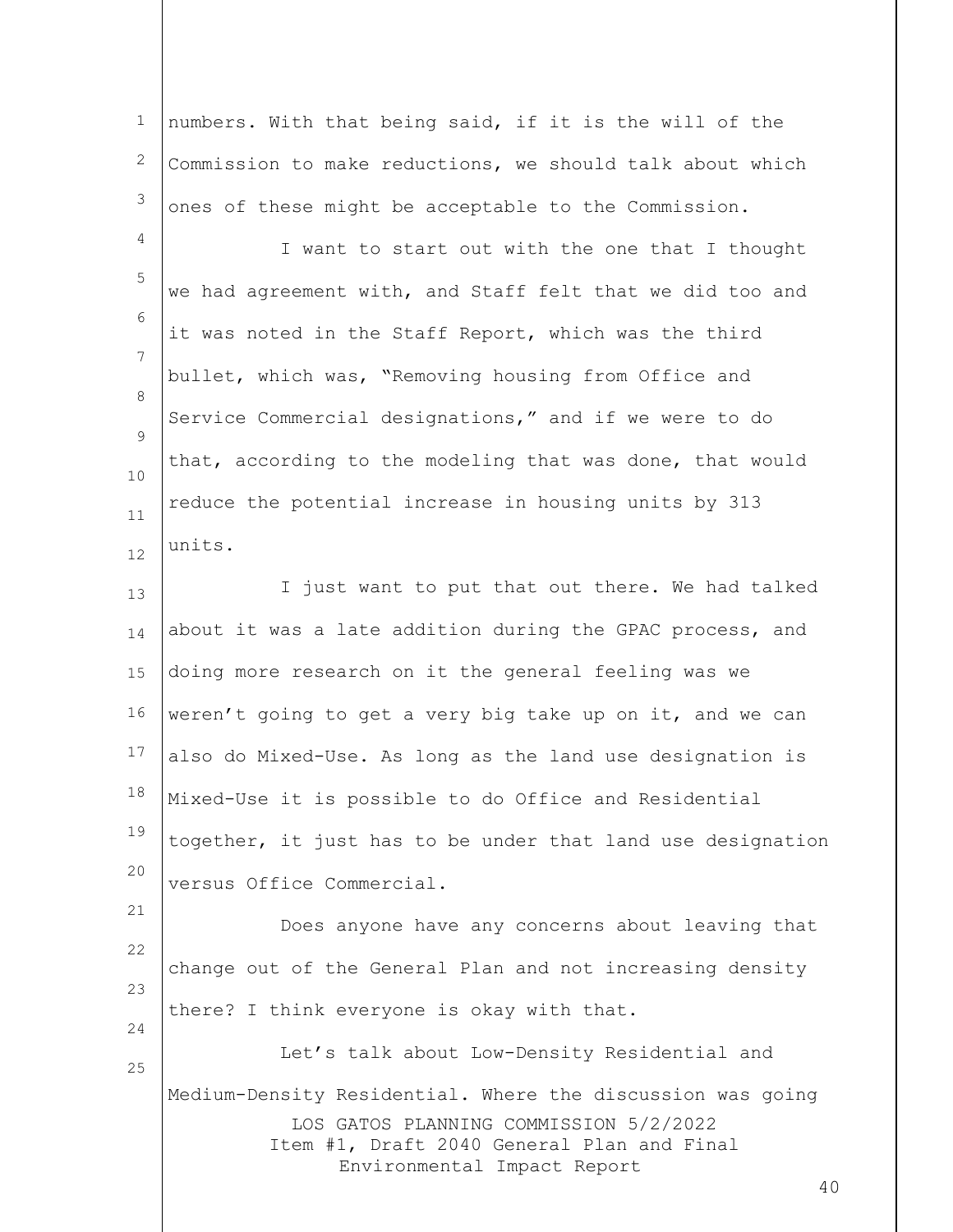| $1\,$          | on Low-Density Residential and Medium-Density Residential                                                           |
|----------------|---------------------------------------------------------------------------------------------------------------------|
| 2              | was that there are many people in the community that are                                                            |
| 3              | very concerned about the potential of SB 9 and ADUs and                                                             |
| 4              | this General Plan update on increasing densities                                                                    |
| 5              | significantly in the Low-Density Residential and Medium-                                                            |
| 6              | Density Residential, and so there are varying opinions                                                              |
| $\overline{7}$ | about in order to have this missing middle housing we                                                               |
| 8              | really need to be able to have some increase in density,                                                            |
| 9<br>10        | and then there are others that don't want to increase                                                               |
| 11             | density at all.                                                                                                     |
| 12             | Staff did an analysis for us, and it's in the                                                                       |
| 13             | Staff Report for this meeting, in which they talked about                                                           |
| 14             | if you wanted to be able to have a fourplex and the density                                                         |
| 15             | level was X for Medium-Density Residential and Low-Density                                                          |
| 16             | Residential, how many properties would be able to do a                                                              |
| 17             | fourplex there? So I hope you all got to see that in the                                                            |
| 18             | Staff Report, but I thought we ought to maybe have a                                                                |
| 19             | discussion about that and see what people are thinking                                                              |
| 20             | about reducing the densities that are proposed from what's                                                          |
| 21             | in the current Draft General Plan or leaving them the same.                                                         |
| 22             | I'll start with Commissioner Janoff.                                                                                |
| 23<br>24       | COMMISSIONER JANOFF: Thank you, and thank you,                                                                      |
| 25             | Staff, for putting together this data; it was very helpful.                                                         |
|                | LOS GATOS PLANNING COMMISSION 5/2/2022<br>Item #1, Draft 2040 General Plan and Final<br>Environmental Impact Report |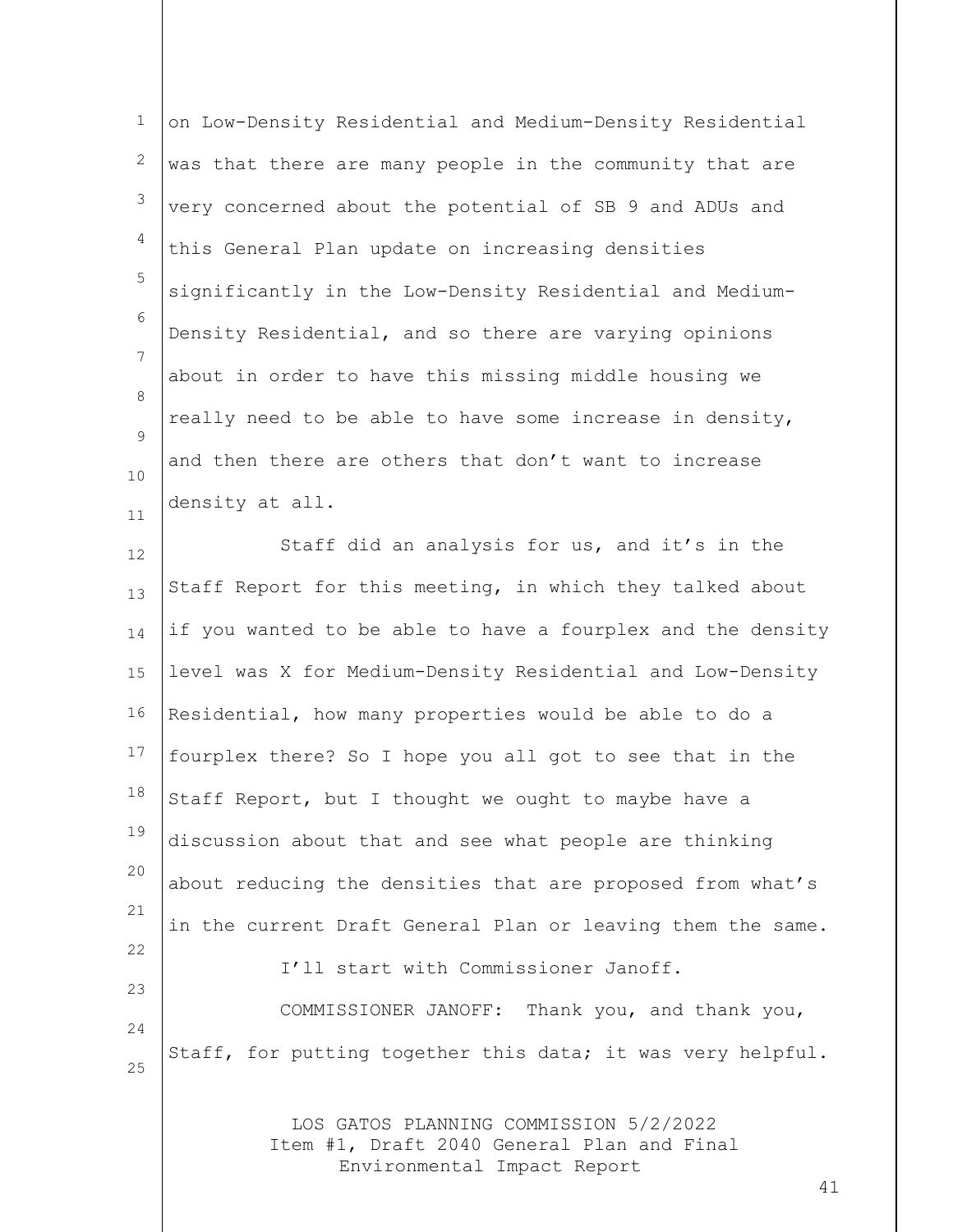1 2 3 4 I just want to confirm, my takeaway from this table is that we will not lose missing middle if we were to reduce the density in Low-Density from 12 down to 10 or 8 units per acre, is that a correct interpretation?

5 6 7 8  $\mathsf{Q}$ 10 11 12 13 14 15 16 17 18 JENNIFER ARMER: Thank you, Commissioner. As we stated last time, a reduction to 10 would still retain enough that the missing middle could still be included as a portion. Our main concern is that if you get to the point where it's less than 10% of the parcels are actually large enough for the fourplex, then that's getting to be a pretty small amount and it's not going to be through most of those neighborhoods. It would be in the neighborhoods that have the larger parcels rather than throughout, so it's potential, but I think we still would recommend that if we're going to keep the missing middle in there that a 10 dwelling unit per acre would be the appropriate threshold. COMMISSIONER JANOFF: Thank you.

19 20 21 22 CHAIR HANSSEN: Just a clarifying question on the table. The way that this is presented, it's cumulative, so if you start from 5 it's 3% of parcels, then 7% is 8, and then 12% at 10.

23

LOS GATOS PLANNING COMMISSION 5/2/2022 Item #1, Draft 2040 General Plan and Final Environmental Impact Report 24 25 Just to refresh everyone's memory, including people who are watching, where the discussion was going was that several Commissioners and the GPAC in having this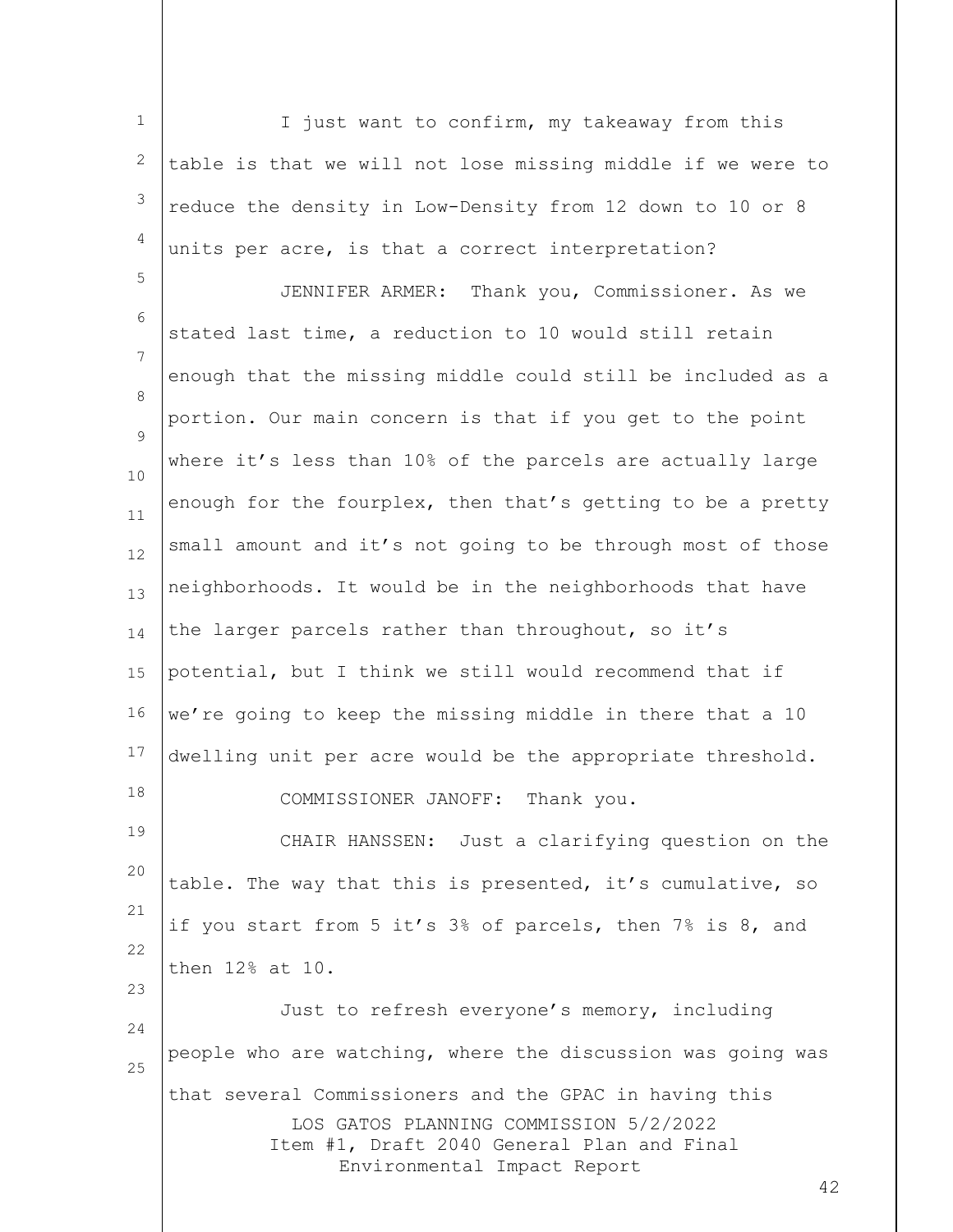1 2 3 4 5 6 7 8  $\mathsf{Q}$ discussion during that whole process, the missing middle housing was identified as a way to help transition slightly more dense housing into the same neighborhood and still having the same look and feel, and having a very seamless transition, the alternative being doing very High-Density Mixed-Use or just High-Density Residential, which would be many stories, and so this would be a way to create some balance in the community.

10 11 12 13 14 15 16 Several of the Commissioners were concerned that if we reduced proposed densities too much in the land use tables that we might not be able to have the discussion of missing middle housing at all, which most of the GPAC felt was essential to the vision of what we were trying to create going forward with having to add quite a few additional units.

17 18 19 20 21 22 23 24 25 With that in mind, it comes down to, I quess, from what I'm hearing in this discussion, that as far as missing middle housing it's going to be impacted in the Low-Density Residential, and I'm going to ask Staff a clarifying question. There is really no issue with any of the densities in Medium-Density Residential that would cause us to take out missing middle housing, is that correct? JENNIFER ARMER: Yes, that's correct.

LOS GATOS PLANNING COMMISSION 5/2/2022 Item #1, Draft 2040 General Plan and Final Environmental Impact Report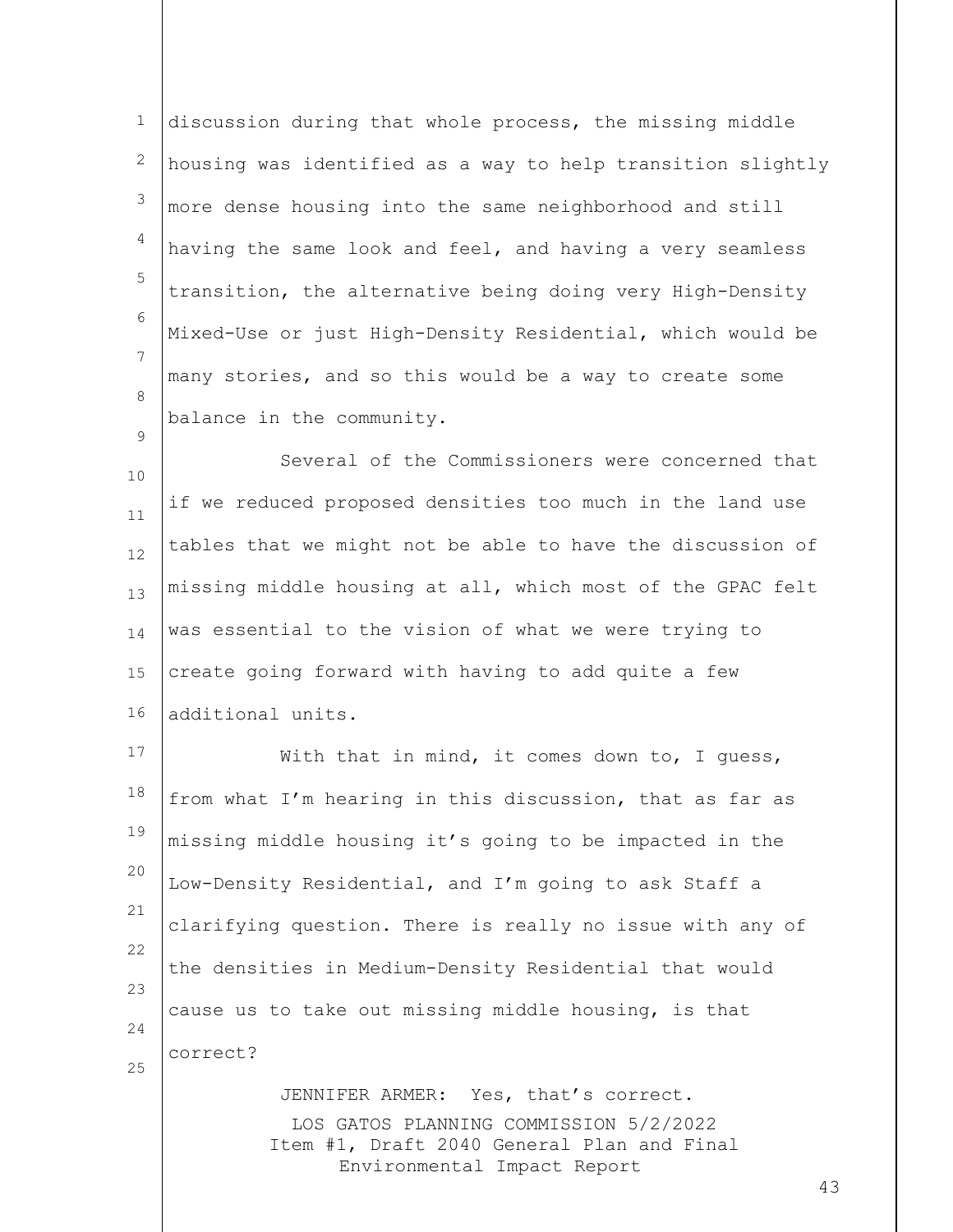| $\mathbf{1}$   | CHAIR HANSSEN: Other comments on if we were to              |
|----------------|-------------------------------------------------------------|
| 2              | recommend reducing densities for Low-Density Residential or |
| 3              | Medium-Density Residential? What would you recommend and    |
| $\overline{4}$ | why?                                                        |
| 5              | Commissioner Clark.                                         |
| 6              | COMMISSIONER CLARK: I'd just like to get                    |
| 7              | clarification on that last question you asked about Medium- |
| 8              | Density Residential. You were saying that no density        |
| 9              |                                                             |
| 10             | changes would impact the amount of missing middle in the    |
| 11             | Medium-Density Residential?                                 |
| 12             | CHAIR HANSSEN: I asked the question.                        |
| 13             | COMMISSIONER CLARK: Yeah.                                   |
| 14             | CHAIR HANSSEN: I was assuming because it was                |
| 15             | denser to start with that you could still But on the other  |
| 16             | hand it does say at the current density only 5% of parcels  |
| 17             | would be able to do a fourplex, is that correct, Staff?     |
| 18             | JENNIFER ARMER: That is correct, because a lot              |
| 19             | of the Medium-Density Residential properties are small lot  |
| 20             | properties, so you don't have as many that are of the size  |
| 21             | that's required for that number of units on the property.   |
| 22             | It's actually a lot of these parcels get the increased      |
| 23             | density because the lot size is smaller.                    |
| 24<br>25       | CHAIR HANSSEN: Very good. So we really do need              |
|                | to consider for both Low Density Residential and Medium     |
|                | LOS GATOS PLANNING COMMISSION 5/2/2022                      |
|                | Item #1, Draft 2040 General Plan and Final                  |
|                | Environmental Impact Report<br>44                           |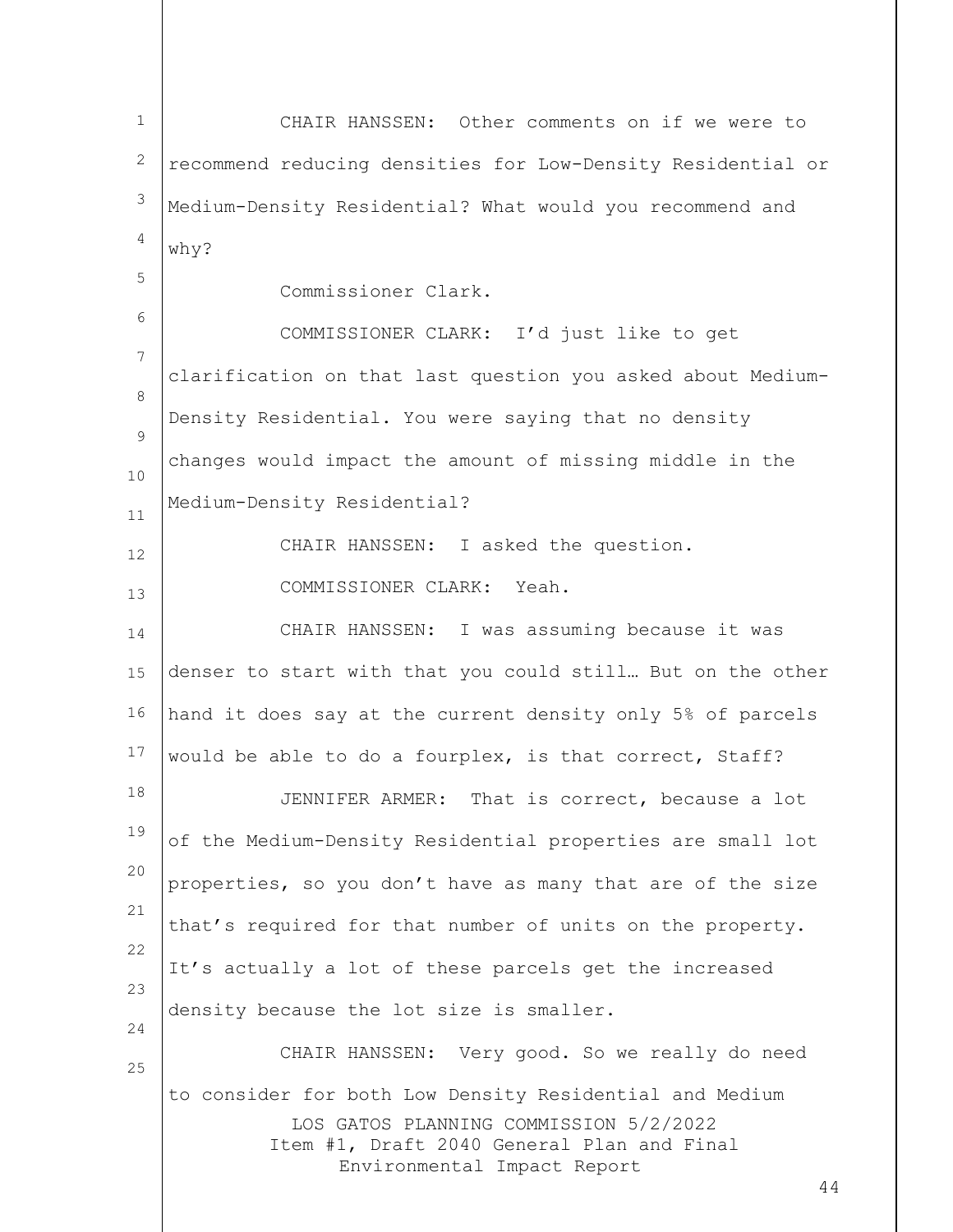LOS GATOS PLANNING COMMISSION 5/2/2022 Item #1, Draft 2040 General Plan and Final Environmental Impact Report 1 2 3 4 5 6 7 8  $\mathsf{Q}$ 10 11 12 13 14 15 16 17 18 19 20 21 22 23 24 25 Density Residential if we were not to increase the densities, then doing missing middle housing in either would be below the 10% mark. COMMISSIONER CLARK: Thank you. If it's okay, can I make a comment? CHAIR HANSSEN: Go ahead. COMMISSIONER CLARK: Thank you. I'll just say for the Medium-Density Residential, I think that it definitely seems like it needs to be increased considering it's only 5% of lots as is in the 2020 General Plan, and I also think it's important that we take into account that this is the number of lots for us to be able to build up to four units in the Medium-Density Residential, which I think feels like a pretty palatable number for Medium-Density. CHAIR HANSSEN: And you didn't say there's also the possibility of triplexes or something more than fourplexes, but I thought that was a good benchmark that you suggested for us to consider. So the numbers would be different if we looked at different sizes of units, if we were going to have five or six units or three. Commissioner Thomas. COMMISSIONER THOMAS: Thank you, Chair Hanssen. When I originally looked at this I thought that although it doesn't change the number of parcels… Well, I guess it cuts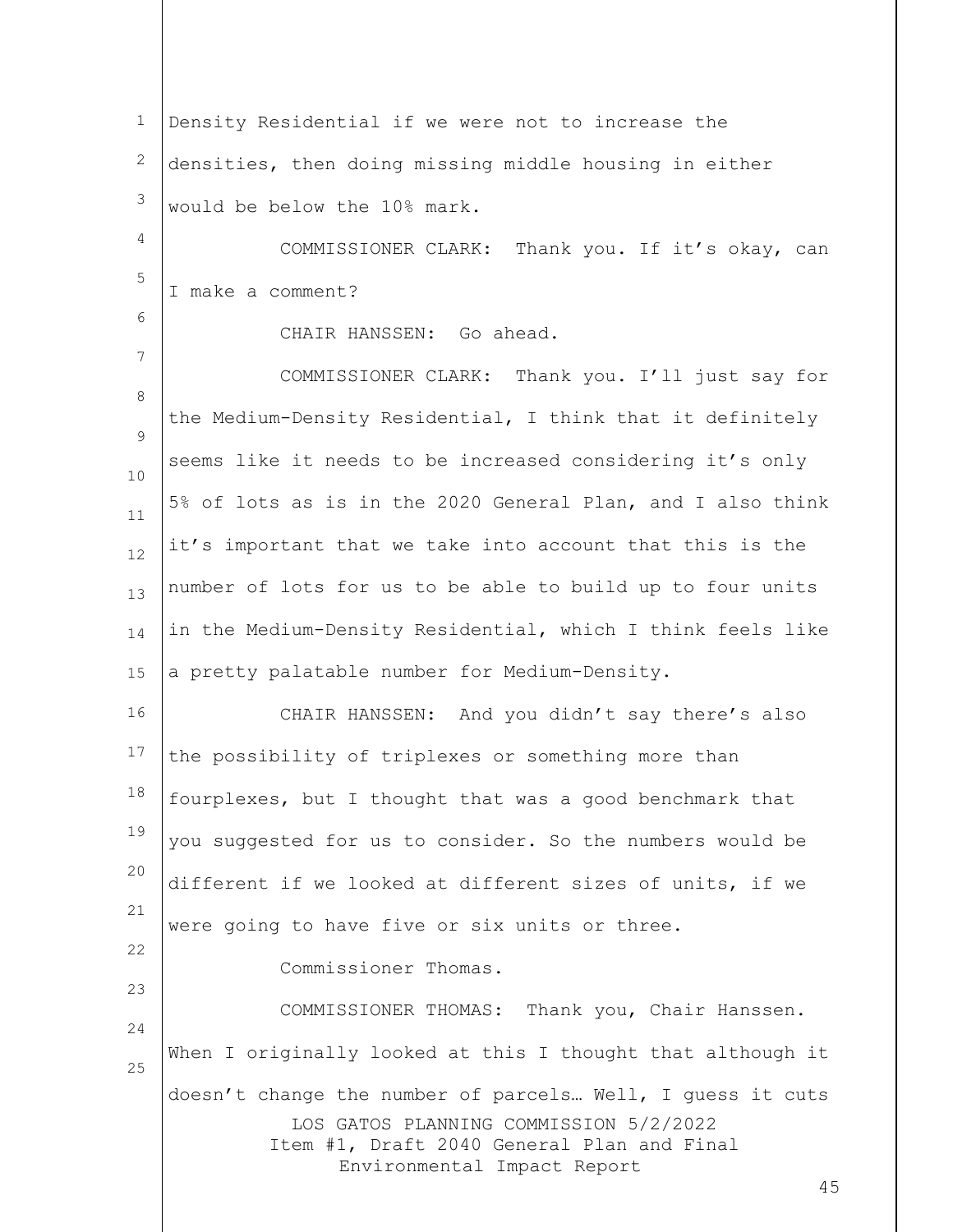1 2 3 4 5 6 7 8  $\mathsf{Q}$ 10 11 12 it in half, right? So for Medium-Density Residential I did also think about what just has been said and what we spoke about last time, how it doesn't mean that necessarily all these parcels will be developed, but giving the Town and individual owners and residents the option in having it spread out through more areas I think is something that I want to make sure that we're not getting too close to that less than 10% number, because I do think that that just is more limiting and not as flexible for residents in town. So I just wanted to say that when I initially looked at all of these figures, that was my initial reaction.

13 14 15 16 17 18 19 20 21 22 23 24 25 CHAIR HANSSEN: While the rest of you are thinking, I would also point out that one of the things that we came to in the last meeting was trying to translate between density and numbers of units, and while this table that is in the Staff Report today gives us an idea of the numbers of units that would qualify for a fourplex, that's not the same as how many units of reduction if we were to, say, go from maximum of 12 density dwelling units per acre to 10 or to 8 in Low-Density Residential, it's not going to tell us how many units less of a potential build-out we would have, because it models on to assume how many units would actually convert over, and so even if we pick the

> LOS GATOS PLANNING COMMISSION 5/2/2022 Item #1, Draft 2040 General Plan and Final Environmental Impact Report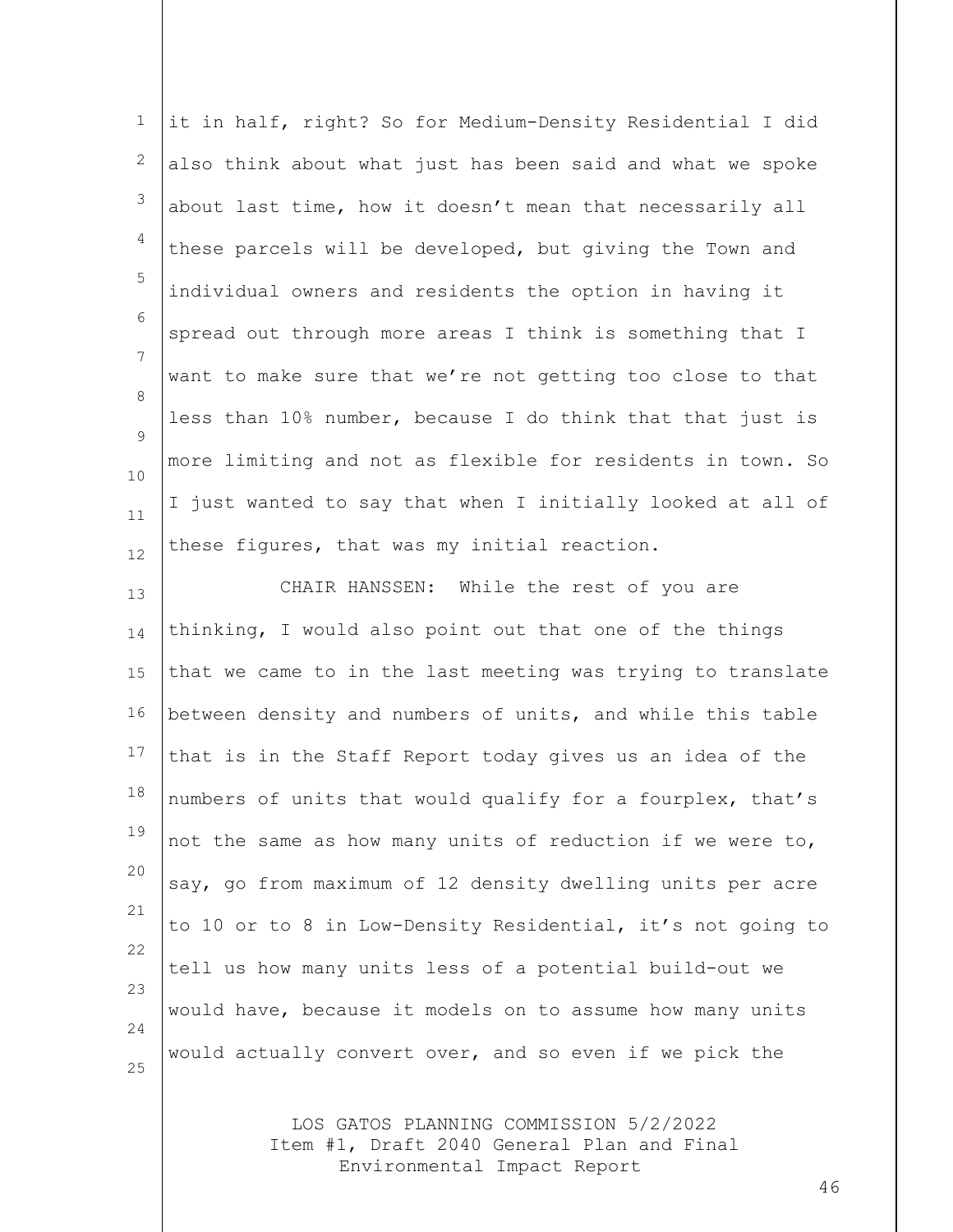1 2 densities we're not going to know for sure how many units it will be.

LOS GATOS PLANNING COMMISSION 5/2/2022 Item #1, Draft 2040 General Plan and Final Environmental Impact Report 3 4 5 6 7 8  $\mathsf{Q}$ 10 11 12 13 14 15 16 17 18 19 20 21 22 23 24 25 Likewise when we were talking at our previous meeting and we were talking about trying to reduce a certain number of units we don't know what the density would be until all the calculations get made, so we have to kind of deal with imperfect information regardless of what we do, but my thought in thinking about this since last week is that we should think more about the density, because we can kind of visualize where and how many we could do of that kind of housing, and then Staff will have to come up with a number, because if we come up with a number we don't know if we'll be able to have missing middle housing. Commissioner Thomas is nodding her head, but do you have more comments? COMMISSIONER THOMAS: Yes, I just wanted to add onto that, I think that that is really important to be thinking about and it has made this conversation I feel like harder for us to have, because we don't know what some of the outcomes of the changes will be. I did actually have a question for Staff. I was wondering what other Commissioners thought about this. If we decide to change some of the densities or any of the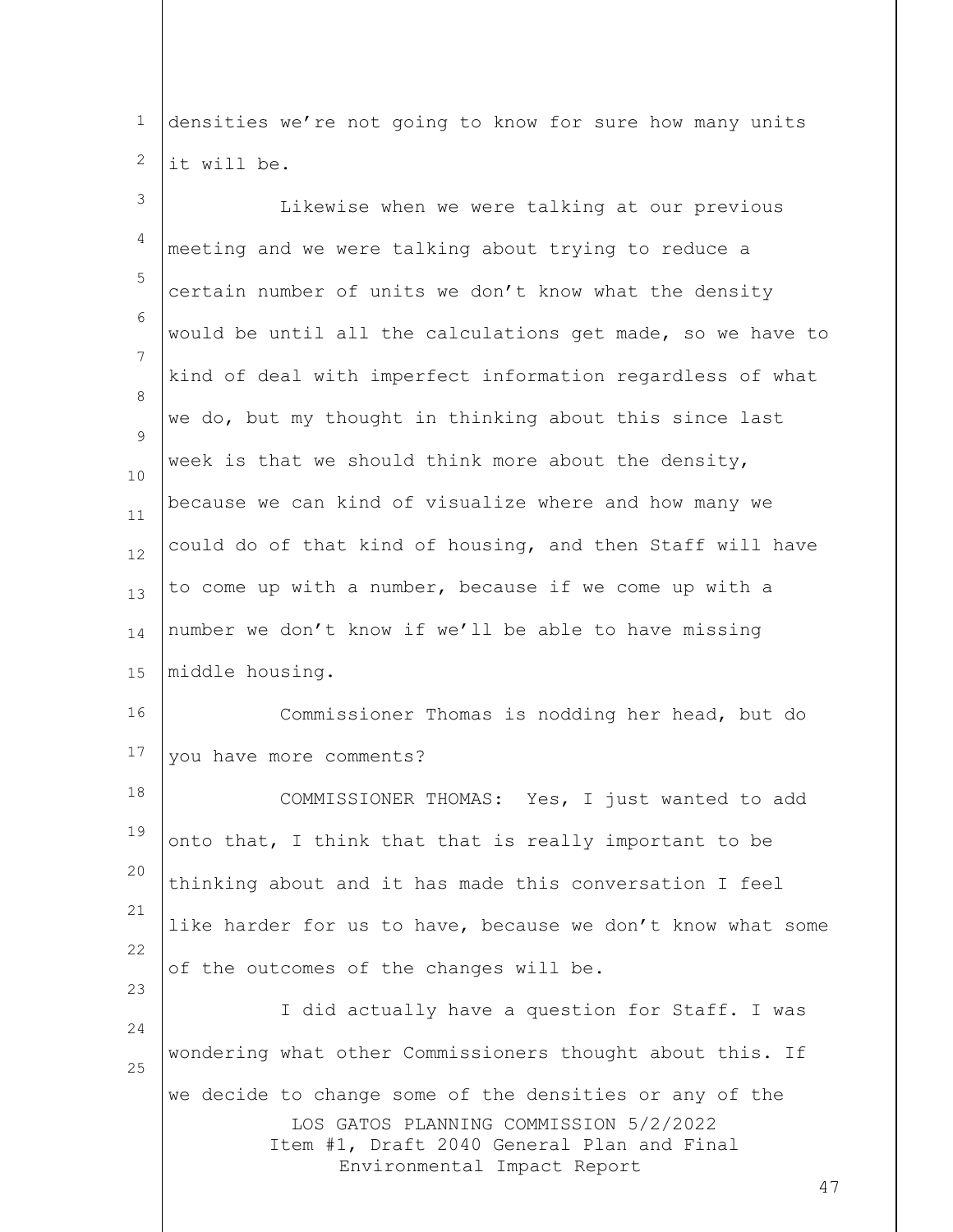| $\mathbf 1$     | numbers essentially in this Land Use Element, does that                                                                                                                                |
|-----------------|----------------------------------------------------------------------------------------------------------------------------------------------------------------------------------------|
| 2               | delay the process of it being forwarded to the Town                                                                                                                                    |
| 3               | Council? Because I feel like we've had a really robust                                                                                                                                 |
| 4               | discussion, and I know that our Town Council members listen                                                                                                                            |
| 5               | to what we say and they will get verbatim minutes, so I                                                                                                                                |
| 6               | just don't want to waste anyone's time by saying let's make                                                                                                                            |
| $7\phantom{.0}$ | all these changes and then they're going to make changes                                                                                                                               |
| 8               | again or revert back in some areas, so I was just wondering                                                                                                                            |
| 9<br>10         | how it would affect the timeline or if it doesn't affect                                                                                                                               |
| 11              | the timeline at all?                                                                                                                                                                   |
| 12              | JENNIFER ARMER: Thank you, Commissioner. What I                                                                                                                                        |
| 13              | would say is that this is actually very similar to the                                                                                                                                 |
| 14              | recommendation you received from Town Council on the types                                                                                                                             |
| 15              | of options they wanted to make sure we provided to you for                                                                                                                             |
| 16              | your discussion. You can give Town Staff direction on the                                                                                                                              |
| 17              | types of changes that you'd like to recommend to Town                                                                                                                                  |
| 18              | Council, and then we can provide additional details for                                                                                                                                |
| 19              | Town Council when they consider your recommendation. They                                                                                                                              |
| 20              | will have a summary both of the resulting numbers, but also                                                                                                                            |
| 21              | of the comments that were shared by the Planning Commission                                                                                                                            |
| 22              | for their consideration. I don't expect that that would                                                                                                                                |
| 23              | delay us getting to Town Council. There are certain                                                                                                                                    |
| 24<br>25        | logistical things like public noticing that need to be                                                                                                                                 |
|                 | done, and so within that time we expect we should be able<br>LOS GATOS PLANNING COMMISSION 5/2/2022<br>Item #1, Draft 2040 General Plan and Final<br>Environmental Impact Report<br>48 |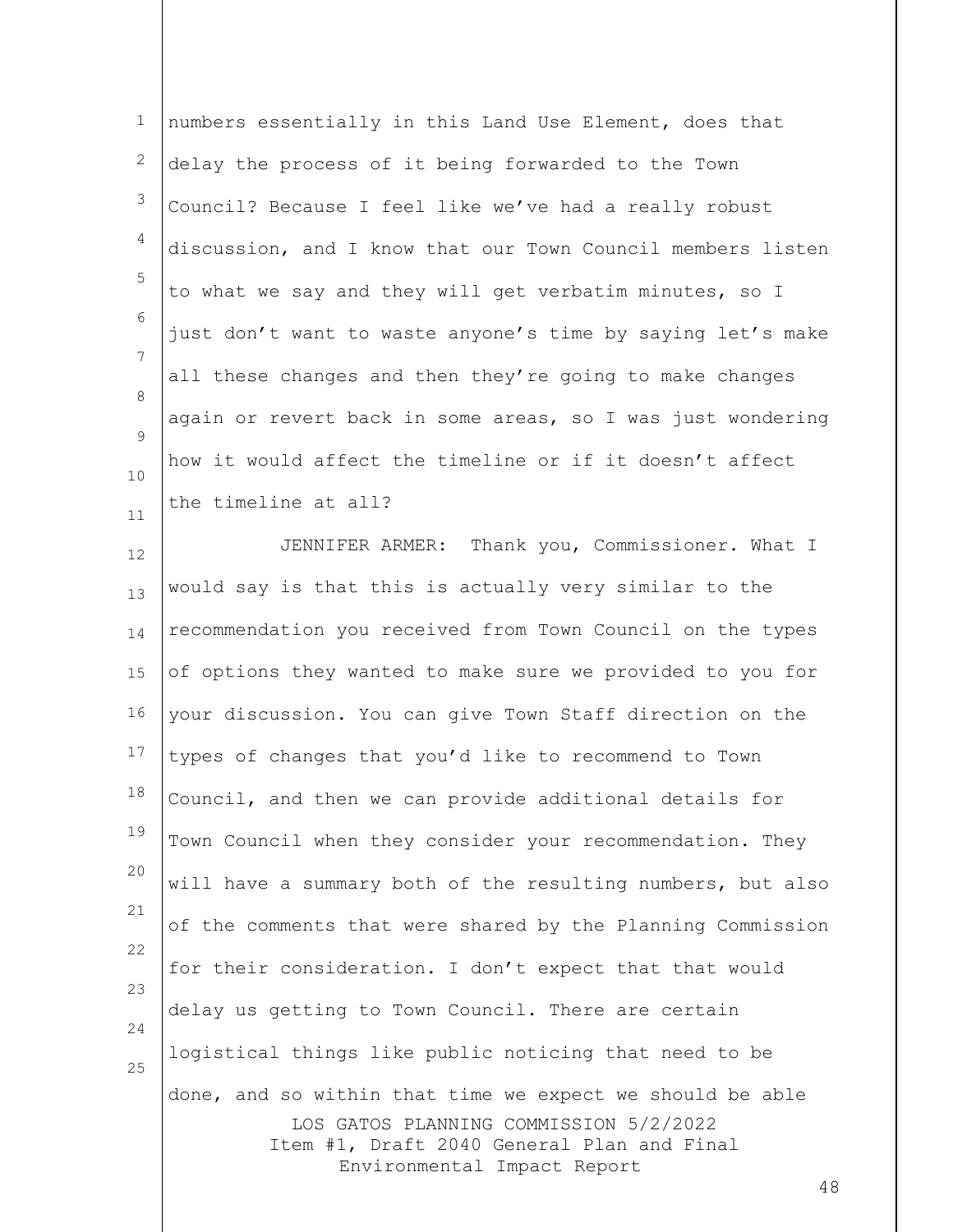1 2 3 to pull together that additional information to fully describe what your recommendation is and the implications in terms of numbers.

4 5 6 7 8  $\mathsf{Q}$ 10 COMMISSIONER THOMAS: Okay, thank you. I just wanted to make sure that we were not unintentionally delaying something further, because I know that we've been trying very hard to get this to Town Council so that we can get it finalized and really start working on the Housing Element, so thank you. I appreciate that.

11 12 13 14 15 16 17 18 19 20 21 22 23 24 25 CHAIR HANSSEN: Before I call on Commissioner Janoff I was going to state that I didn't specifically go there when I made my introductory comments, but that it would be our intent, even if we are still divided on some of the issues surrounding the numbers, that we will not continue this to another meeting, that we'll leave it at that, but it is my hope, and with the additional information we got in the Staff Report, that we can get closer, because I think there was consensus on a number of things when we had the discussions previously, so we'll see where we are. I will go to Commissioner Janoff now. COMMISSIONER JANOFF: Thank you. In light of this discussion I would like to offer a recommendation on bullets one and two with some rationale, because again, I

> LOS GATOS PLANNING COMMISSION 5/2/2022 Item #1, Draft 2040 General Plan and Final Environmental Impact Report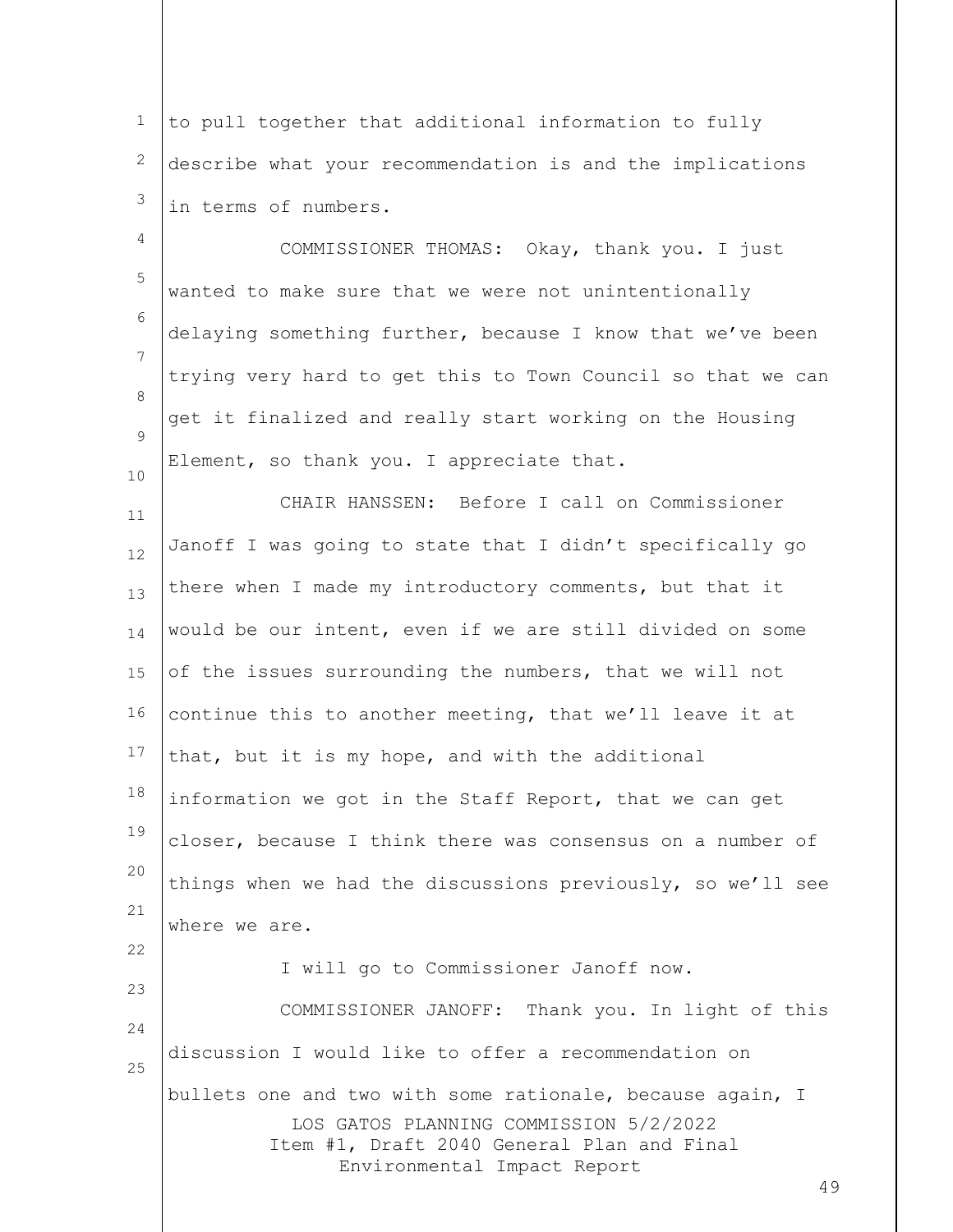1 2 3 think it's not a good idea for the Planning Commission to just throw out numbers without having a reason why we want to change those numbers.

4 5 6 7 8  $\mathsf{Q}$ 10 11 12 13 We already talked about the Office and Commercial. In Low-Density I would recommend that we reduce the density from 12 dwelling units per acre to 10. This gets us above the 10% number that Staff is recommending where the missing middle is still a robust part of the solution set, and that's of great interest to the GPAC and to me personally, so I would recommend going to 10. In addition, I would recommend that we go from 24 in Medium-Density down to 18 for similar rationale.

14 15 16 17 18 19 20 21 22 23 24 25 One of the reasons why I'm making this recommendation for reduction is related to what the Town Attorney provided as guidance, and that is with regard to SB 330 we don't want to up-zone so far that we don't have room afterward to say oh no, and we're stuck. So if we upzone a little bit without going to the maximum, we still have room to grow and we have the five-year review of the Land Use Element, so if we feel that we're not making the necessary headway, we have the opportunity to bump that up to 12. I know that Commissioners were eager to see the

LOS GATOS PLANNING COMMISSION 5/2/2022 Item #1, Draft 2040 General Plan and Final Environmental Impact Report General Plan with numbers that didn't need to change at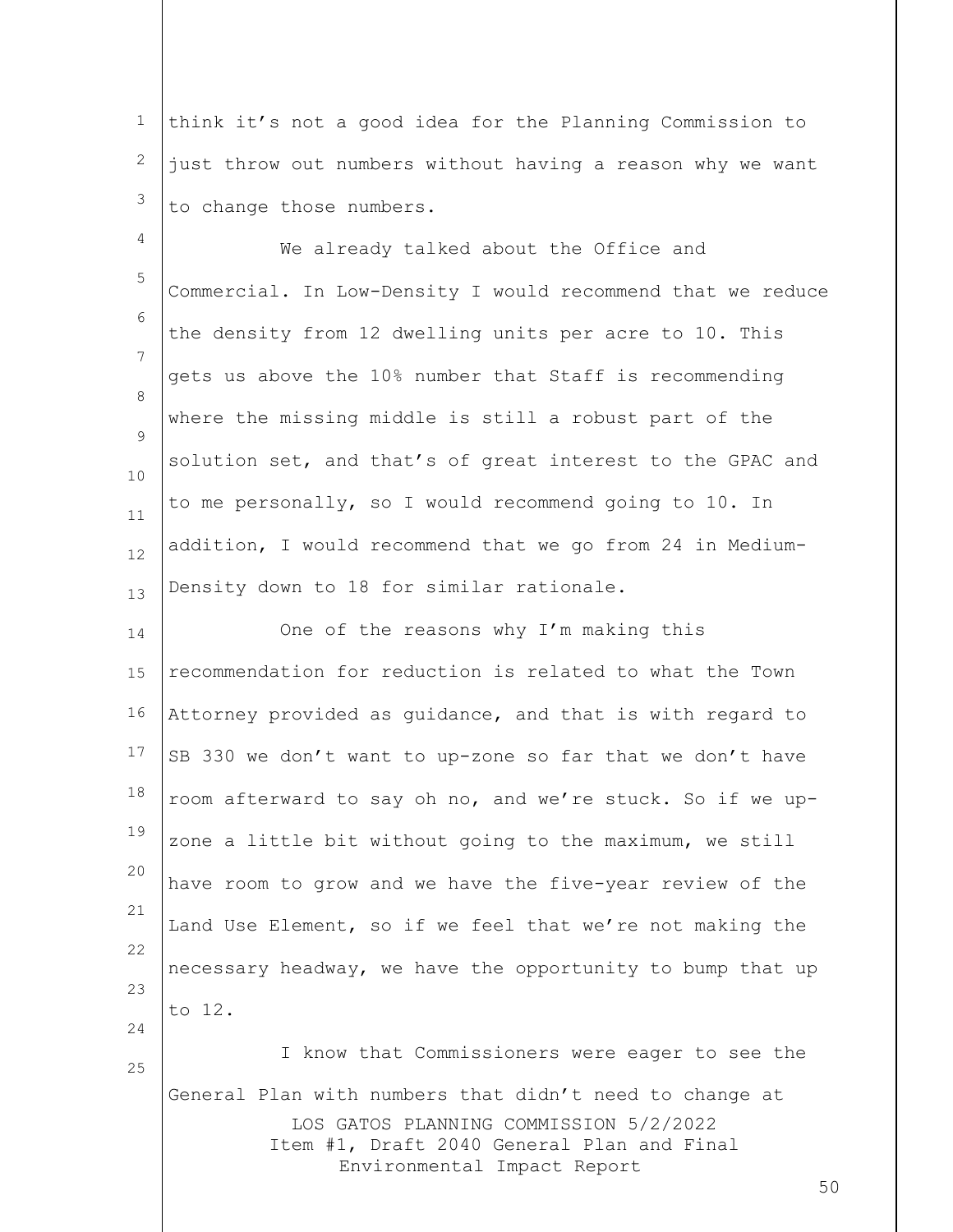LOS GATOS PLANNING COMMISSION 5/2/2022 Item #1, Draft 2040 General Plan and Final 1 2 3 4 5 6 7 8 9 10 11 12 13 14 15 16 17 18 19 20 21 22 23 24 25 that five-year mark, but I think in light of the comments that we received today, it's prudent that we have a buffer that we could work from, so those would be my recommendations for bullets one and two. CHAIR HANSSEN: Thank you for that, Commissioner Janoff. Commissioner Thomas and then Vice Chair Barnett. COMMISSIONER THOMAS: I did have a question actually for Commissioner Janoff. I do agree that I think that changing the Low-Density housing from 12 to 10 seems like that is still a significant increase from where we're at today in the current General Plan, and I think that it's good and allows for opportunity and is still above that 10%, but I do think that Medium-Density Residential is closer to areas where we can end up building more transit and I think that that's going to end up being places where we would like some more redevelopment and more walkable/bikeable neighborhoods I know that Town Staff just put 24, 18, and 12 in here to show a halfway point, but would you be interested in changing it to like 20 instead of all the way down to 18? Because I feel like decreasing this whole area percent of parcels by half seems like we're just going to be losing out on a lot of opportunities possibly for redevelopment

Environmental Impact Report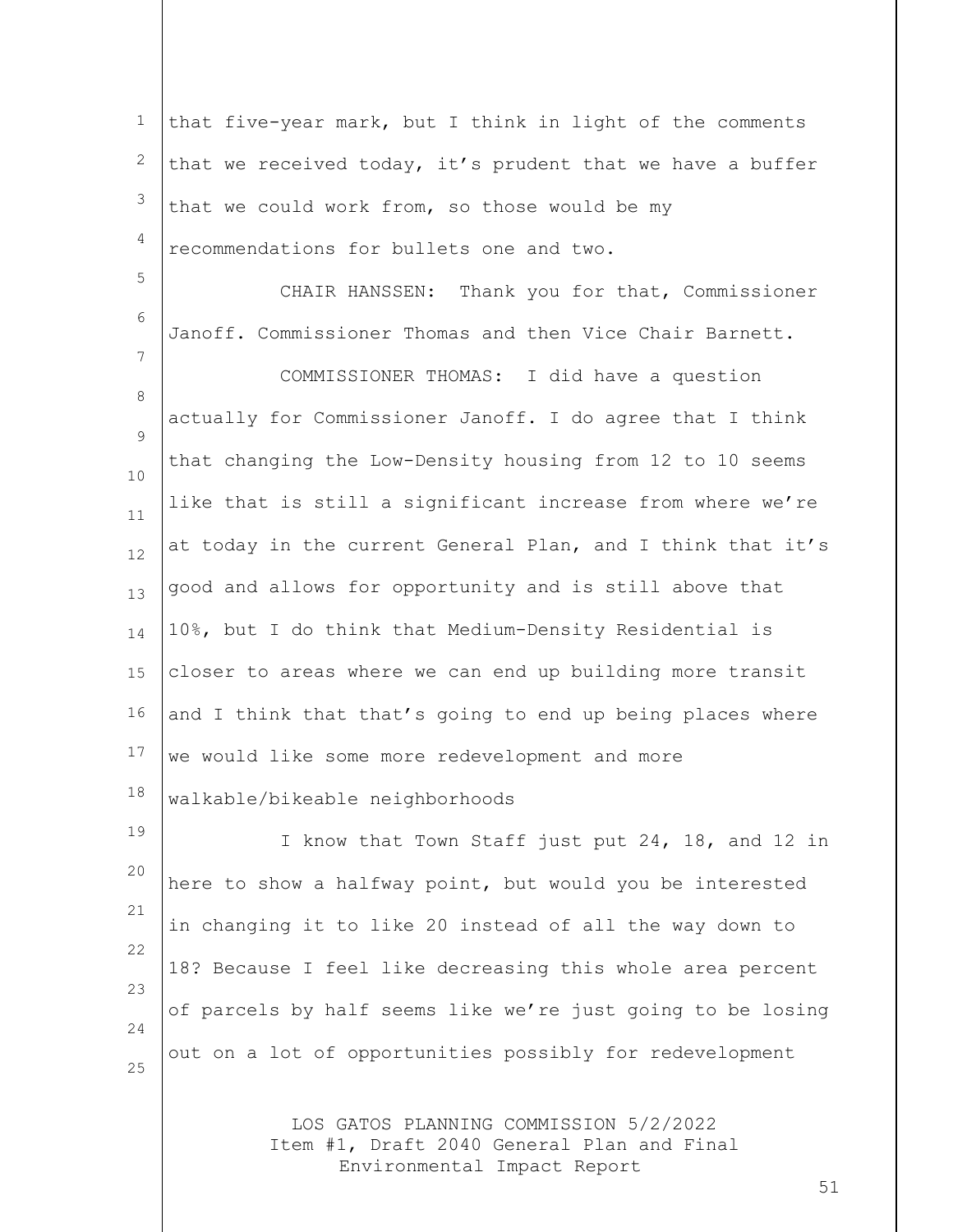| $\mathbf 1$ | jumping from 21 to 11, but I am open to hear what people    |
|-------------|-------------------------------------------------------------|
| 2           | think about that.                                           |
| 3           | CHAIR HANSSEN: Thank you for that comment. I                |
| 4           | will go to Vice Chair Barnett, and then Commissioner Clark, |
| 5           | and then back to Commissioner Janoff.                       |
| 6           | VICE CHAIR BARNETT: I'm in support of                       |
| 7           | Commissioner Janoff's recommendation. If I could refer to   |
| 8           | some notes that I made, I can explain my position.          |
| 9<br>10     | Since our last meeting I've given considerable              |
| 11          | thought to the comments of my fellow commissioners          |
| 12          | regarding the build-out capacity, and I've spent a lot of   |
| 13          | time looking at the numbers and I agree that the reduction  |
| 14          | from 24 to 18 and 12 to 10 makes a lot of sense. Although   |
| 15          | we don't have the precise numbers of the units that will    |
| 16          | yield from that at this time, I think we can generally find |
| 17          | that those are reasonable.                                  |
| 18          | My willingness to include a larger figure at this           |
| 19          | time is based on a number of factors, including the         |
| 20          | consideration that the RHNA goals include increasing        |
| 21          | affordable housing, promoting socio-economic equity, and    |
| 22          | furthering fair housing, and I think that the ADUs and SB   |
| 23<br>24    | 9s will provide additional housing in the Low-Density       |
| 25          | Residential designation.                                    |
|             |                                                             |
|             |                                                             |

LOS GATOS PLANNING COMMISSION 5/2/2022 Item #1, Draft 2040 General Plan and Final Environmental Impact Report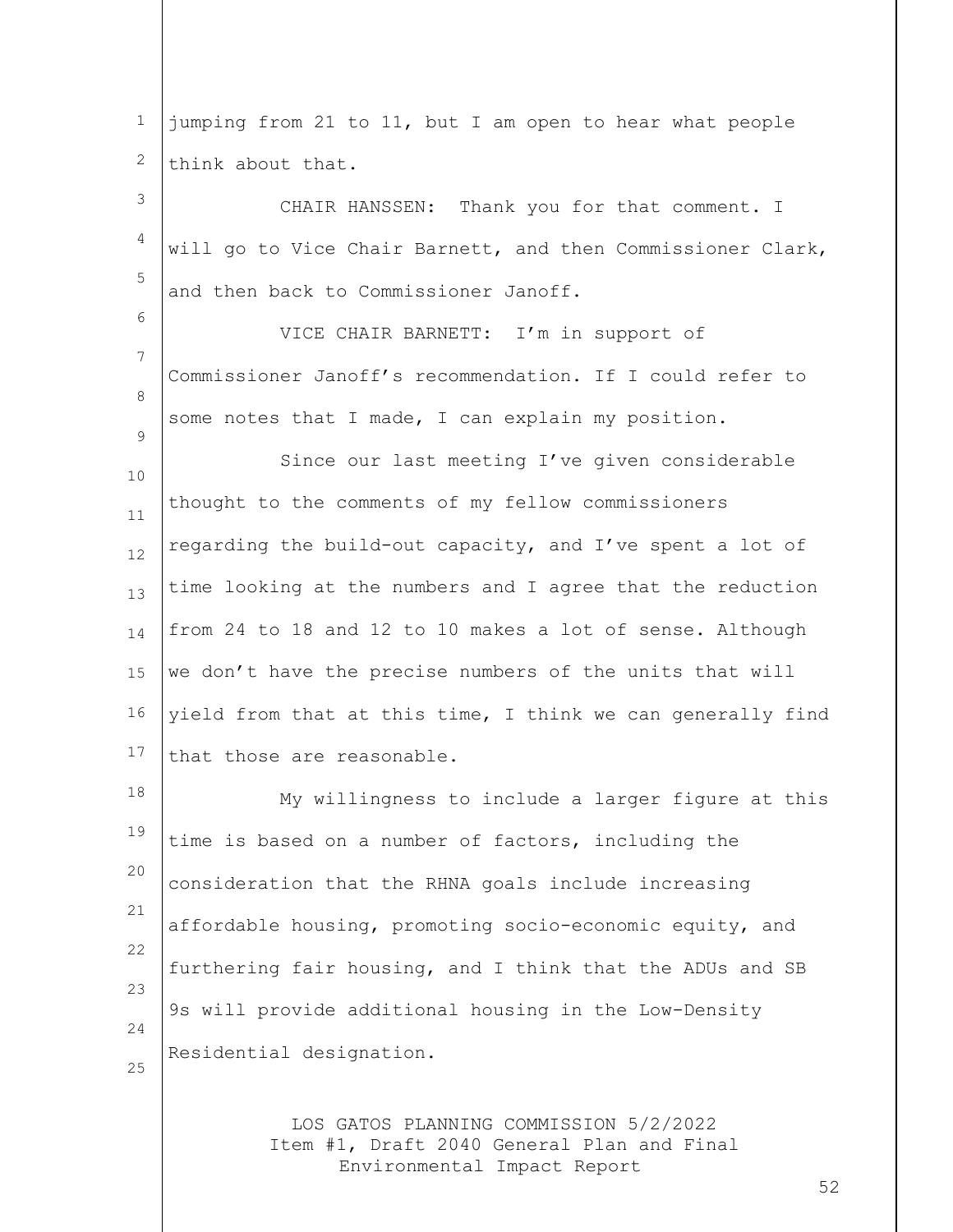1 2 3 4 5 Finally, it's just been referred to before, we're planning for capacity and not controlling the building, and so for better or worse the actual housing construction likely will go to very much smaller than the capacity due to the economics of development.

7 8  $\mathsf{Q}$ 10 11 12 I'd like to give an example. In the 2019 ordinance in the City of Minneapolis that allows duplexes and triplexes on all residential lots, which was cited in the article recommended by Council Member Ristow, only three triplexes were built in 2020 according to a later article in the same publication.

6

13 14 So I think for all those reasons it makes sense to come to a reasonable compromise. Thank you.

15 16 17 18 19 20 21 22 CHAIR HANSSEN: Thank you very much for those comments, and what Vice Chair Barnett was referring to is Vice Mayor Ristow referred an article to us that was talking about trying to come up with affordable housing and what are some of the dynamics about that, and it was a very helpful article, I think, for all of us in terms of this discussion, so thank you so much for that, Vice Chair.

LOS GATOS PLANNING COMMISSION 5/2/2022 Item #1, Draft 2040 General Plan and Final Environmental Impact Report 23 24 25 Then I will go to Commissioner Clark, and then Commissioner Raspe, and if anyone else wants to speak. COMMISSIONER CLARK: Thank you. I will just say I personally would not be in favor of reducing any of these.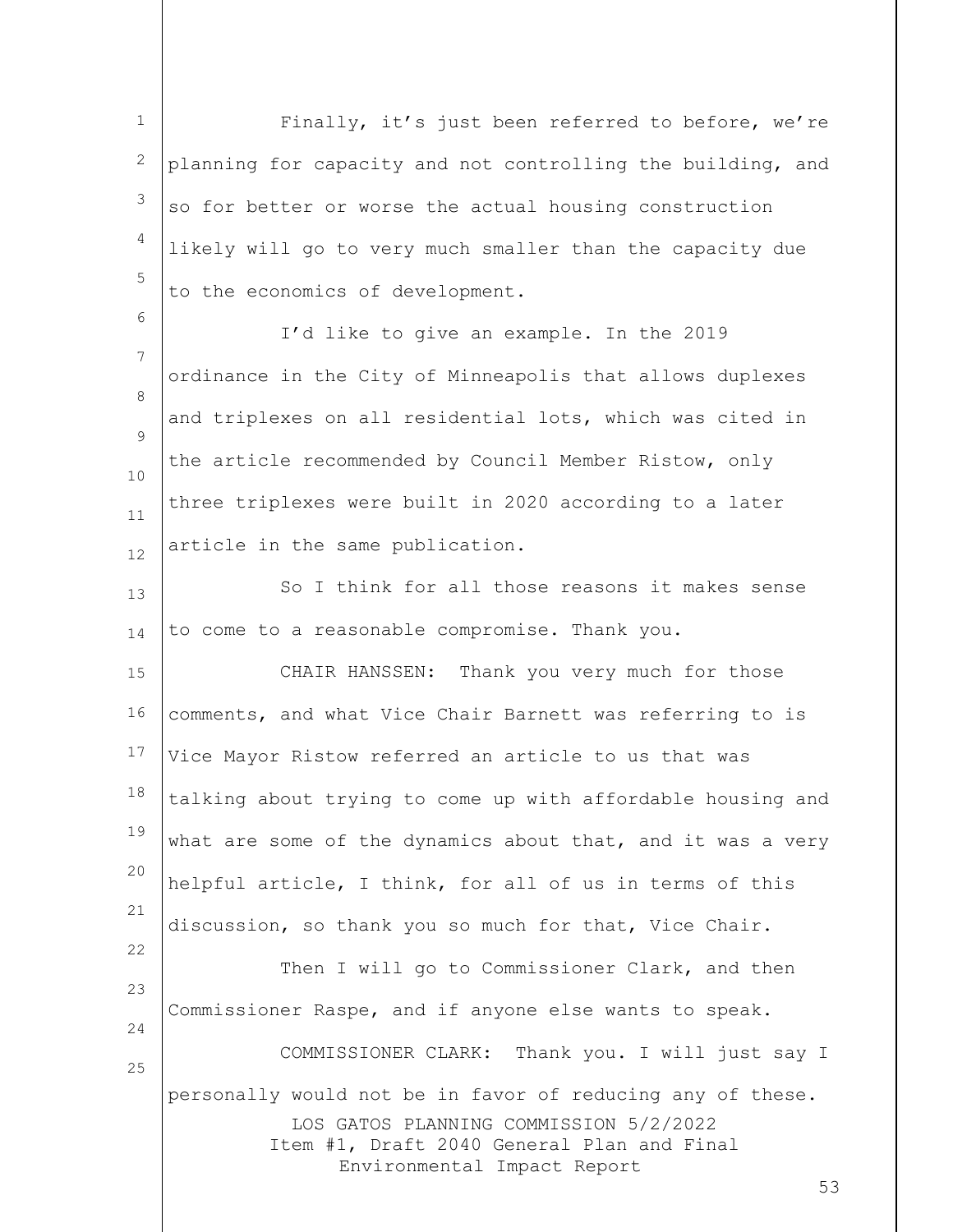1 2 3 This is how I would feel, but I'm perfectly willing to compromise and I'm not going to just vote no because I wouldn't...

4 5 6 7 8  $\mathsf{Q}$ 10 11 12 13 14 15 This isn't my perfect scenario, obviously, but to me this missing middle housing and these fourplexes are exactly what we are talking about in terms of what can satisfy our housing needs without dramatically increasing traffic and without changing the character of our Town, and so to me it doesn't feel like it makes a lot of sense to reduce these opportunities, especially things like if these are able to be spread throughout Town in these areas, then that would ease traffic a lot rather than just us putting all of our housing on Los Gatos Boulevard or something like that.

16 17 18 19 20 Then also segregation is very real, and a lot of times affordable housing ends up in the same area and towns can become very segregated. We've seen this in other communities in our area and so I think that this housing is also a really good solution for dispersing it.

21

LOS GATOS PLANNING COMMISSION 5/2/2022 Item #1, Draft 2040 General Plan and Final Environmental Impact Report 22 23 24 25 I completely understand the wanting to appease some of the community members and make it clear that we've been hearing their concerns, but I especially think in the Medium-Density Residential cutting that number in half doesn't make sense to me. I think that in particular, like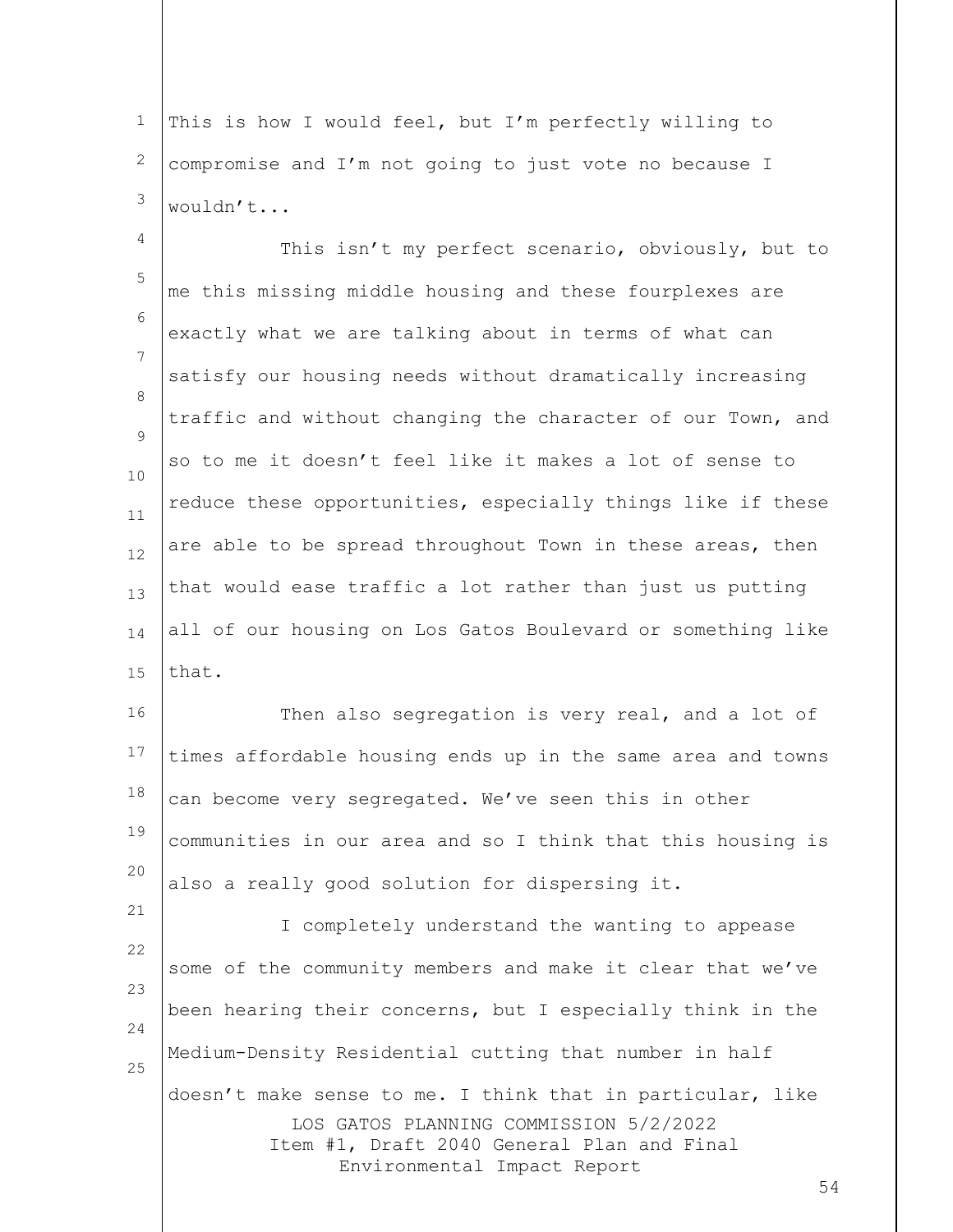1 2 3 4 5 Commissioner Thomas said, that is probably closer to transportation and where we could build more transportation and I would prefer to leave that where it is, because fourplexes in Medium-Density Residential I think make particular sense to me.

6 7 8 9 10 11 12 13 14 CHAIR HANSSEN: Thank you very much for your comments, Commissioner Clark. Commissioner Raspe. COMMISSIONER RASPE: Thank you, Chair. First I wanted to thank Staff for preparing these numbers. They're extraordinarily helpful, and I know we gave them very little time to prepare them, so thank you again for hopefully not working on the weekend, but pulling all these together. Random thoughts in no particular order.

LOS GATOS PLANNING COMMISSION 5/2/2022 Item #1, Draft 2040 General Plan and Final Environmental Impact Report 15 16 17 18 19 20 21 22 23 24 25 First, I join Commissioner Clark in her comments. I was surprised that the current allocation of parcels in Medium-Density areas that were able to handle fourplexes was only 5%. In my mind's eye it seems to me that missing middle and fourplexes specifically are a perfect fit for Medium-Density, so I was really surprised that it is only currently 5%, and so I support an increase in those areas, and I can be discussed either way as to whether that should go to the entire GPAC number or some lower number thereof. On lower-density housing, I think my previous position was I was hoping to hold close to the bottom on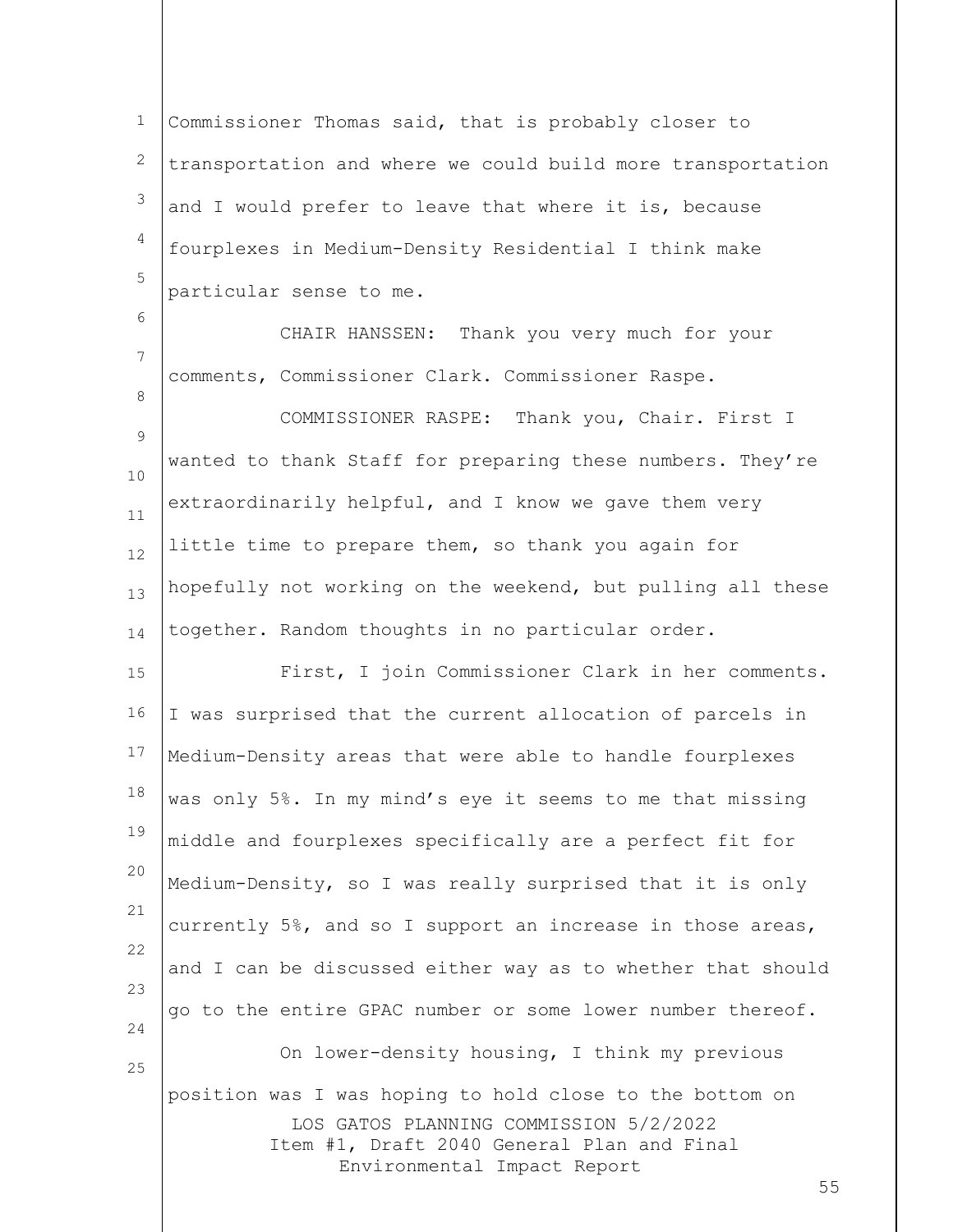LOS GATOS PLANNING COMMISSION 5/2/2022 Item #1, Draft 2040 General Plan and Final Environmental Impact Report 1 2 3 4 5 6 7 8 9 10 11 12 13 14 15 16 17 18 19 20 21 22 23 24 25 those, but again, this report is very helpful. Currently only 3% of our parcels would support missing middle, and it seems to me that that's a number that can be raised and we can still maintain the integrity of the look and feel of Los Gatos that so many of our residents voiced during their comments, and so I would be willing to come up from that 3% number. Commissioner Janoff proposes 10%. I'm a little bit more comfortable with 8% as the figure just because of the SB 9 situation. I think that there is a potential for lot splitting. I think there may be more development in that area than we're currently aware of. Then taking into account the SB 330 discussion, I'm leaning towards keeping that at the lower number, but it seems to me that Commissioners are coming towards a consensus, and if there's a consensus in that discretion I remain flexible and my mind is opened, so I'm happy for this discussion. Again, thank you, Staff, for providing this material for us. I think it really has helped us move the ball forward on this one. CHAIR HANSSEN: Thank you for your comments, Commissioner Raspe. That was very helpful. Commissioner Thomas.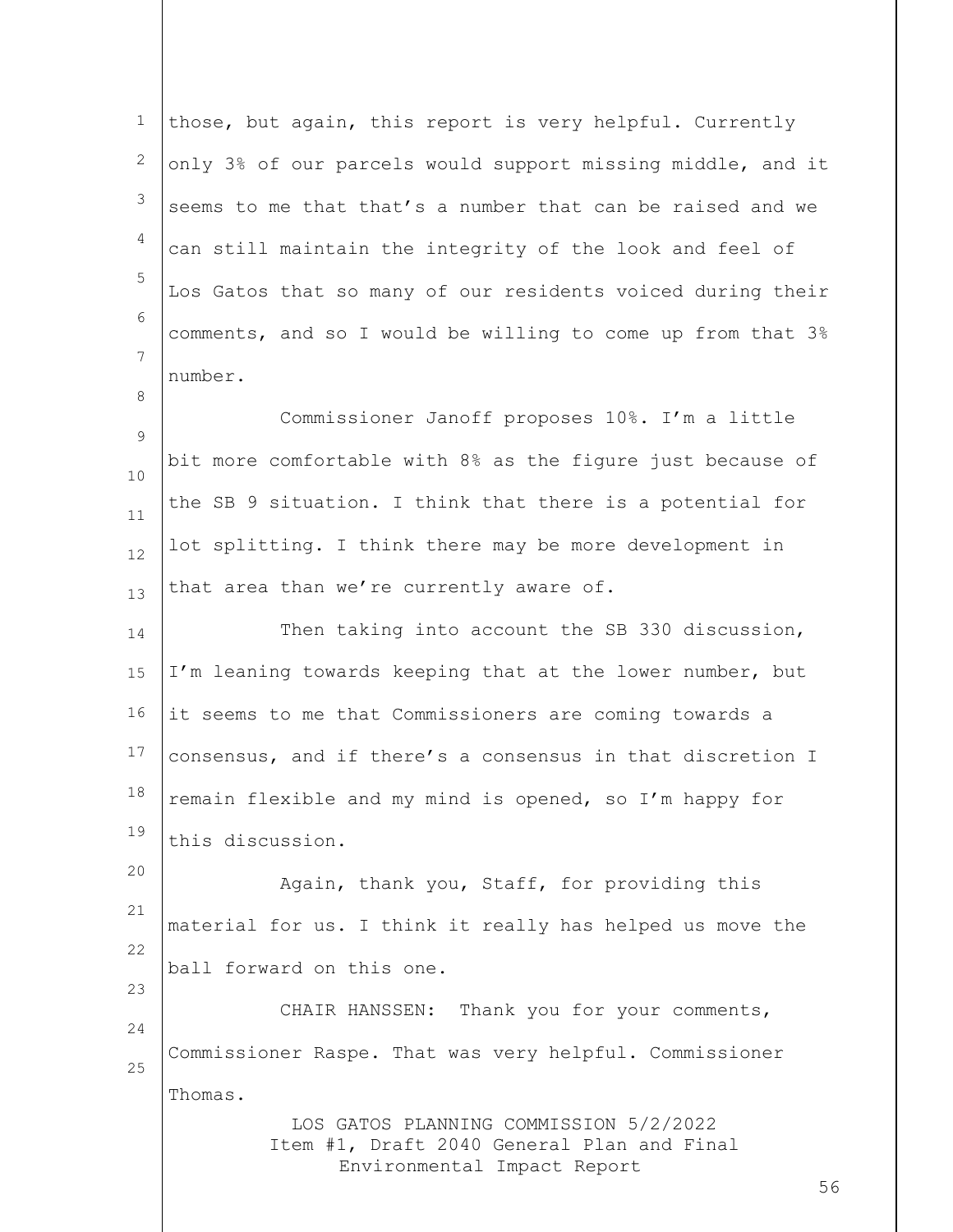| $\mathbf{1}$ | COMMISSIONER THOMAS: Can I get clarification                                                                                                                                            |
|--------------|-----------------------------------------------------------------------------------------------------------------------------------------------------------------------------------------|
| 2            | from Commissioner Raspe? When you say the lower number,                                                                                                                                 |
| 3            | what numbers were you specifically referring to that you                                                                                                                                |
| 4            | are most comfortable with?                                                                                                                                                              |
| 5            | COMMISSIONER RASPE: With respect to Low-Density                                                                                                                                         |
| 6            | or Medium-Density?                                                                                                                                                                      |
| 7            | COMMISSIONER THOMAS: Well, I feel like for Low-                                                                                                                                         |
| $\,8\,$      | Density you referred to 10.                                                                                                                                                             |
| 9            | COMMISSIONER RASPE: For Low-Density my                                                                                                                                                  |
| 10<br>$11\,$ | inclination before the meeting tonight was for 8, and I                                                                                                                                 |
| 12           | still feel that that would be a useful number, again                                                                                                                                    |
| 13           | considering that we have SB 9 to also add numbers in those                                                                                                                              |
| 14           | areas, and SB 330 is kind of a backdrop that there could be                                                                                                                             |
| 15           | problems in up-zoning as opposed to down-zoning and we'll                                                                                                                               |
| 16           | revisit every five years.                                                                                                                                                               |
| 17           | On the Medium-Density, I think I like your                                                                                                                                              |
| 18           | suggestion. It seems like there's a large chasm between the                                                                                                                             |
| 19           | percentage of parcels, 11% and 21%. I wouldn't mind seeing                                                                                                                              |
| 20           | a discussion maybe in between those two ranges, because                                                                                                                                 |
| 21           | again, in my mind's eye Medium-Density is the perfect fit                                                                                                                               |
| 22           | for missing middle.                                                                                                                                                                     |
| 23           | COMMISSIONER THOMAS: I agree. Thank you for                                                                                                                                             |
| 24<br>25     | clarifying. I think also what has helped me is looking at                                                                                                                               |
|              | the land use diagram, figure 36 in the Draft General Plan,<br>LOS GATOS PLANNING COMMISSION 5/2/2022<br>Item #1, Draft 2040 General Plan and Final<br>Environmental Impact Report<br>57 |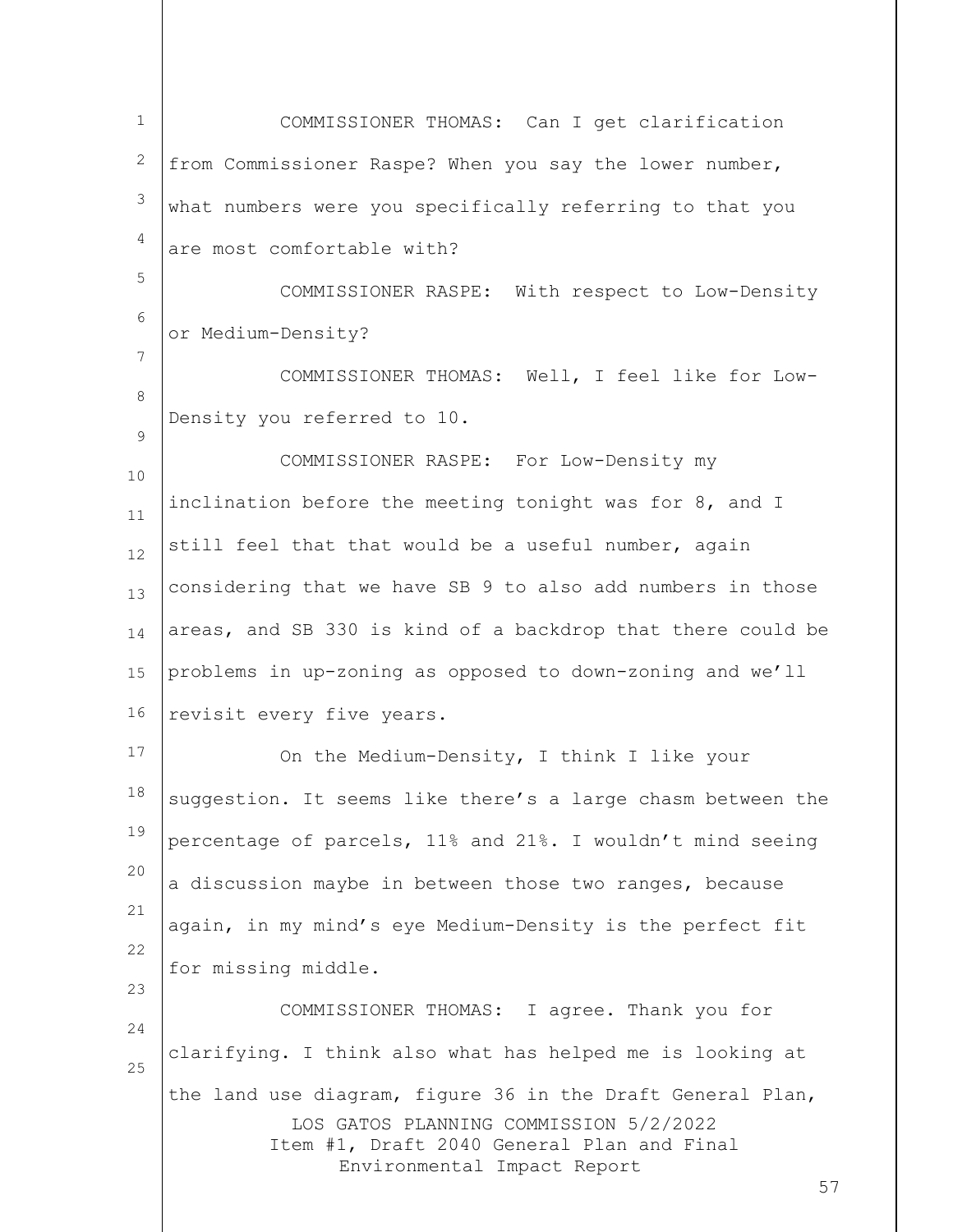| $1\,$    | but looking at it, that Medium-Density Residential is                                |
|----------|--------------------------------------------------------------------------------------|
| 2        | concentrated along Los Gatos Boulevard near the Highway 9                            |
| 3        | intersection into downtown and then downtown, and actually                           |
| 4        | a lot of that is some historic overlay zones, which I think                          |
| 5        | a lot of those parcels look small, but I think that that                             |
| 6        | also offers additional protection in the sense of                                    |
| 7        | maintaining the character of the Town, and I think that                              |
| 8<br>9   | it's also in areas that have very strong neighborhood feels                          |
| $10$     | already, and so I really think that it does provide us with                          |
| $11\,$   | a lot of opportunities to retrofit and change things into                            |
| 12       | duplexes and triplexes and fourplexes but really maintain                            |
| 13       | the integrity and Town character that is really important                            |
| 14       | to people, so that's one of the reasons why I felt like                              |
| 15       | reducing all the way down to 18% seemed like a really big                            |
| 16       | jump, like we might be missing some opportunities there.                             |
| 17       | I just again want to emphasize what Vice Chair                                       |
| 18       | Barnett just said, that just because the number of parcels                           |
| 19       | are available, only a small fraction of those are actually                           |
| 20       | going to get developed, so for me personally, like                                   |
| 21       | Commissioner Clark said, I want to come to a consensus and                           |
| 22<br>23 | I want to vote with the group and be supportive as a                                 |
| 24       | Commission with a recommendation moving forward, but my gut                          |
| 25       | is still telling me that we be able to provide property                              |
|          | owners with the opportunities to be able to do this.                                 |
|          | LOS GATOS PLANNING COMMISSION 5/2/2022<br>Item #1, Draft 2040 General Plan and Final |
|          | Environmental Impact Report<br>58                                                    |
|          |                                                                                      |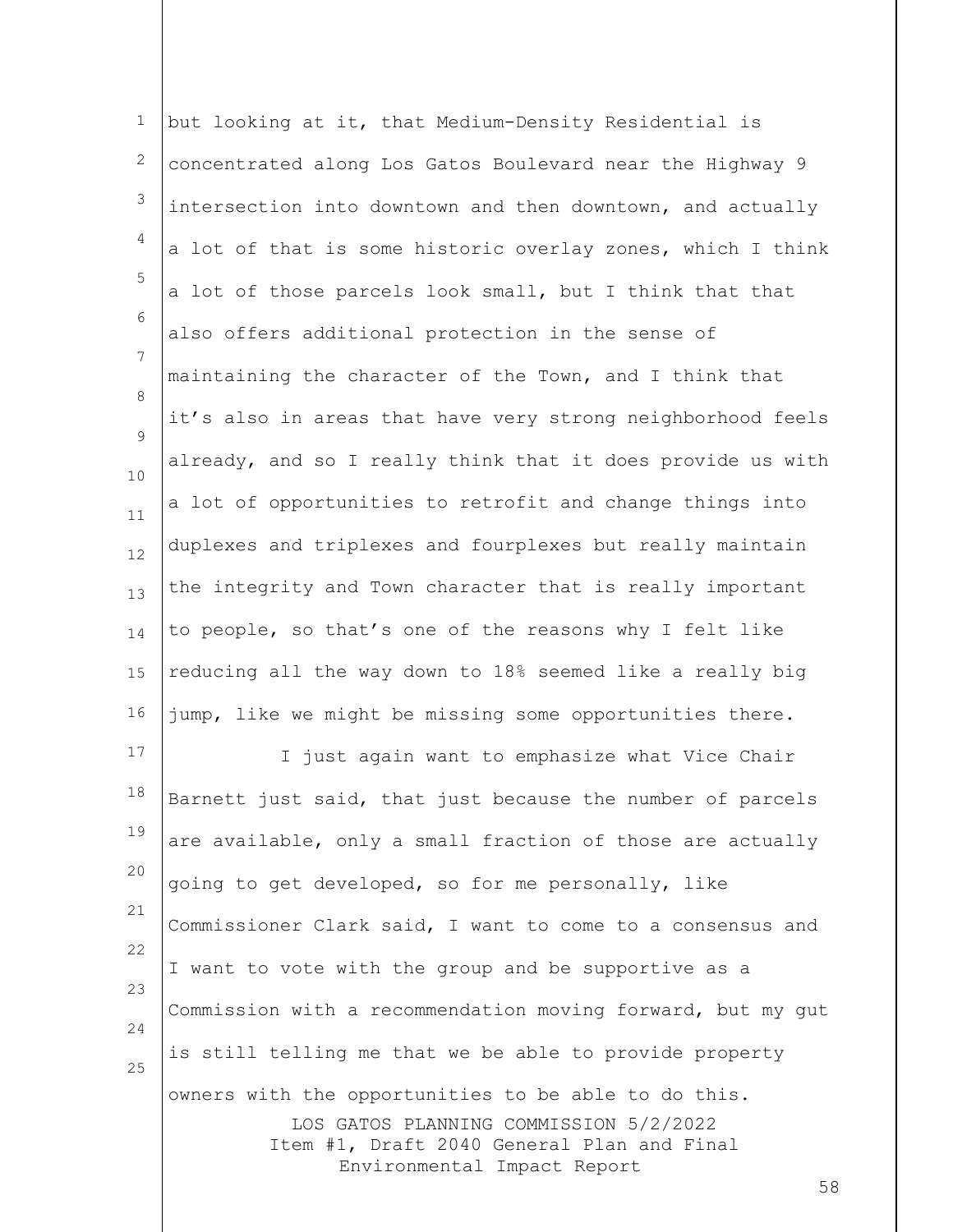LOS GATOS PLANNING COMMISSION 5/2/2022 Item #1, Draft 2040 General Plan and Final Environmental Impact Report 59 1 2 3 4 5 6 7 8  $\mathsf{Q}$ 10 11 12 13 14 15 16 17 18 19 20 21 22 23 24 25 I know that the down-zoning is not an option in the future, but it just still seems like we need to be providing options instead of limiting options, so that's my main concern. CHAIR HANSSEN: Thank you for that, Commissioner Thomas. I was just going to make a few comments. I love where this discussion is going, because it sounds like we're kind of gelling on some sort of consensus. After thinking it over since last week and listening to the discussion tonight, during last week's discussion I was in the camp of making some reductions but not eliminating any categories, and the reason I gave for it, and I'll give again, is that I think as we were talking during the whole GPAC process that we don't want to concentrate affordable housing in just one part of town, and the early things we've been seeing with the Housing Element with our inventory, for many, many reasons it turns out that a very large number of the sites that have potential for affordable housing are going to be on Los Gatos Boulevard. However, those are not Low-Density Residential converting to a four-unit fourplex. We're talking about bigger numbers, because when we're trying to put together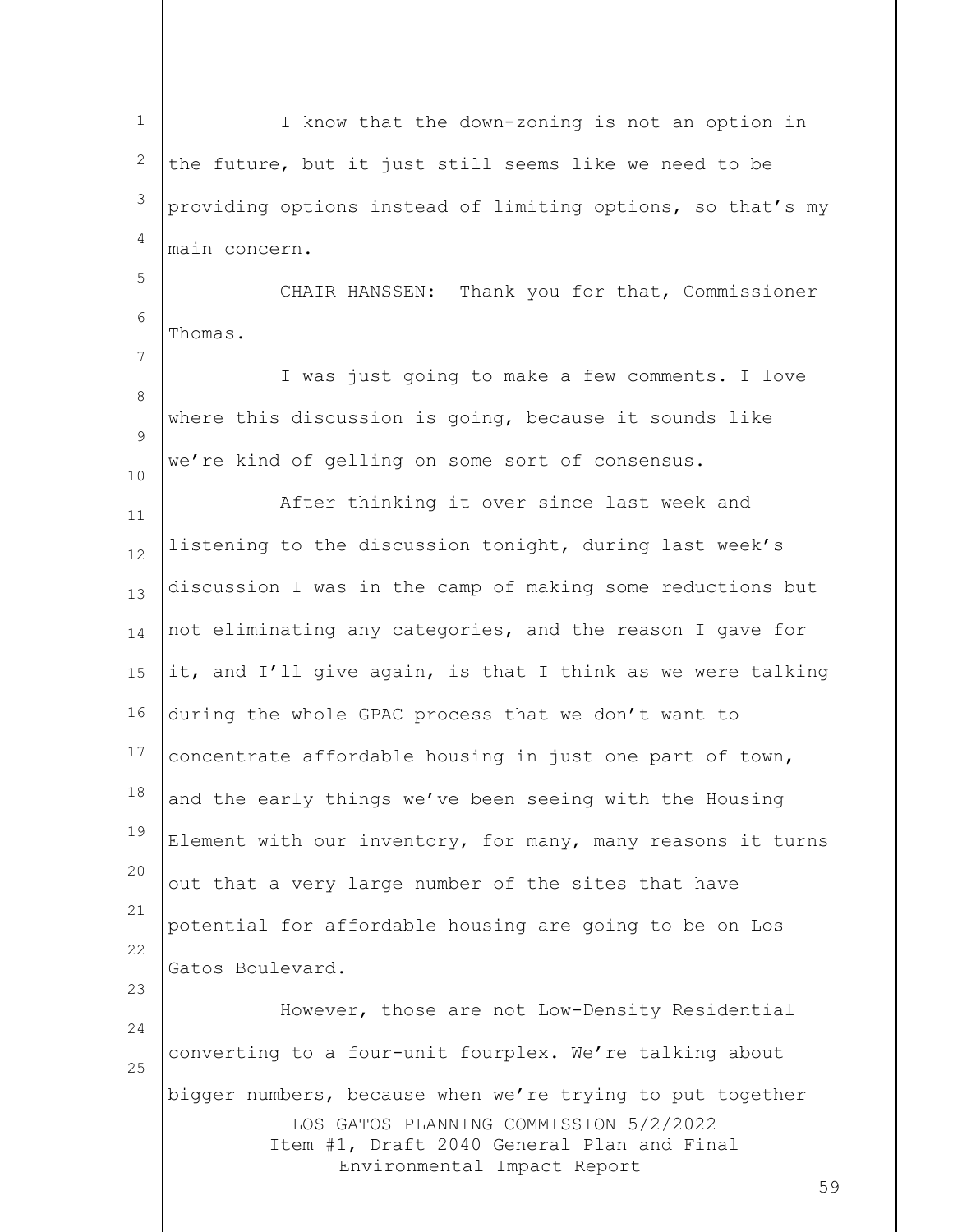1 2 3 4 5 6 the Housing Element we're only going to be able to have so much room to put Low-Density Residential as unit counts into meeting our RHNA, so going back to the numbers I was of the mind of making a reduction but not going all the way back to the 2020 levels, and in looking at the table, which I also thought was very, very helpful.

7

8  $\mathsf{Q}$ 10 11 12 13 14 15 16 17 18 19 I actually started out in the same camp as Commissioner Raspe, which is 8 dwelling units per acre for Low-Density Residential, because I thought we could increase it later, but if we're not going to even make it possible to do missing middle housing, then what is the purpose of even changing the density at all? And we also want to be mindful of trying to spread some of the housing across Town, so I am comfortable with the 10 dwelling units per acre. We will have the opportunity to relook at it in five years, and if it turns out that the housing production isn't what we want, we can revise it, but we obviously can't go backwards.

LOS GATOS PLANNING COMMISSION 5/2/2022 Item #1, Draft 2040 General Plan and Final Environmental Impact Report 20 21 22 23 24 25 On the Medium-Density Residential I initially thought the 18 dwelling units per acre, but in looking at it again and hearing the comments tonight, I think we ought to consider maybe splitting the difference and doing 20, and that way we can assure the production of missing middle housing in some of the areas to help spread out the growth.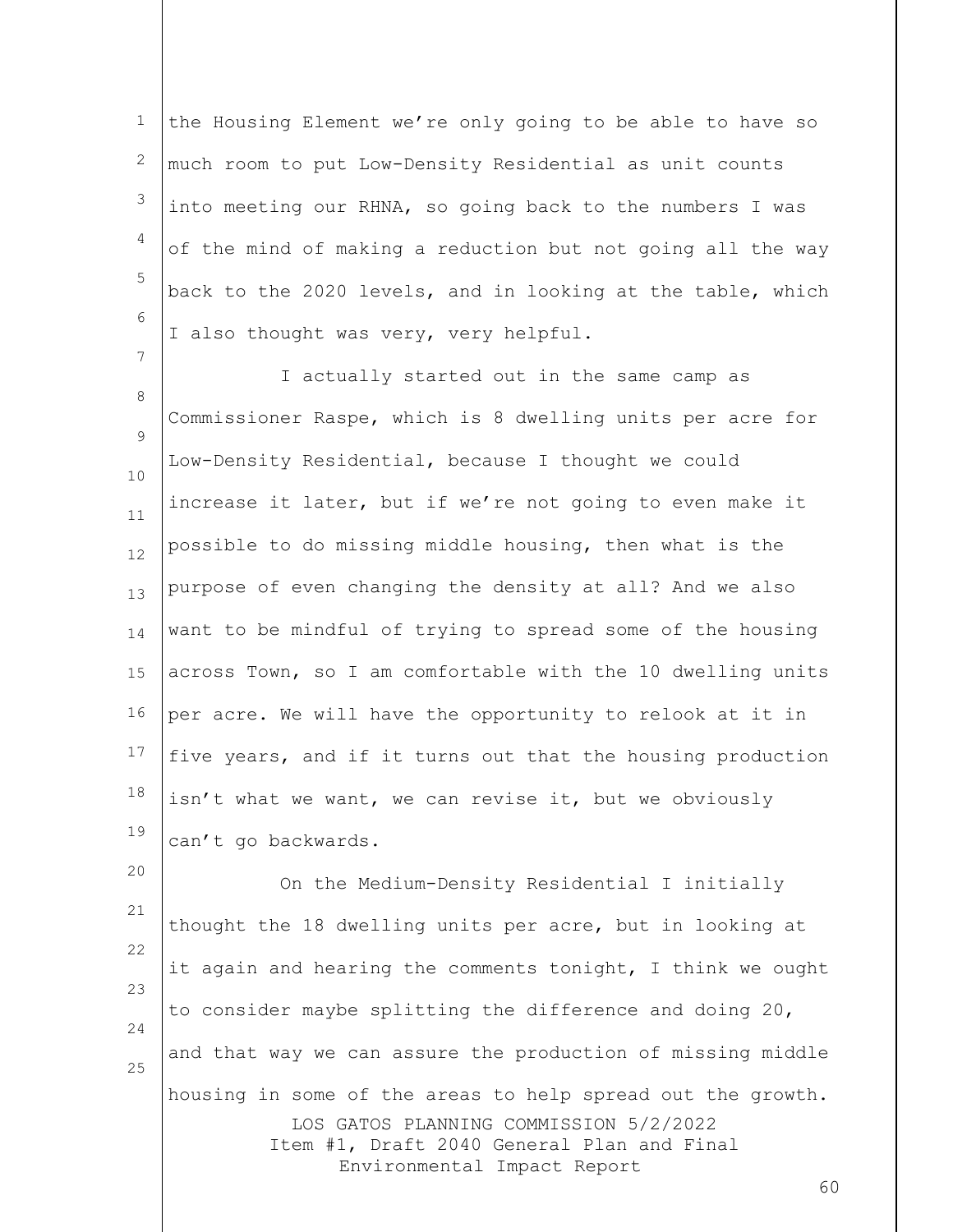| I'll go back to Commissioner Janoff.                        |                                            |
|-------------------------------------------------------------|--------------------------------------------|
| COMMISSIONER JANOFF: Thank you, and what Chair              |                                            |
| Hanssen just finished saying was just about verbatim what I |                                            |
| was going to say, and thank you so much for the perspective |                                            |
| on the Medium-Density. I do still recommend a reduction, so |                                            |
| that gives us a little bit of room under the SB 330, and I  |                                            |
| would certainly support a recommendation that splits the    |                                            |
| difference at 20, but I would still recommend 10 on Low-    |                                            |
| Density.                                                    |                                            |
| CHAIR HANSSEN: Commissioner Tavana.                         |                                            |
| COMMISSIONER TAVANA: Yes, thank you, Chair. I               |                                            |
| wasn't here the last two meetings and I want to say that in |                                            |
| a general sense I'm in support of lowering the density      |                                            |
| across the Board, but using the rationale of up-zoning      |                                            |
| right now and the revisiting in five years. I would think   |                                            |
| it would be wiser to be conservative and just go not as     |                                            |
| high as I would say 8 or 10, so I would err on the          |                                            |
| conservative side personally.                               |                                            |
| CHAIR HANSSEN: Thank you. Everyone has their                |                                            |
| thinking behind this and we want to hear what everyone      |                                            |
| thinks.                                                     |                                            |
| Commissioner Clark.                                         |                                            |
| COMMISSIONER CLARK: Thank you. Just a quick                 |                                            |
| comment on Medium-Density Residential for splitting the     |                                            |
| LOS GATOS PLANNING COMMISSION 5/2/2022                      |                                            |
| Environmental Impact Report                                 | 61                                         |
|                                                             | Item #1, Draft 2040 General Plan and Final |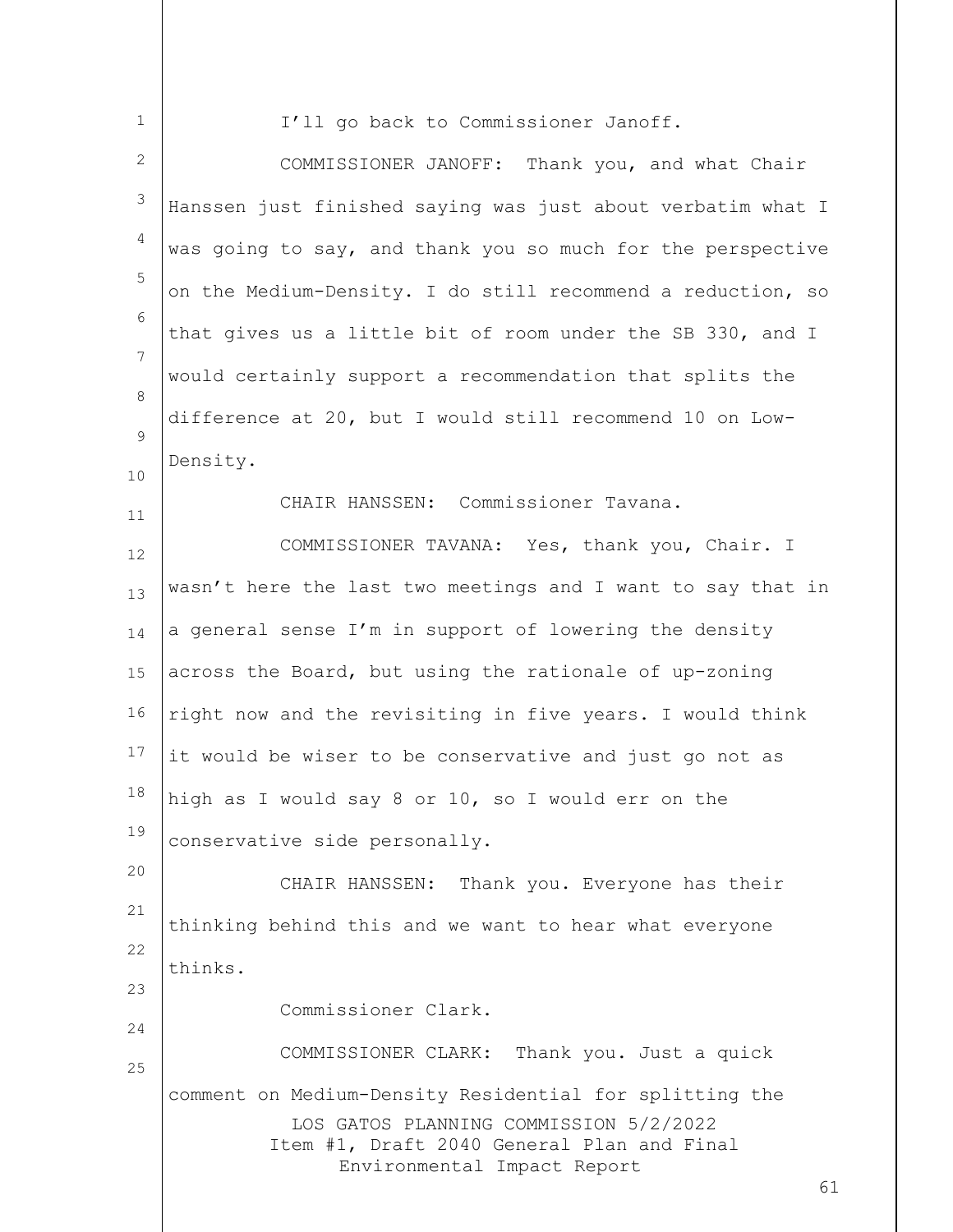| $\mathbf 1$ | difference to 20. So 20 is only two over 18 and 4 below 24,                                                                                                                              |
|-------------|------------------------------------------------------------------------------------------------------------------------------------------------------------------------------------------|
| 2           | and my concern is we don't know how much more or less we're                                                                                                                              |
| 3           | getting when we do that. Like we might only get 50 more                                                                                                                                  |
| 4           | units or something, and so I don't know if this is                                                                                                                                       |
| 5           | possible, but I was wondering if there's a way to do that                                                                                                                                |
| 6           | one by number of parcels, and so like 500 parcels, which                                                                                                                                 |
| 7           | would actually be kind of splitting the difference between                                                                                                                               |
| 8           | 350 and 708 or something like that?                                                                                                                                                      |
| 9<br>10     | CHAIR HANSSEN: I think I see where you're going                                                                                                                                          |
| 11          | on it. I'm going to ask Staff a question. If we were to                                                                                                                                  |
| 12          | make that as a recommendation that we want to make a                                                                                                                                     |
| 13          | reduction, but since we don't know what the table would be,                                                                                                                              |
| 14          | if it were 20 dwelling units per acre could we do it by the                                                                                                                              |
| 15          | number of parcels that would be eligible for a fourplex?                                                                                                                                 |
| 16          | JOEL PAULSON: I'll start, and then Ms. Armer can                                                                                                                                         |
| 17          | jump in. That's not really a direct correlation, because it                                                                                                                              |
| 18          | would be a different lot size, so then we have to rerun the                                                                                                                              |
| 19          | GIS to figure out how many parcels that is. It's not a                                                                                                                                   |
| 20          | linear if you change it to 20 it's going to be halfway                                                                                                                                   |
| 21          | between or something like that, so that would be my                                                                                                                                      |
| 22          | caution, but Ms. Armer might have some additional comments                                                                                                                               |
| 23<br>24    | on it.                                                                                                                                                                                   |
| 25          | JENNIFER ARMER: I would say that we could do the                                                                                                                                         |
|             | research to find out approximately what density would bring<br>LOS GATOS PLANNING COMMISSION 5/2/2022<br>Item #1, Draft 2040 General Plan and Final<br>Environmental Impact Report<br>62 |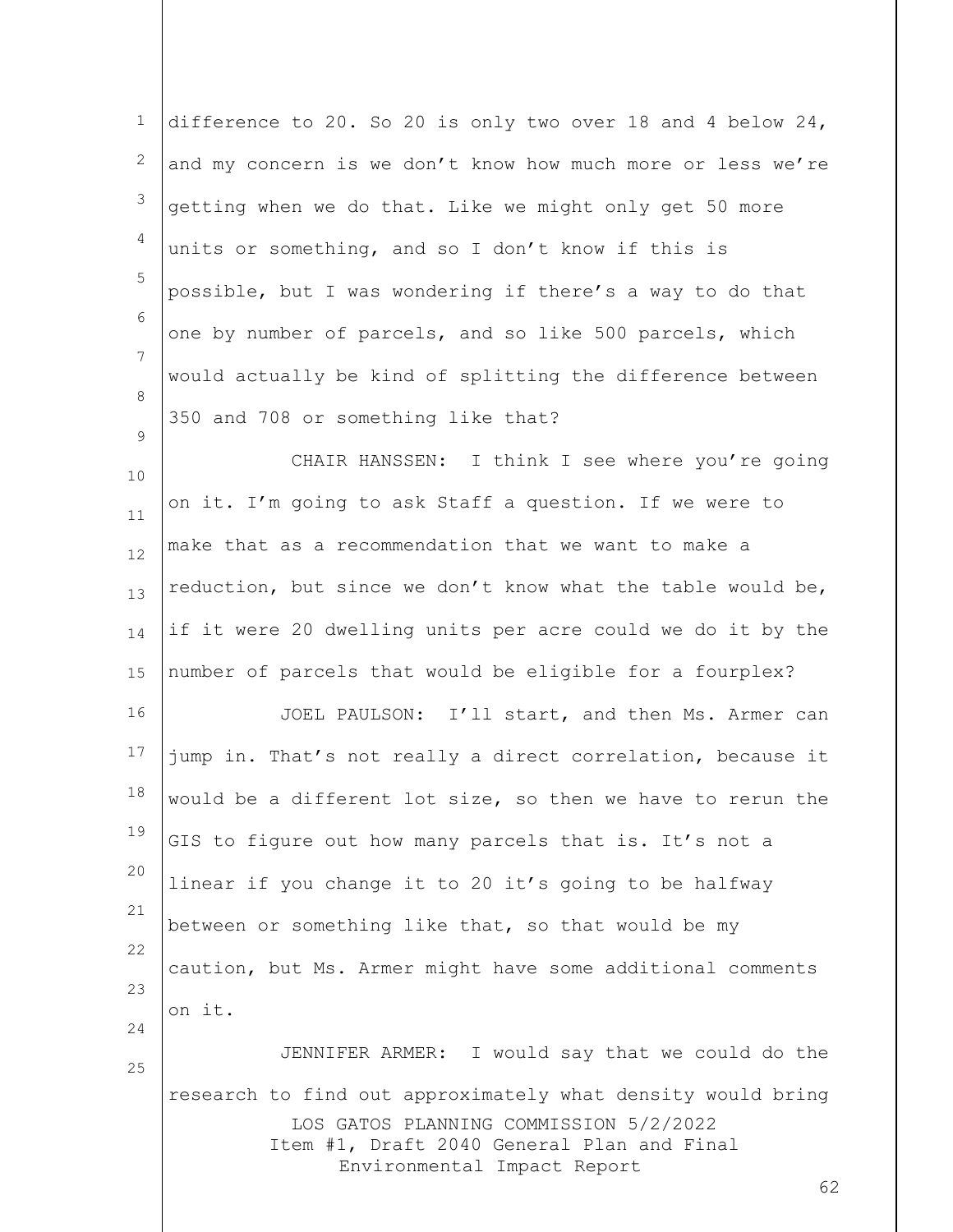| $\mathbf 1$ | us up to 500 parcels. It's a little more complex, since we                           |
|-------------|--------------------------------------------------------------------------------------|
| 2           | have to run multiple numbers until we get kind of close to                           |
| 3           | that to figure out what level of density captures and                                |
| 4           | includes 500 parcels, so I think that's something that we                            |
| 5           | could do. We might end up with a very odd density, like                              |
| 6           | 20.5 or something odd like that, so I don't think that's                             |
| 7           | what Staff would recommend in terms of a way of moving                               |
| 8           | forward with his. Round numbers generally are a good plan                            |
| 9<br>10     | in terms of implementation of this.                                                  |
| 11          | But I think there's clearly an understanding that                                    |
| 12          | you're looking for something that's a bit more than some of                          |
| 13          | the numbers there. I think we can include that as part of                            |
| 14          | the description of the discussion that the Planning                                  |
| 15          | Commission had. If it's the will of the Planning                                     |
| 16          | Commission, I think we could try to come up with a number                            |
| 17          | based on the number of parcels that should be large enough                           |
| 18          | to allow a fourplex, but it does become a much more                                  |
| 19          | complicated calculation, and it looks like Director Paulson                          |
| 20          | might have something to add.                                                         |
| 21          | JOEL PAULSON: Just for further clarification, we                                     |
| 22          | would probably run 20 and 22, so you have kind of every                              |
| 23          | increase of two units per acre; we'd get you those numbers                           |
| 24<br>25    | and we can provide that.                                                             |
|             |                                                                                      |
|             | LOS GATOS PLANNING COMMISSION 5/2/2022<br>Item #1, Draft 2040 General Plan and Final |

Environmental Impact Report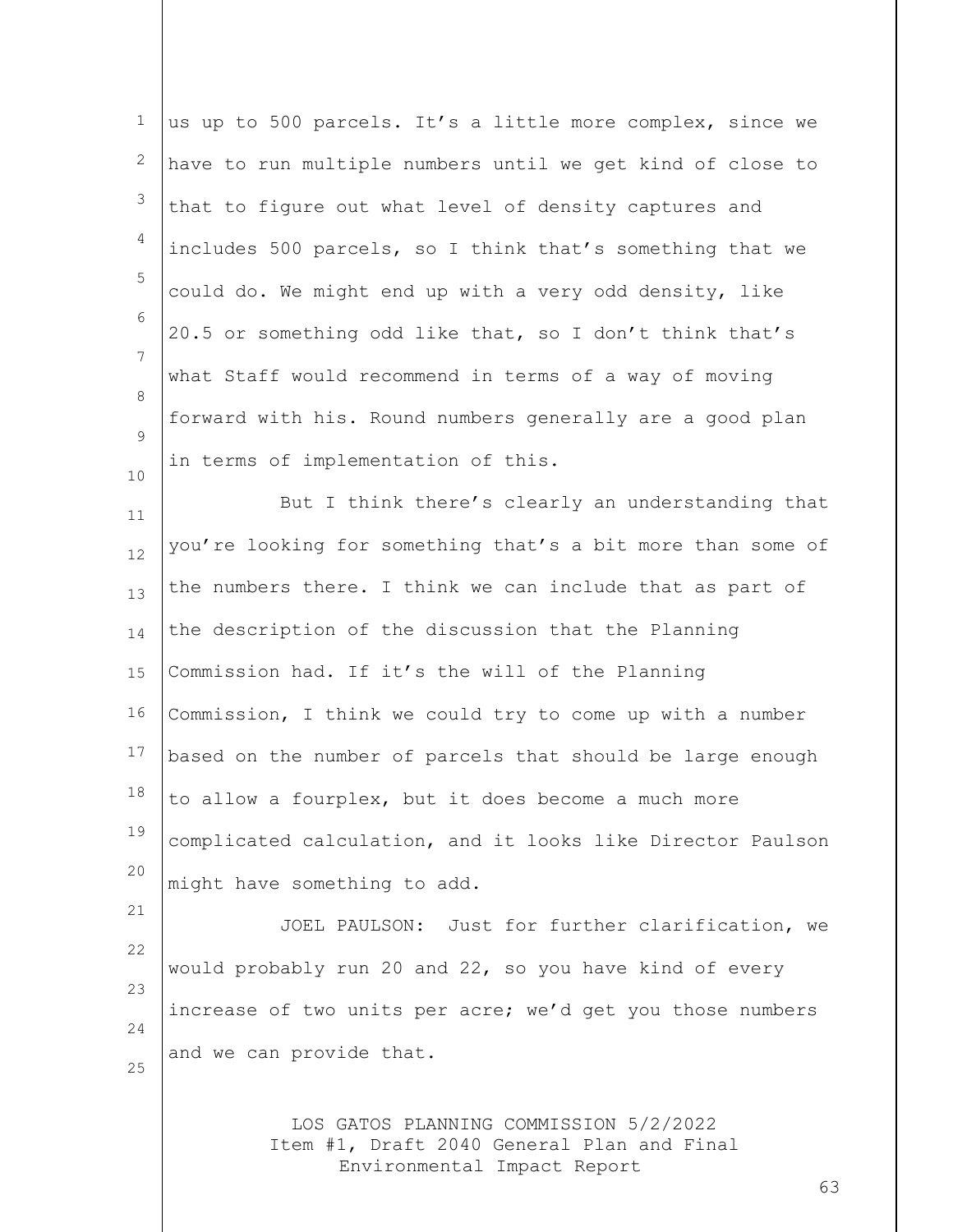1 2 3 4 5 6 7 I think bigger picture, stepping back, it sounds like the Commission is having another great conversation. It really is what's that comfort level from a Commission perspective? Is it on, as Commissioner Tavana spoke about, the more conservative side, or is it the more aggressive side, or somewhere in between that? I think these are helpful conversations.

 $\mathsf{Q}$ 10 11 12 13 14 15 We wouldn't come up with a 20.5 density obviously, so again, we'd probably provide information on 20 and 22, see how many parcels that is, and see if that helps inform a decision, unless there's an opportunity tonight where the Commission agrees to a number moving forward, and then as Ms. Armer mentioned, we'll carry forward. There were some other thoughts obviously.

16 17 18 19 20 21 22 23 24 Many Council members, if not all of them, have been watching all of these meetings, so I think that's helpful that they also will, as has been mentioned tonight, get verbatim minutes as well. The videos are all available. So it's helpful to have these dialogues and see if we can come to a conclusion, but if the Commission can't get there this evening we can always continue it and provide whatever additional information within reason that the Commission is interested in.

25

8

LOS GATOS PLANNING COMMISSION 5/2/2022 Item #1, Draft 2040 General Plan and Final Environmental Impact Report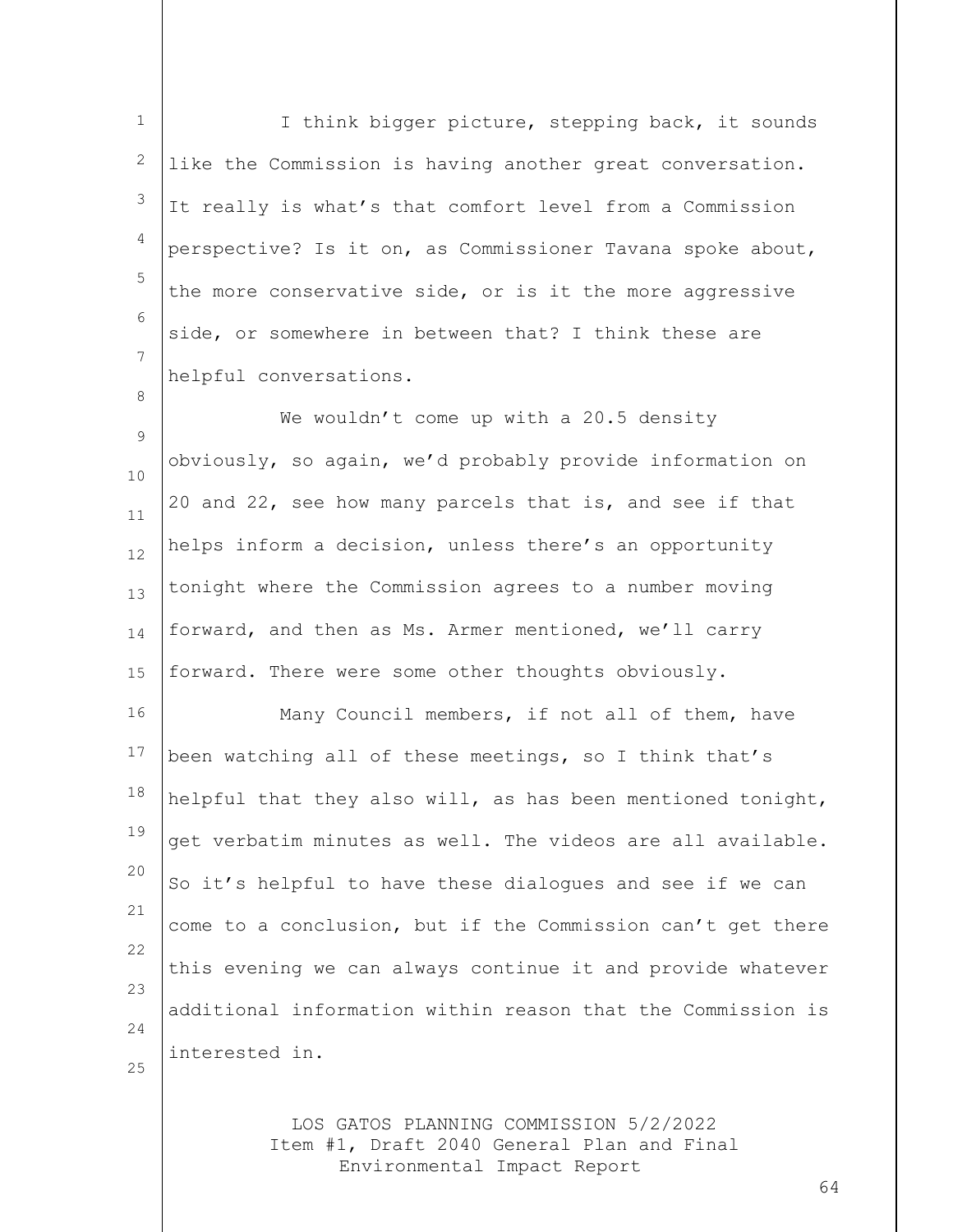1 2 3 4 5 6 JENNIFER ARMER: Or I would say that the Planning Commission could make a recommendation for, say, 20 with an indication that the desire is to get the number of units close to 500, and if it's not close to 500 then we could include in the Staff Report to Town Council an alternative that is closer to that number.

7

8 9 10 11 12 13 14 15 16 17 CHAIR HANSSEN: Thank you for that, Staff. Before I go back to Commissioner Thomas and Commissioner Clark, just listening to this, I think for the sake of simplicity it would be cleaner to… Because we know for sure that if it was 20 it would be somewhere in between 354 and 708 parcels that would be eligible, so we know it would be more or less if you're looking to reduce the amount of units of growth. I would be comfortable more with choosing the density in between and then having Staff run the numbers, but let me see what others think.

18 19 Commissioner Thomas was first, and then Commissioner Clark.

LOS GATOS PLANNING COMMISSION 5/2/2022 Item #1, Draft 2040 General Plan and Final Environmental Impact Report 20 21 22 23 24 25 COMMISSIONER THOMAS: Thank you, Chair Hanssen. I think that for me personally, having a conversation about percentage versus number of parcels would be helpful to see where people are at. I understand, Staff, that that still creates the same issue for you, but I think that that really is the key piece of data here considering that some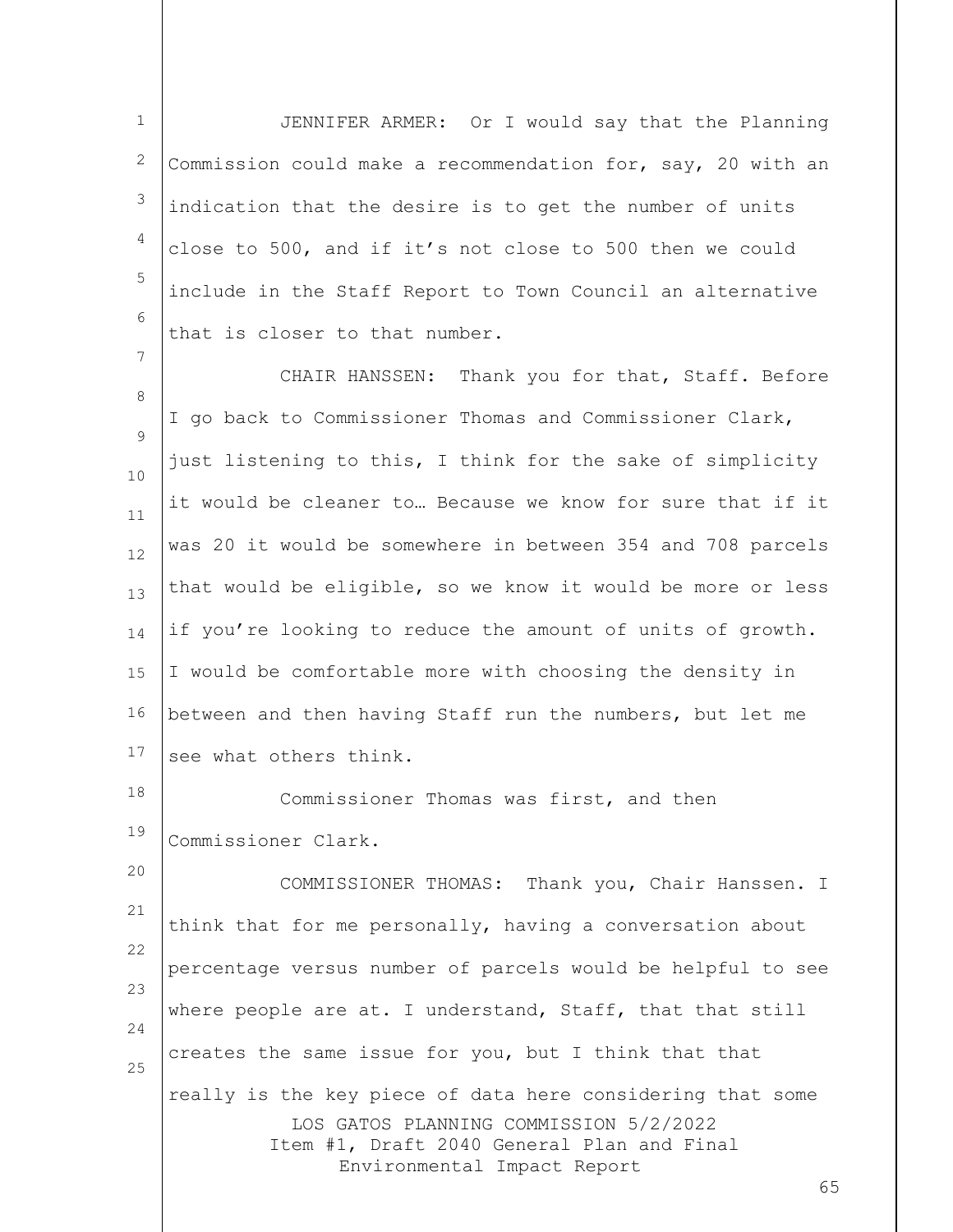| $\mathbf 1$  | of us really strongly feel that we need to definitely stay                                                                |
|--------------|---------------------------------------------------------------------------------------------------------------------------|
| $\mathbf{2}$ | above 10%, but I think that I would feel comfortable saying                                                               |
| 3            | that we want to move forward with keeping the 24 units per                                                                |
| 4            | acre to the Town Council with the note that if they get                                                                   |
| 5            | additional information ensuring that they have our                                                                        |
| 6            | "blessing," for lack of a better term, to definitely change                                                               |
| 7            | it downwards as long as it stays above X percent of                                                                       |
| 8            | parcels, something like that. I don't know if that would be                                                               |
| 9            | easier for us to discuss or not and come to a conclusion                                                                  |
| 10<br>11     | on, but that is my maybe a suggestion.                                                                                    |
| 12           | CHAIR HANSSEN: Several Commissioners have their                                                                           |
| 13           | hand up, so Commissioner Clark is next, and then                                                                          |
| 14           | Commissioner Raspe, and then Commissioner Tavana.                                                                         |
| 15           | COMMISSIONER CLARK: Thank you. I really like Ms.                                                                          |
| 16           | Armer's suggestion of changing the density to 20 with the                                                                 |
| 17           | indication that we want to keep it above a certain number                                                                 |
| 18           | of units, and I think that 500 is a good number for that,                                                                 |
| 19           | because technically the perfect middle between 354 and 708                                                                |
| 20           | is 531, and so I think adding the indication to keep it                                                                   |
| 21           | over 500 would be a good way to ensure that we're still                                                                   |
| 22           | meeting our intended purpose when lowering the density to                                                                 |
| 23           | 20.                                                                                                                       |
| 24           | CHAIR HANSSEN: Thank you for that, Commissioner                                                                           |
| 25           | Clark. Commissioner Raspe.                                                                                                |
|              | LOS GATOS PLANNING COMMISSION 5/2/2022<br>Item #1, Draft 2040 General Plan and Final<br>Environmental Impact Report<br>66 |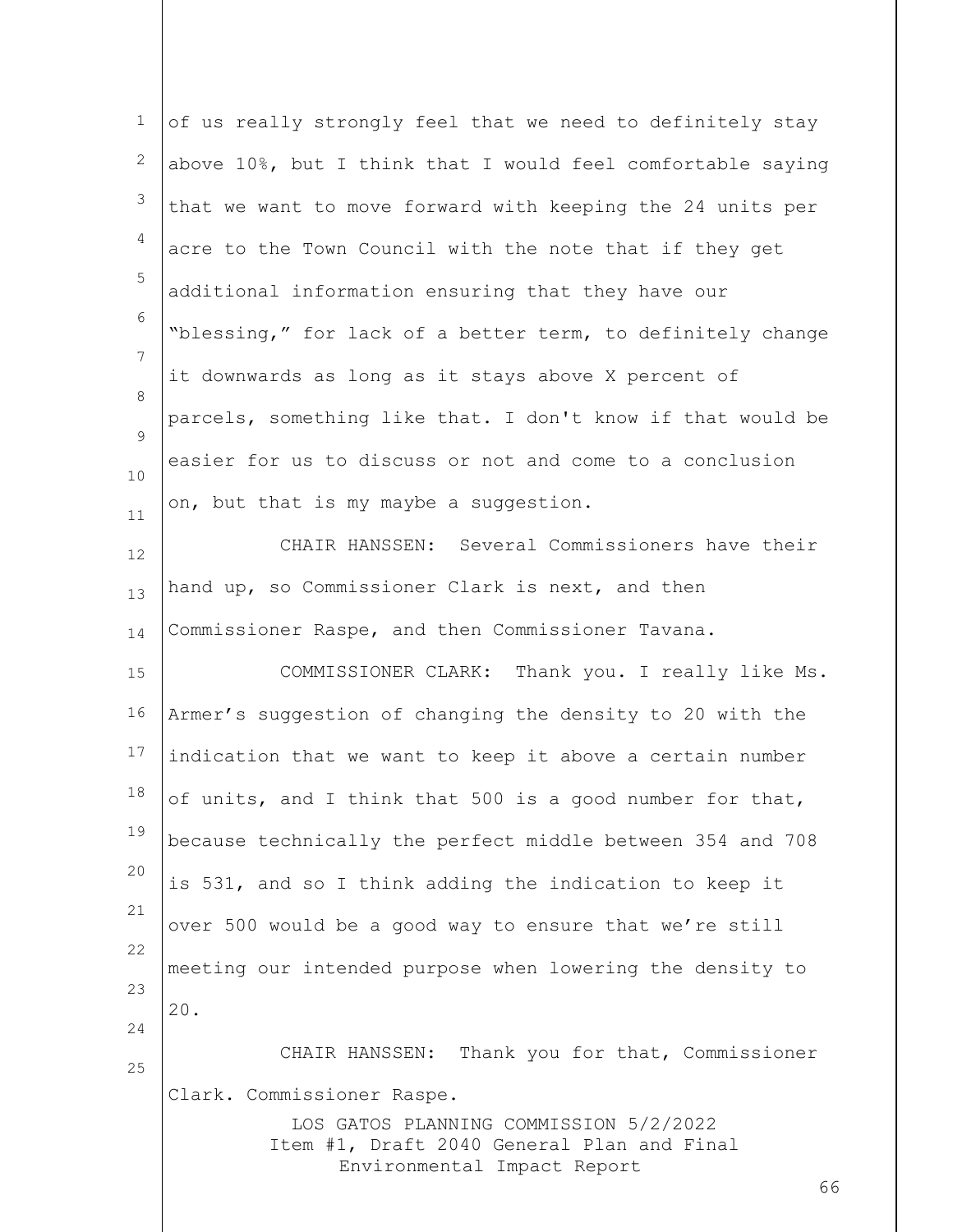| $\mathbf 1$    | COMMISSIONER RASPE: Thank you, Chair. Again,                                         |
|----------------|--------------------------------------------------------------------------------------|
| 2              | just with respect to Medium-Density, I would encourage us                            |
| 3              | to have more specificity rather than less. I think the last                          |
| $\overline{4}$ | meeting we had, and the reason we had this chart, was                                |
| 5              | because we started getting into fields of discussion that                            |
| 6              | were less precise and I think Commissioners, at least                                |
| 7              | myself, weren't comfortable in that direction, and so I                              |
| 8              | would like to stick to the numbers that I think have been                            |
| 9<br>10        | presented to us.                                                                     |
| 11             | While I would have loved to have seen figures                                        |
| 12             | between 18 and 24, which yield percentages between $11-20$ %,                        |
| 13             | since we don't have that this evening my present                                     |
| 14             | inclination would be to proceed with 18, as Commissioner                             |
| 15             | Janoff suggested, again with the understanding this is                               |
| 16             | subject to the five-year reviews and is subject to SB 330.                           |
| 17             | I think as Commissioner Tavana indicated, it's a more                                |
| 18             | conservative approach but still gets us over the 10%                                 |
| 19             | threshold, which it would allow missing middle to, I think,                          |
| 20             | at least begin to flourish in Medium-Density. Thank you.                             |
| 21             | CHAIR HANSSEN: Thank you for that, Commissioner                                      |
| 22             | Raspe. Commissioner Tavana.                                                          |
| 23<br>24       | COMMISSIONER TAVANA: Thank you, Chair. Just a                                        |
| 25             | couple of general comments from a high level here. Looking                           |
|                | at these numbers they do kind of scare me; I'm going to be                           |
|                | LOS GATOS PLANNING COMMISSION 5/2/2022<br>Item #1, Draft 2040 General Plan and Final |
|                | Environmental Impact Report<br>67                                                    |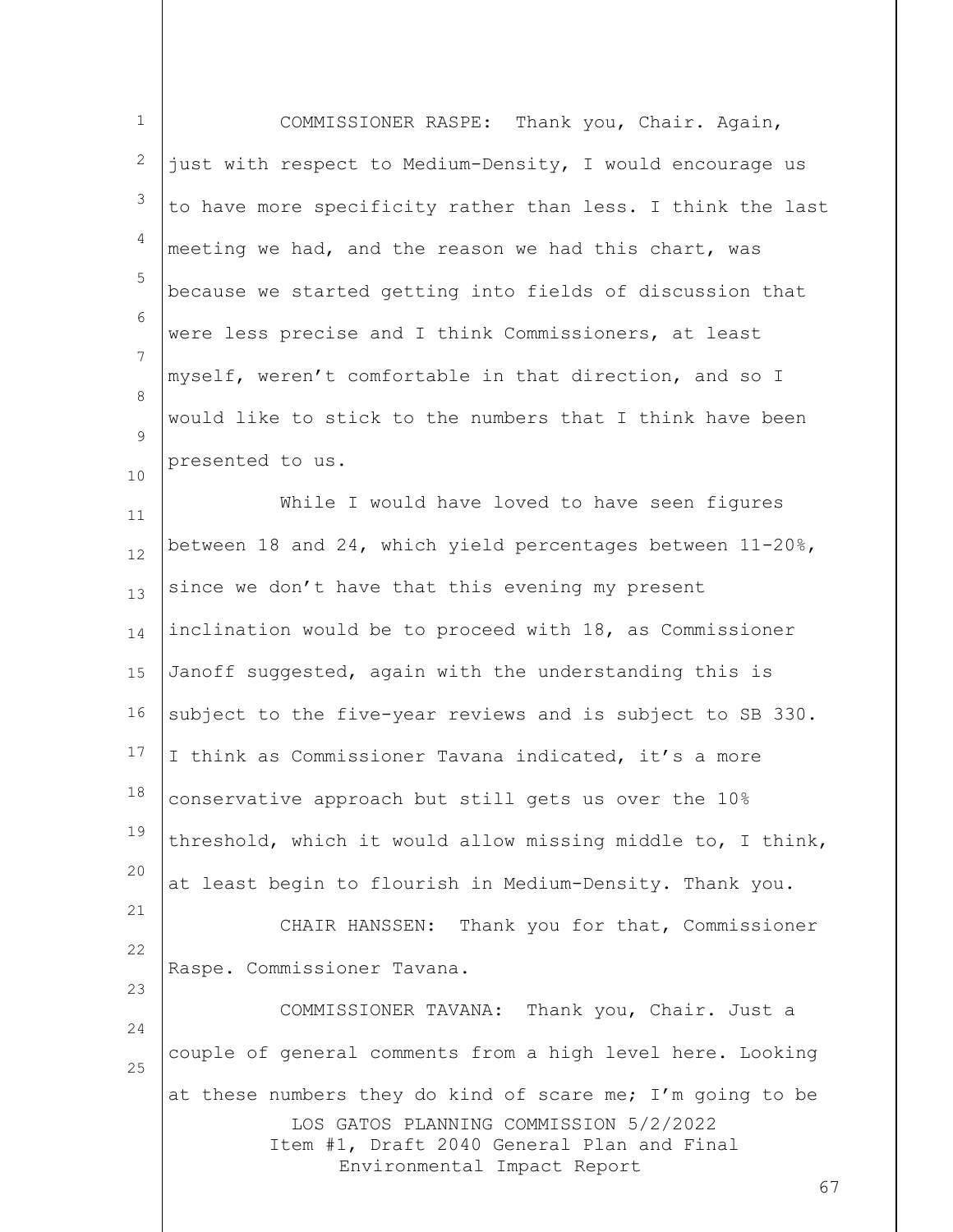| $\mathbf{1}$ | honest. 1,993 units is a lot for our Town in my opinion, so                                                                                                                        |
|--------------|------------------------------------------------------------------------------------------------------------------------------------------------------------------------------------|
| $\mathbf{2}$ | talking about going up to 3,700-and-some-change from a high                                                                                                                        |
| 3            | level was scary, and then digging a little bit deeper into                                                                                                                         |
| 4            | this and trying to take a more conservative approach, and                                                                                                                          |
| 5            | also knowing that this is a General Plan. I know we                                                                                                                                |
| 6            | emphasize this throughout all of the elements, that the                                                                                                                            |
| 7            | General Plan is general, and there are a lot of unknowns in                                                                                                                        |
| 8<br>9       | my opinion about moving forward with this many housing                                                                                                                             |
| 10           | units, how it's going to be implemented, so personally, for                                                                                                                        |
| 11           | me, I would be comfortable with the RHNA allocation plus                                                                                                                           |
| 12           | 15%, and then delineate it down there below.                                                                                                                                       |
| 13           | That's a conservative approach based on the                                                                                                                                        |
| 14           | rationale we discussed and I was watching at previous                                                                                                                              |
| 15           | meetings. We're going to revisit this in five years, so I                                                                                                                          |
| 16           | don't know why we take a more aggressive approach. The                                                                                                                             |
| 17           | control is with us at the Town level, but if we over-zone                                                                                                                          |
| 18           | or add too many units, we can't backtrack and then we lose                                                                                                                         |
| 19           | all that control, so I think we would have the most control                                                                                                                        |
| 20           | by being the most conservative right now and then adding                                                                                                                           |
| 21           | down the road.                                                                                                                                                                     |
| 22           | CHAIR HANSSEN: All right, thank you for that,                                                                                                                                      |
| 23           | Commissioner Tavana. If you notice in the Staff Report,                                                                                                                            |
| 24<br>25     | there are some elements of this discussion that while we're                                                                                                                        |
|              | talking about reducing the number and we're primarily<br>LOS GATOS PLANNING COMMISSION 5/2/2022<br>Item #1, Draft 2040 General Plan and Final<br>Environmental Impact Report<br>68 |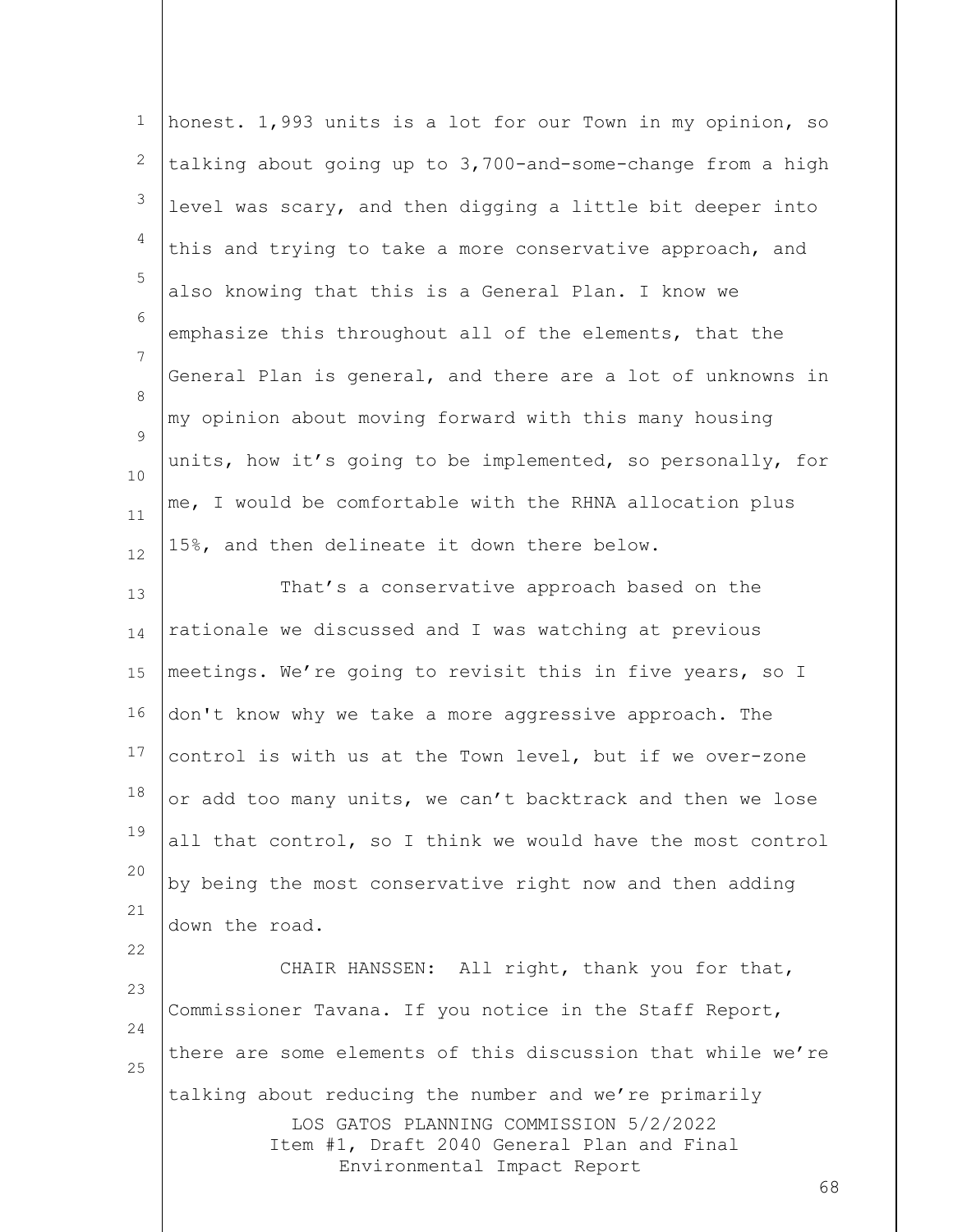1 2 3 4 talking about what's going to happen in the next eight years for this current RHNA cycle, there are some things that are going to change the numbers, and I see some other people with their hands up.

5

6 7 8  $\mathsf{Q}$ 10 11 12 13 14 15 For instance, the ADU count, there are 200 units of ADUs in the current eight-year time cycle, and then there's going to be another 300, and this is a number that we feel pretty good about because we have experience with ADUs, and regardless of any changes that we make in densities here, ADUs are completely out of our control. So there's going to be another 300 units of growth from ADUs regardless of the RHNA, because we can't count the 300 ADUs that will happen in the future in the RHNA, if that makes any sense.

16 17 18 19 20 21 22 23 So I'll see what the other Commissioners say, but when we had the discussion at the last meeting about whether or not in number 20 in the Land Use section the recommendation to stick to only exactly 1,993 plus a 15% buffer, that technically isn't possible in the General Plan because of some things that are outside of that timeline that we have no control over.

24 25 So I think it was Commissioner Janoff, and then Commissioner Thomas, and then Commissioner Clark.

> LOS GATOS PLANNING COMMISSION 5/2/2022 Item #1, Draft 2040 General Plan and Final Environmental Impact Report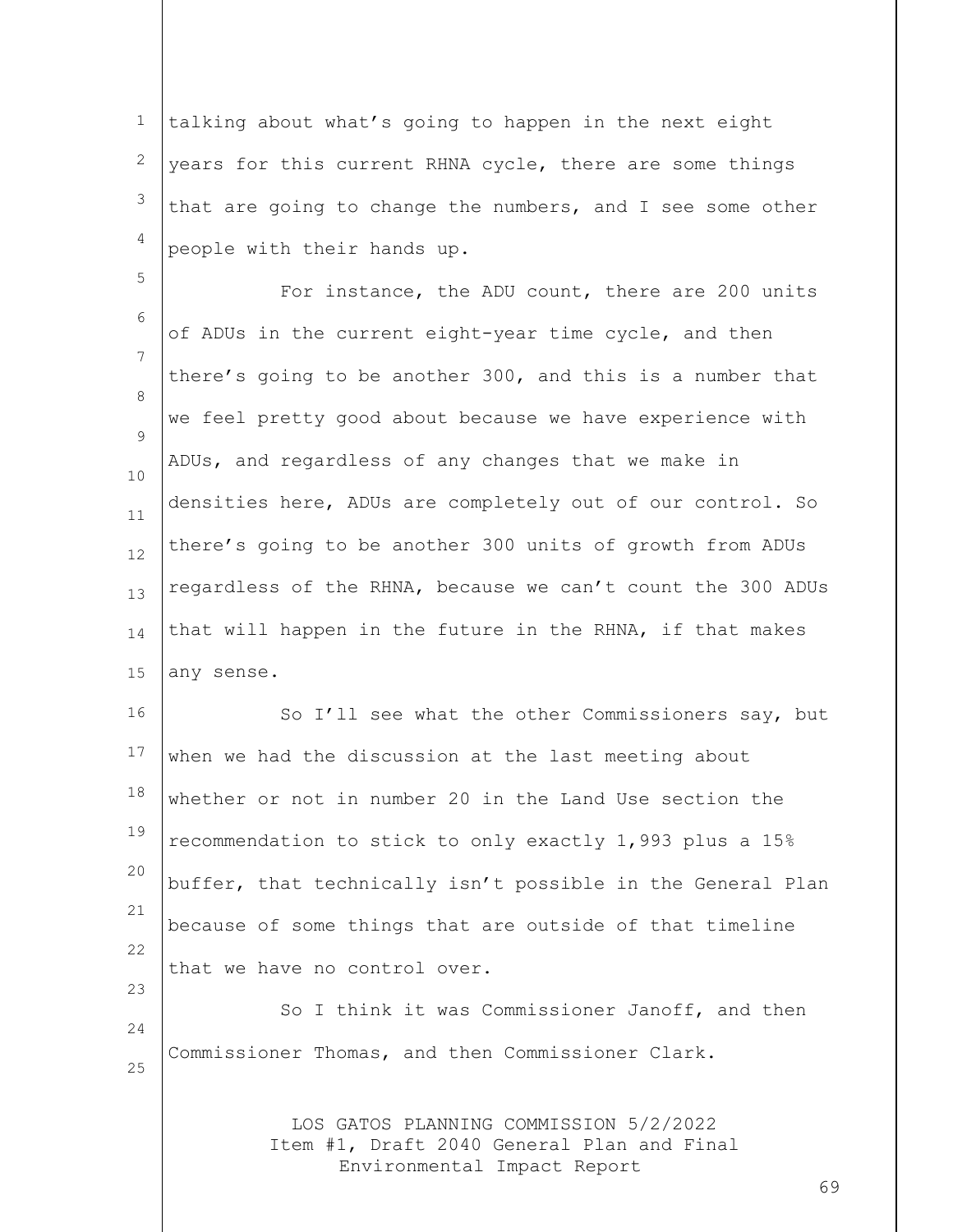| $1\,$        | COMMISSIONER JANOFF: Thank you. I just wanted to                                                                    |
|--------------|---------------------------------------------------------------------------------------------------------------------|
| $\mathbf{2}$ | emphasize that what we're working on, as Commissioner                                                               |
| 3            | Tavana says, it is a General Plan, but it has to be a plan.                                                         |
| 4            | If we're expecting to reach anything close to what the                                                              |
| 5            | expectation is for housing it's got to have a lot more                                                              |
| 6            | units than just the RHNA, and as Chair Hanssen said, we are                                                         |
| 7            | planning for 12 additional years beyond just the RHNA                                                               |
| 8<br>9       | numbers, so it has to be more, because you couldn't                                                                 |
| 10           | possibly anticipate that the next couple of RHNA cycles                                                             |
| 11           | would be zero, so we are planning. We're not building, but                                                          |
| 12           | we have to have a plan that makes sense to the Town, we                                                             |
| 13           | have to have a plan that makes sense to developers, we have                                                         |
| 14           | to have a plan, in my opinion, that continues to enable                                                             |
| 15           | Staff to have more local control than not, and so providing                                                         |
| 16           | these mechanisms I think for growth, and height, and                                                                |
| 17           | density, do all of those things.                                                                                    |
| 18           | We've heard from many, many developers what                                                                         |
| 19           | doesn't make sense and how the Town's codes are in some                                                             |
| 20           | ways limiting what they can do, and I think the article                                                             |
| 21           | from Vice Mayor Ristow was very informative in underscoring                                                         |
| 22<br>23     | those points, so I don't think this is the time to be                                                               |
| 24           | conservative. I completely understand that position. We all                                                         |
| 25           | are sensitive to growth uncontrolled, but that is not what                                                          |
|              | we are talking about. We are talking about planned growth.                                                          |
|              | LOS GATOS PLANNING COMMISSION 5/2/2022<br>Item #1, Draft 2040 General Plan and Final<br>Environmental Impact Report |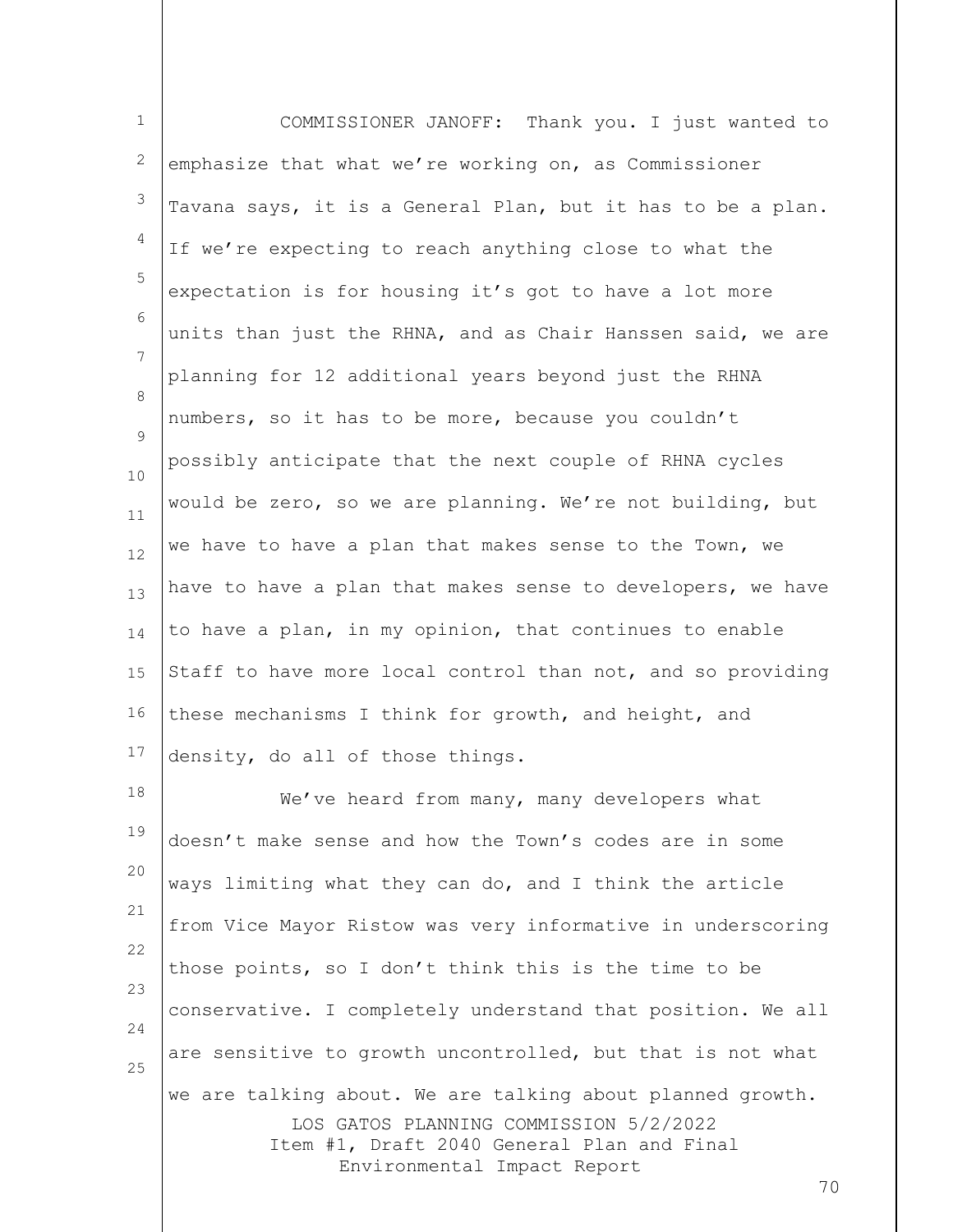1 2 3 4 I could support any number of versions of Low-Density and High-Density, but they can't be back to the 2020 numbers. We can't get there from those, and I'm not sure that it makes sense overall.

5 6 7 8  $\mathsf{Q}$ 10 11 12 13 14 15 16 And again, I've spoken before about how the General Plan is intended to be an internally cohesive document. We can't get to the sustainability of work, we can't get to racial and social justice, if we don't take this as a whole. This part is just one piece that creates that last arc that we need to have the General Plan as a whole, and I think it's really important for us to be able to be more forward looking than not, and I just really appreciate the comments of the Commissioners. This has been a great conversation. I've learned a lot and I like the path that this is going down.

17 18 CHAIR HANSSEN: Thank you for that, Commissioner Janoff. Commissioner Clark.

LOS GATOS PLANNING COMMISSION 5/2/2022 Item #1, Draft 2040 General Plan and Final Environmental Impact Report 19 20 21 22 23 24 25 COMMISSIONER CLARK: Thank you. Thank you so much for that, Commissioner Janoff. That was very well worded and I completely agree. I just have a couple of comments. I think in terms of why do we take a more aggressive approach if we're going to be looking at this again in five years, I think to me my answer would be five years is actually pretty far away and there are new state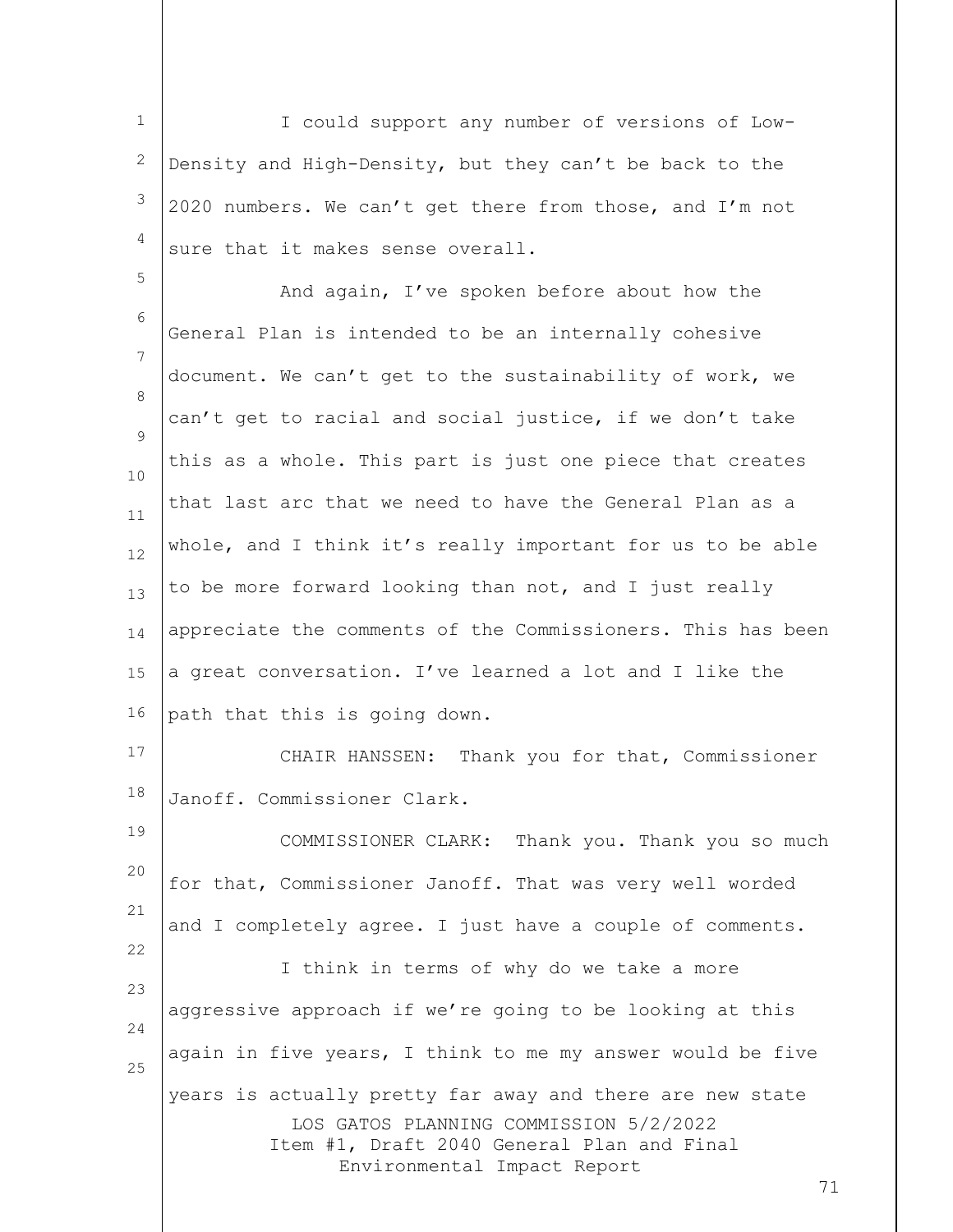| $\mathbf 1$ | bills coming every single year, and I think that there's a  |
|-------------|-------------------------------------------------------------|
| 2           | very real possibility that if we waited five years to make  |
| 3           | these changes we could have a lot less control by than, and |
| 4           | I think it's better to keep it in our own hands and that's  |
| 5           | a strong argument for being a little more forward thinking, |
| 6           | because I think five years is becoming a longer and longer  |
| 7           | amount of time in this state with the way that housing is   |
| 8           | moving.                                                     |
| 9           | Also, just in terms of getting our Housing                  |
| 10          | Element through, we have to do that now. We're not going to |
| 11<br>12    | do that in five years, and the bigger the number the more   |
| 13          | likely it will be that we get it approved.                  |
| 14          | I also think in terms of reducing the Medium-               |
| 15          | Density Residential to something like 20 and saying keep it |
| 16          | over a threshold of 500 parcels is way less ambiguous than  |
| 17          | what we were doing last meeting, which was pretty much just |
| 18          | saying change the density but don't lose missing middle     |
| 19          | housing, so I think that it's not ambiguous. I think if we  |
| 20          | have a very strong understanding that it will be pretty     |
| 21          | much between 20-22 and it will be like a threshold of 500,  |
| 22          | that that is specific enough for me to feel comfortable     |
| 23          | with it.                                                    |
| 24          | CHAIR HANSSEN: Thank you very much for that,                |
| 25          | Commissioner Clark.                                         |
|             | LOS GATOS PLANNING COMMISSION 5/2/2022                      |
|             | Item #1, Draft 2040 General Plan and Final                  |
|             | Environmental Impact Report                                 |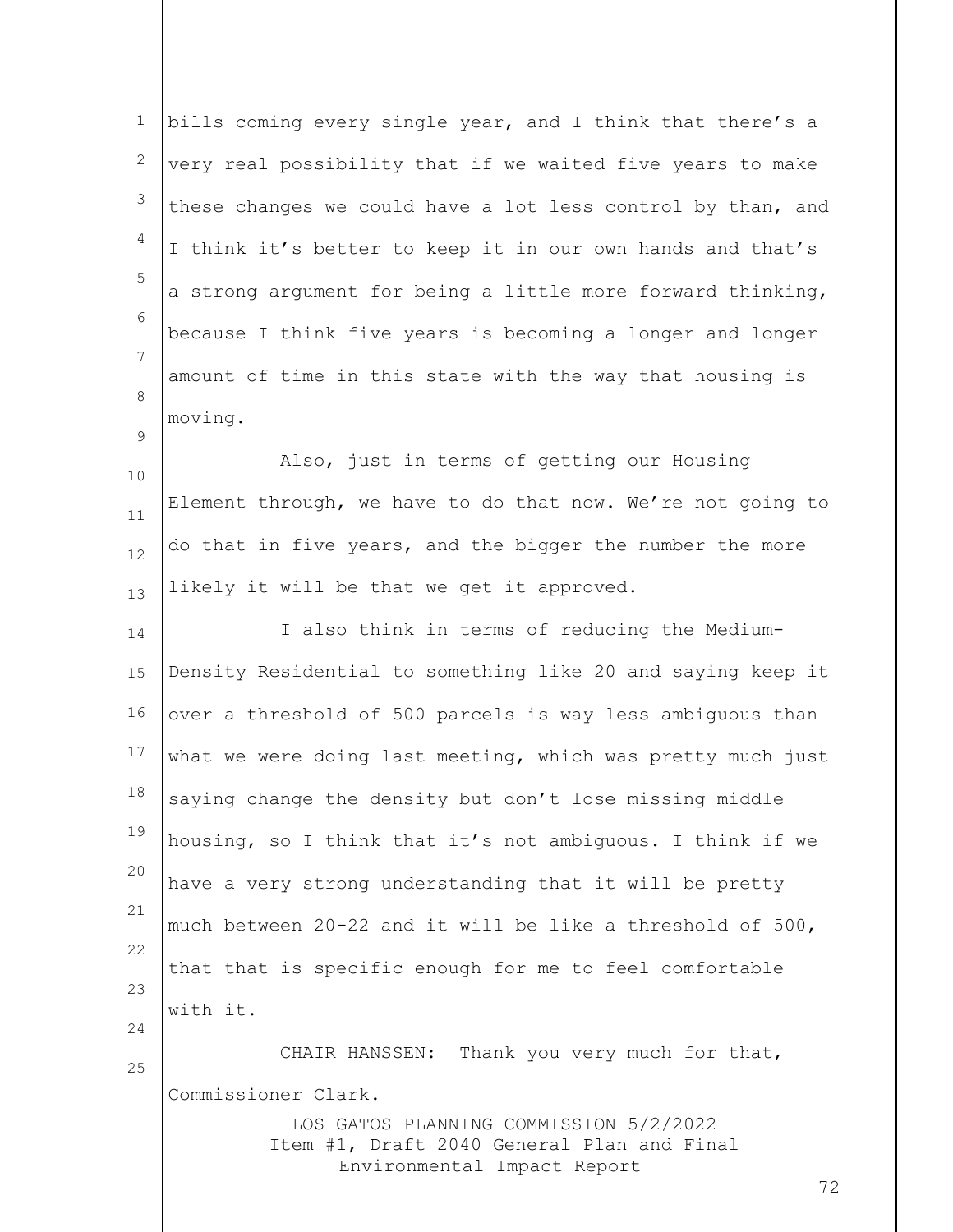LOS GATOS PLANNING COMMISSION 5/2/2022 Item #1, Draft 2040 General Plan and Final Environmental Impact Report 73 1 2 3 4 5 6 7 8  $\mathsf{Q}$ 10 11 12 13 14 15 16 17 18 19 20 21 22 23 24 25 I concur completely. I think that that is a very specific recommendation, and I think that although there are people at different degrees of this, I think we have a general consensus from the Commission to reduce the total build number somewhat to be more conservative, because we don't know what the RHNAs will be after the 2031 timeframe. So I would go back to where I was when I made my comments earlier, that I would be very comfortable with making some reduction in Low Density Residential and Medium Density Residential, and we already agreed to take Office and Service Commercial off the table, and so I think that the 10 number is the one that makes sense for the Low-Density Residential so that we can facilitate missing middle housing. Then I like Commissioner Clark's suggestion about the 20 with the proviso of it being in the range of 500 so that it's specific what we are trying to accomplish, and that's still a reduction from the maximum of 24 that is currently proposed in the plan, so it does get the number down some and reduces risk some, but it still doesn't preempt missing middle housing. Commissioner Janoff, and then Commissioner Thomas.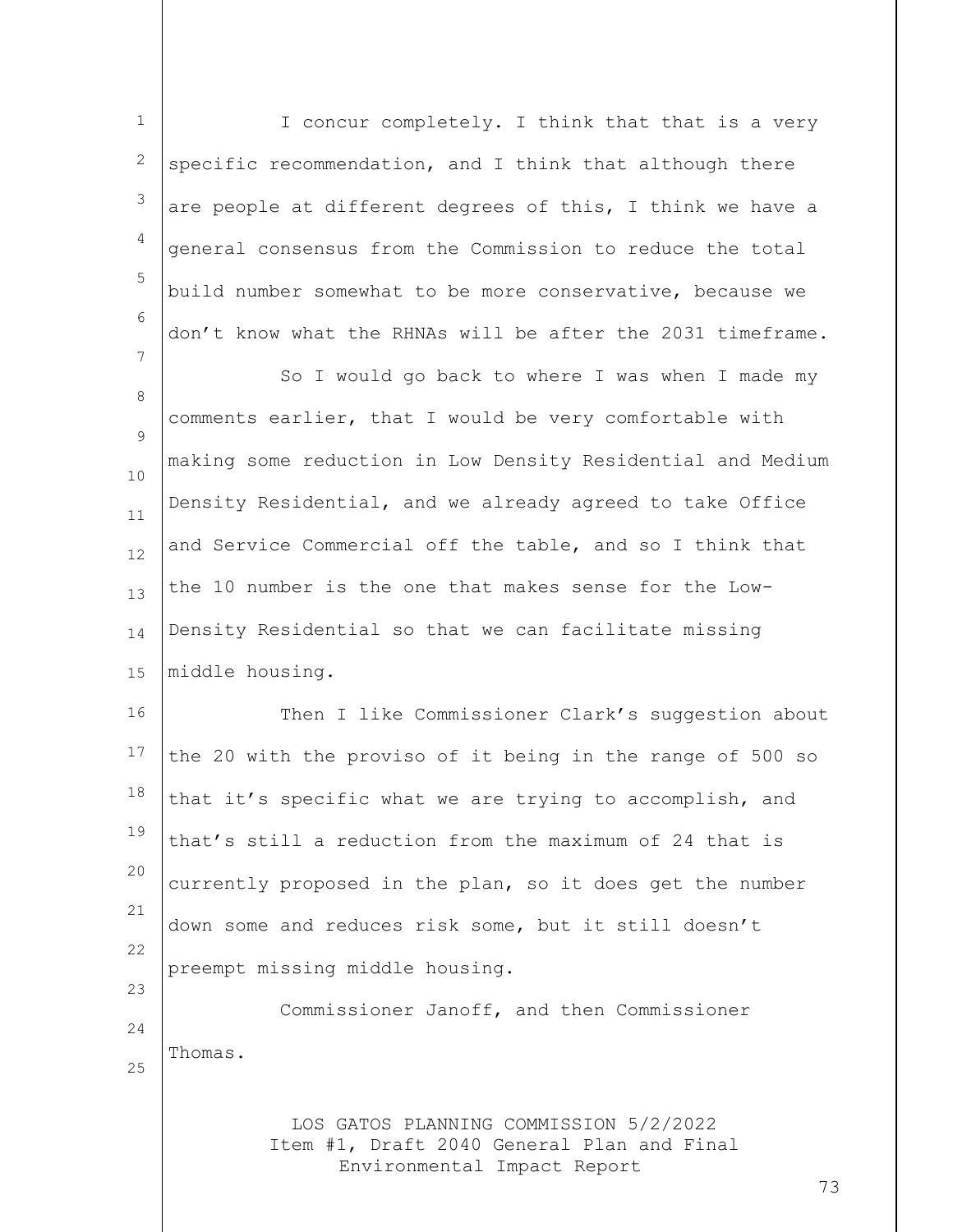LOS GATOS PLANNING COMMISSION 5/2/2022 Item #1, Draft 2040 General Plan and Final Environmental Impact Report 74 1 2 3 4 5 6 7 8 9 10 11 12 13 14 15 16 17 18 19 20 21 22 23 24 25 COMMISSIONER JANOFF: If I'm summarizing, I would say that the proposal is Low-Density Residential at 10; and Medium-Density Residential at either 20 or 22, whichever gets us to the 500 or close to the 500 number, 500 or above. So we have a specific number and a specific goal, and I think that's pretty clear. CHAIR HANSSEN: And are you comfortable with it? COMMISSIONER JANOFF: (Nods head yes.) CHAIR HANSSEN: Okay. Commissioner Thomas. COMMISSIONER THOMAS: Thank you, Chair. My recommendation is that we, like I said, go with a percentage, because I think that gives Staff more flexibility. Instead of being like it has to be at 500 we say like… I mean, splitting the difference between the 21 and 11 would be 16%, but that's like it's more about the overall percent than the number of parcels, so then whatever number… The number of parcels is always like an odd number. I mean, not necessarily odd, but a random not even or round number, so that would be my recommendation. I feel like that might be easier for Staff to go in that direction to say a percent. I don't know if that makes sense. CHAIR HANSSEN: Ms. Armer has a comment for you.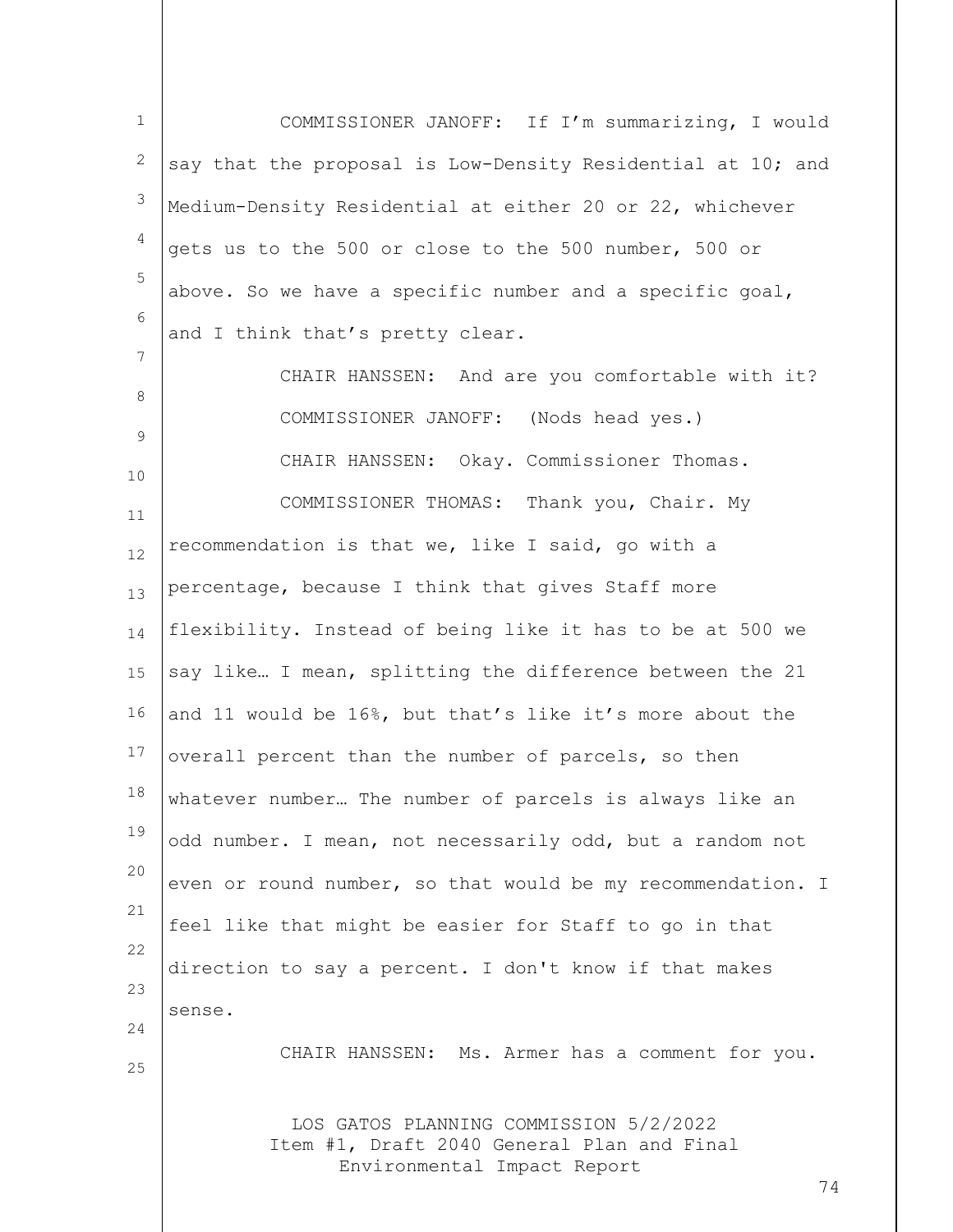| $\mathbf 1$ | JENNIFER ARMER: I just thought I'd clarify what                                                       |
|-------------|-------------------------------------------------------------------------------------------------------|
| 2           | I heard in the most recent comments from Commissioner                                                 |
| 3           | Janoff, which is that if she were to, say, turn her summary                                           |
| 4           | into a motion it would be that the Medium-Density                                                     |
| 5           | Residential would be 20 units per acre, unless that doesn't                                           |
| 6           | include 500 parcels, in which case it would be bumped up to                                           |
| 7           | 22. And so it isn't that it needs to be exactly 500, it's                                             |
| 8           | just that if the 20 isn't getting you to 500 parcels that                                             |
| 9<br>10     | you would be recommending it go up to a density of 22 units                                           |
| 11          | per acre.                                                                                             |
| 12          | COMMISSIONER THOMAS: Okay, thank you. I think                                                         |
| 13          | that the 500 was a number that Commissioner Clark threw out                                           |
| 14          | and it's actually like closer to 550 than 500, so that was                                            |
| 15          | my recommendation of like choosing a percent, then it is                                              |
| 16          | kind of a little bit more. I don't know, anyway, if it                                                |
| 17          | doesn't make sense to everyone else, then that's fine.                                                |
| 18          | CHAIR HANSSEN: Thank you for that. Commissioner                                                       |
| 19          | Janoff.                                                                                               |
| 20          | COMMISSIONER JANOFF: I was just going to comment                                                      |
| 21          | that I do agree that we want to do what is easiest for                                                |
| 22          | Staff to get us to a solid number. I think in either case                                             |
| 23<br>24    | it isn't a linear projection, so you could say 15% and you                                            |
| 25          | might still only be at 400. We don't know, because we don't                                           |
|             | know how those numbers work out. I would defer to Staff. If<br>LOS GATOS PLANNING COMMISSION 5/2/2022 |
|             | Item #1, Draft 2040 General Plan and Final<br>Environmental Impact Report                             |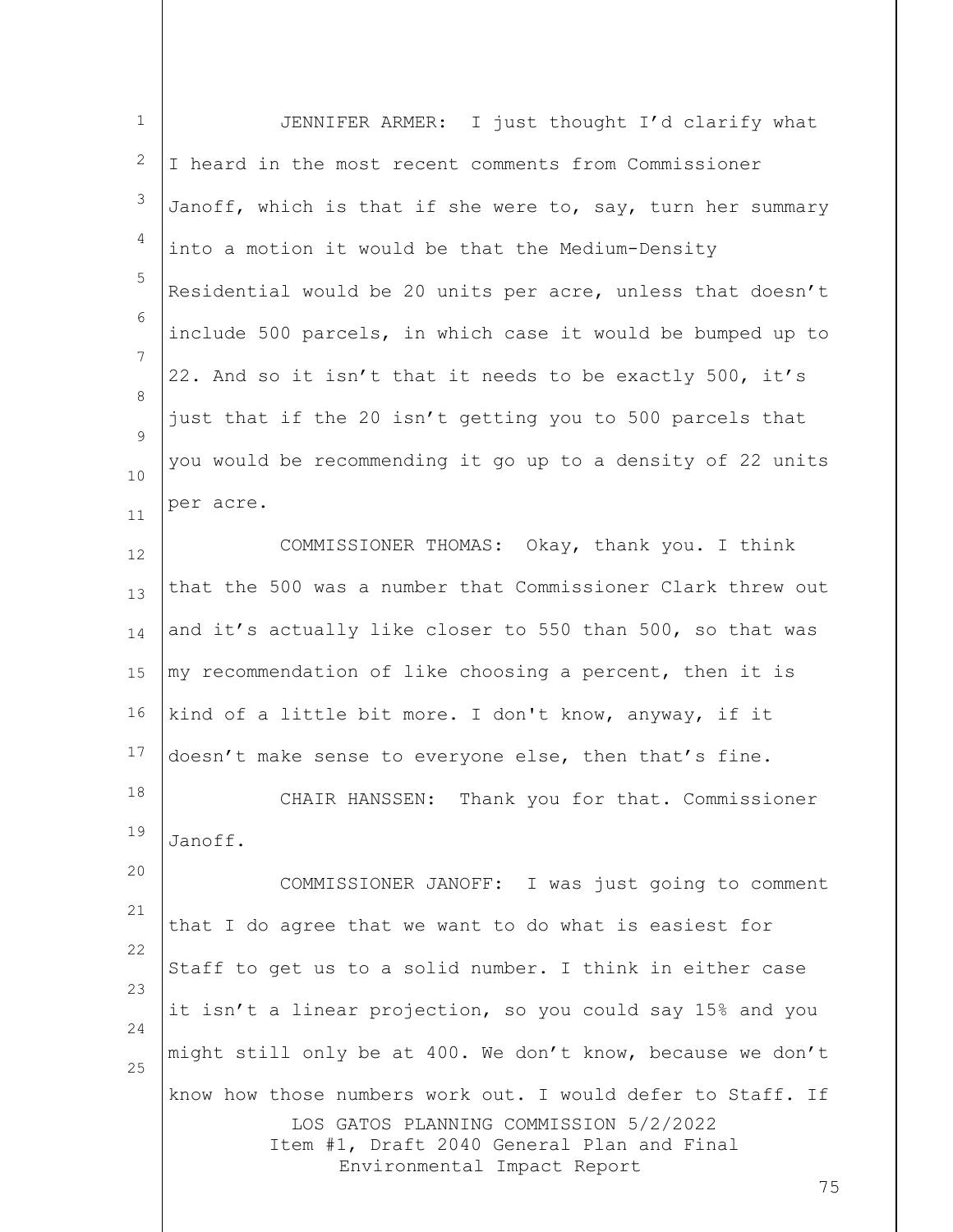1 2 3 Staff says they can get us to an increase over the 18 with 20% or 22%, then I would say that that's probably a simpler way for Staff to go than try to hit a percentage.

4

23

5 6 7 8  $\mathsf{Q}$ 10 11 12 13 14 15 16 17 18 19 CHAIR HANSSEN: Commissioner Thomas. COMMISSIONER THOMAS: I guess that my problem with this whole discussion is that I don't really care about the number of parcels, it's about the percent of parcels that qualify. So like yes, 500 is somewhere between 708 and 354, which is great, but at the end of the day if we're being told 10% is the marker, I don't understand why we can't have the conversation… Or I think that, I don't know, I just feel like it isn't easier like as 15%... Like thinking about 15% of parcels around Los Gatos is a much easier number to understand and acknowledge and recognize, I think, than, say, 300, 400, 500, 600, 700 parcels, because we don't… I just want to know what people I guess are comfortable with percent-wise, because I think that that's the key part.

20 21 22 CHAIR HANSSEN: Thank you for that. Director Paulson, you had your hand up, and so why don't we go back to you?

LOS GATOS PLANNING COMMISSION 5/2/2022 Item #1, Draft 2040 General Plan and Final Environmental Impact Report 24 25 JOEL PAULSON: Thank you. I'm not sure it's necessary to get to a percentage. This is the third meeting we've talked about this and talked about different metrics,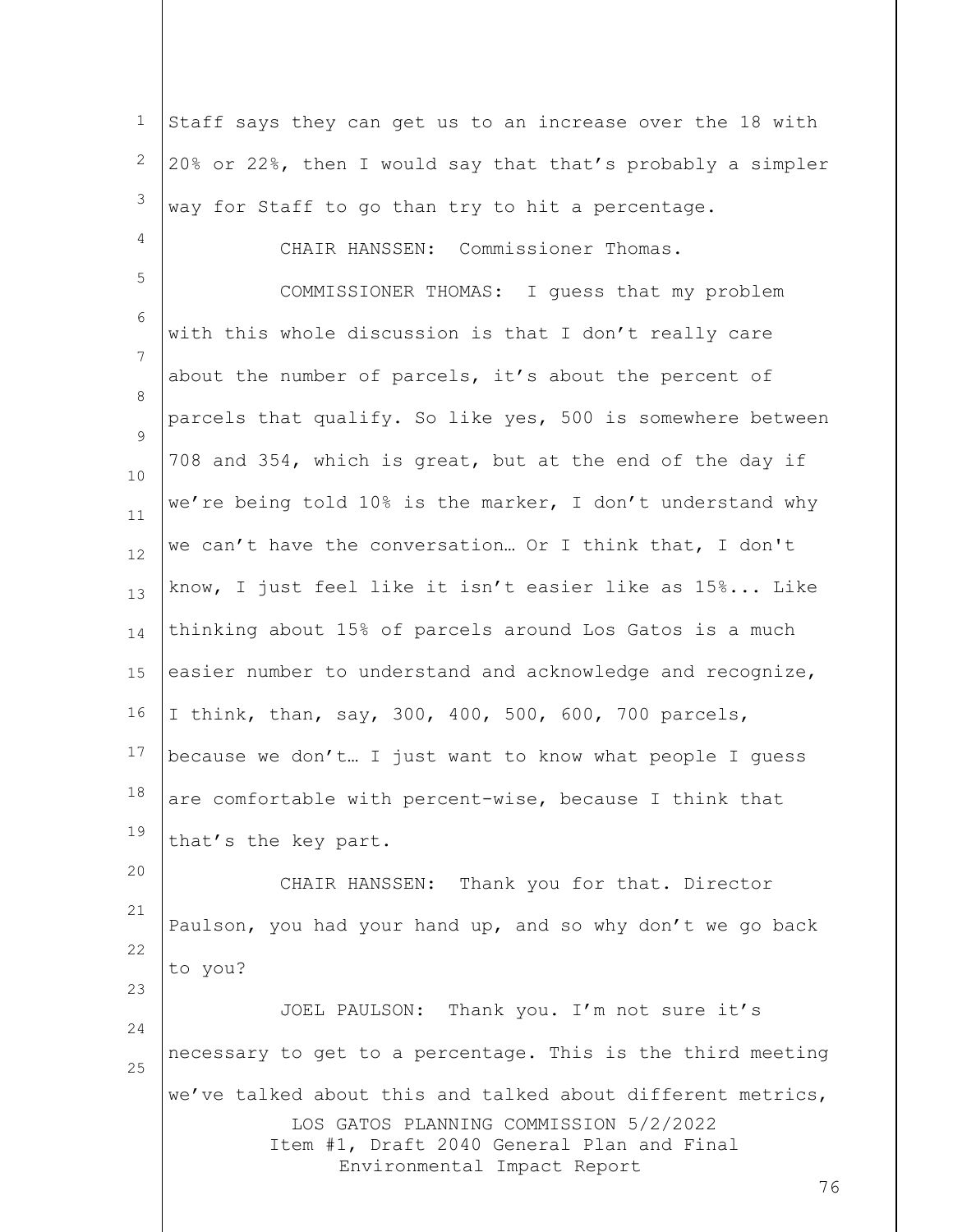1 2 3 4 5 6 7 but maybe to alleviate some of the concerns of Commissioner Thomas, 500 units is 15% of the total parcels in the Medium-Density Residential, so that number actually is the number, and so whatever that density is, we'd have to determine that by doing the GIS on the parcel size that equates to that density, but just from your percentage conversation, 500 is actually 15%.

9 10 11 12 13 14 15 COMMISSIONER THOMAS: Yeah, and I understand that. I just want to know what other Commissioners think about what percent is like the cutoff, because one of us just threw out 500 units and no one else like I don't really think went into that math right then, so is 15% something that we're all comfortable with? Because I think at the end of the day that's the important part.

8

16 17 CHAIR HANSSEN: Commissioner Clark, and then Commissioner Janoff, and then Commissioner Raspe.

LOS GATOS PLANNING COMMISSION 5/2/2022 Item #1, Draft 2040 General Plan and Final Environmental Impact Report 18 19 20 21 22 23 24 25 COMMISSIONER CLARK: Thank you. The reason I had thrown out the 500 number was that 531 is the middle between 354 and 708, so I didn't just like say 500 for no reason, but I think that it's pretty much just being used to then decide the density number. Like 500 is not going to be a number that goes out and is used in the General Plan or that is talked about a lot, but it will be the threshold for deciding whether it's 20 or 22, and so to me I don't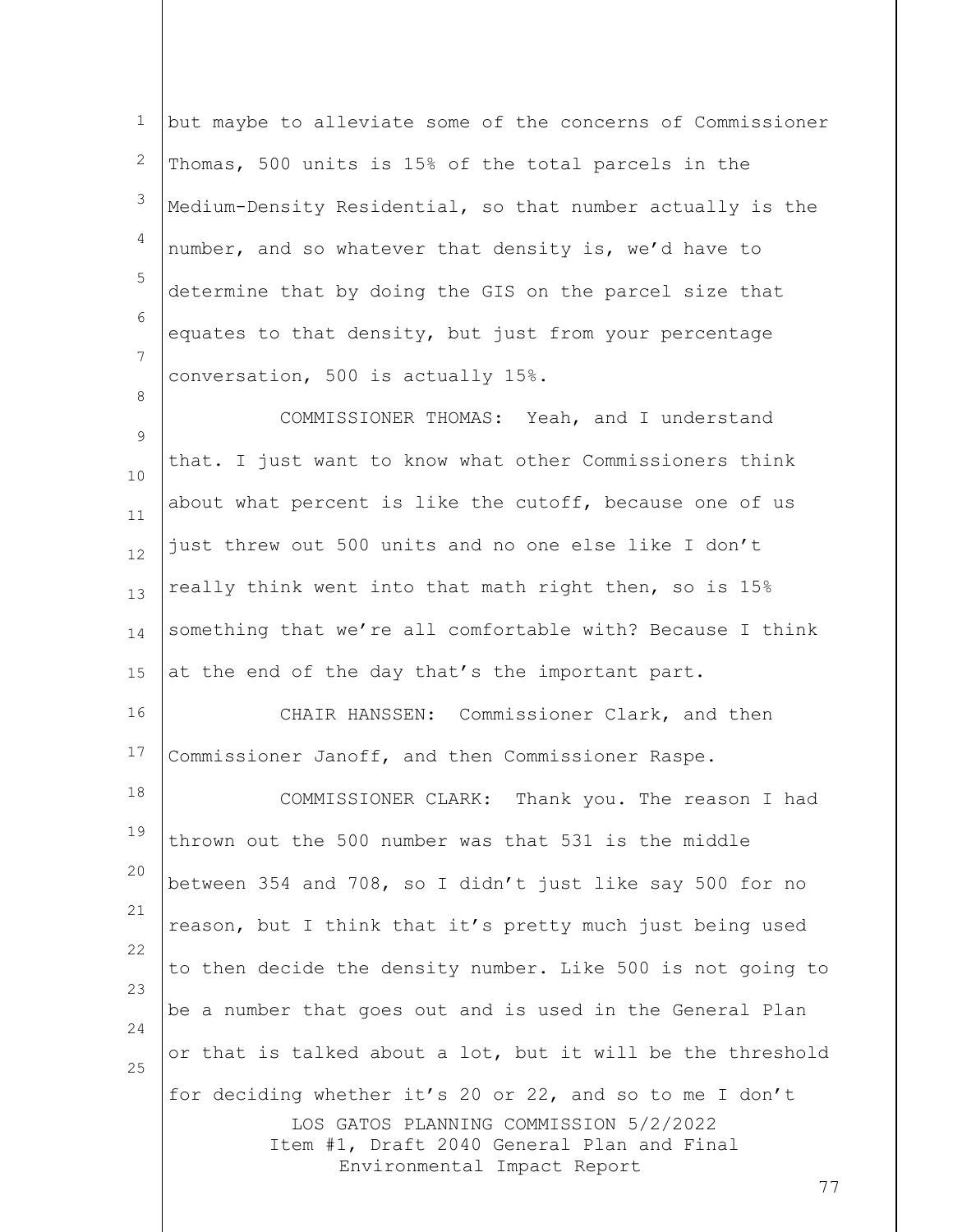LOS GATOS PLANNING COMMISSION 5/2/2022 Item #1, Draft 2040 General Plan and Final Environmental Impact Report 1 2 3 4 5 6 7 8  $\mathsf{Q}$ 10 11 12 13 14 15 16 17 18 19 20 21 22 23 24 25 see a difference between the percent of parcels and the number of parcels, because I think as you get to that area it will at least very closely correspond to the percent, like 500 ended up being 15%. My main point would be that I think we should do it however Staff is most comfortable doing it and whatever makes it the easiest on them, which to me it sounds like is just giving a number. CHAIR HANSSEN: Thank you for that, Commissioner Clark. Commissioner Janoff, and then Commissioner Raspe, and then back to Commissioner Thomas. COMMISSIONER JANOFF: To answer the specific question of what percentage are we comfortable with, I'm comfortable with following Staff's guidance, which is greater than 10%. We're already at 11% at the 18 dwelling units per acre, so without needing a very specific number I'm comfortable saying an increase will be an increase over that 11%. CHAIR HANSSEN: Thank you for that. Commissioner Raspe. COMMISSIONER RASPE: Thanks, Chair, and to answer Commissioner Thomas' question, again, we're all kind of thinking out loud and rolling with it as we go. Fifteenpercent seems not an unreasonable number. Again, this is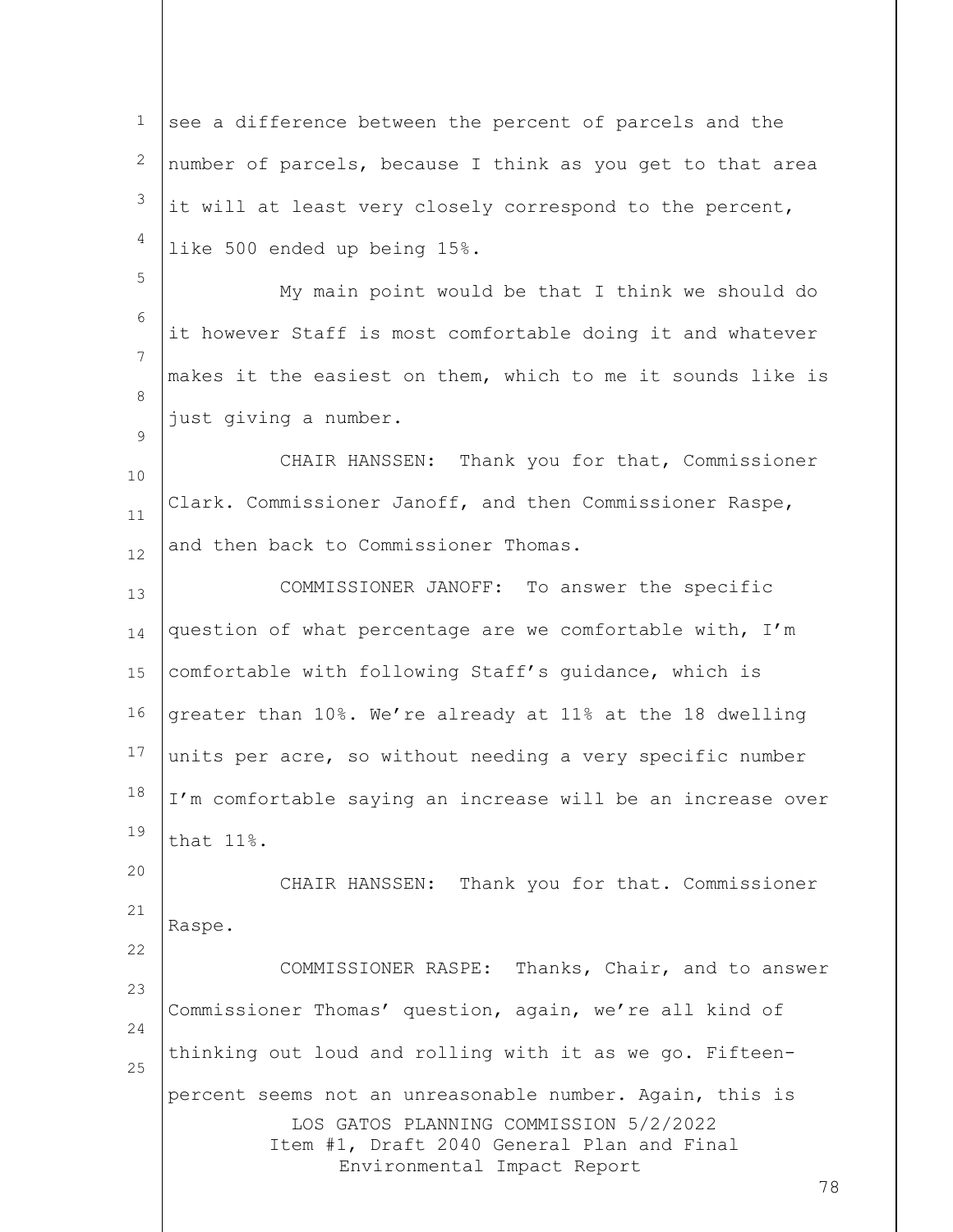1 2 3 4 5 6 7 8 Medium-Density housing allocation and we're talking about missing middle housing and fourplexes. Again, I said it earlier, to me those two go together splendidly, and so the notion that we would allocate 15% of those structures to this very purpose seems to me appropriate, so whether we fashion it as 15% or 500 units, the result seems to be the same for me. I feel very comfortable in that allocation.

 $\mathsf{Q}$ 10 11 12 13 14 15 16 17 CHAIR HANSSEN: Thank you for that. Before I go back to Commissioner Thomas we have to remember what our goal is. Nothing other than the dwelling units per acre is going to be in the General Plan. Well, there's height too, but nothing is going to be in the General Plan other than that number, so we're all saying that same thing, that we want to ensure the production of missing middle housing and that makes especially good sense in Medium-Density Residential.

LOS GATOS PLANNING COMMISSION 5/2/2022 Item #1, Draft 2040 General Plan and Final Environmental Impact Report 18 19 20 21 22 23 24 25 I think the consensus of the Commission, although there are people on both sides, is to do something more than 18 and less than 24, so I think the end number is going to end up being around 20, but as Commissioner Clark said, and also you, Commissioner Thomas with the 15%, it might be a little bit different than that, but we're trying to ensure the production and still be more conservative than the current Draft 2040 General Plan. So I think we're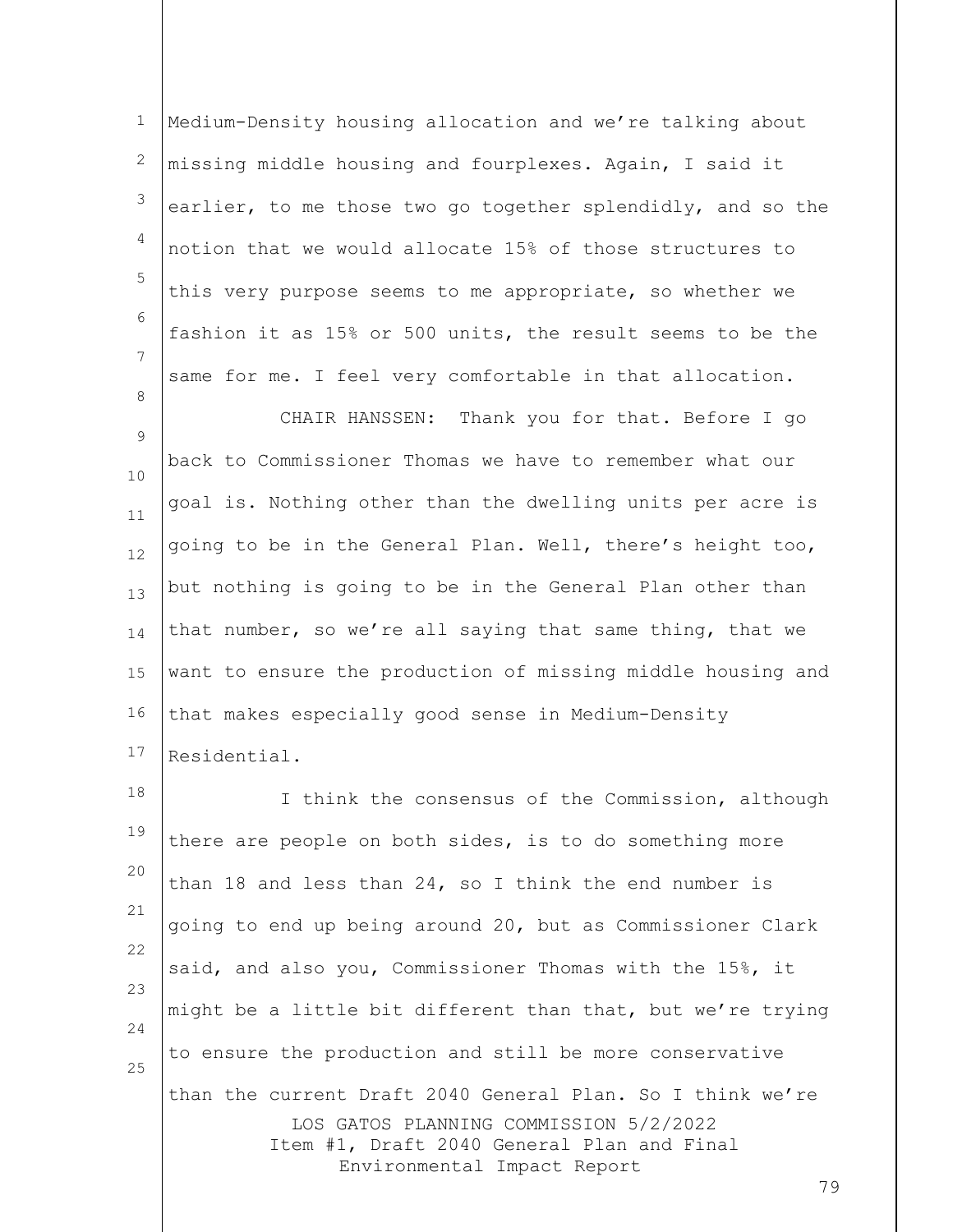1 2 all saying the same thing, it's just a question of how it's worded.

| 3              | Commissioner Thomas.                                                                 |
|----------------|--------------------------------------------------------------------------------------|
| 4              | COMMISSIONER THOMAS: Thank you for answering                                         |
| 5              | that question. I'm hearing from Commissioner Janoff that                             |
| 6              | really anything above 11 is what she supports, and                                   |
| $\overline{7}$ | Commissioner Raspe is saying that 15% seems reasonable,                              |
| 8              | it's a halfway point in between, so I am just curious what                           |
| 9<br>10        | the other Commissioners think, because I think that we're                            |
| 11             | coming towards a consensus about what percent. Sixteen-                              |
| 12             | percent is the halfway, 15% is a little bit less, the 500                            |
| 13             | versus like 530.                                                                     |
| 14             | CHAIR HANSSEN: Vice Chair Barnett.                                                   |
| 15             | VICE CHAIR BARNETT: My position is a bit of                                          |
| 16             | Commissioner Janoff. I think 500 is a good target.                                   |
| 17             | Then I wanted to harken back to a lot of the                                         |
| 18             | public comments about restricting our analysis for the                               |
| 19             | build-out to the first RHNA cycle, the sixth cycle.                                  |
| 20             | Initially that was part of my thinking as well. I now look                           |
| 21             | back at the government code and see that we're supposed to                           |
| 22             | be looking at a long-term plan for housing, and so my                                |
| 23             | thinking has changed on that, but I didn't know if Staff or                          |
| 24             | Mr. Schultz wanted to weigh in. I would be interested in                             |
| 25             |                                                                                      |
|                | LOS GATOS PLANNING COMMISSION 5/2/2022<br>Item #1, Draft 2040 General Plan and Final |

Environmental Impact Report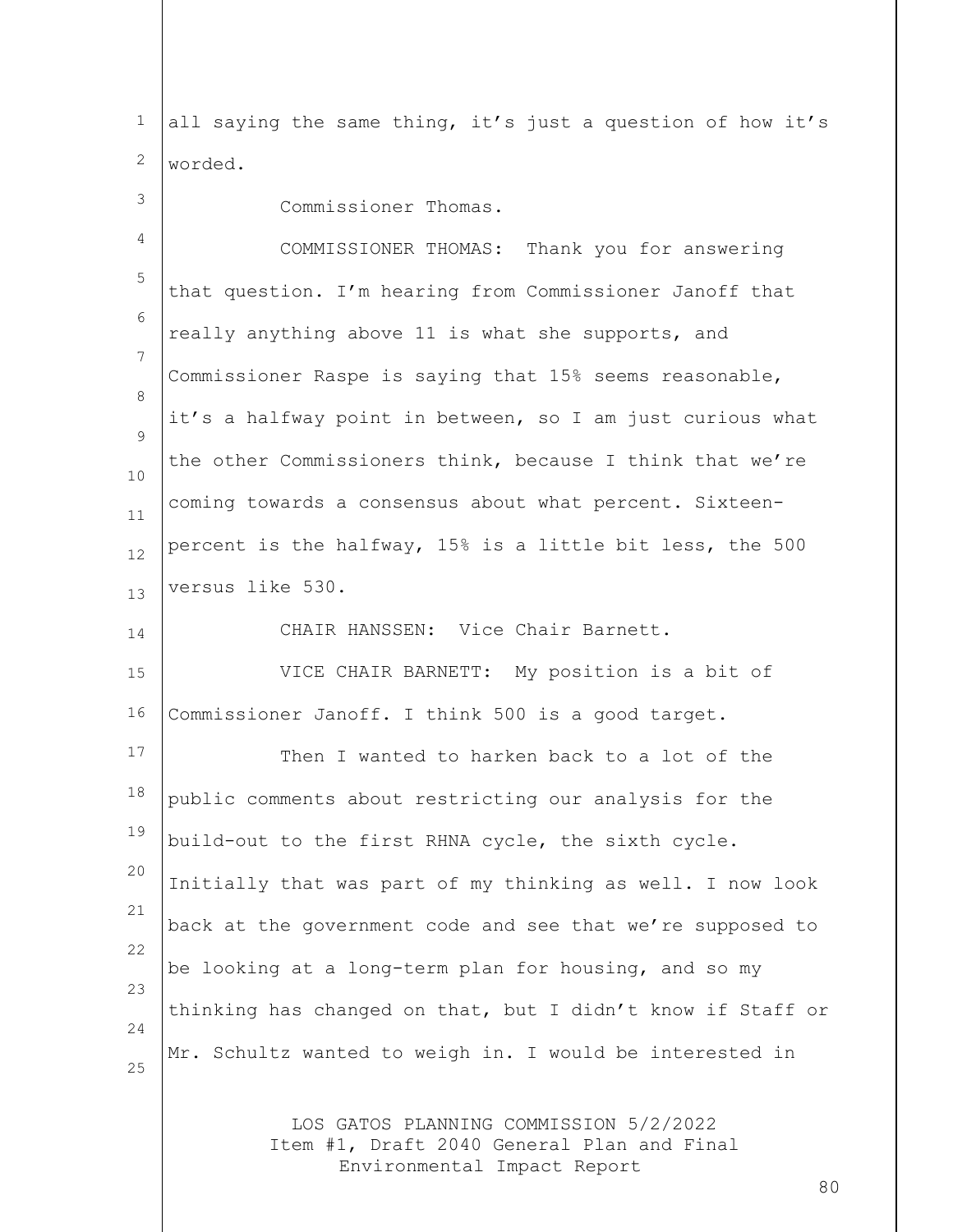1 2 3 4 5 6 7 8  $\mathsf{Q}$ 10 11 12 13 14 15 16 17 18 19 20 21 22 their thoughts about why we should be looking at 20 years rather than the first RHNA cycle, eight years. JENNIFER ARMER: Thank you, Commissioner. I can start with giving some context to that. So yes, a General Plan is on a longer timeline than the Housing Element. There isn't a requirement from the state as to what timeframe is required or how frequently a General Plan has to be updated, but generally it is done every 10 to 20, or in some cases 30 years, but it is intended to be a long-range plan. It is supposed to be looking out. Generally most of them are 20-year plans, and so that is really the goal in terms of the goals and policies. We've got a lot of implementation measures. In fact, we don't expect we'll be able to do all of them, but having that time period over which to work towards this vision is very essential to the purpose of a General Plan. Whereas the Housing Element is something that, while it's a component of the General Plan, it is specified by state law that it needs to be updated every eight years,

LOS GATOS PLANNING COMMISSION 5/2/2022 Item #1, Draft 2040 General Plan and Final Environmental Impact Report that 20-year timeframe for the General Plan, and as we're working on this General Plan at the same time that we're starting the update of the Housing Element, it does confuse

and so we have several Housing Element update cycles within

23

24

25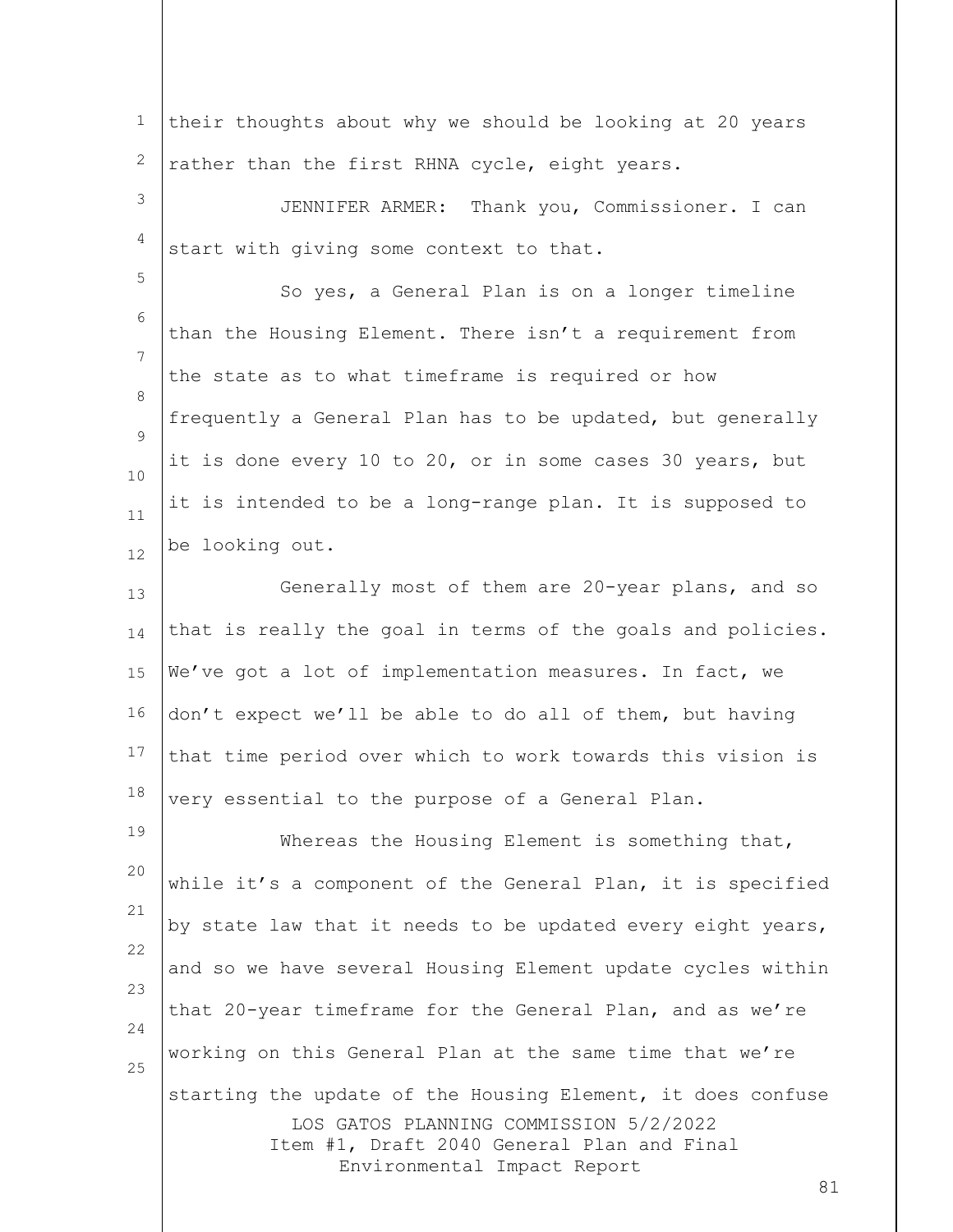1 2 3 4 5 6 things a little bit, because we're tying these discussions of the Land Use Element very closely with the discussions that the Housing Element Advisory Board is also having right now as to how to meet that RHNA requirement, the Regional Housing Allocation, and so those do get tied together.

7

25

8  $\mathsf{Q}$ 10 11 12 13 14 15 16 17 One of the things that we pointed out in the Staff Report for the meeting on the  $13<sup>th</sup>$  is that there are certain things, as the Chair pointed out, certain amounts of the accessory dwelling units, for example, that if you want an apples-to-apples comparison with these numbers you need to remove 300 of those, because the number 500 ADUs that's included in that build-out is based on that 20-year timeframe, and so it's based on a certain number of ADUs per year since we don't know exactly where those are going to develop.

18 19 20 21 22 23 24 There are certain things that we did pull out, for example, the current projects that we know are getting their building permits before the beginning of the next RHNA cycle; we pulled those out of the calculation as well to try to get this closer to a comparison that's more of an apples-to-apples.

LOS GATOS PLANNING COMMISSION 5/2/2022 Item #1, Draft 2040 General Plan and Final Environmental Impact Report But it's true that some of these redevelopment assumptions in the General Plan are based on that 20-year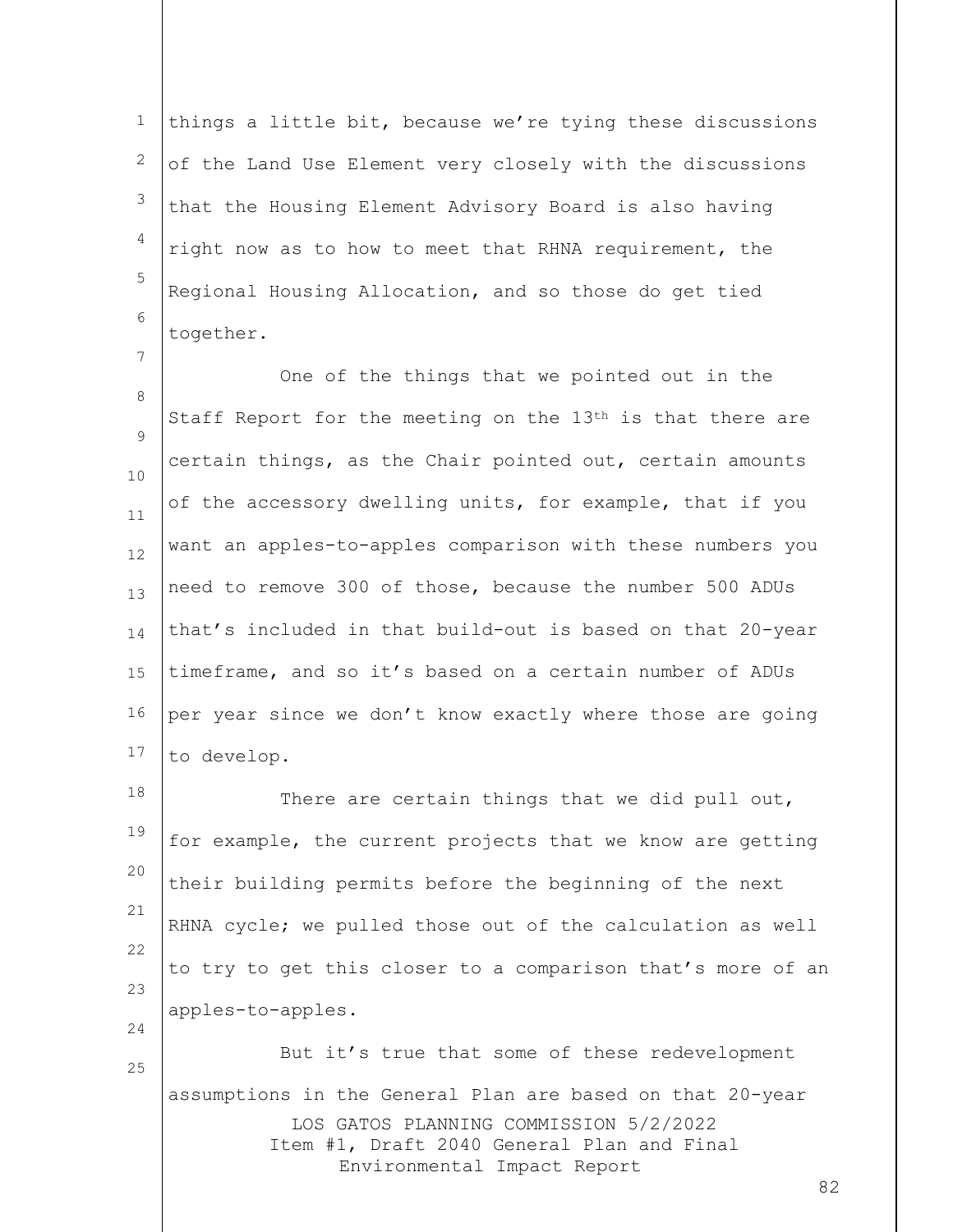1 2 3 4 5 6 7 timeline, and so the reasonableness of assuming that that development would all occur during the eight-year cycle is a little bit difficult in terms of how we relate these numbers in terms of the requirement for the Housing Element to these projections for the 20-year General Plan. Hopefully that gives a little bit of context. If I can clarify specific additional questions, please let me

8  $\mathsf{Q}$ 

know.

10

24

25

CHAIR HANSSEN: Thank you for that, Ms. Armer.

11 12 13 14 15 16 17 18 19 20 21 22 23 I think we're relatively close to a consensus on this particular issue; it's only a question of how we state it. So if you stay away from a very specific number I think that the desire is there to be a bit more conservative, but without hampering the production of missing middle housing, so then the number is somewhere in the range of 15%, or 500 units, or 20 dwelling units per acre; they're all almost the same thing. I think that we should try to put a stake in the ground and remember that the thing that we have to put on the table is the dwelling units per acre and we have to make sure we're comfortable with that, with whatever number we put behind it.

Commissioner Clark.

LOS GATOS PLANNING COMMISSION 5/2/2022 Item #1, Draft 2040 General Plan and Final Environmental Impact Report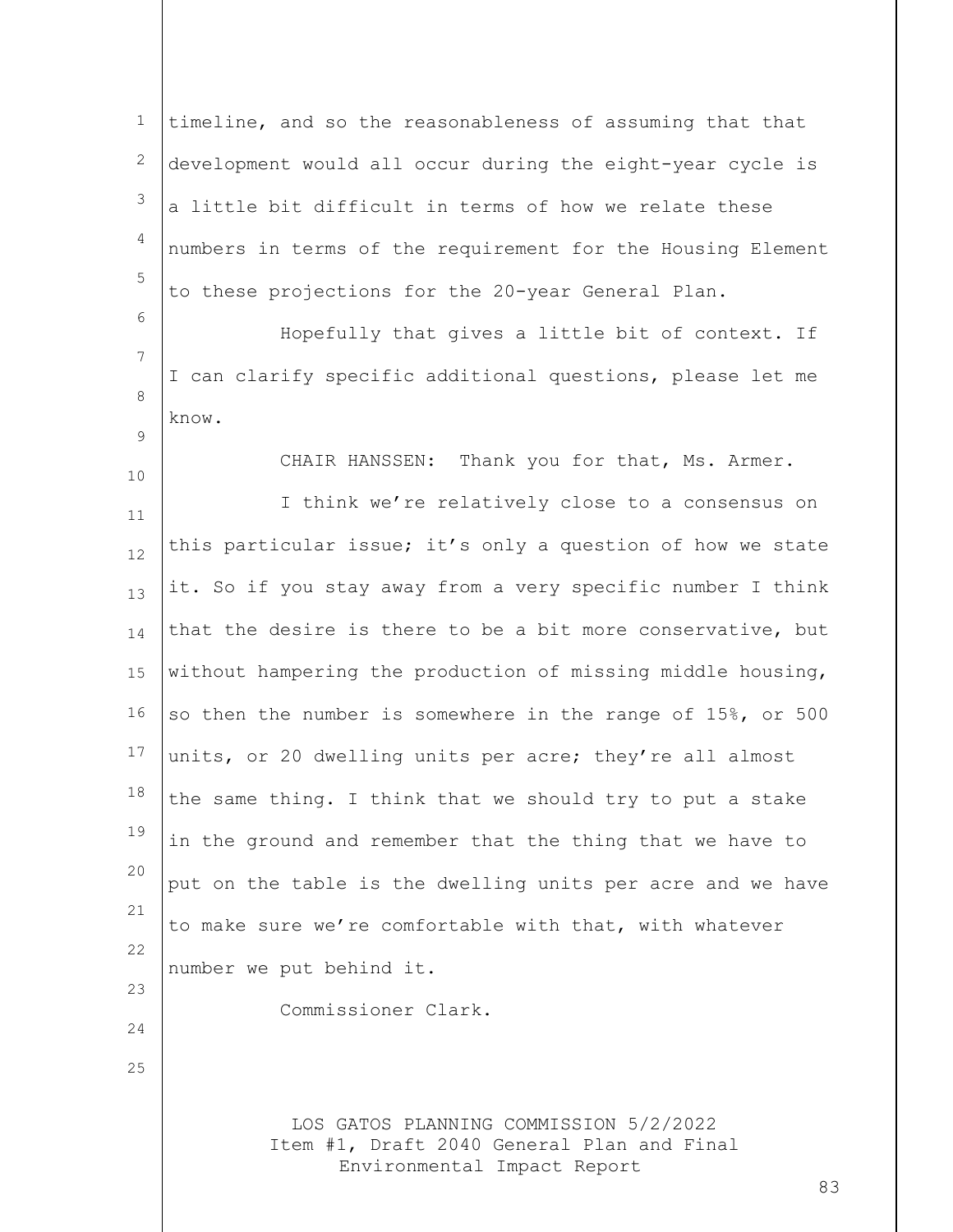LOS GATOS PLANNING COMMISSION 5/2/2022 Item #1, Draft 2040 General Plan and Final Environmental Impact Report 84 1 2 3 4 5 6 7 8  $\mathsf{Q}$ 10 11 12 13 14 15 16 17 18 19 20 21 22 23 24 25 COMMISSIONER CLARK: Thank you. I'd like to try a motion. I think I have a good understanding of where we are. I move to recommend number 20 under the Land Use Element with the following changes: Remove housing from Office and Service Commercial designations, so that would reduce it by 313 units, and then reduce Low-Density Residential to 10 maximum units per acre, and reduce Medium-Density Residential to either 20 or 22 units per acre, whichever gets us more than 500 parcels. CHAIR HANSSEN: Okay, I like that, and is there a second? I do have a comment after we get a second. Commissioner Janoff, is that a second? COMMISSIONER JANOFF: It's actually a question. There are three more bullets on the list that we were marching through. Do we want to take a partial motion and vote now? Because it looks like we're in a good place to conclude bullets  $1-3$ , but we haven't yet addressed  $4$ ,  $5$ , and 6. Just a question for the Chair on how you want to do that. CHAIR HANSSEN: That was actually my comment, so the maker of the motion, before I call for the second, we ultimately have to decide on all of the bullets, but it is okay with me if we take a partial motion. I want you to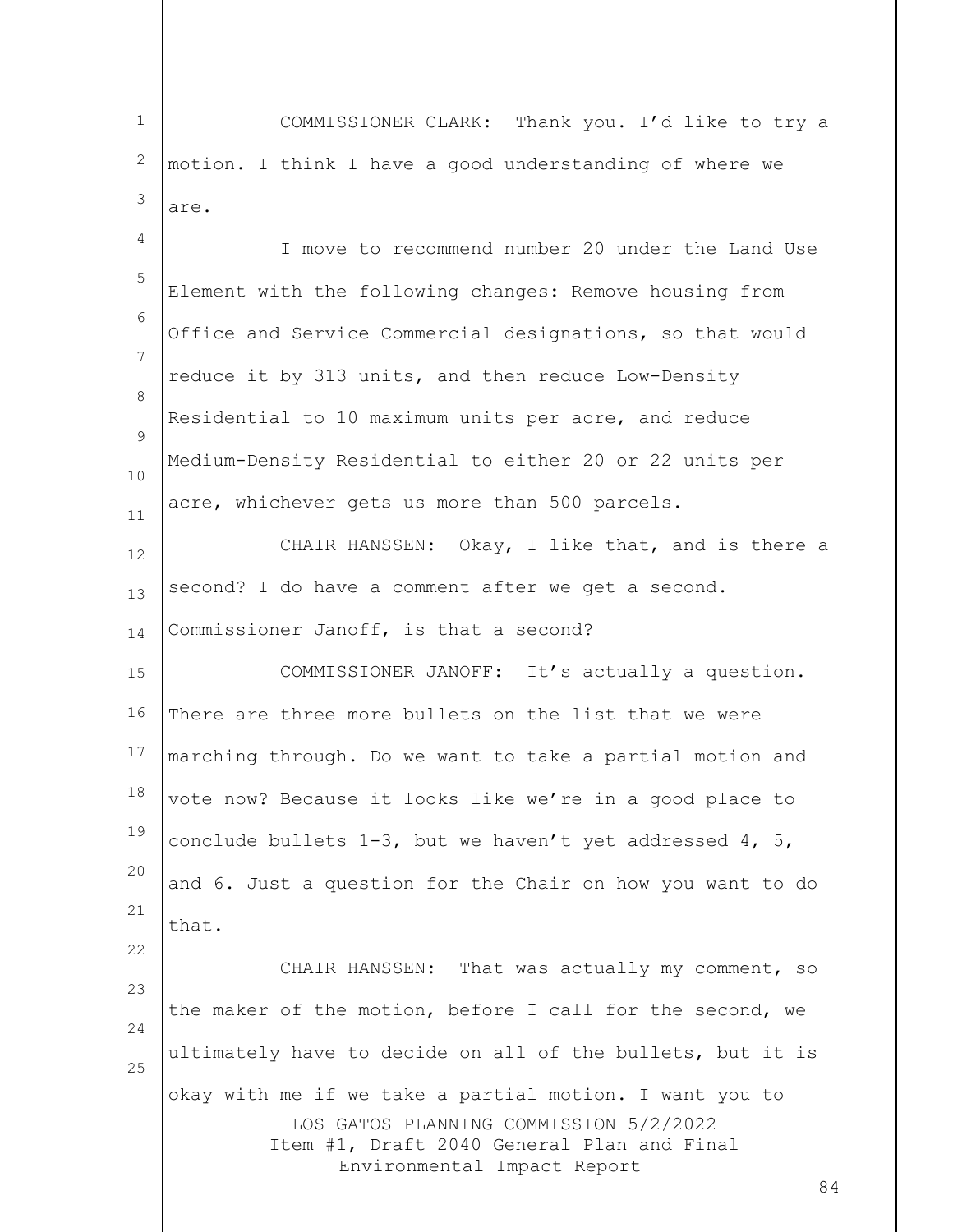LOS GATOS PLANNING COMMISSION 5/2/2022 Item #1, Draft 2040 General Plan and Final Environmental Impact Report 85 1 2 3 4 5 6 7 8  $\mathsf{Q}$ 10 11 12 13 14 15 16 17 18 19 20 21 22 23 24 25 modify your motion to say these three bullets, this is my motion, and then know that we're going to discuss the other three. COMMISSIONER CLARK: Sorry, which bullets are you referring to? CHAIR HANSSEN: I'm looking at page six of the April 13th Staff Report, at the bottom where it says, "Revert Low-Density housing designation," and then second one, "Reduce Medium-Density housing designation," and third one, "Remove housing from Office and Service Commercial," and then there are three more after that. What we were trying to do is avoid the thing that we got into at the last meeting, which was trying to swallow the whole thing at one time, and then it was making people uncomfortable and people were voting no because one part of it was not suiting them, so I'm fine with proceeding with your motion, just as you say that this is just for those three categories, and then we'll probably take a break and then talk about the other three and anything else that you want to bring up before we finish, because we're not that far. COMMISSIONER CLARK: Thank you. Yeah, I didn't think we were discussing those other three bullets, and that's my bad. I personally think that I'd prefer to wait,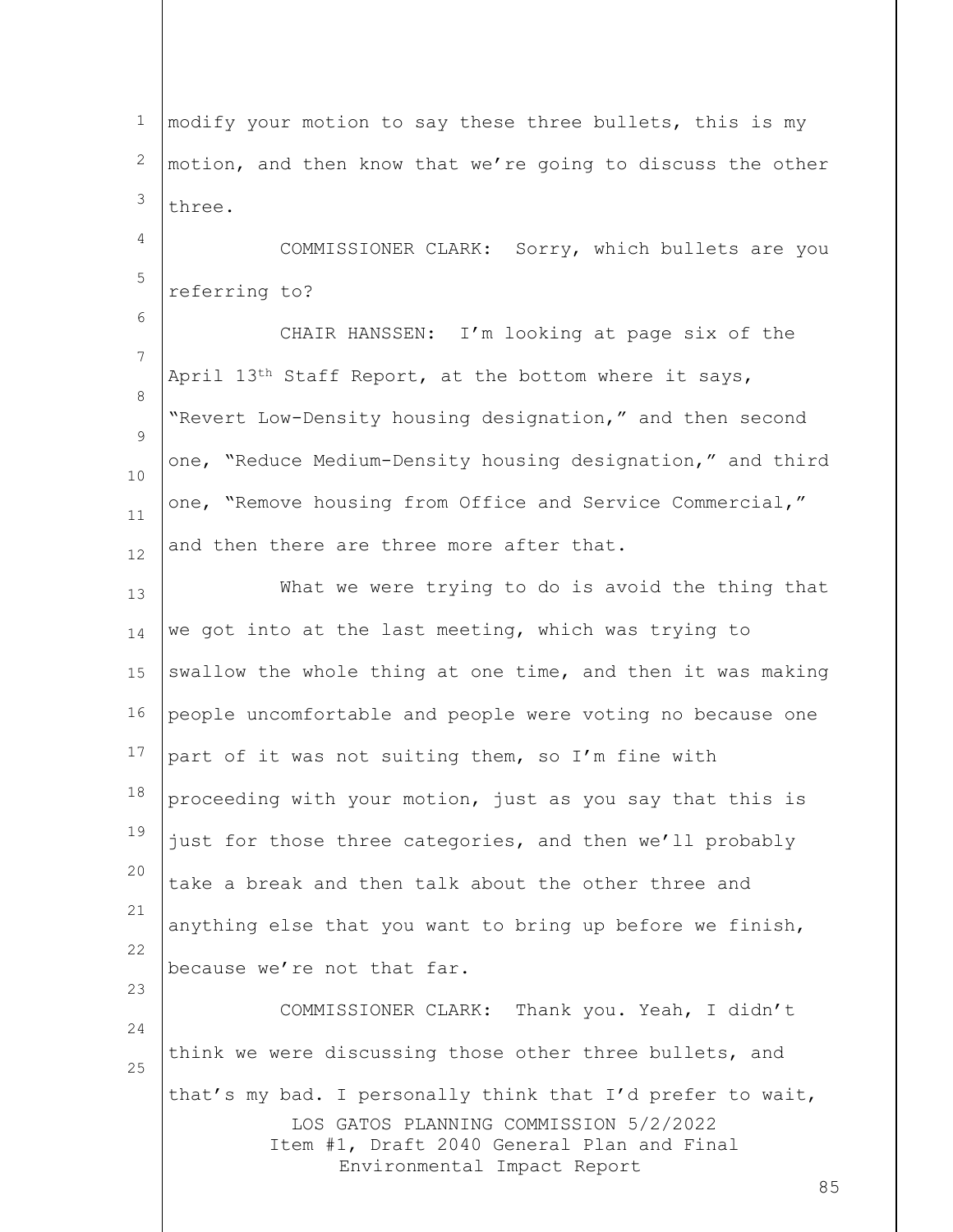LOS GATOS PLANNING COMMISSION 5/2/2022 Item #1, Draft 2040 General Plan and Final Environmental Impact Report 86 1 2 3 4 5 6 7 8  $\mathsf{Q}$ 10 11 12 13 14 15 16 17 18 19 20 21 22 23 24 25 but what happens with the other three could definitely influence how I feel about the first three. CHAIR HANSSEN: That is a very good point. So you're going to withdraw your motion? COMMISSIONER CLARK: Yeah, sorry about that. Thank you. CHAIR HANSSEN: And I would also remind the Commission that where we started was Staff, between pages five and six of this report, talked about the difference between the 3,738 number and normalizing it to a more current timeframe, it was 3,038 units, and gave us the guidance that if you wanted to be ultimately conservative and not plan for growth any more than the RHNA plus the buffer or versus where the General Plan is right now, there is margin of I believe it is 746 units, is that correct, Ms. Armer? Yes, she's nodding her head. So if you think about these bullets, it might not be necessary to change all of them to get to a number that's more conservative, so that would my guidance, to wait until we talked about the other three and see if you want to make the changes that I think we have consensus on. But it is 9:12, so I was going to suggest that we take a ten-minute break and come back at 9:22, and then we'll finish up the other three bullets and hopefully get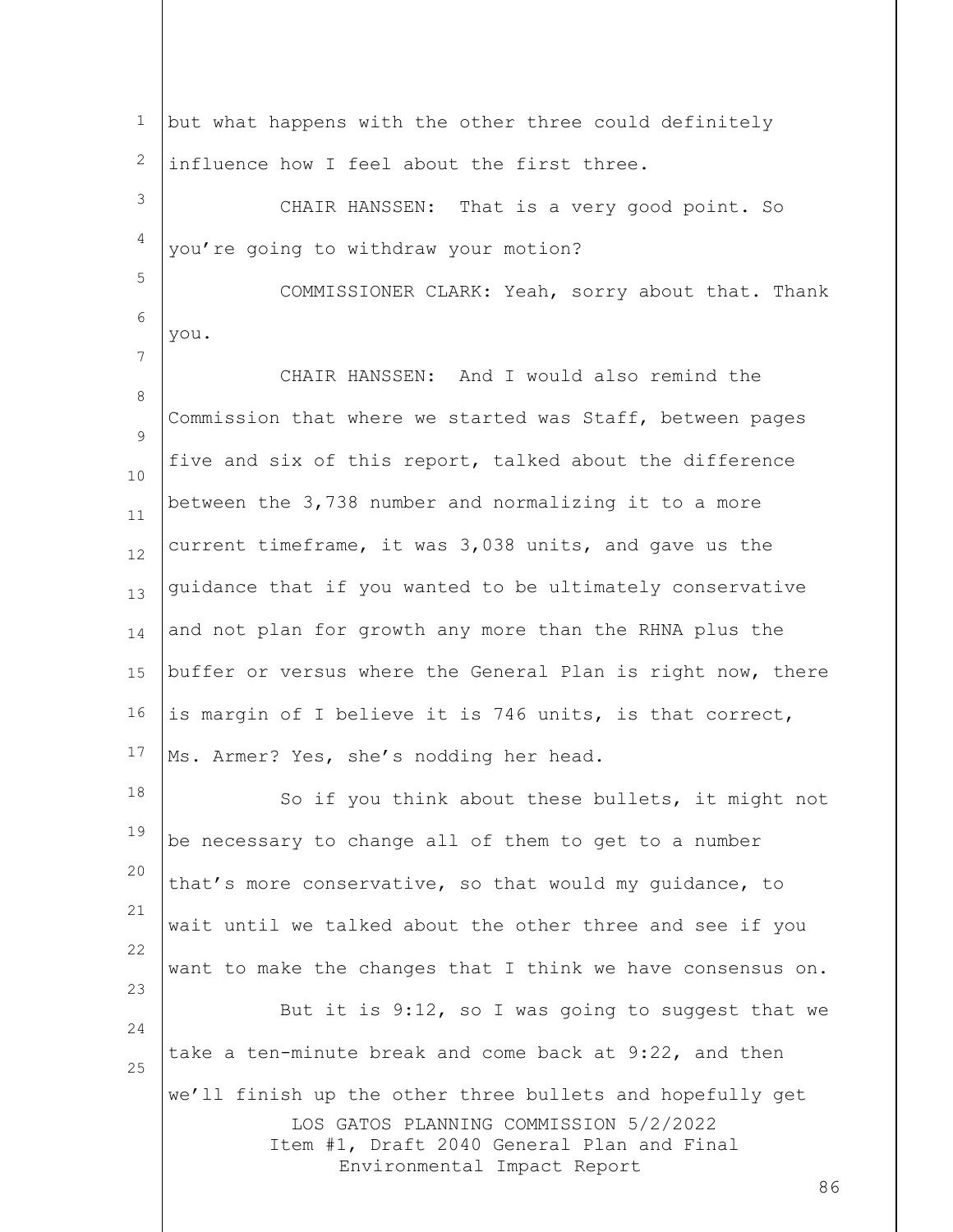1 2 to a final recommendation on this plan. Sound okay to everyone?

3 4 5 6 7 8  $\mathsf{Q}$ 10 11 12 (INTERMISSION) CHAIR HANSSEN: Thank you. I think we've made really, really good progress so far in terms of finishing, and so I did want to give some thought to the other three bullet points that were on page six of the April 13th Staff Report, which were possible options for reduction in the total build number, and see where the Commissioners are on those as other potential options besides the three that we've already talked about.

13 14 15 16 17 18 19 20 21 22 23 24 25 We did talk about the fourth one at our last meeting, and we started to get toward some consensus, but I don't know if we moved any further on that, but it is reverting properties in the new Community Commercial designation that we created, and Staff, correct me if I'm wrong, it was part of the GPAC and the Community Place Districts. We created a new land use category called Community Commercial, and maybe that's not right, because we're changing the densities, but changing the Community Commercial densities back to the same level as Neighborhood Commercial, and that would give a 58 unit reduction. Staff, correct me if I'm wrong, I believe it's going from 30 to 20?

> LOS GATOS PLANNING COMMISSION 5/2/2022 Item #1, Draft 2040 General Plan and Final Environmental Impact Report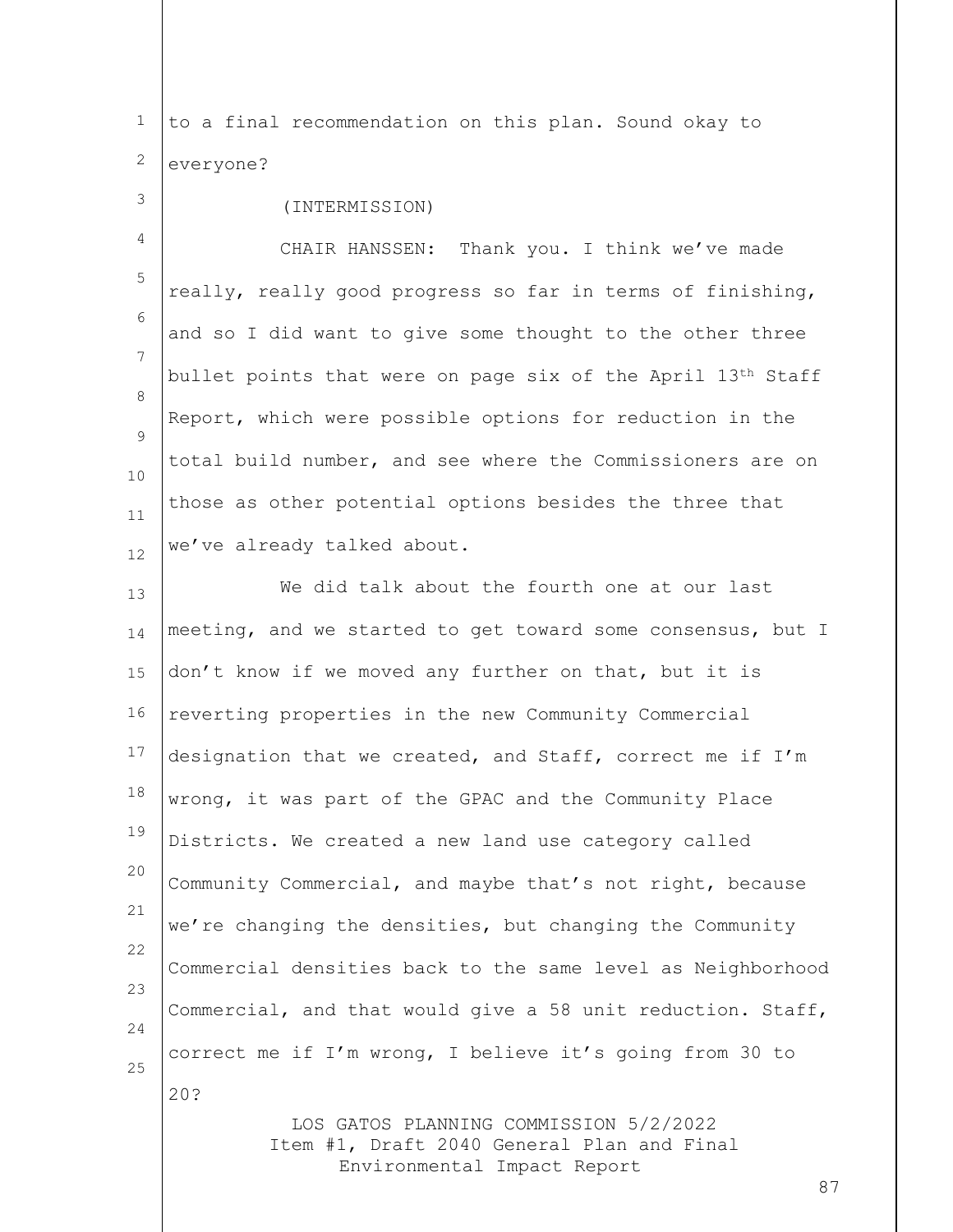| $\mathbf 1$    | JENNIFER ARMER: All of the properties that are                                                                      |
|----------------|---------------------------------------------------------------------------------------------------------------------|
| 2              | currently shown as Community Commercial in the land use map                                                         |
| 3              | for the 2040 General Plan were previously designated as                                                             |
| $\overline{4}$ | Neighborhood Commercial, and so these are areas like the                                                            |
| 5              | Union Shopping Center or the shopping center over on                                                                |
| 6              | Winchester, and adjacent to downtown the North Santa Cruz                                                           |
| 7              | area. Those were areas of Commercial where in implementing                                                          |
| 8<br>9         | the increased growth that was discussed in the land use                                                             |
| 10             | options the thought was that those could be slightly higher                                                         |
| 11             | than some of the other shopping centers, like Pollard Road,                                                         |
| 12             | for example, where it would be kept at the Neighborhood                                                             |
| 13             | Commercial. I can pull up what those densities were.                                                                |
| 14             | JOEL PAULSON: The existing Neighborhood                                                                             |
| 15             | Commercial is a maximum of 20 dwelling units to the acre                                                            |
| 16             | and the Community Commercial was moving up to a maximum of                                                          |
| 17             | 30, so the question is whether or not we revert back to the                                                         |
| 18             | 20 for those areas that were previously Neighborhood                                                                |
| 19             | Commercial.                                                                                                         |
| 20             | CHAIR HANSSEN: I know that the GPAC's vision for                                                                    |
| 21             | those neighborhood centers was to basically convert them                                                            |
| 22<br>23       | into ground floor Commercial, bring it closer to the                                                                |
| 24             | street, having parking behind, and then have Residential                                                            |
| 25             | above, and basically everything that the Commission had                                                             |
|                | been hearing in some of the meetings with affordable                                                                |
|                | LOS GATOS PLANNING COMMISSION 5/2/2022<br>Item #1, Draft 2040 General Plan and Final<br>Environmental Impact Report |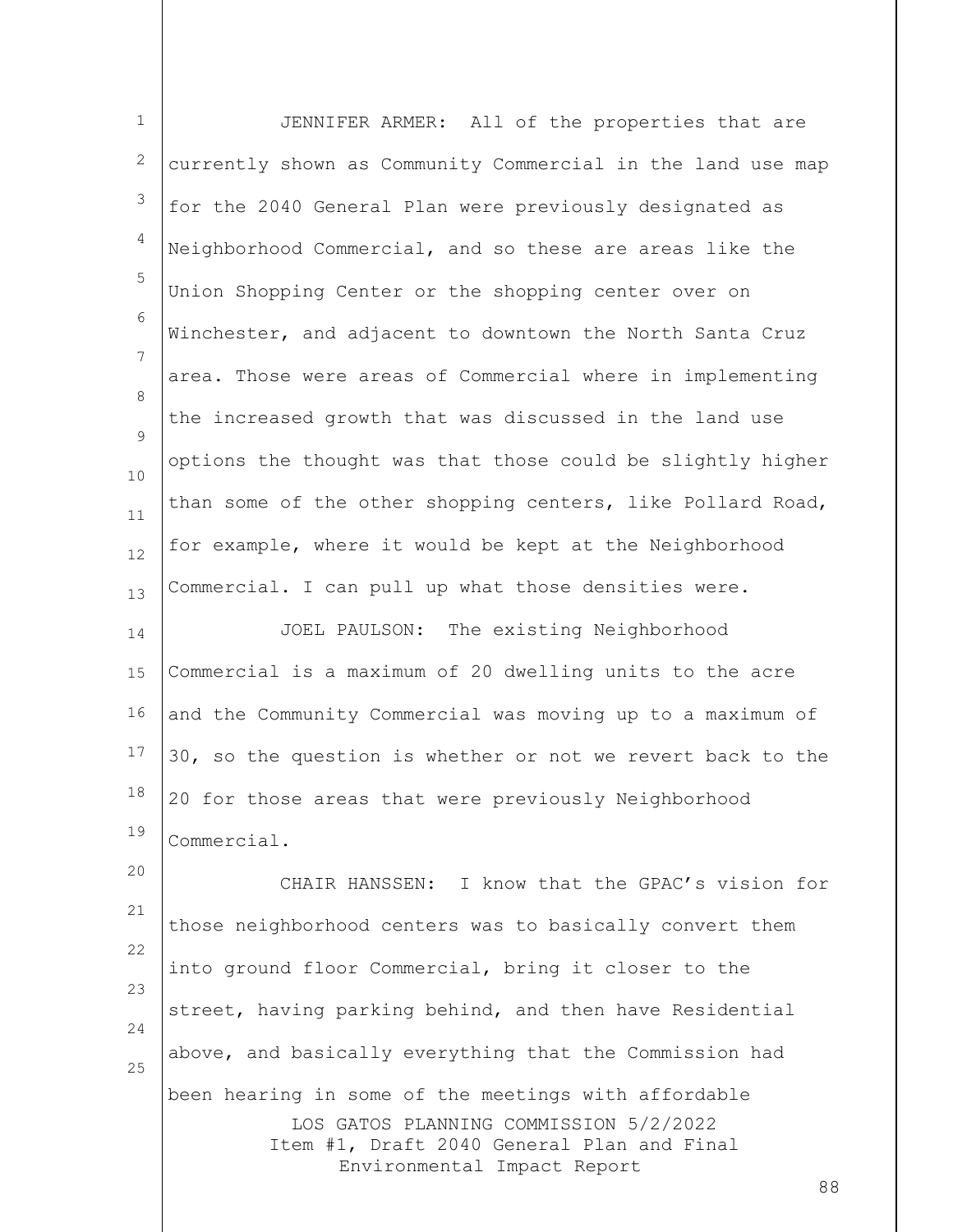LOS GATOS PLANNING COMMISSION 5/2/2022 Item #1, Draft 2040 General Plan and Final Environmental Impact Report 89 1 2 3 4 5 6 7 8 9 10 11 12 13 14 15 16 17 18 19 20 21 22 23 24 25 housing developers and whatnot is that more density, not less, is needed if you want to go with any meaningful production for Mixed-Use, so it sounds to me like if we were to go back to 20 it could hamper the production of Mixed-Use, but then it's not known if there is a willingness to redevelop those centers either, so I throw that out there and see what you all think. Commissioner Clark. COMMISSIONER CLARK: Thank you. It sounds to me like those are places that were very specifically chosen as places that should have higher density, and so I don't think that we should lower them, and I also think that even if there isn't a willingness to redevelop there, we should at least provide the opportunity for someone to do so. CHAIR HANSSEN: We definitely learned it's not if you build it they will come, but if you create the land use standards we will get more interest from developers, so it's a balancing act, but yes, I agree with that. Thoughts from others about whether or not to reduce Community Commercial to the same (inaudible) as Neighborhood Commercial? Commissioner Thomas. COMMISSIONER THOMAS: I agree with Commissioner Clark, and I think that they are very small and very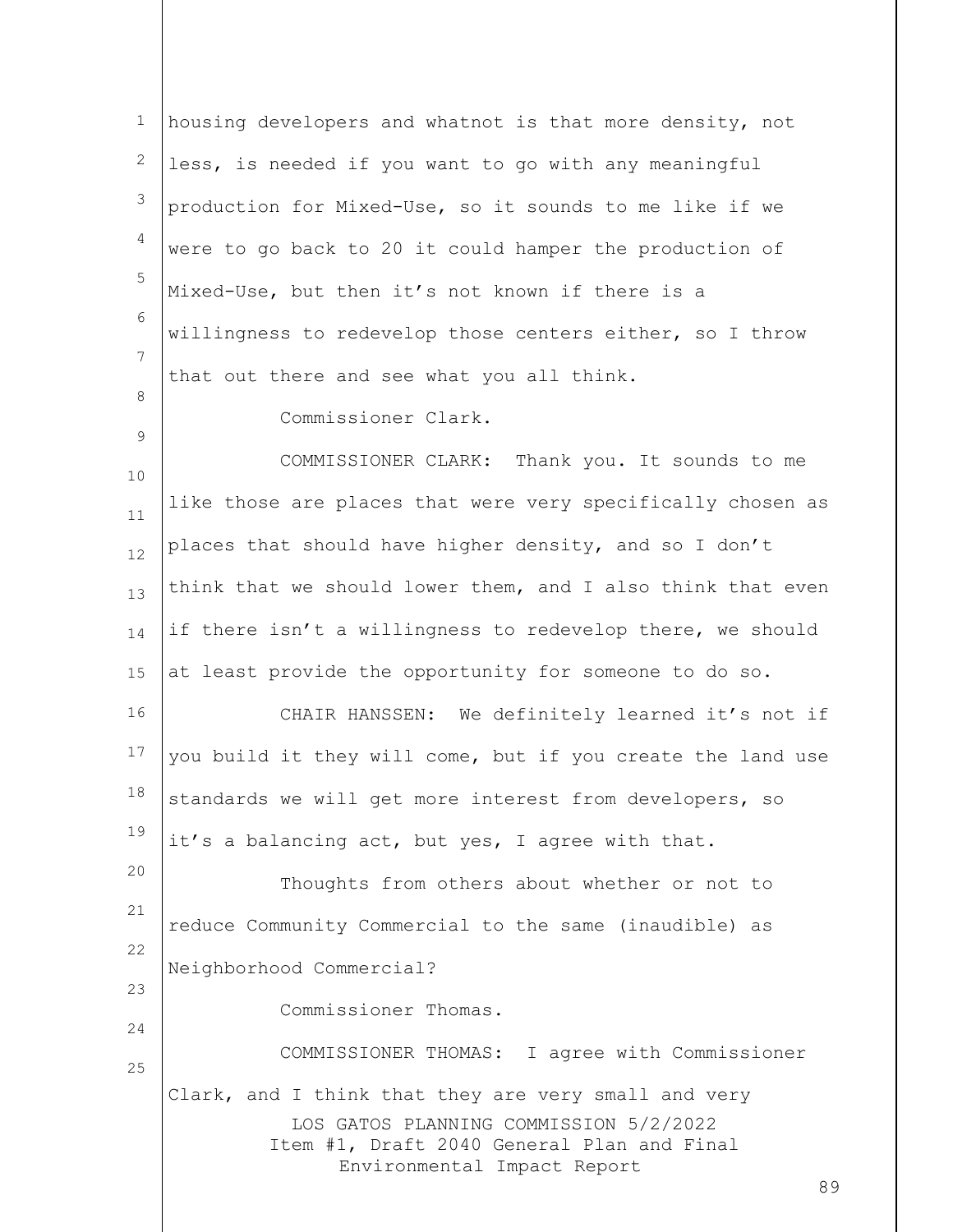| $\mathbf 1$ | specifically chosen places in Town where we could really                                                            |
|-------------|---------------------------------------------------------------------------------------------------------------------|
| 2           | use some redevelopment, so I would be in favor of keeping                                                           |
| 3           | them, especially after hearing from developers about how                                                            |
| 4           | hard it is to actually develop with our height limitations                                                          |
| 5           | and everything, so I think that in order to hope for any of                                                         |
| 6           | these areas that are really strip malls and not efficient                                                           |
| 7           | and really not meeting the needs of the community right                                                             |
| 8           | now, I think that we should keep them at 30.                                                                        |
| 9           | CHAIR HANSSEN: Thank you for that. Other                                                                            |
| 10<br>11    | thoughts?                                                                                                           |
| 12          | I would definitely say for myself, having been                                                                      |
| 13          | part of the GPAC for two-and-a-half years, that that is                                                             |
| 14          | really one of the essential areas for growth that we                                                                |
| 15          | thought of, and I don't want to hamper the possibility of                                                           |
| 16          | redevelopment in those areas by making the density too low,                                                         |
| 17          | and 30 is not even that high.                                                                                       |
| 18          | Commissioner Janoff                                                                                                 |
| 19          | COMMISSIONER JANOFF: In agreement with keeping                                                                      |
| 20          | it at the 30, and you probably want to hear from other                                                              |
| 21          | Commissioners, but the same argument is true for reducing                                                           |
| 22          | the density in Mixed-Use, which is the next bullet.                                                                 |
| 23          | We talked long and hard about increasing that,                                                                      |
| 24          | because of remarks that we heard from developers, and so I                                                          |
| 25          |                                                                                                                     |
|             | LOS GATOS PLANNING COMMISSION 5/2/2022<br>Item #1, Draft 2040 General Plan and Final<br>Environmental Impact Report |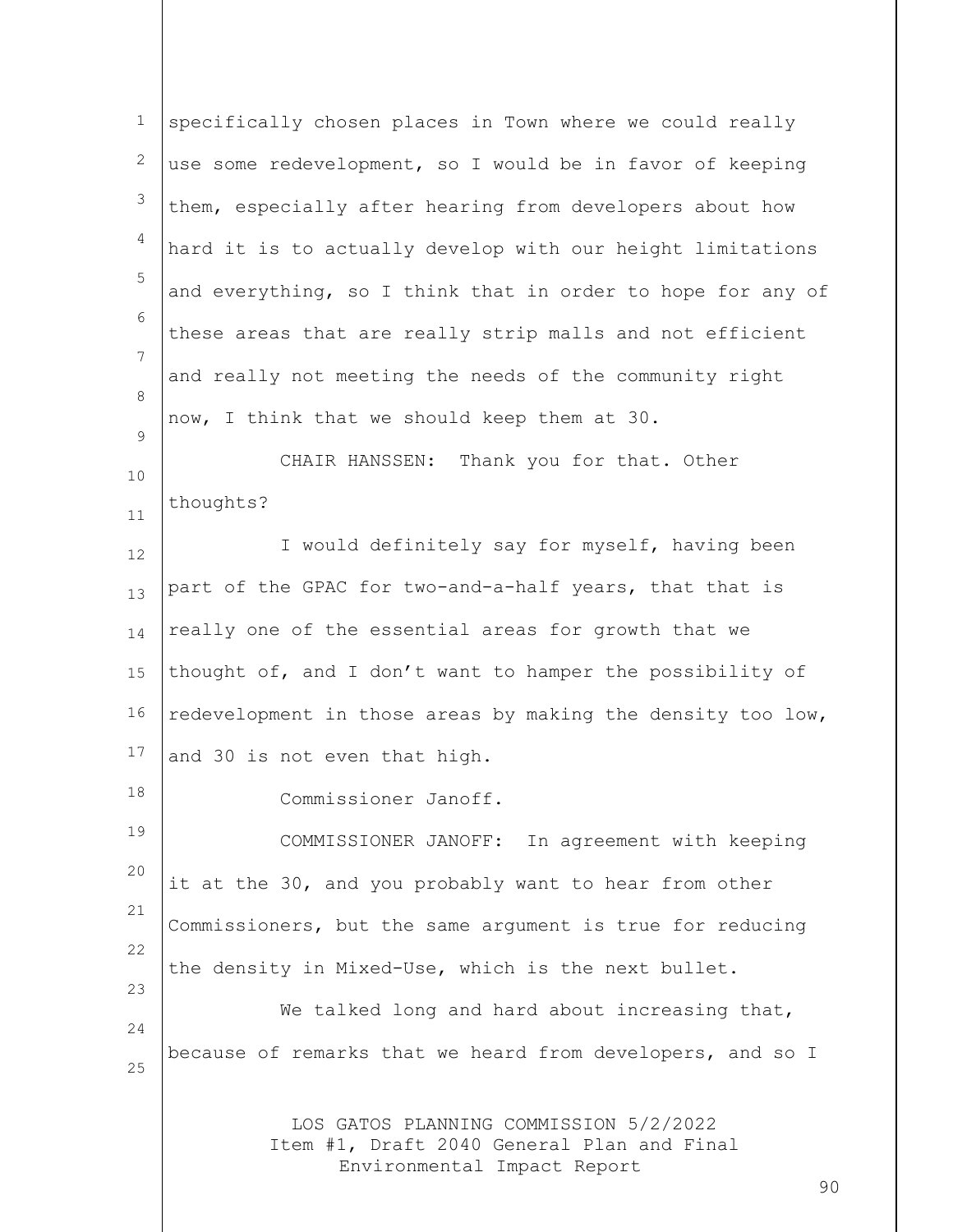1 2 would also be in favor of not reducing the allowed density in Mixed-Use.

3 4 5 6 7 8  $\mathsf{Q}$ 10 11 12 13 14 15 CHAIR HANSSEN: Actually, I think that's worthwhile. Let's add Mixed-Use to the discussion for people to comment on, because it might be a bit different only because there are way more Mixed-Use designations, but if you go by where the Housing Element Advisory Board is right now, the vast majority of numbers of properties are on Los Gatos Boulevard, and a lot of those are already Mixed-Use designation, and that's where the hope is for production of affordable housing, and it would only be by having height and lots of units that we could get the smaller units and be more affordable housing. Commissioner Clark.

LOS GATOS PLANNING COMMISSION 5/2/2022 Item #1, Draft 2040 General Plan and Final Environmental Impact Report 16 17 18 19 20 21 22 23 24 25 COMMISSIONER CLARK: I agree with Commissioner Janoff. I think that it's important to keep those Mixed-Use increases to help us build them, and I especially think Mixed-Use satisfies a lot of our concerns, like that if there was already going to be buildings where that is, and the closer people live to businesses and services, the less that they have to drive and the more they're able to walk, and so environmentally and also traffic-wise it eases a lot of concerns, and then when they do need to go further they're more likely to be near public transportation.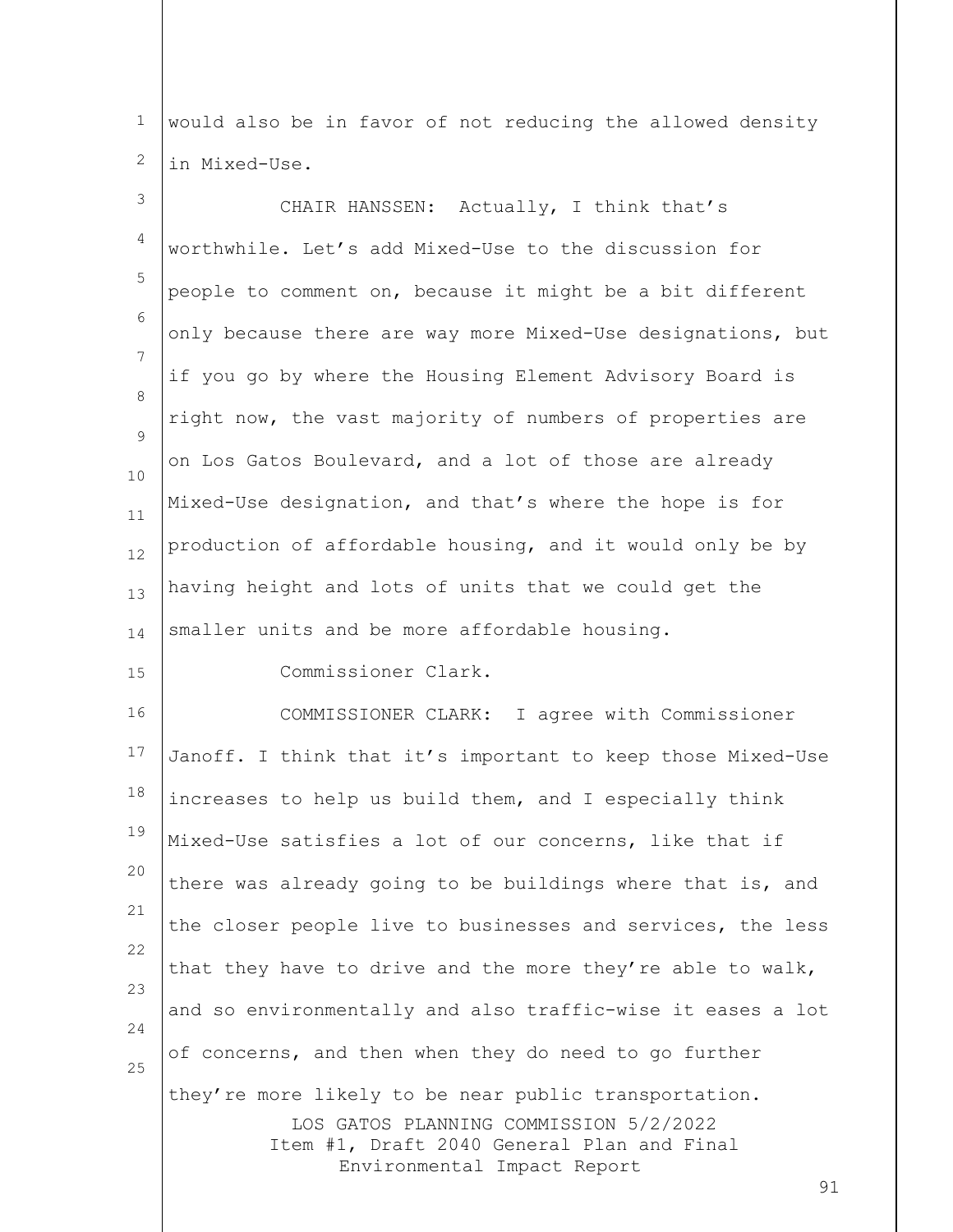1

2

CHAIR HANSSEN: Thank you for that. Commissioner Thomas.

LOS GATOS PLANNING COMMISSION 5/2/2022 Item #1, Draft 2040 General Plan and Final 3 4 5 6 7 8  $\mathsf{Q}$ 10 11 12 13 14 15 16 17 18 19 20 21 22 23 24 25 COMMISSIONER THOMAS: Thank you, Chair Hanssen. I agree with everything that has been said, and if we look at this land use map a majority of this area is concentrated on Los Gatos Boulevard, and I think that that is one of the easiest places for us if higher density housing gets built along Los Gatos Boulevard in a Mixed-Use way. Like Commissioner Clark said, people will be close to a lot of amenities and I think that that's a really easy route to connect more to VTA, because a lot of VTA buses run down Samaritan Drive right now and turn right on Bascom and head towards Campbell, and I think that if we had the number of people that would actually be taking transit, it would be an easy way to connect to the VTA bus routes that already exist in this area, so I do think that I feel strongly about keeping this at 40 dwelling units per acre. I think that, once again, like what we said before, I think that it's going to be really expensive and we're going to be really lucky if we get any redevelopment essentially according to the developers that we've talked to recently, and so I think that keeping these numbers a little bit more dense in some of these areas is really going to be important for helping us reach our RHNA.

Environmental Impact Report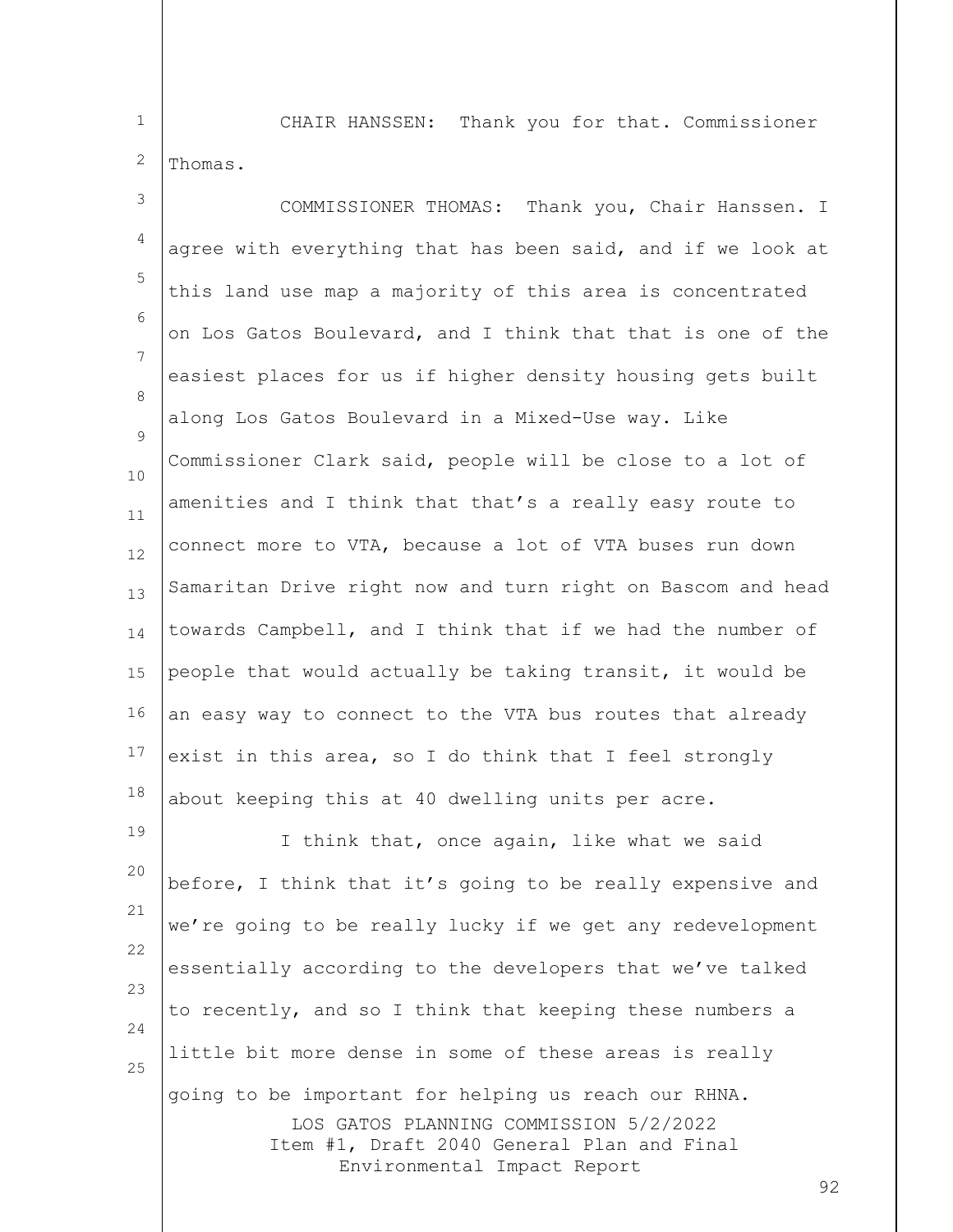LOS GATOS PLANNING COMMISSION 5/2/2022 Item #1, Draft 2040 General Plan and Final Environmental Impact Report 93 1 2 3 4 5 6 7 8  $\mathsf{Q}$ 10 11 12 13 14 15 16 17 18 19 20 21 22 23 24 25 CHAIR HANSSEN: Thank you for that. Other thoughts on either the Community Commercial going back to the density of Neighborhood Commercial, or reducing the Mixed-Use density from 40 to 30? Commissioner Raspe. COMMISSIONER RASPE: Thank you, Chair. I'll just reiterate, I think I'm in support of what my prior Commissioners have said, keeping the Community Commercial designation at the higher density together with the Mixed-Use designation. I think it makes a lot of sense where those areas are located, as Commissioner Thomas has indicated, for both traffic and environmental reasons, locating those in a denser scenario makes a lot of sense, and helps us with our RHNA numbers. I'm hopeful again that it will also help us achieve some affordable housing. That's a difficult concept to do in Los Gatos, but I think in those areas maybe there is some room for those, so I think higher densities in those areas check a lot of boxes and makes a lot of sense to me and I would support those. CHAIR HANSSEN: Thank you for that. It was said, I think, very well by Commissioner Clark the other day. We can't control the market forces, but there is no question if you build a 1,000 square foot unit or an 800 square foot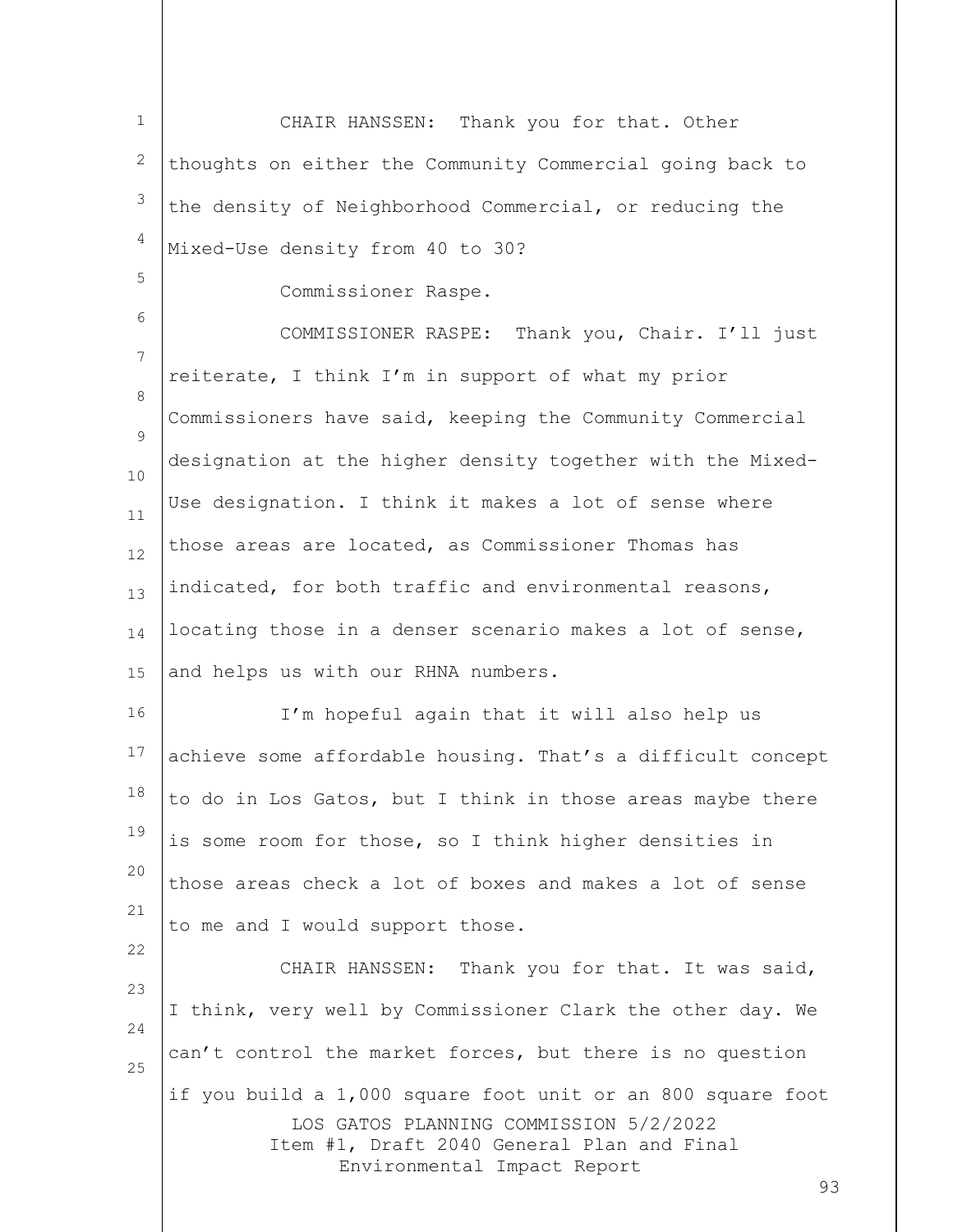1 2 3 4 5 6 7 8  $\mathsf{Q}$ unit versus a 6,000 square foot house, the first unit is going to be costing less than the others, so that's what the whole GPAC effort was about and that's why we went to Mixed-Use as a primary methodology for achieving growth to help along the affordability, because we knew that (inaudible) would be coming. Any other comments on this? All right, so then the only one left of these bullet points is the last one. Oh, Director Paulson.

11 12 13 14 15 16 17 JOEL PAULSON: Like you say, Chair Hanssen, there should be a seventh bullet, which would be whether or not we want to change the Central Business District for downtown. Currently the max is 20. The proposed General Plan goes up to 30 like Community Commercial, but we have received comments on that, so I make sure we touch on that one.

10

18 19 20 21 22 23 24 25 JENNIFER ARMER: And that was additional information provided either in the Addendum or Desk Item for that same meeting, and so that reduction from the proposed density in the Draft 2040 General Plan to the existing density would bring that number down by 76 units. CHAIR HANSSEN: So we will talk about that. I did make a note that it wasn't on there and I remember we

> LOS GATOS PLANNING COMMISSION 5/2/2022 Item #1, Draft 2040 General Plan and Final Environmental Impact Report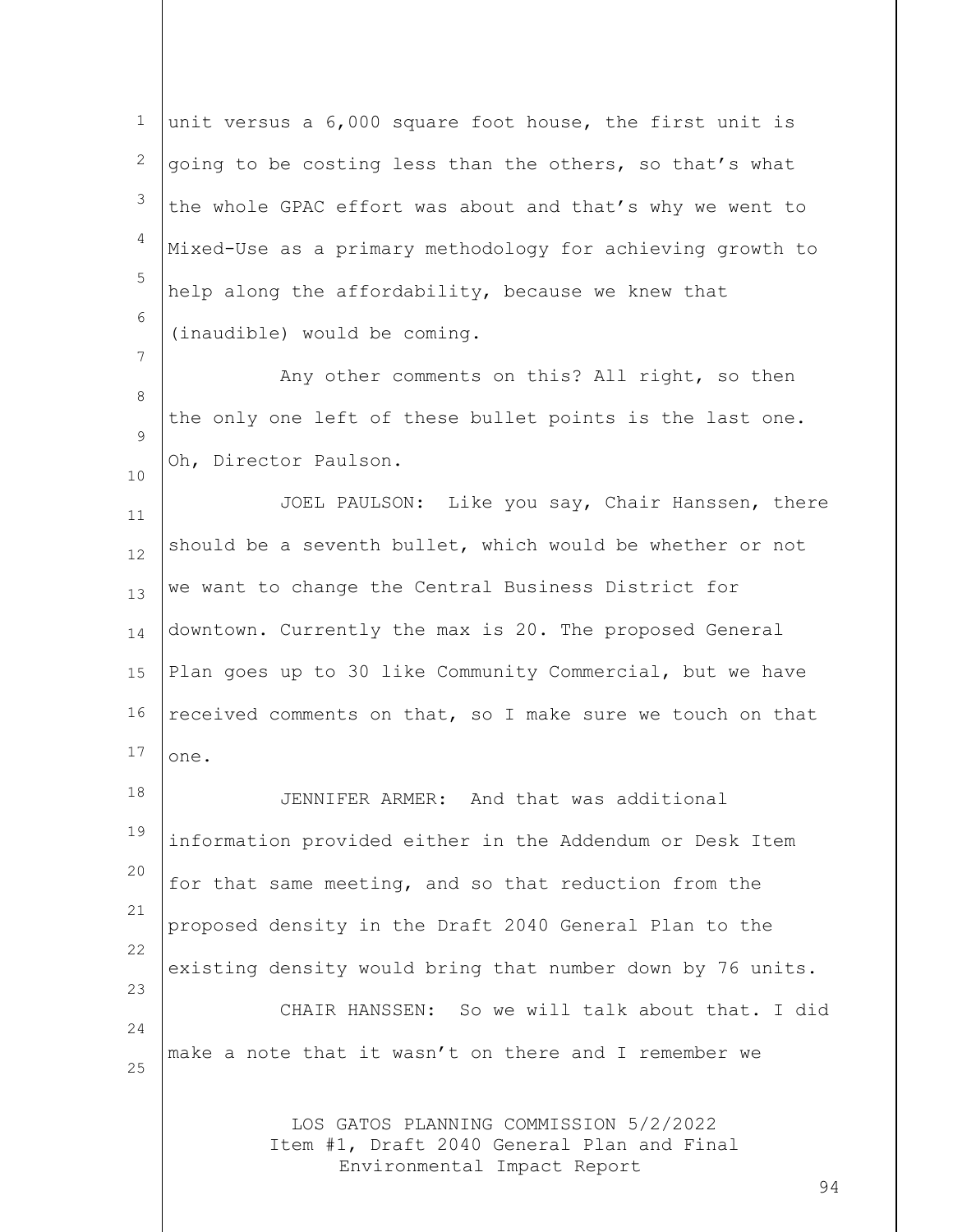| $\mathbf 1$      | talked about it last time, so yes, we need to talk about                                                                                                                                 |
|------------------|------------------------------------------------------------------------------------------------------------------------------------------------------------------------------------------|
| 2                | that as well.                                                                                                                                                                            |
| 3                | The one after Mixed-Use is High-Density                                                                                                                                                  |
| 4                | Residential, which is proposed to go from 30 to 40, and                                                                                                                                  |
| 5                | were we to change it back to 30 it would give us a                                                                                                                                       |
| 6                | reduction in unit growth given the redevelopment                                                                                                                                         |
| 7                | assumptions of 111 units.                                                                                                                                                                |
| 8<br>$\mathsf 9$ | From my perspective I think High-Density                                                                                                                                                 |
| 10               | Residential and Mixed-Use are kind of intertwined only with                                                                                                                              |
| 11               | the exception of with Mixed-Use you're requiring there to                                                                                                                                |
| 12               | be another use in the complex, so I think it would be hard                                                                                                                               |
| 13               | to achieve the goals of much smaller housing without                                                                                                                                     |
| 14               | raising the density.                                                                                                                                                                     |
| 15               | Commissioner Thomas.                                                                                                                                                                     |
| 16               | COMMISSIONER THOMAS: Thank you, Chair. Looking                                                                                                                                           |
| 17               | at the land use map again, there's very little High-Density                                                                                                                              |
| 18               | Residential in Town, and I think that some of it, like one                                                                                                                               |
| 19               | is a retirement community senior center, which I think that                                                                                                                              |
| 20               | we would be happy if they redevelop and fit more units into                                                                                                                              |
| 21<br>22         | that space, because we know that a really high need area of                                                                                                                              |
| 23               | housing is for older populations.                                                                                                                                                        |
| 24               | So I'm in support of keeping it as it is, the                                                                                                                                            |
| 25               | Draft 2040 Plan, because I do think there are very few                                                                                                                                   |
|                  | places that it would be impacted by, and so I think that it<br>LOS GATOS PLANNING COMMISSION 5/2/2022<br>Item #1, Draft 2040 General Plan and Final<br>Environmental Impact Report<br>95 |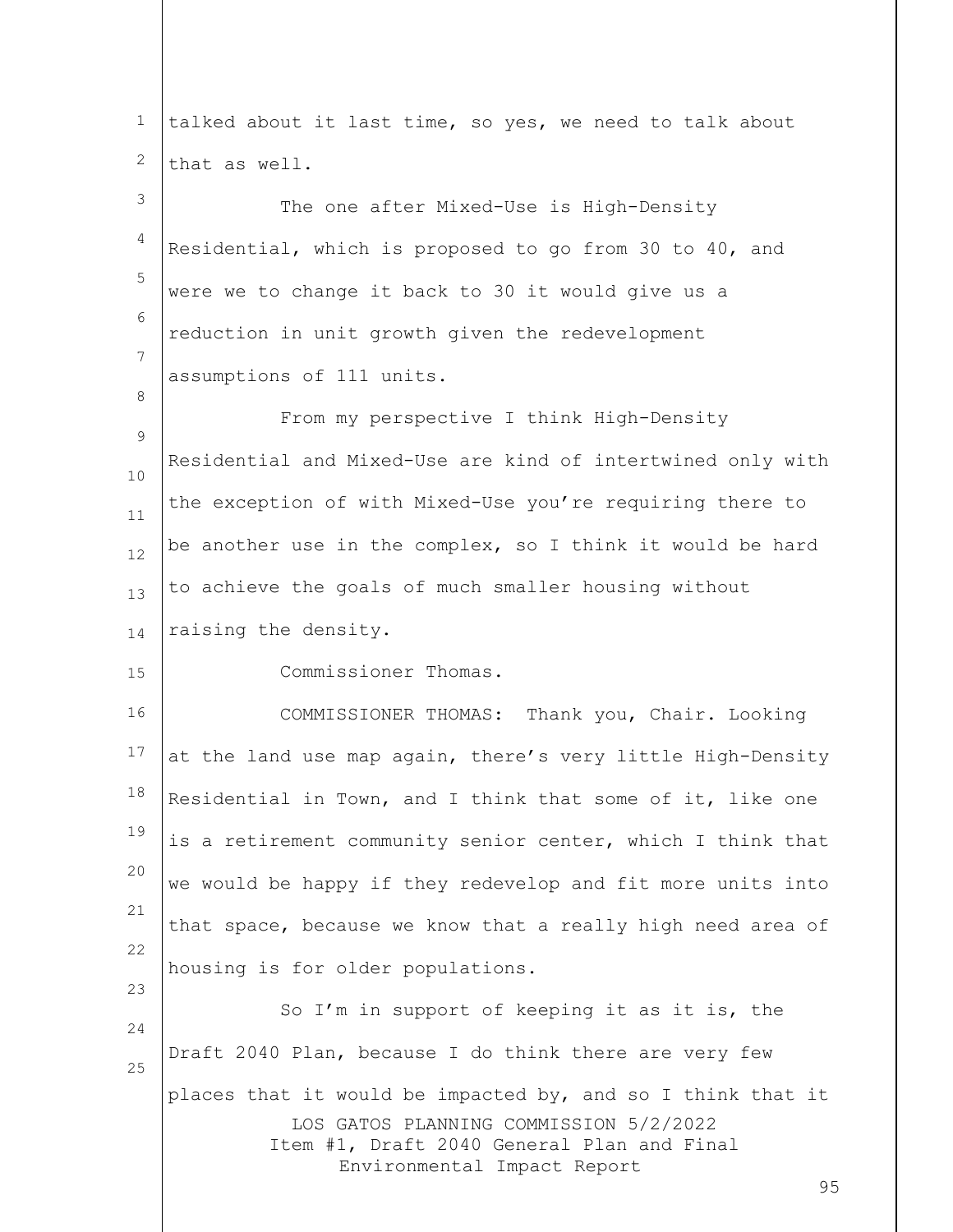| $\mathbf 1$ | makes sense for us to keep it at the higher density to      |
|-------------|-------------------------------------------------------------|
| 2           | allow for any possible redevelopment in those areas.        |
| 3           | CHAIR HANSSEN: Thank you for that. Other                    |
| 4           | comments? Commissioner Janoff.                              |
| 5           | COMMISSIONER JANOFF: I would concur with                    |
| 6           | Commissioner Thomas and add that part of the reason why we  |
| 7           | are looking for higher density is because we're also hoping |
| 8<br>9      | for smaller units, which translates to affordability, so I  |
| 10          | think keeping the density high is an important component to |
| 11          | reaching that objective.                                    |
| 12          | CHAIR HANSSEN: Well said. Thank you. Other                  |
| 13          | comments on this High-Density Residential?                  |
| 14          | Okay, then let's talk about the last one, which             |
| 15          | is Central Business District. I believe it was brought up   |
| 16          | in the comments that we went through in a previous meeting  |
| 17          | going through all the other comments about land use and we  |
| 18          | did go ahead and make the recommendation, for example, for  |
| 19          | an implementation program to up the density in the North    |
| 20          | Forty, to make a recommendation to modify the Specific Plan |
| 21          | to allow for more density in the northern portion of the    |
| 22          | North Forty. I think this was either a Desk Item or it was  |
| 23<br>24    | in the comments, but in case we talked about it a little    |
| 25          | bit last time.                                              |
|             |                                                             |
|             | IOS CATOS DIANNING COMMISSION 5/2/2022                      |

LOS GATOS PLANNING COMMISSION 5/2/2022 Item #1, Draft 2040 General Plan and Final Environmental Impact Report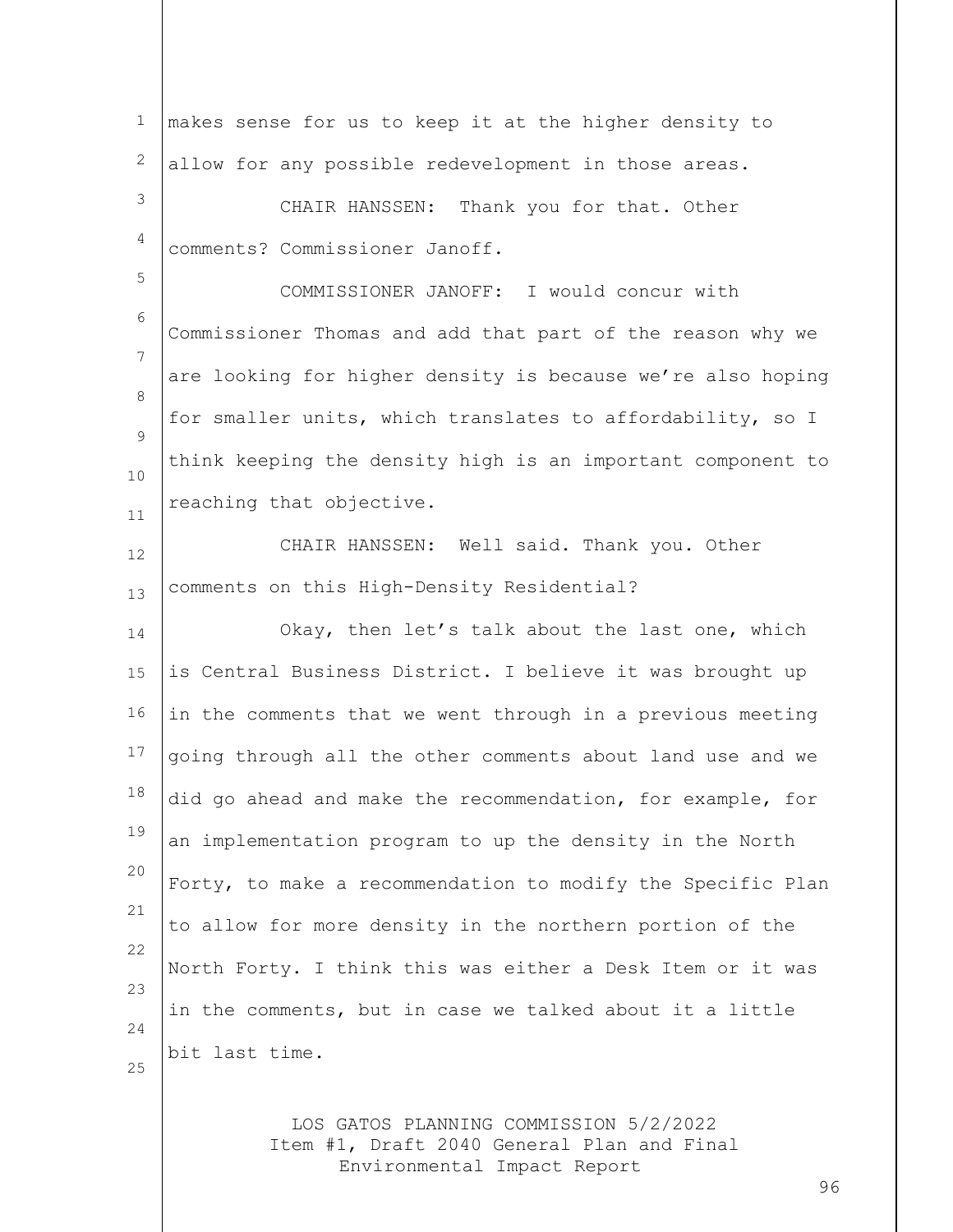1 2 3 4 5 6 7 8 9 10 11 I know when we talked about the site inventory at the last Housing Element Advisory Board meeting—this is one of the benefits of having the process run concurrently, I suppose—the Vice Mayor spoke very eloquently about the possibility of redeveloping the post office site into more housing opportunities, and the post office being a very high traffic but low use kind of facility, but it requires a lot of cars in and out for the short trips, so it could be scaled back, and she talked about how it could turn into a really nice thing.

12 13 14 15 16 17 18 19 Then we had also heard in the affordable housing discussion about agri-hoods in San Jose, and there is also some property over there by the parking lot near the post office where that could be redeveloped, so the discussion of the Housing Element Advisory Board was to not take anything off the table. Well, actually that's true for many parts of Town, because we didn't have all the numbers yet, but in particular downtown.

LOS GATOS PLANNING COMMISSION 5/2/2022 Item #1, Draft 2040 General Plan and Final Environmental Impact Report 20 21 22 23 24 25 While people are scared about the idea of adding housing downtown, there are definitely some sites where you would want to make that happen, and so it could be down to the site inventory about which ones could happen, but if you don't have the density available to make that housing production, then it would be hard to make that happen and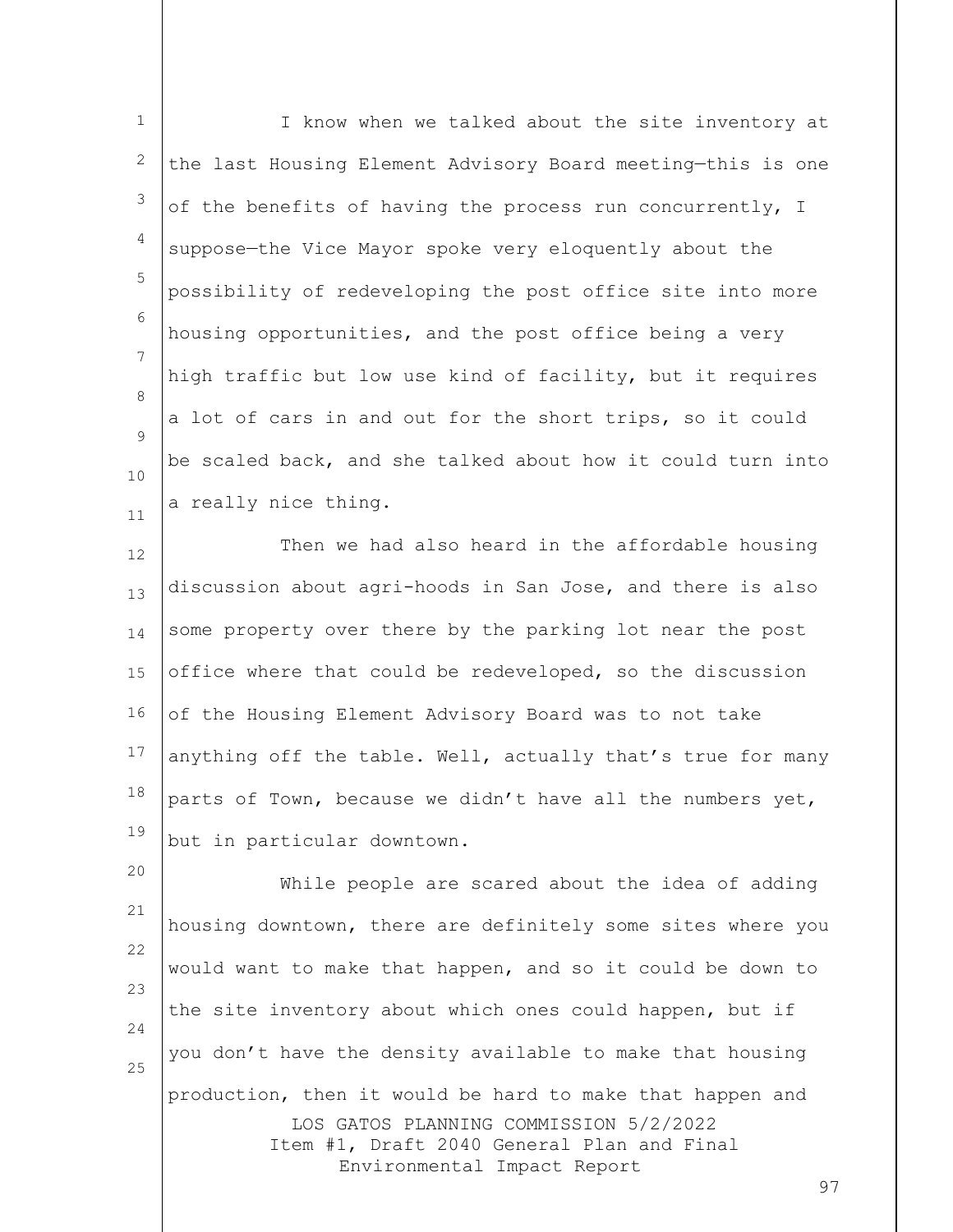1 2 3 developers want to redevelop it. The Housing Element Advisory Board was definitely about making sure we kept our options open in downtown.

Commissioner Janoff.

4

5

23

6 7 8  $\mathsf{Q}$ 10 COMMISSIONER JANOFF: Thank you. I just wanted to add that the Housing Element Advisory Board was interested in keeping the density higher on the height side. There was actually a lot of excitement around doing that, because the downtown is a wonderful place to be.

11 12 13 14 15 16 17 18 19 This might not be the place where you'll have the affordable housing. It would be great if we could find a site for affordable housing. In the downtown area also, if I'm not mistaken, there are a couple of lots that are owned by the Town, which makes them potentially more feasible for affordable housing, low-income housing, so there are some possible opportunities there that really should be explored. What are we doing? Is it recommendation to remove it, to change?

20 21 22 CHAIR HANSSEN: To not change it. Yeah, these are all possibilities of how to make the number lower, and so whether we would take that off the table.

24 25 COMMISSIONER JANOFF: I would not take it off the table.

> LOS GATOS PLANNING COMMISSION 5/2/2022 Item #1, Draft 2040 General Plan and Final Environmental Impact Report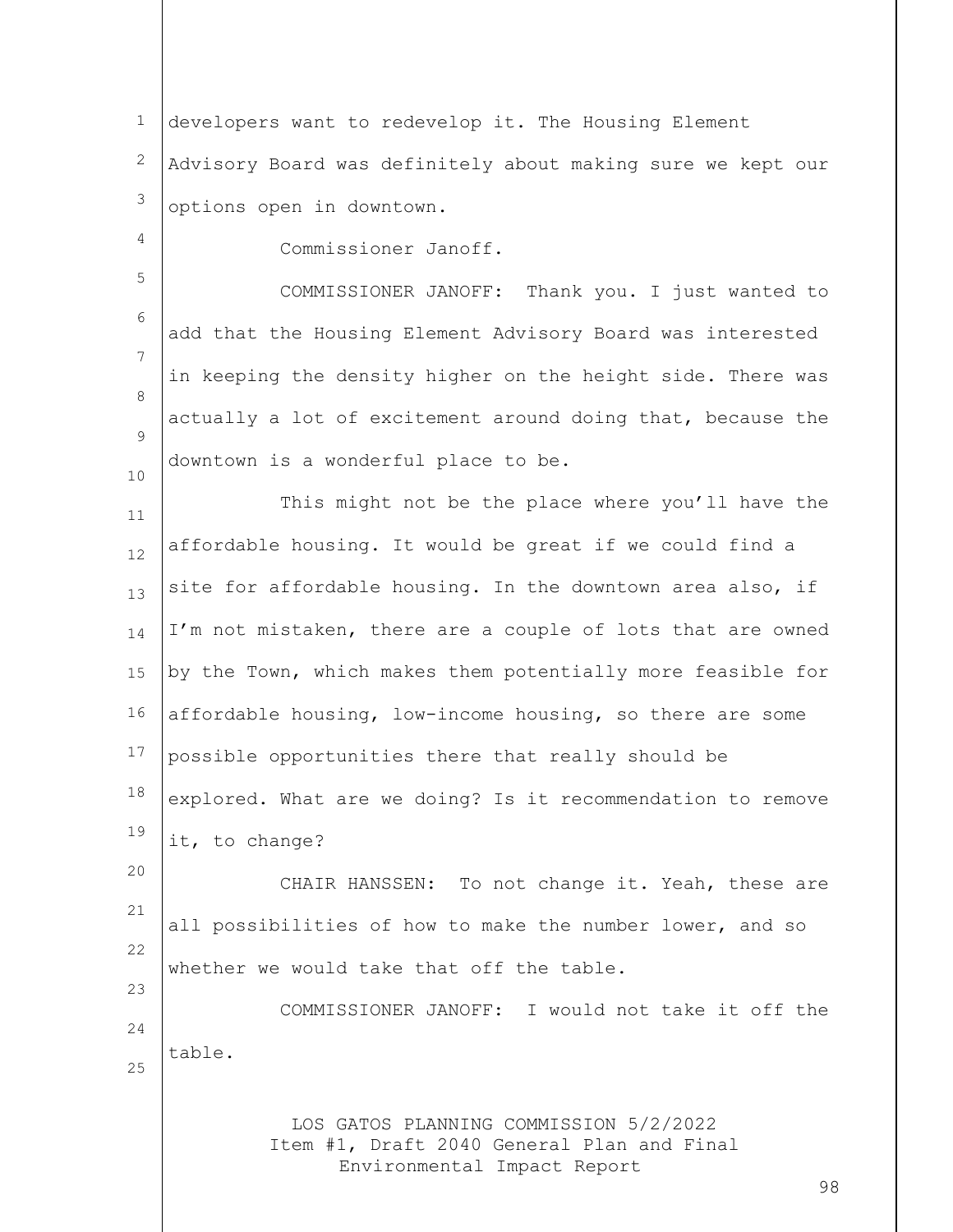1 2 3 4 5 6 7 8  $\mathsf{Q}$ 10 11 12 13 14 15 16 17 18 19 20 21 22 23 24 25 CHAIR HANSSEN: And we are talking about going from 20 to 30, it's not 20 to 40, because we were just talking about Mixed-Use, and so we're not talking about going to 40, we're talking about going to 30, and so this would be about not going back to 20, if that makes sense. Other comments on the Central Business District? Commissioner Raspe. COMMISSIONER RASPE: Thank you, Chair. This is actually one of the areas that, I think like Commissioner Janoff I'm most excited about. It creates an opportunity, I think, to really revitalize our downtown, make it extraordinarily walkable to the extent it already is, but I think if we were having exciting, interesting livable units in proximity to our shops, it gives us the opportunity to even increase our foot traffic in those shops. It will support our merchants, maybe introduce new concepts, restaurants, clothes, all of it, into our downtown. I think it provides a great stimulation. This is, I think, an investment in our community, and so I would be excited and I would not support reducing our density allocation in the Community Commercial District. CHAIR HANSSEN: Very good. Thank you. Any other comments? All right, I want to ask Staff a question before we proceed.

> LOS GATOS PLANNING COMMISSION 5/2/2022 Item #1, Draft 2040 General Plan and Final Environmental Impact Report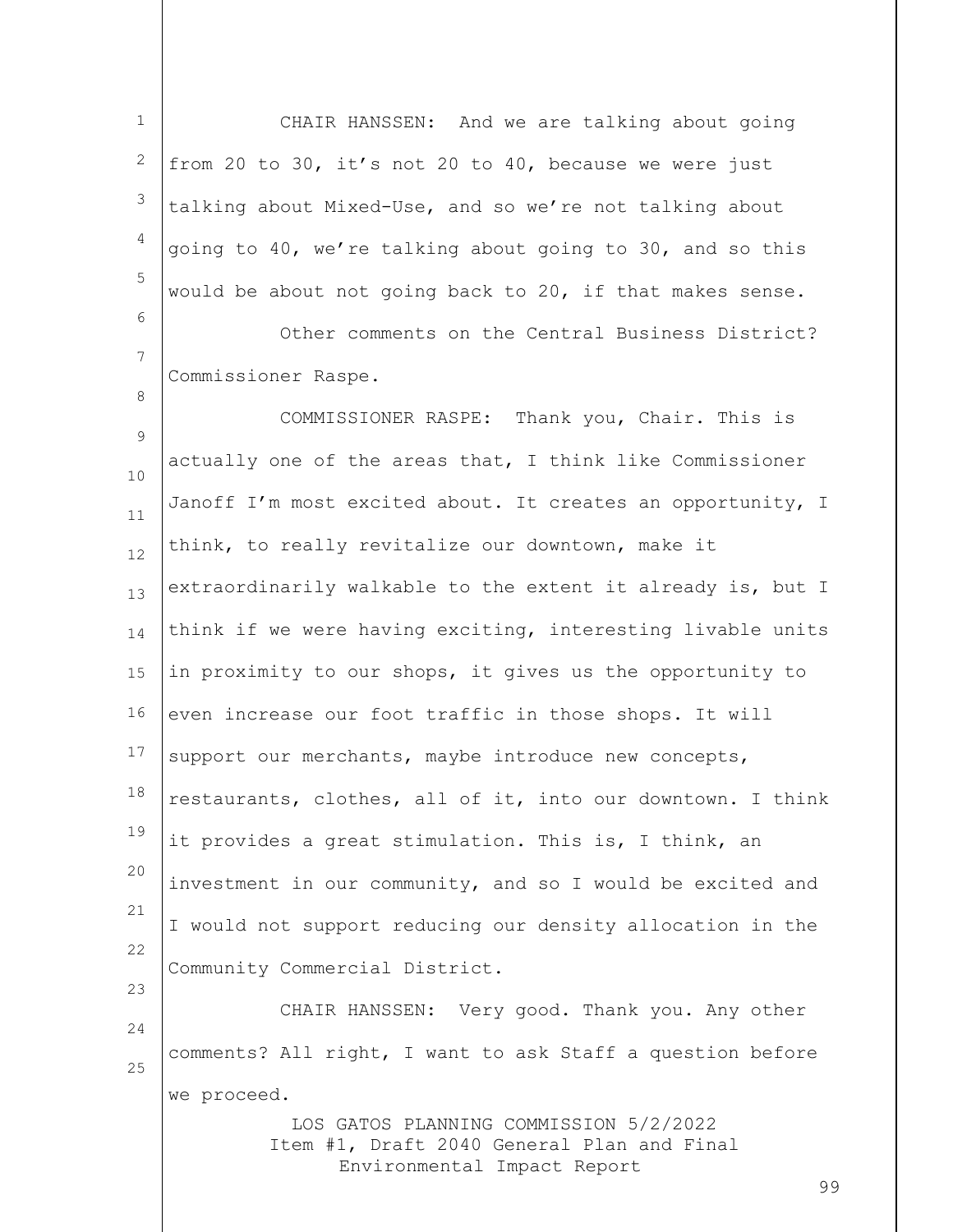| $\mathbf 1$ | There were no comments except for in the Desk                                        |
|-------------|--------------------------------------------------------------------------------------|
| 2           | Item today about height, however, the General Plan does                              |
| 3           | talk about density as well as height, and if you look at                             |
| 4           | the table in the Draft General Plan there are a bunch of                             |
| 5           | changes to height, so I'm asking Staff if we should at                               |
| 6           | least have a quick discussion about height just for the                              |
| 7           | sake of completeness, because there were very few comments                           |
| 8           | listed in Exhibit 7 regarding height. We did get one in the                          |
| 9           | Desk Item today.                                                                     |
| 10<br>11    | JENNIFER ARMER: Thank you, Chair. I would                                            |
| 12          | recommend that if there are any Commissioners that feel                              |
| 13          | there should be some change to the heights that are listed                           |
| 14          | in the Draft General Plan that that is definitely something                          |
| 15          | that should be talked about now, but if there aren't any                             |
| 16          | Commissioners who feel a need to change what's currently in                          |
| 17          | the 2040 General Plan, then there isn't any need to                                  |
| 18          | discuss.                                                                             |
| 19          | CHAIR HANSSEN: Very good.                                                            |
| 20          | JENNIFER ARMER: And Director Paulson has                                             |
| 21          | something to add.                                                                    |
| 22          | JOEL PAULSON: I was just going to say if there                                       |
| 23          | is interest, then Ms. Armer can pull up page four, which                             |
| 24          | has the side-by-side comparison of height, what's changing                           |
| 25          |                                                                                      |
|             | LOS GATOS PLANNING COMMISSION 5/2/2022<br>Item #1, Draft 2040 General Plan and Final |
|             | Environmental Impact Report<br>100                                                   |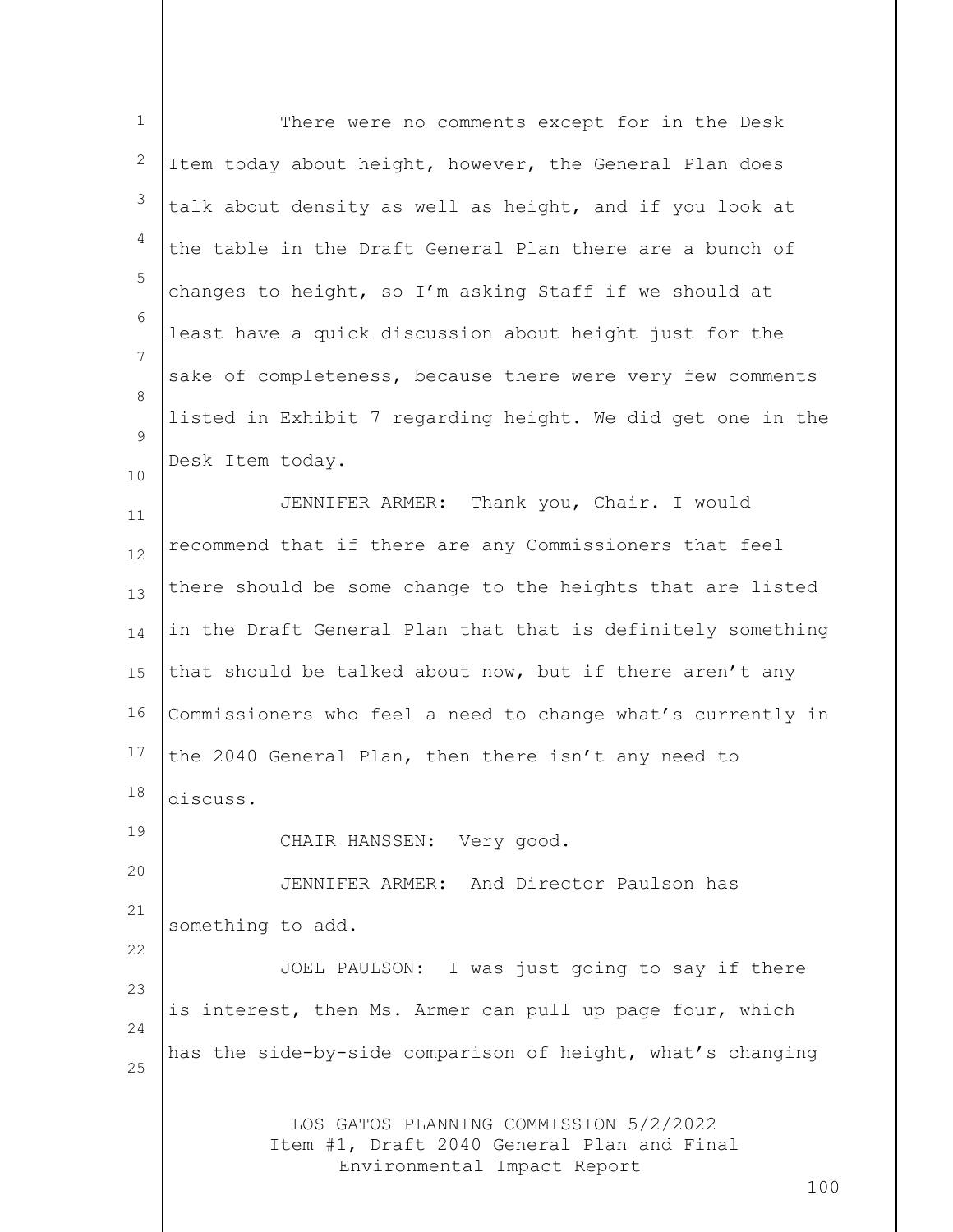1 2 and what's not, if that's something that the Commission is interested in looking at.

3 4 5 6 CHAIR HANSSEN: You're probably sorry I brought it up, but I wanted to make sure we didn't forget about that in case there was somebody that felt we should change something.

7

8  $\mathsf{Q}$ 10 11 12 13 14 15 16 17 I will say this, if you read the Desk Item there was a suggestion to not go above 35'. I believe it was on Los Gatos Boulevard, and I don't have it in front of me right now, but the thing is that I think most of us were in that affordable housing discussion where 45' is probably not enough to get five stories, so I for one would be reluctant to go to 35'. I mean, we're at 35' now and we're not getting any interest in affordable housing and Mixed-Use housing, so it's not going to help to keep the height down.

18 19 20 21 22 23 24 25 That being said, there was also the discussion about whether or not the General Plan should have even higher limits, and I know some of the discussion at the Housing Element and around that were we haven't gotten very far, but that you can also offer incentives to developers, so the question remains though should we change anything, reduce anything, that's in the Draft General Plan?

> LOS GATOS PLANNING COMMISSION 5/2/2022 Item #1, Draft 2040 General Plan and Final Environmental Impact Report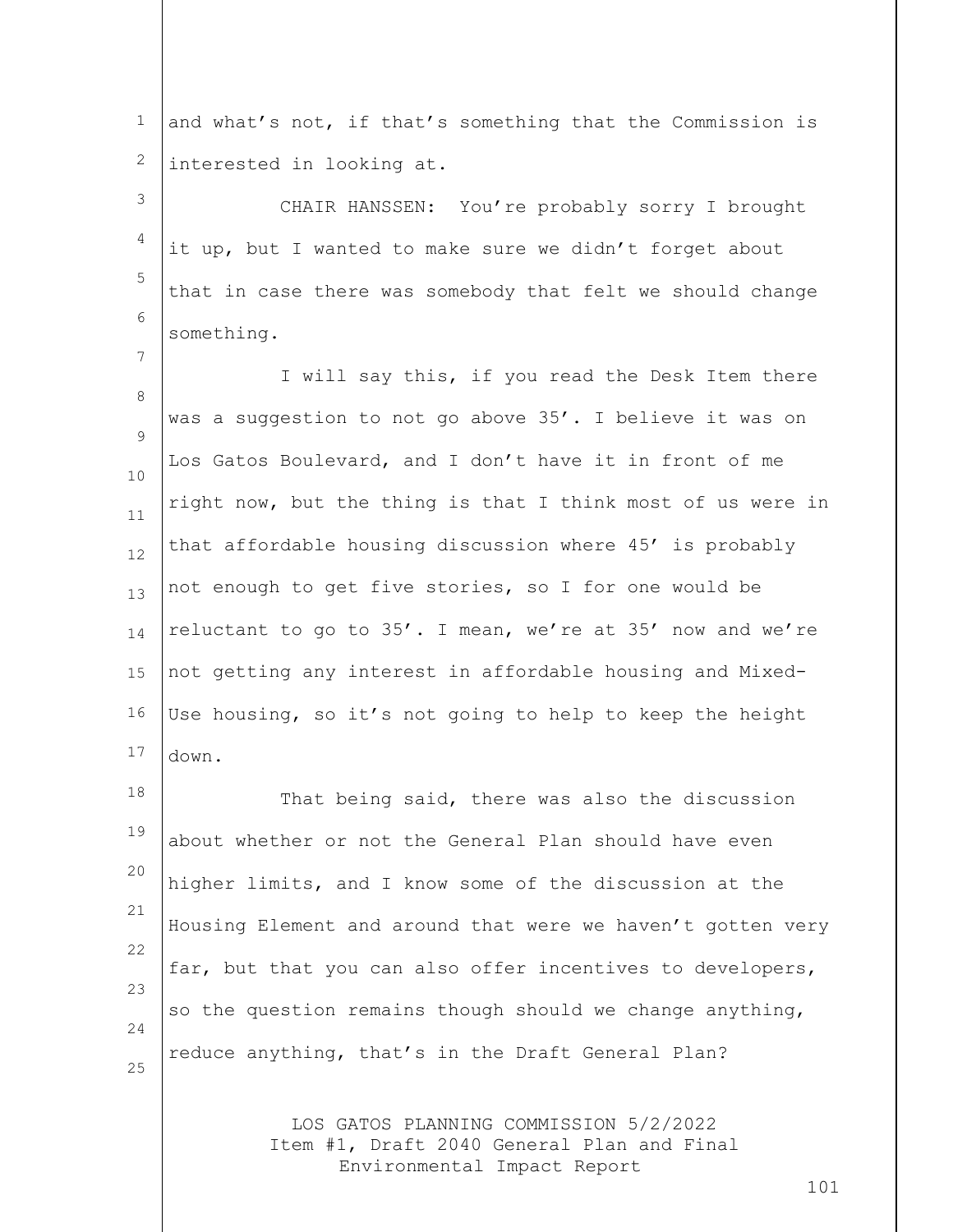1 2 3 4 5 6 7 I think that the GPAC was all for the changes that were recommended to help facilitate the housing production from the feedback that we've gotten from developers, and we had meetings with developers during the process as well. I know you weren't expected to review the heights, but it is part of the General Plan.

8

Commissioner Janoff.

 $\mathsf{Q}$ 10 11 12 13 14 15 16 17 18 19 20 21 22 23 24 25 COMMISSIONER JANOFF: Just to start a brief conversation if you're inclined. GPAC really did go into depth on heights and these were well considered. I feel comfortable with the heights that are here. I know we did hear from developers that even the 45' might be too low, and as Chair Hanssen has already commented, the Housing Element Advisory Board is already talking about what sort of incentives could be offered should developers be willing to add smaller units, and so higher density, higher height, in order to achieve specifically our low-income goal, so I think we've got good numbers here, but I would be interested if other Commissioners have other points of view. CHAIR HANSSEN: Commissioner Thomas. COMMISSIONER THOMAS: I agree. I know that before I joined the GPAC there was a lot of time and energy put into this, and I do think that even with these densities

LOS GATOS PLANNING COMMISSION 5/2/2022 Item #1, Draft 2040 General Plan and Final Environmental Impact Report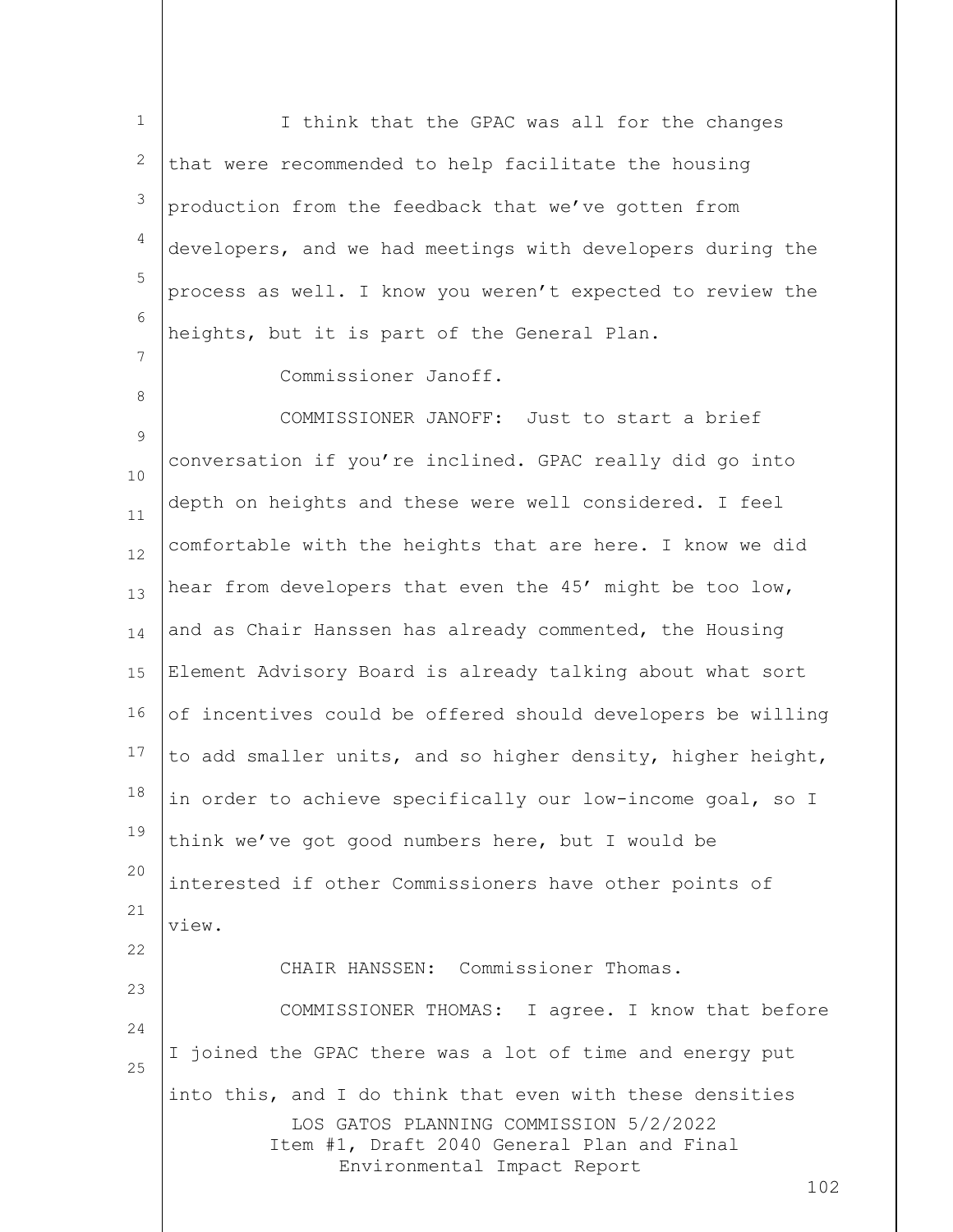1 2 3 4 and height restrictions developers are going to have to be really innovative to get stuff done in the Mixed-Use area along Los Gatos Boulevard, so I'm in support of keeping the heights at what they are at.

5

6 7 8  $\mathsf{Q}$ I also appreciated that height was reduced in the hillside areas to protect those views, and stayed the same in Low-Density Residential. So with those in mind I think that I would not support changing any of those numbers.

10 11 12 13 14 15 16 17 18 CHAIR HANSSEN: Thank you. Before I go to Commissioner Tavana, quick question. It did come up in the comment in the Desk Item as well, and I had forgotten about this. In that table that you just had up, the reason for having height for Open Space and Agriculture was what? Because we don't allow building in open space, and there's nothing in the existing General Plan for the last three, the public Open Space and Agriculture. Why did we put the height in there for those three?

19 20 21 22 23 24 JENNIFER ARMER: Those structures are all allowed, and so I believe those numbers were based on the height limits that are within the zoning, just so that we've got those numbers provided consistently in the General Plan for all zones.

LOS GATOS PLANNING COMMISSION 5/2/2022 25 CHAIR HANSSEN: So it was an omission from the 2020 General Plan?

Item #1, Draft 2040 General Plan and Final Environmental Impact Report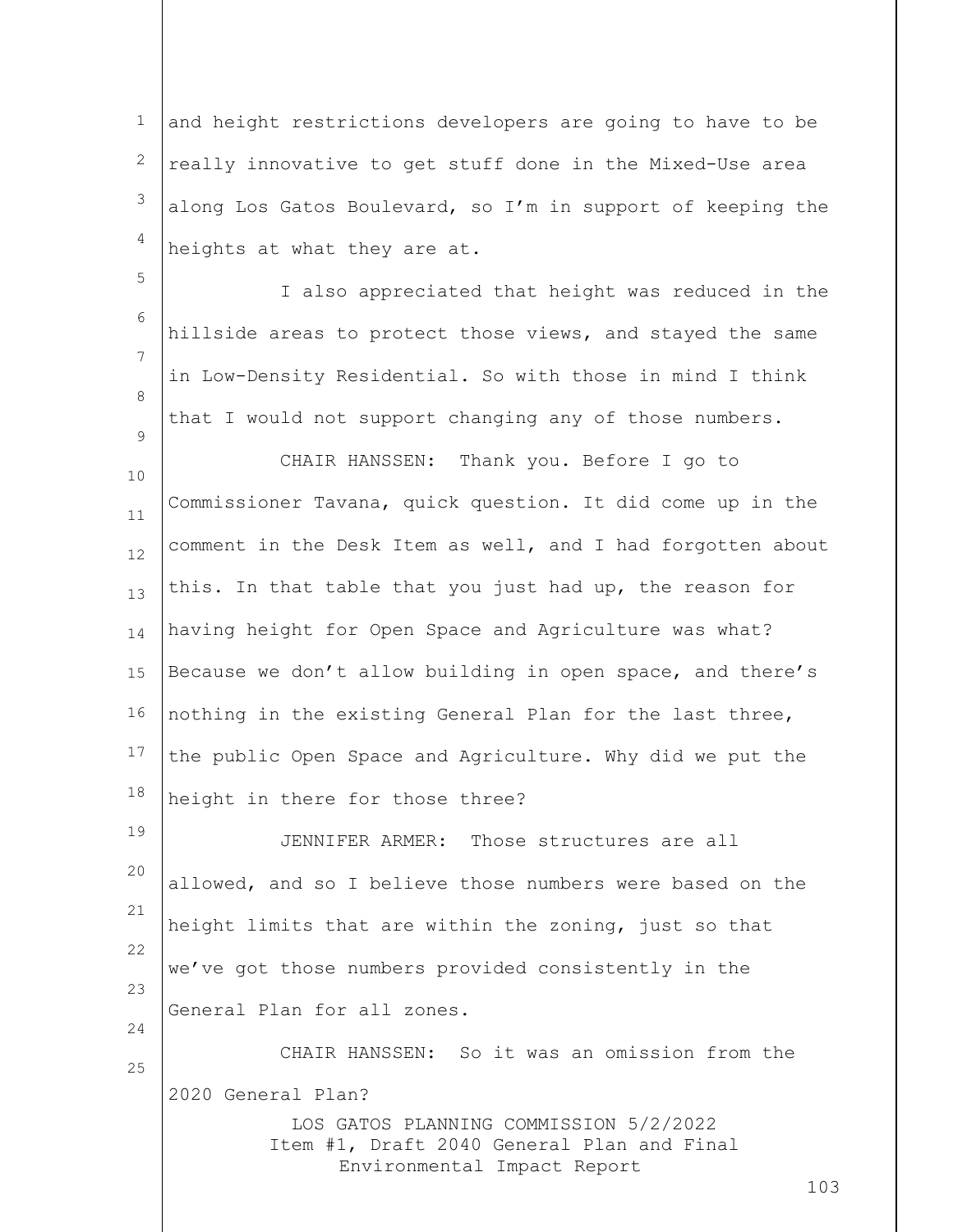| $\mathbf 1$         | JENNIFER ARMER: Yeah. So there are certain                                                                                                                                           |
|---------------------|--------------------------------------------------------------------------------------------------------------------------------------------------------------------------------------|
| $\mathbf{2}$        | elements, for example, height, that wasn't specified in the                                                                                                                          |
| $\mathfrak{Z}$      | 2020 General Plan consistently across all districts, it was                                                                                                                          |
| $\overline{4}$      | specified for some and not for others, and so we were                                                                                                                                |
| 5                   | trying to get that consistently shown for all designations.                                                                                                                          |
| 6                   | CHAIR HANSSEN: Okay. I didn't need you to                                                                                                                                            |
| $7\phantom{.0}$     | (inaudible) discussion, but I remember someone had asked                                                                                                                             |
| 8<br>$\overline{9}$ | that, and when I saw it was an A for the existing General                                                                                                                            |
| $10$                | Plan I wanted to make sure we asked about that, so I                                                                                                                                 |
| 11                  | understand.                                                                                                                                                                          |
| 12                  | Let's see, Commissioner Tavana.                                                                                                                                                      |
| 13                  | COMMISSIONER TAVANA: Thank you, Chair. Just a                                                                                                                                        |
| 14                  | quick comment really, since we're talking about heights. I                                                                                                                           |
| 15                  | did make note of the Public and Open Space designation                                                                                                                               |
| 16                  | height only being 35'. I thought that might be higher to                                                                                                                             |
| 17                  | match that of Mixed-Use and High-Density heights at 45',                                                                                                                             |
| 18                  | just to support parking potentially. So that was my only                                                                                                                             |
| 19                  | comment as I was looking through this. Just thought I would                                                                                                                          |
| 20                  | throw that out there.                                                                                                                                                                |
| 21<br>22            | CHAIR HANSSEN: Actually, that's an interesting                                                                                                                                       |
| 23                  | thought. Does Staff have any feedback? Would other                                                                                                                                   |
| 24                  | jurisdictions have a 45' height limit for public?                                                                                                                                    |
| 25                  | JOEL PAULSON: We don't have that information.                                                                                                                                        |
|                     | They may. I think one thing we look at is a lot of our<br>LOS GATOS PLANNING COMMISSION 5/2/2022<br>Item #1, Draft 2040 General Plan and Final<br>Environmental Impact Report<br>104 |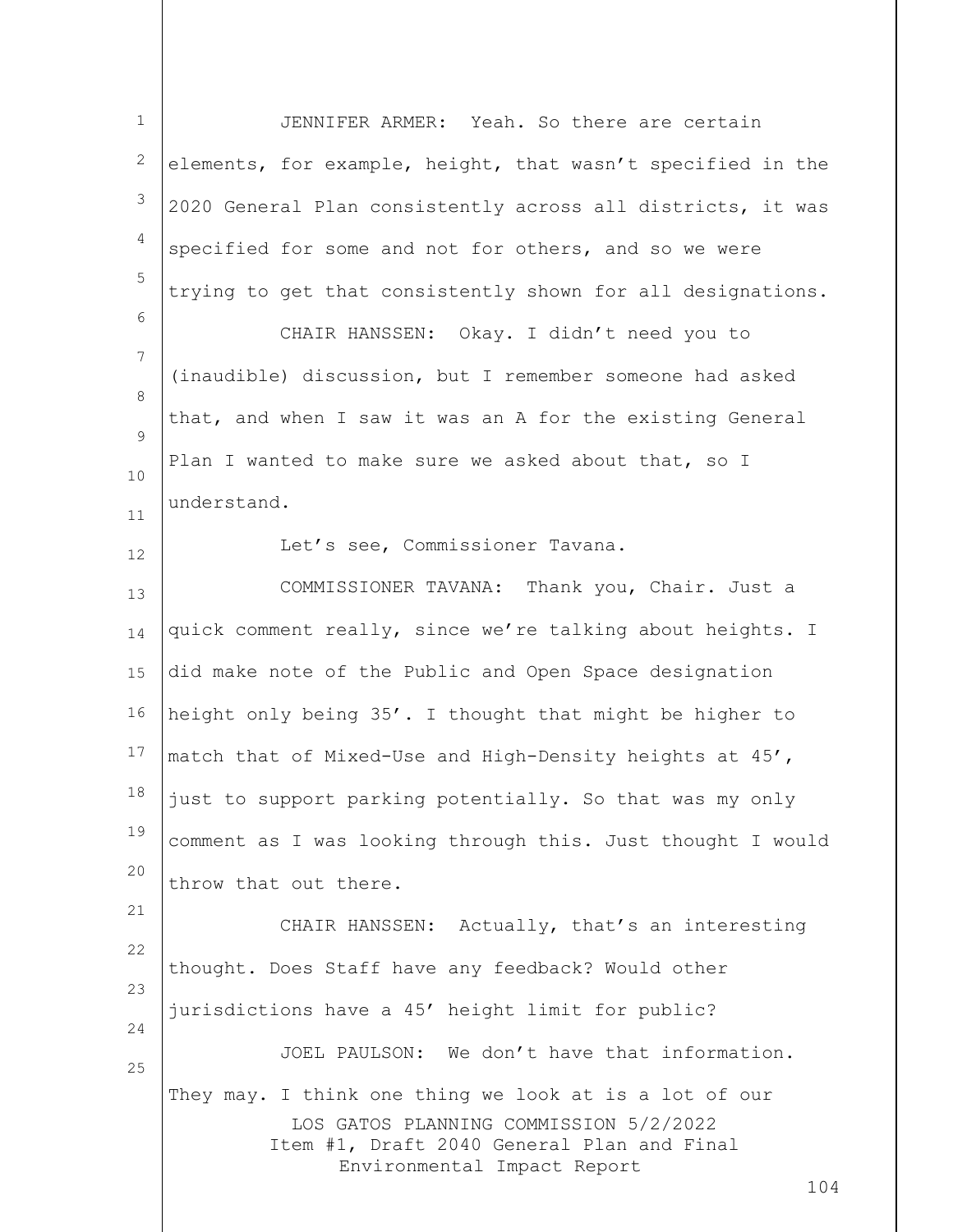LOS GATOS PLANNING COMMISSION 5/2/2022 Item #1, Draft 2040 General Plan and Final Environmental Impact Report 1 2 3 4 5 6 7 8  $\mathsf{Q}$ 10 11 12 13 14 15 16 17 18 19 20 21 22 23 24 25 public is schools, and so we actually don't really regulate the height for schools, because they go through the state, as you can see from many of the structures around our school campuses, especially the high school. If that's something the Commission is interested in, that can always be included in the recommendation. CHAIR HANSSEN: Does any other Commissioner have any comments on the height, because I'm going to then turn to hopefully us making a motion. Vice Chair Barnett. VICE CHAIR BARNETT: I don't have an issue about the height recommendations in the plan, or the provisions, but I am curious about what type of structures would be allowed in Open Space and Agriculture? JENNIFER ARMER: Generally a single-family home would be allowed, one house per large parcel, or other agricultural buildings like barns, etc. VICE CHAIR BARNETT: Thirty-five seems to be a pretty big number for a single-family home. JENNIFER ARMER: It is consistent with the maximum height limit in our Single-Family Residential zones, so that's why we were using that as a height limit, because that was consistently in our Zoning Code based on that.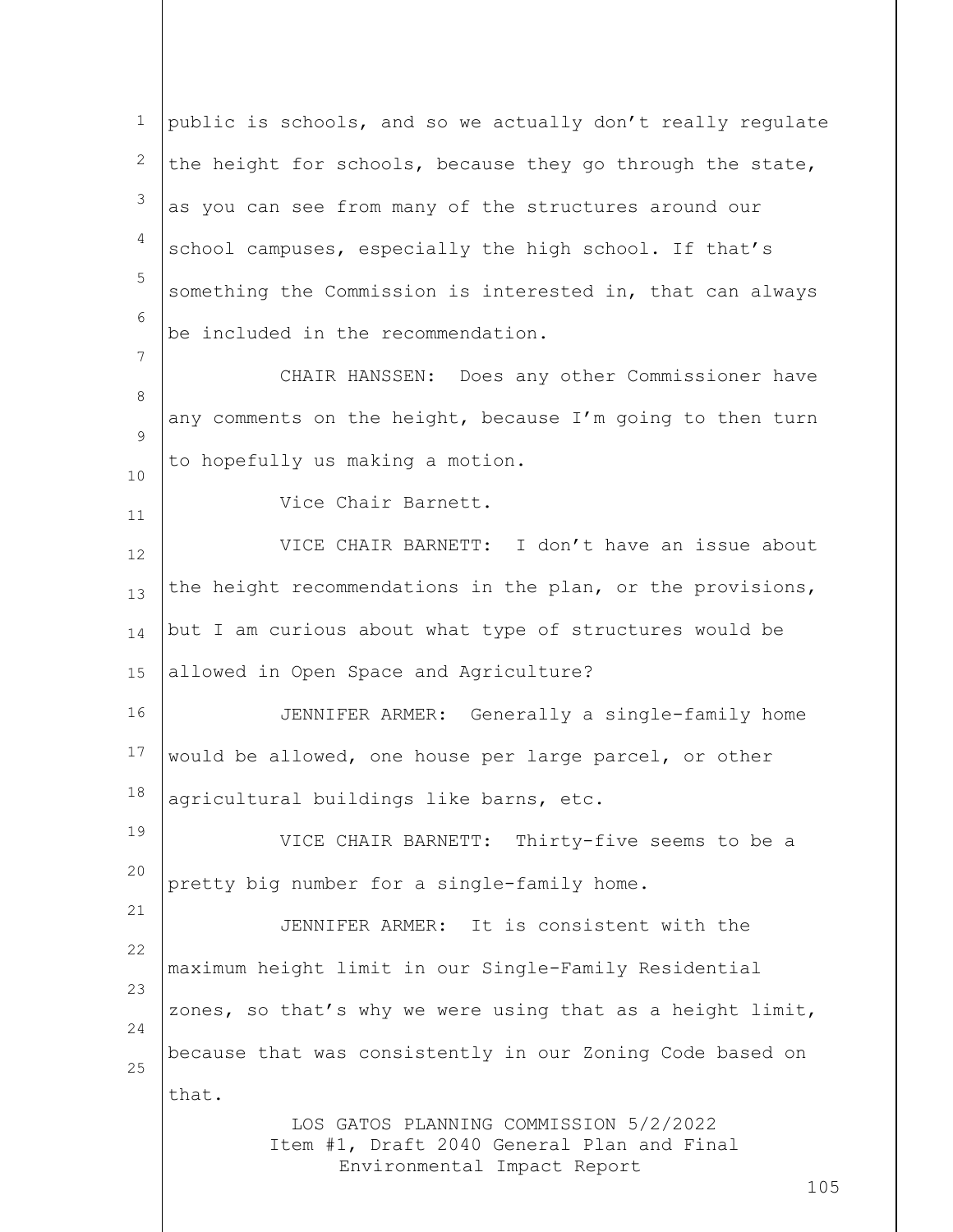LOS GATOS PLANNING COMMISSION 5/2/2022 Item #1, Draft 2040 General Plan and Final Environmental Impact Report 106 1 2 3 4 5 6 7 8 9 10 11 12 13 14 15 16 17 18 19 20 21 22 23 24 25 CHAIR HANSSEN: There are any number of other controls that are in our other land use documents besides the General Plan that would govern what could be built and how it could be built in those types of areas, right? JENNIFER ARMER: (Nods head yes.) CHAIR HANSSEN: All right, any other questions about height? So then, what I'm hoping for is that we can start out with a recommendation on any reductions to the build number and/or the height numbers in the General Plan, which in this case of the build number it would be related to densities. Then, having done that, if we can get through that we should go to overall recommendation on the General Plan and the Final EIR. Commissioner Clark. COMMISSIONER CLARK: I'll defer to Commissioner Raspe first, because I was going to make the motion. CHAIR HANSSEN: Okay, Commissioner Raspe. COMMISSIONER RASPE: Thank you, both Commissioner Clark and Chair Hanssen. I had one question. It feels like we're largely in accordance here, but before you go to motion, a question or clarification from Staff. Revisiting Low-Density Residential and the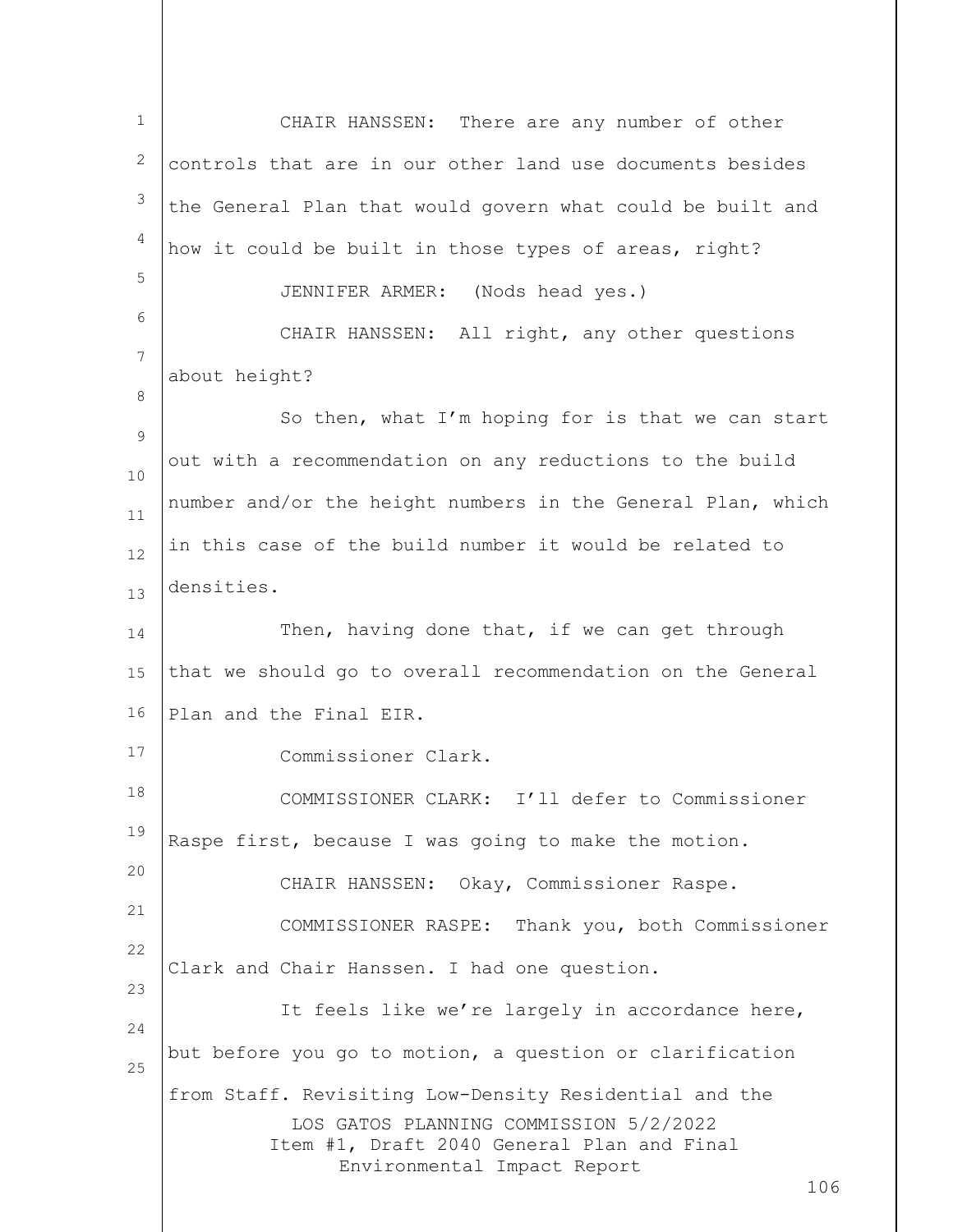1 2 3 4 difference between maximum dwelling units per acre, 8 versus 10, could you explain once more the impact of that on missing middle? How does having 10 improve the changes of missing middle over having 8. Thank you so much.

5

6 7 8  $\mathsf{Q}$ 10 11 JENNIFER ARMER: Thank you, Commissioner. I would say that based on the discussion at the last meeting there was an interest in knowing how many parcels in the Low-Density Residential designation would be large enough to allow four units, so a fourplex, as a way of determining kind of a threshold for missing middle housing.

12 13 14 15 So at the 10 units per acre level, 12% of the parcels within Low-Density Residential designation would be large enough to allow four units, and so they would be over that 17,424 square foot size.

16 17 18 19 20 21 22 23 24 25 At the 8 dwelling units per acre, that lowers it down to only 7%, and the thinking there, it's not an absolute number threshold of one allows missing middle and one doesn't, but the thinking there is that when you lower that, then those properties that are large enough for a fourplex end up being just those that are in the largest zones, so it's not distributed through the others, so when you look at the zoning designations that are included under the Low-Density Residential that includes a number of different R-1 zones.

> LOS GATOS PLANNING COMMISSION 5/2/2022 Item #1, Draft 2040 General Plan and Final Environmental Impact Report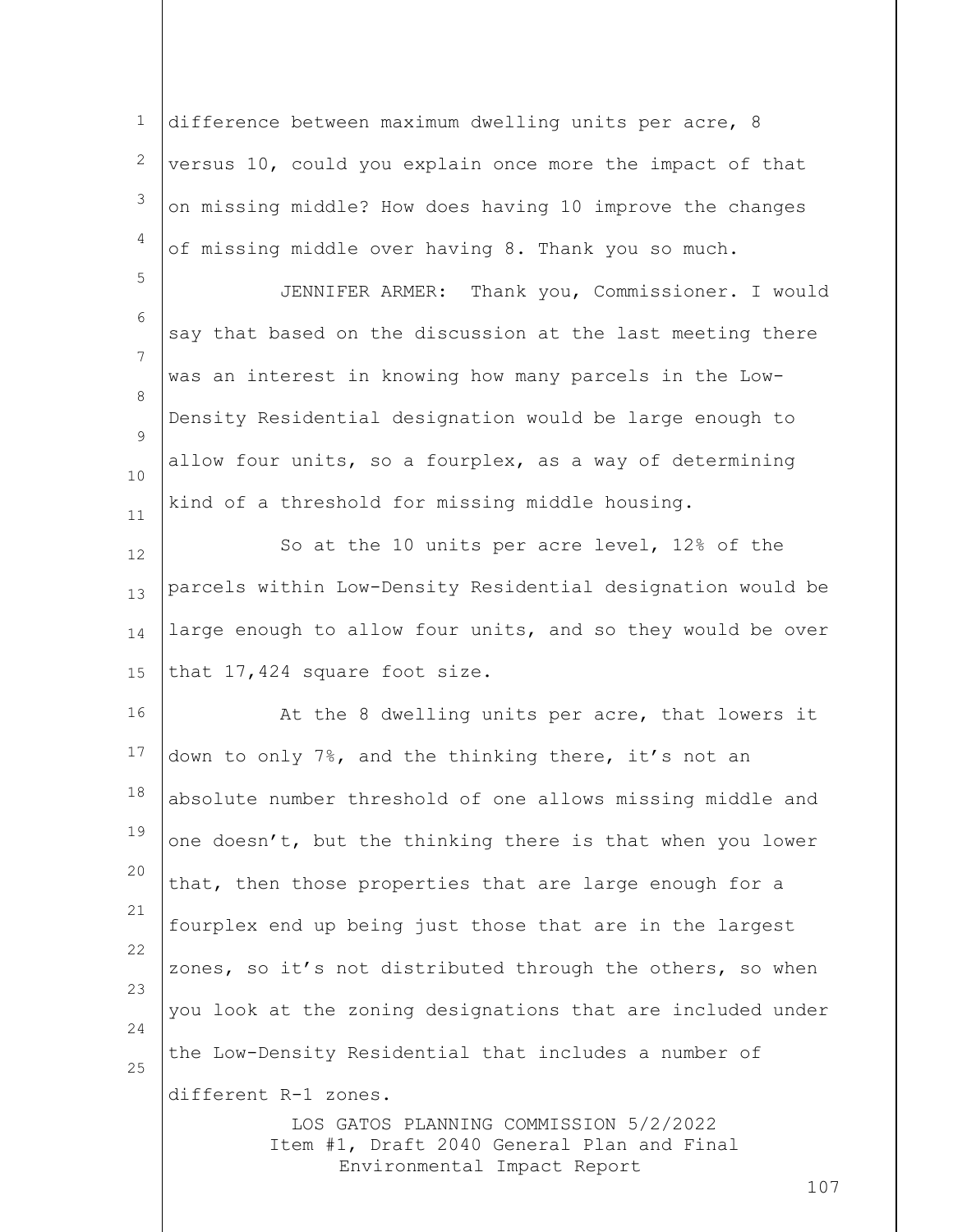| $\mathbf{1}$ | We've got R-1:8, which is a minimum lot size of                                                                                                                                   |
|--------------|-----------------------------------------------------------------------------------------------------------------------------------------------------------------------------------|
| 2            | 8,000, and then it goes up. You've got R-1:10, R-1:20, and                                                                                                                        |
| 3            | so when you change this density and you get to the point                                                                                                                          |
| 4            | where only 7% of the lots would allow that fourplex, then                                                                                                                         |
| 5            | you're most likely talking about those that are in the                                                                                                                            |
| 6            | larger lot size requirement, so it's not going to be                                                                                                                              |
| 7            | integrated as much through all of that Low-Density                                                                                                                                |
| 8<br>9       | Residential.                                                                                                                                                                      |
| 10           | We didn't get to the point of making maps of                                                                                                                                      |
| 11           | where those different levels are; that would have been                                                                                                                            |
| 12           | another level that (inaudible), but that's kind of the                                                                                                                            |
| 13           | assumption that we're making to get to this recommendation,                                                                                                                       |
| 14           | that using a 10% threshold is a reasonable one to have a                                                                                                                          |
| 15           | result where it is more integrated through more of the Low-                                                                                                                       |
| 16           | Density Residential areas.                                                                                                                                                        |
| 17           | COMMISSIONER RASPE:<br>Thank you so much. That's                                                                                                                                  |
| 18           | extraordinarily helpful. Thank you.                                                                                                                                               |
| 19           | CHAIR HANSSEN: All right, very good. I will go                                                                                                                                    |
| 20           | back to Commissioner Clark.                                                                                                                                                       |
| 21<br>22     | COMMISSIONER CLARK: Thank you. I believe I can                                                                                                                                    |
| 23           | actually make the same motion that I did before, so I move                                                                                                                        |
| 24           | to recommend number 20 under Land Use with the following                                                                                                                          |
| 25           | changes: Remove the additional housing from Office and                                                                                                                            |
|              | Service Commercial designations, reduce Low-Density<br>LOS GATOS PLANNING COMMISSION 5/2/2022<br>Item #1, Draft 2040 General Plan and Final<br>Environmental Impact Report<br>108 |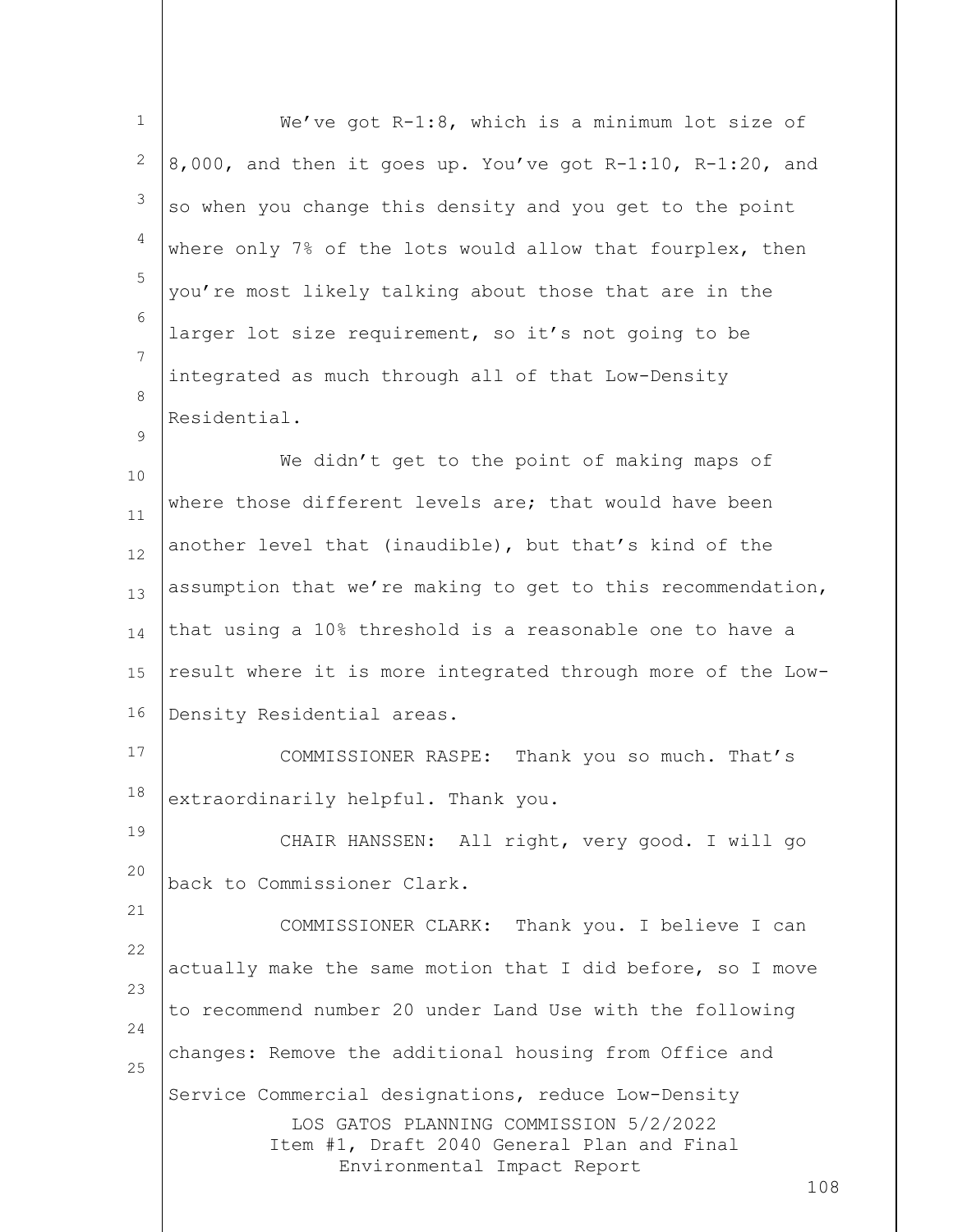LOS GATOS PLANNING COMMISSION 5/2/2022 Item #1, Draft 2040 General Plan and Final Environmental Impact Report 109 1 2 3 4 5 6 7 8 9 10 11 12 13 14 15 16 17 18 19 20 21 22 23 24 25 Residential to 10 maximum units per acre, and reduce Medium-Density Residential to either 20 or 22 units per acre, which ever gets us more than 500 parcels. CHAIR HANSSEN: And then no other changes? COMMISSIONER CLARK: No other changes. CHAIR HANSSEN: Is there a second? Vice Chair Barnett. VICE CHAIR BARNETT: I'll second the motion. CHAIR HANSSEN: Very good. Is there any further discussion? I think we had quite a bit of discussion on everything, but there's always room for more questions. I don't see anyone with their hand raised. And this is a predecessor vote to voting on the entire… Director Paulson has his hand up. We might have missing something. JOEL PAULSON: Just one point of clarity. There have been a couple of motions, some of them included the no change to Office and the removal of Service Commercial, so I don't know if that was included in your motion, Commissioner Clark, or whether that was not something you were interested in. JENNIFER ARMER: She did include the removal of those two designations, the housing. JOEL PAULSON: Thank you.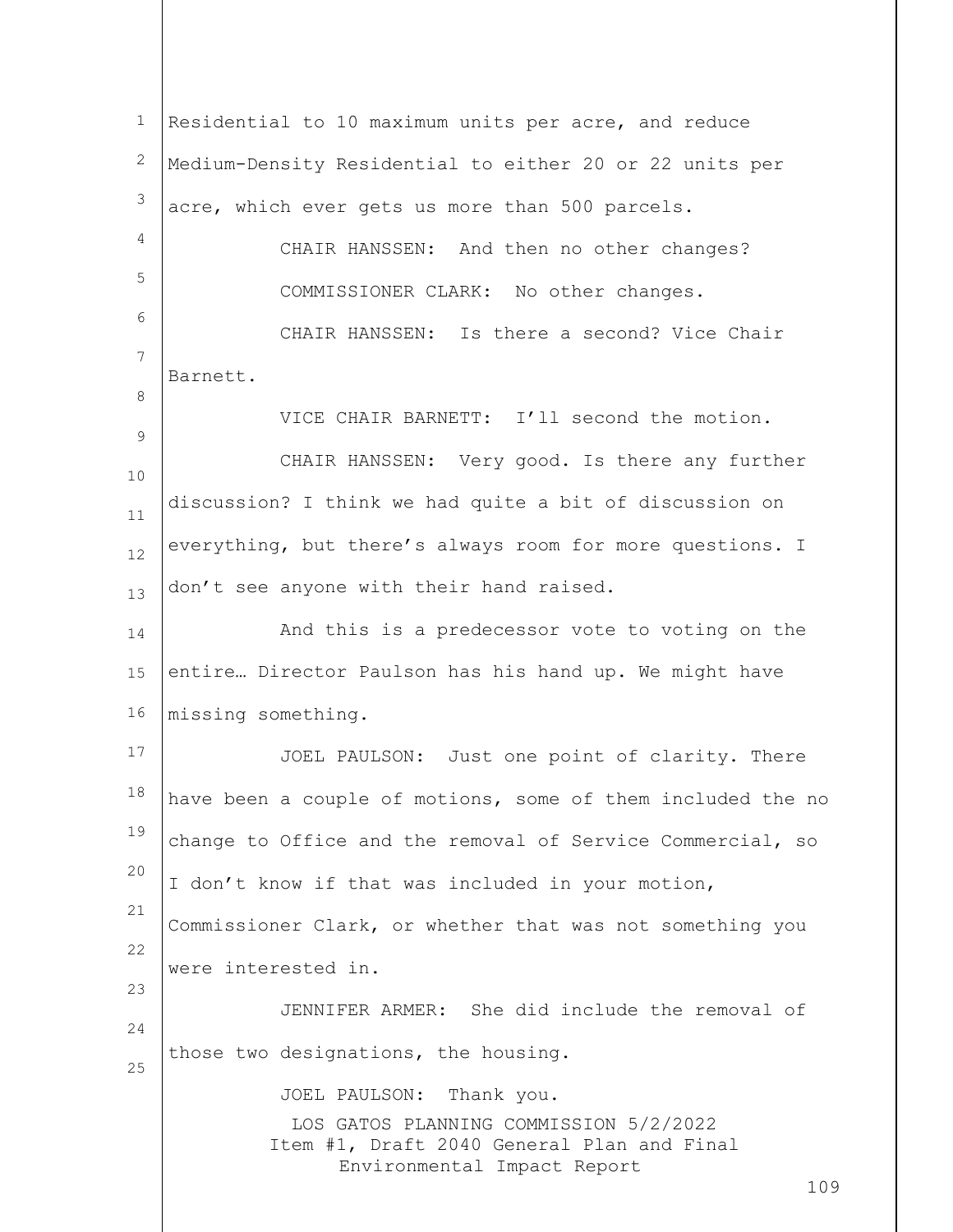LOS GATOS PLANNING COMMISSION 5/2/2022 Item #1, Draft 2040 General Plan and Final Environmental Impact Report 110 1 2 3 4 5 6 7 8 9 10 11 12 13 14 15 16 17 18 19 20 21 22 23 24 25 CHAIR HANSSEN: It was the no changes to those designations from the current 2020 General Plan. Ms. Armer. JENNIFER ARMER: I did want to make sure that I got that down correctly. In your motion, Commissioner Clark, are you recommending that Office and Service Commercial be reverted to the 2020 General Plan density levels? COMMISSIONER CLARK: Yes. JENNIFER ARMER: Not what's in the 2040 General Plan? COMMISSIONER CLARK: Yeah, like doing the third bullet point. JENNIFER ARMER: The lower. Okay, thank you. COMMISSIONER CLARK: Thank you. CHAIR HANSSEN: Director Paulson, is there more clarity needed? JENNIFER ARMER: (Shakes head no.) CHAIR HANSSEN: Okay, he took his hand down. All right, so we have a motion and we have a second. We will do a roll call vote, and I will start with Commissioner Thomas. COMMISSIONER THOMAS: Yes. CHAIR HANSSEN: Commissioner Tavana.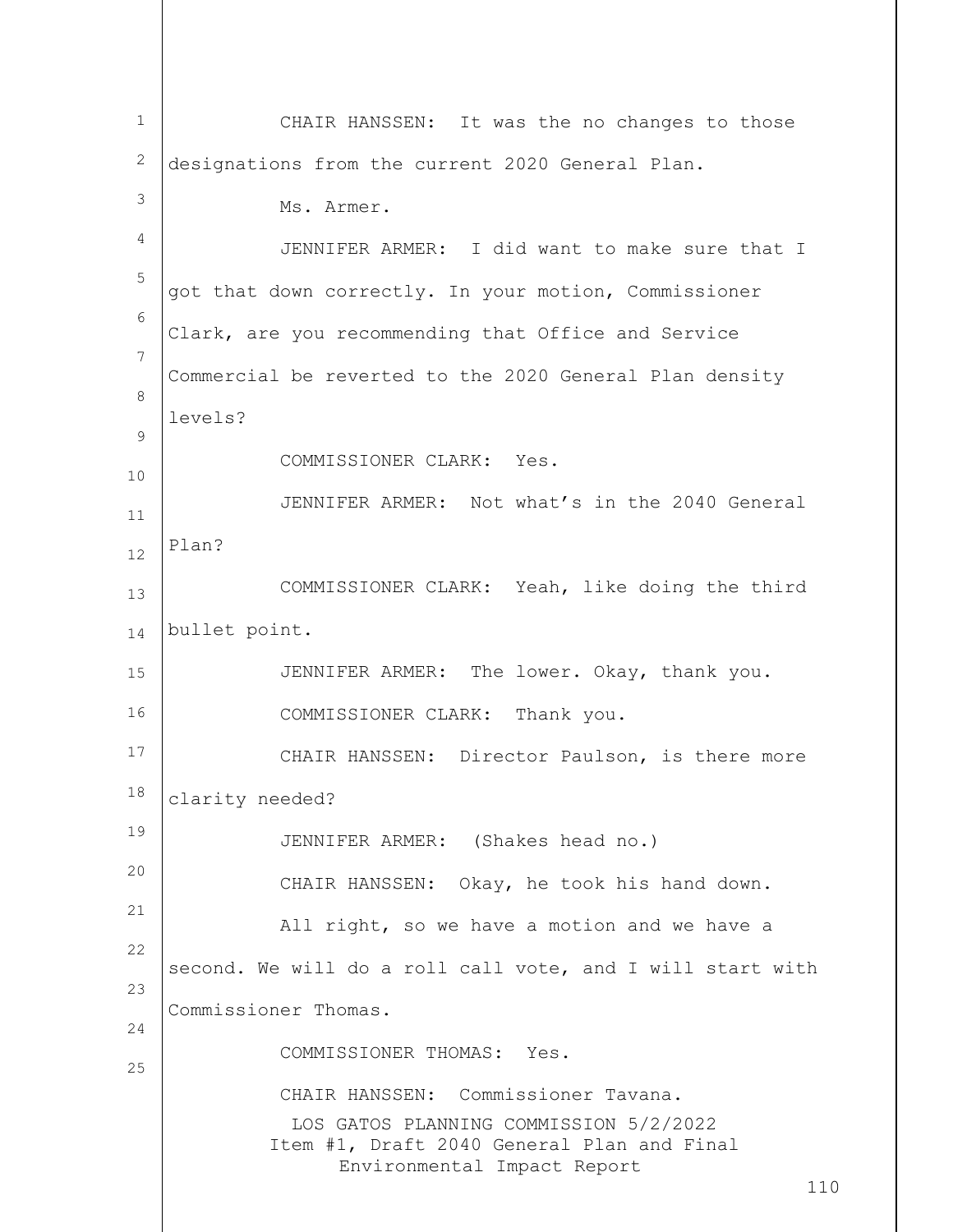| 1        | COMMISSIONER TAVANA: Yes.                                                                                                             |
|----------|---------------------------------------------------------------------------------------------------------------------------------------|
| 2        | CHAIR HANSSEN: Commissioner Raspe.                                                                                                    |
| 3        | COMMISSIONER RASPE: Yes.                                                                                                              |
| 4        | CHAIR HANSSEN: Commissioner Clark.                                                                                                    |
| 5        | COMMISSIONER CLARK: Yes.                                                                                                              |
| 6        | CHAIR HANSSEN: Commissioner Janoff.                                                                                                   |
| 7        | COMMISSIONER JANOFF: Yes.                                                                                                             |
| 8        | CHAIR HANSSEN: Vice Chair Barnett.                                                                                                    |
| 9        | VICE CHAIR BARNETT: Yes.                                                                                                              |
| 10       | CHAIR HANSSEN: And I vote yes as well. Very                                                                                           |
| 11       | good, so we did it, we got consensus.                                                                                                 |
| 12       | We have covered all parts of the General Plan as                                                                                      |
| 13       |                                                                                                                                       |
| 14       | well as the EIR, and so Staff, help me if I'm not saying                                                                              |
| 15       | this correctly about how we need to make a motion on What                                                                             |
| 16       | we want to do is make a recommendation to the Town Council                                                                            |
| 17       | to approve the Draft 2040 General Plan with the changes                                                                               |
| 18<br>19 | that we discussed in our last four meetings, which are                                                                                |
| 20       | noted in the record and then there will be a further record                                                                           |
| 21       | of tonight's meeting, and then also recommending                                                                                      |
| 22       | certification of the Final EIR and all its accordant                                                                                  |
| 23       | documents, including the Statement of Overriding                                                                                      |
| 24       | Consideration. You don't have to say the latter part, but                                                                             |
| 25       | certification of the Final EIR implies certification of all                                                                           |
|          | the relevant documents that go along with it.<br>LOS GATOS PLANNING COMMISSION 5/2/2022<br>Item #1, Draft 2040 General Plan and Final |
|          | Environmental Impact Report<br>111                                                                                                    |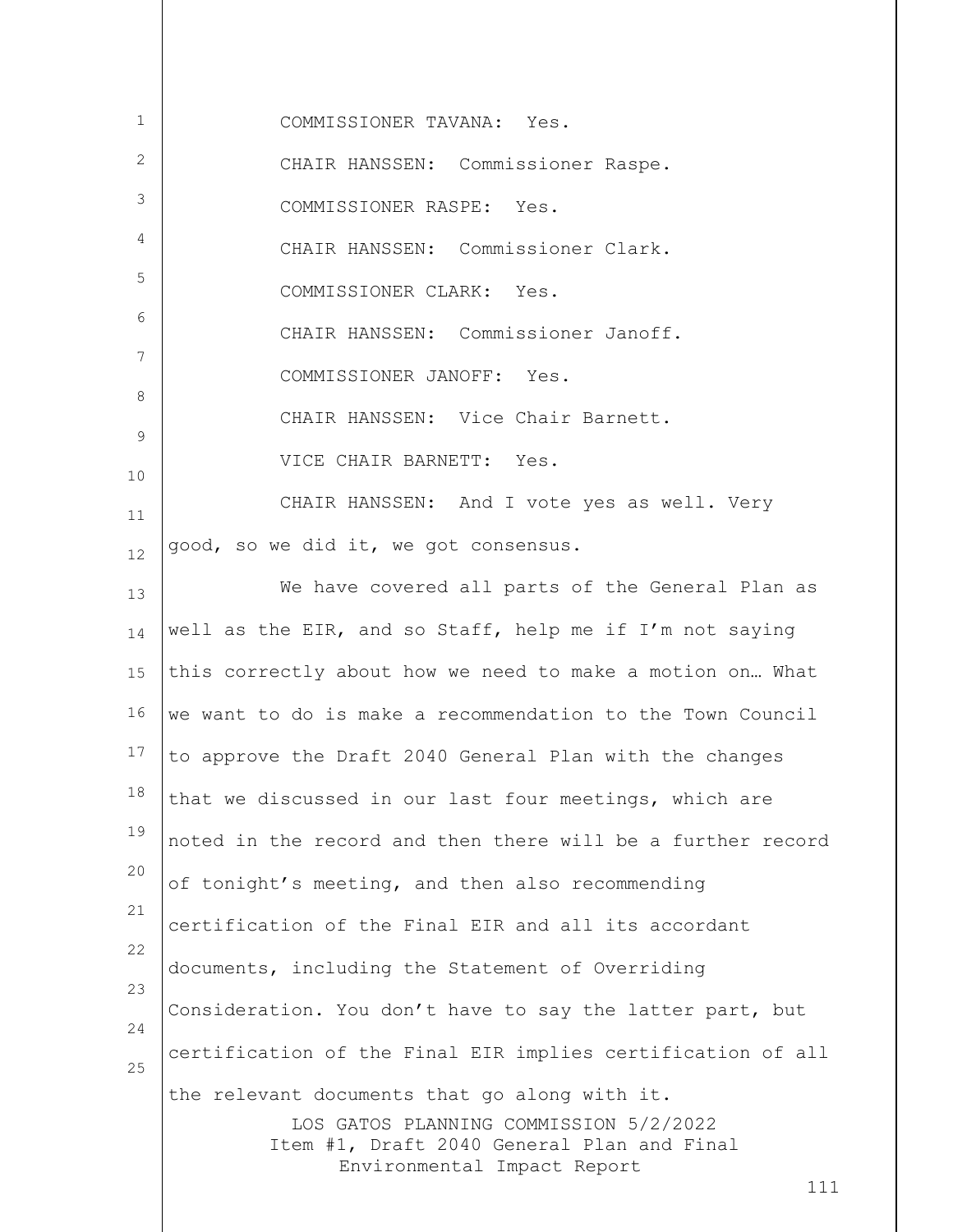LOS GATOS PLANNING COMMISSION 5/2/2022 Item #1, Draft 2040 General Plan and Final Environmental Impact Report 112 1 2 3 4 5 6 7 8  $\mathsf{Q}$ 10 11 12 13 14 15 16 17 18 19 20 21 22 23 24 25 JENNIFER ARMER: Correct. CHAIR HANSSEN: That covers it? Okay. Commissioner Janoff. COMMISSIONER JANOFF: I would be pleased to make a motion to forward the Draft 2040 General Plan and Draft EIR to Town Council with a recommendation for approval of the Draft 2040 General Plan with the changes that the Planning Commission has documented over the last several meetings, and to certify the Final EIR. CHAIR HANSSEN: And a second? It looks like Commissioner Thomas has her hand up first. COMMISSIONER THOMAS: Second. CHAIR HANSSEN: Okay. Any other further discussion before I call the question? I will go ahead and call the question and start with Commissioner Thomas. COMMISSIONER THOMAS: Yes. CHAIR HANSSEN: Commissioner Tavana. COMMISSIONER TAVANA: Yes. CHAIR HANSSEN: Commissioner Raspe. COMMISSIONER RASPE: Yes. CHAIR HANSSEN: Commissioner Janoff. COMMISSIONER JANOFF: Yes. CHAIR HANSSEN: Commissioner Clark. COMMISSIONER CLARK: Yes.